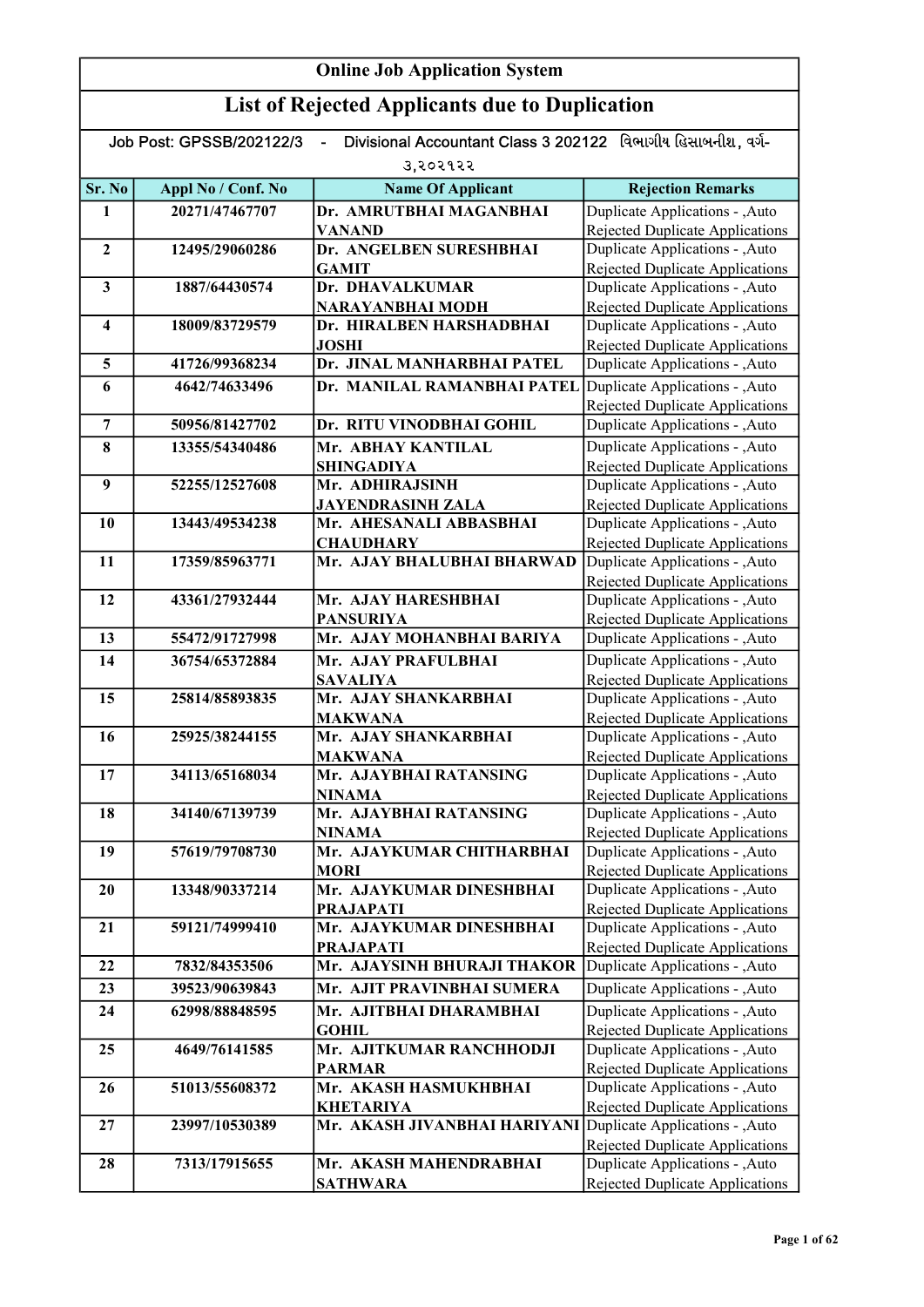| Divisional Accountant Class 3 202122 વિભાગીય હિસાબનીશ. વર્ગ-<br>Job Post: GPSSB/202122/3 |                |                                                         |                                                                           |
|------------------------------------------------------------------------------------------|----------------|---------------------------------------------------------|---------------------------------------------------------------------------|
|                                                                                          |                | 3,२०२१२२                                                |                                                                           |
| 29                                                                                       | 27400/60306750 | Mr. AKASHKUMAR DILIPBHAI<br><b>GONDALIYA</b>            | Duplicate Applications - , Auto                                           |
| 30                                                                                       | 10275/28146552 | Mr. AKBARBHAI ISMAILBHAI                                | <b>Rejected Duplicate Applications</b><br>Duplicate Applications - , Auto |
|                                                                                          |                | <b>DESAI</b>                                            | <b>Rejected Duplicate Applications</b>                                    |
| 31                                                                                       | 14146/76193229 | Mr. AKESHKUMAR                                          | Duplicate Applications - , Auto                                           |
|                                                                                          |                | <b>KRUSHNABHAI VALVI</b>                                | <b>Rejected Duplicate Applications</b>                                    |
| 32                                                                                       | 55078/99931876 | Mr. AKSHAR KUMAR                                        | Duplicate Applications - , Auto                                           |
|                                                                                          |                | <b>DINKARBHAI PATEL</b>                                 | <b>Rejected Duplicate Applications</b>                                    |
| 33                                                                                       | 27967/36033469 | Mr. AKSHAY BHIKHULAL                                    | Duplicate Applications - , Auto                                           |
|                                                                                          |                | <b>VADODARIYA</b>                                       | Rejected Duplicate Applications                                           |
| 34                                                                                       | 472/40636626   | Mr. AKSHAY JAYANTIBHAI                                  | Duplicate Applications - , Auto                                           |
|                                                                                          |                | VAGHASIYA                                               | <b>Rejected Duplicate Applications</b>                                    |
| 35                                                                                       | 16246/39218196 | Mr. AKSHAYKUMAR                                         | Duplicate Applications - , Auto                                           |
| 36                                                                                       | 35742/72062087 | PRAKASHBHAI JOSHI<br>Mr. AKSHAYKUMAR                    | <b>Rejected Duplicate Applications</b><br>Duplicate Applications - , Auto |
|                                                                                          |                | PREMJIBHAI BARAIYA                                      | <b>Rejected Duplicate Applications</b>                                    |
| 37                                                                                       | 18371/15671127 | Mr. AKSHAYKUMAR                                         | Duplicate Applications - , Auto                                           |
|                                                                                          |                | RAKESHBHAI PATEL                                        | <b>Rejected Duplicate Applications</b>                                    |
| 38                                                                                       | 1273/18791920  | Mr. ALKESHKUMAR FATESINH                                | Duplicate Applications - , Auto                                           |
|                                                                                          |                | <b>PARMAR</b>                                           | <b>Rejected Duplicate Applications</b>                                    |
| 39                                                                                       | 43057/10325258 | Mr. ALOK SHAILESHKUMAR                                  | Duplicate Applications - , Auto                                           |
|                                                                                          |                | <b>PALIYA</b>                                           | <b>Rejected Duplicate Applications</b>                                    |
| 40                                                                                       | 49065/60342864 | Mr. ALPESH KESHUBHAI PANDAV                             | Duplicate Applications - , Auto                                           |
|                                                                                          |                |                                                         | <b>Rejected Duplicate Applications</b>                                    |
| 41                                                                                       | 33307/32269759 | Mr. ALPESH KUMAR JAYSUKH                                | Duplicate Applications - , Auto                                           |
|                                                                                          |                | <b>BHAI SOLANKI</b>                                     | <b>Rejected Duplicate Applications</b>                                    |
| 42                                                                                       | 33344/70029408 | Mr. ALPESH KUMAR JAYSUKH                                | Duplicate Applications - , Auto                                           |
|                                                                                          |                | <b>BHAI SOLANKI</b>                                     | <b>Rejected Duplicate Applications</b>                                    |
| 43                                                                                       | 29185/52610849 | Mr. ALPESHBHAI                                          | Duplicate Applications - , Auto                                           |
|                                                                                          |                | HASHMUKHBHAI BARIYA                                     | <b>Rejected Duplicate Applications</b>                                    |
| 44                                                                                       | 29856/89984684 | Mr. ALPESHBHAI                                          | Duplicate Applications - , Auto                                           |
| 45                                                                                       | 47653/72722913 | <b>KARAMSHIBHAI MER</b><br>Mr. ALPESHJI JIVANJI SOLANKI | Rejected Duplicate Applications<br>Duplicate Applications - , Auto        |
| 46                                                                                       | 12828/33314472 | Mr. ALPESHKUMAR                                         | Duplicate Applications - , Auto                                           |
|                                                                                          |                | <b>BHAVANBHAI BHARWAD</b>                               | Rejected Duplicate Applications                                           |
| 47                                                                                       | 14807/31636678 | Mr. ALPESHKUMAR JESANGBHAI                              | Duplicate Applications - , Auto                                           |
|                                                                                          |                | <b>THAKARDA</b>                                         | <b>Rejected Duplicate Applications</b>                                    |
| 48                                                                                       | 50896/33106750 | Mr. ALPESHKUMAR                                         | Duplicate Applications - , Auto                                           |
|                                                                                          |                | <b>MASUNGBHAI KAPADI</b>                                | <b>Rejected Duplicate Applications</b>                                    |
| 49                                                                                       | 5274/82181242  | Mr. ALPESHKUMAR NATHALAL                                | Duplicate Applications - , Auto                                           |
|                                                                                          |                | <b>RATHOD</b>                                           | Rejected Duplicate Applications                                           |
| 50                                                                                       | 45165/92193078 | Mr. ALPESHKUMAR                                         | Duplicate Applications - , Auto                                           |
|                                                                                          |                | PARSHOTAMBHAI VALIYA                                    | Rejected Duplicate Applications                                           |
| 51                                                                                       | 7324/86920959  | Mr. ALPESHKUMAR                                         | Duplicate Applications - , Auto                                           |
|                                                                                          |                | SHRAVANBHAI PRAJAPATI                                   | <b>Rejected Duplicate Applications</b>                                    |
| 52                                                                                       | 17323/26033898 | Mr. ALPESHSINH JAGATSINH                                | Duplicate Applications - , Auto                                           |
|                                                                                          | 11905/78873807 | ZALA<br>Mr. AMAN YAHYABHAI SODAGAR                      | <b>Rejected Duplicate Applications</b><br>Duplicate Applications - , Auto |
| 53                                                                                       |                |                                                         | Rejected Duplicate Applications                                           |
| 54                                                                                       | 20668/55779045 | Mr. AMARAT BHAI RANA BHAI                               | Duplicate Applications - , Auto                                           |
|                                                                                          |                | <b>LALTUKA</b>                                          | Rejected Duplicate Applications                                           |
| 55                                                                                       | 9202/43043264  | Mr. AMIR CHHOTUBHAI GAMIT                               | Duplicate Applications - , Auto                                           |
| 56                                                                                       | 6555/23649884  | Mr. AMIRKHAN NAZIRKHAN                                  | Duplicate Applications - , Auto                                           |
|                                                                                          |                | <b>PATHAN</b>                                           | Rejected Duplicate Applications                                           |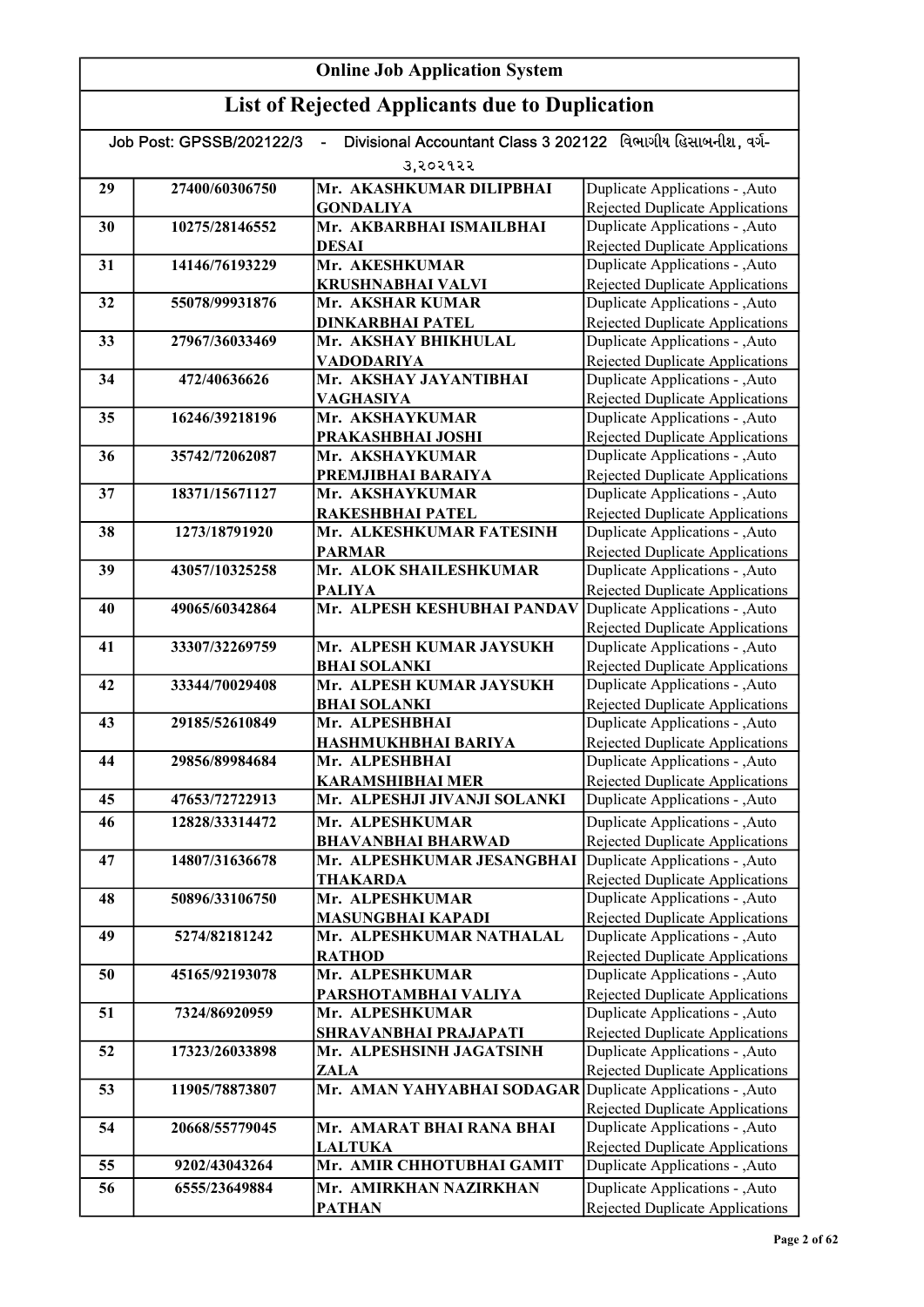#### Online Job Application System List of Rejected Applicants due to Duplication Job Post: GPSSB/202122/3 - Divisional Accountant Class 3 202122 વિભાગીય હિસાબનીશ, વર્ગ-૩,૨૦૨૧૨૨ 57 13876/76806510 Mr. AMIT KANUBHAI MAHERIYA 58 15217/37762996 Mr. AMIT KANUBHAI MAHERIYA 59 52124/23037182 Mr. AMIT KANUBHAI MAHERIYA 60 44959/92476586 Mr. AMITKUMAR DAHYABHAI SINDHAV 61 2982/66800697 Mr. AMITKUMAR DHIRUBHAI **SAMEJA** 62 12554/78516796 Mr. AMITKUMAR DHIRUBHAI **SAMEJA** 63 33209/98410274 Mr. AMITKUMAR HARGOVANBHAI MAKAVANA 64 36927/98389455 Mr. AMITKUMAR PRABHUDAS **CHAUDHARI** 65 | 51429/41413535 | Mr. AMITKUMAR RAMESHBHAI SOLANKI 66 7733/30451052 Mr. ANAND JAYANTIBHAI BHARWAD 67 10167/87961053 Mr. ANANDKUMAR BABUBHAI DESAI 68 37632/54113426 Mr. ANANTKUMAR HARIBHAI **GHOYA** 69 25312/51048836 Mr. ANANTKUMAR PRAHLADBHAI RATHOD 70 2620/98314059 Mr. ANIKET RAMESHBHAI PADARIYA 71 18806/86424191 Mr. ANIKET RAMESHBHAI PADARIYA 72 44002/25209580 Mr. ANIKETBHAI SOMABHAI BHIVSAN 73 38822/72630666 Mr. ANIL CHHAGANBHAI KANAK 74 13773/71255701 Mr. ANIL DAHYABHAI PATANI 75 25759/48118450 Mr. ANILBHAI DAYABHAI PARMAR 76 18088/60124185 Mr. ANILBHAI SONUBHAI BHONDVA 77 11557/53571087 Mr. ANILKUMAR AJITDAN **CHARAN** 78 34824/89268732 Mr. ANILKUMAR JAYANTILAL PATEL 79 48299/44980912 Mr. ANILKUMAR JAYANTILAL PATEL 80 46111/59344114 Mr. ANILKUMAR MAHENDRASINH KHANT 81 27961/46234462 Mr. ANILKUMAR VIJAYBHAI VAGHELA 82 61612/54620596 Mr. ANKIT BAKABHAI RAVAL 83 26296/91949903 Mr. ANKIT LAXMANBHAI PRAJAPATI 84 | 3467/88299270 | Mr. ANKIT RASIKBHAI PRAJAPATI 85 11435/23705667 Mr. ANKIT SANJAYGIRI GOSWAMI Duplicate Applications - ,Auto Rejected Duplicate Applications Duplicate Applications - ,Auto Rejected Duplicate Applications Duplicate Applications - ,Auto Rejected Duplicate Applications Duplicate Applications - ,Auto **Duplicate Applications - ,Auto** Rejected Duplicate Applications Duplicate Applications - ,Auto Rejected Duplicate Applications Duplicate Applications - ,Auto **Duplicate Applications - ,Auto Duplicate Applications - ,Auto** Rejected Duplicate Applications Duplicate Applications - ,Auto Rejected Duplicate Applications Duplicate Applications - ,Auto Rejected Duplicate Applications Duplicate Applications - ,Auto Rejected Duplicate Applications Duplicate Applications - ,Auto Rejected Duplicate Applications Duplicate Applications - ,Auto Rejected Duplicate Applications Duplicate Applications - ,Auto Rejected Duplicate Applications Duplicate Applications - ,Auto Rejected Duplicate Applications Duplicate Applications - ,Auto Rejected Duplicate Applications Duplicate Applications - ,Auto Rejected Duplicate Applications Duplicate Applications - ,Auto Rejected Duplicate Applications Duplicate Applications - ,Auto Rejected Duplicate Applications Duplicate Applications - ,Auto Rejected Duplicate Applications Duplicate Applications - ,Auto Rejected Duplicate Applications Duplicate Applications - ,Auto **Duplicate Applications - ,Auto Duplicate Applications - ,Auto Duplicate Applications - ,Auto** Rejected Duplicate Applications Duplicate Applications - ,Auto Rejected Duplicate Applications Duplicate Applications - ,Auto Rejected Duplicate Applications Duplicate Applications - ,Auto Rejected Duplicate Applications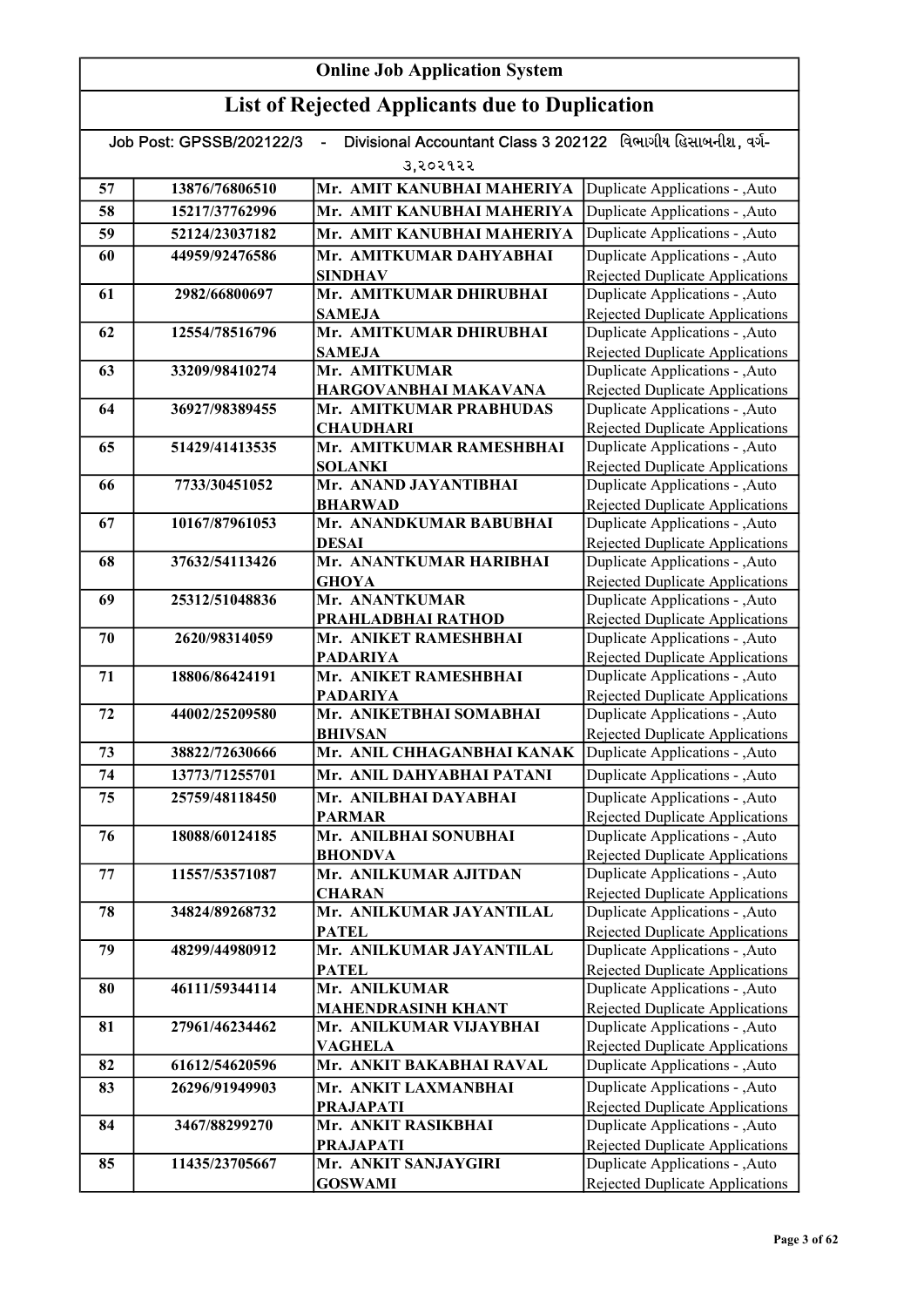| Divisional Accountant Class 3 202122 વિભાગીય હિસાબનીશ, વર્ગ-<br>Job Post: GPSSB/202122/3 |                |                                           |                                                                           |
|------------------------------------------------------------------------------------------|----------------|-------------------------------------------|---------------------------------------------------------------------------|
|                                                                                          |                | उ,२०२१२२                                  |                                                                           |
| 86                                                                                       | 19544/17504345 | Mr. ANKITBHAI DHIRUBHAI                   | Duplicate Applications - ,Auto                                            |
|                                                                                          |                | <b>VASAVA</b>                             | Rejected Duplicate Applications                                           |
| 87                                                                                       | 41054/11908619 | Mr. ANKITKUMAR AMBALAL                    | Duplicate Applications - , Auto                                           |
|                                                                                          |                | <b>PATEL</b>                              | Rejected Duplicate Applications                                           |
| 88                                                                                       | 9634/28417163  | Mr. ANKITKUMAR DIPAKBHAI                  | Duplicate Applications - , Auto                                           |
|                                                                                          |                | <b>CHAUDHARI</b>                          | <b>Rejected Duplicate Applications</b>                                    |
| 89                                                                                       | 54598/39672398 | Mr. ANKITKUMAR MANUBHAI                   | Duplicate Applications - , Auto                                           |
| 90                                                                                       | 8992/92404373  | <b>PARMAR</b><br>Mr. ANKITKUMAR VIRAMSINH | <b>Rejected Duplicate Applications</b><br>Duplicate Applications - , Auto |
|                                                                                          |                | <b>CHAVADA</b>                            | <b>Rejected Duplicate Applications</b>                                    |
| 91                                                                                       | 24984/17363115 | Mr. ANKUR LAXMANBHAI                      | Duplicate Applications - , Auto                                           |
|                                                                                          |                | CHAKURBHAI TADHA TADHA                    | <b>Rejected Duplicate Applications</b>                                    |
| 92                                                                                       | 2340/69202451  | Mr. ANKURKUMAR                            | Duplicate Applications - , Auto                                           |
|                                                                                          |                | RAMSINGBHAI VASAVA                        | <b>Rejected Duplicate Applications</b>                                    |
| 93                                                                                       | 25389/12296227 | Mr. ARAJANBHAI BALAKABHAI                 | Duplicate Applications - , Auto                                           |
|                                                                                          |                | <b>RABARI</b>                             | <b>Rejected Duplicate Applications</b>                                    |
| 94                                                                                       | 9590/40904775  | Mr. ARAVINDBHAI DUDABHAI                  | Duplicate Applications - , Auto                                           |
|                                                                                          |                | <b>RATHOD</b>                             | Rejected Duplicate Applications                                           |
| 95                                                                                       | 21180/14212160 | Mr. ARJUN RAJUBHAI RAVAL                  | Duplicate Applications - , Auto                                           |
| 96                                                                                       | 27433/95379904 | Mr. ARJUNJI RAMESHCHANDRA                 | Duplicate Applications - , Auto                                           |
| 97                                                                                       | 25530/56572063 | <b>RATHOD</b><br>Mr. ARSHAD AKBAR SHAH    | <b>Rejected Duplicate Applications</b><br>Duplicate Applications - ,Auto  |
| 98                                                                                       | 2169/86478968  | Mr. ARVIND VAJUBHAI JOD                   | Duplicate Applications - , Auto                                           |
| 99                                                                                       | 18660/11732386 | Mr. ARVINDBHAI                            | Duplicate Applications - , Auto                                           |
|                                                                                          |                | DHARASHIBHAI MAKWANA                      | <b>Rejected Duplicate Applications</b>                                    |
| 100                                                                                      | 5282/57548340  | Mr. ARVINDKUMAR GELABHAI                  | Duplicate Applications - , Auto                                           |
|                                                                                          |                | <b>VAGHELA</b>                            | <b>Rejected Duplicate Applications</b>                                    |
| 101                                                                                      | 17763/75670945 | Mr. ARVINDKUMAR HAKMAJI                   | Duplicate Applications - , Auto                                           |
|                                                                                          |                | <b>CHAUDHARY</b>                          | <b>Rejected Duplicate Applications</b>                                    |
| 102                                                                                      | 1189/55958149  | Mr. ASHISH BHIKHABHAI                     | Duplicate Applications - , Auto                                           |
|                                                                                          |                | <b>PARMAR</b>                             | <b>Rejected Duplicate Applications</b>                                    |
| 103                                                                                      | 31141/41132786 | Mr. ASHISH ISHWARBHAI PATNI               | Duplicate Applications - , Auto                                           |
| 104                                                                                      | 46/31197593    | Mr. ASHISH PRAVINBHAI BALAR               | Duplicate Applications - ,Auto                                            |
| 105                                                                                      | 60291/84514510 | Mr. ASHISHBHAI HARISHBHAI                 | Duplicate Applications - , Auto                                           |
|                                                                                          |                | <b>BHORSAT</b>                            | <b>Rejected Duplicate Applications</b>                                    |
| 106                                                                                      | 17841/33601784 | Mr. ASHISHBHAI HEMANTBHAI                 | Duplicate Applications - , Auto                                           |
| 107                                                                                      | 58316/85460330 | <b>DHARAJIYA</b><br>Mr. ASHISHKUMAR       | <b>Rejected Duplicate Applications</b><br>Duplicate Applications - , Auto |
|                                                                                          |                | RAMESHBHAI RATHOD                         | Rejected Duplicate Applications                                           |
| 108                                                                                      | 21111/25399521 | Mr. ASHOKBHAI ARJUNBHAI                   | Duplicate Applications - , Auto                                           |
|                                                                                          |                | <b>PRAJAPATI</b>                          | Rejected Duplicate Applications                                           |
| 109                                                                                      | 59645/35506943 | Mr. ASHOKKUMAR AJABABHAI                  | Duplicate Applications - , Auto                                           |
|                                                                                          |                | <b>CHAUDHARY</b>                          | <b>Rejected Duplicate Applications</b>                                    |
| <b>110</b>                                                                               | 56815/28716220 | Mr. ASHOKKUMAR AJAMALBHAI                 | Duplicate Applications - , Auto                                           |
|                                                                                          |                | <b>GELOT</b>                              | Rejected Duplicate Applications                                           |
| 111                                                                                      | 8190/52649577  | Mr. ASHUTOSH PREMJIBHAI                   | Duplicate Applications - , Auto                                           |
|                                                                                          |                | <b>MAKWANA</b>                            | <b>Rejected Duplicate Applications</b>                                    |
| 112                                                                                      | 18074/74022643 | Mr. ASHVIN KESHUBHAI<br><b>MAKAVANA</b>   | Duplicate Applications - , Auto<br>Rejected Duplicate Applications        |
| 113                                                                                      | 29998/85958073 | Mr. ASHVINBHAI DHIRUBHAI                  | Duplicate Applications - , Auto                                           |
|                                                                                          |                | <b>SARVAIYA</b>                           | <b>Rejected Duplicate Applications</b>                                    |
| 114                                                                                      | 40716/56255286 | Mr. ASHVINBHAI SAVABHAI                   | Duplicate Applications - , Auto                                           |
|                                                                                          |                | <b>MAKWANA</b>                            | Rejected Duplicate Applications                                           |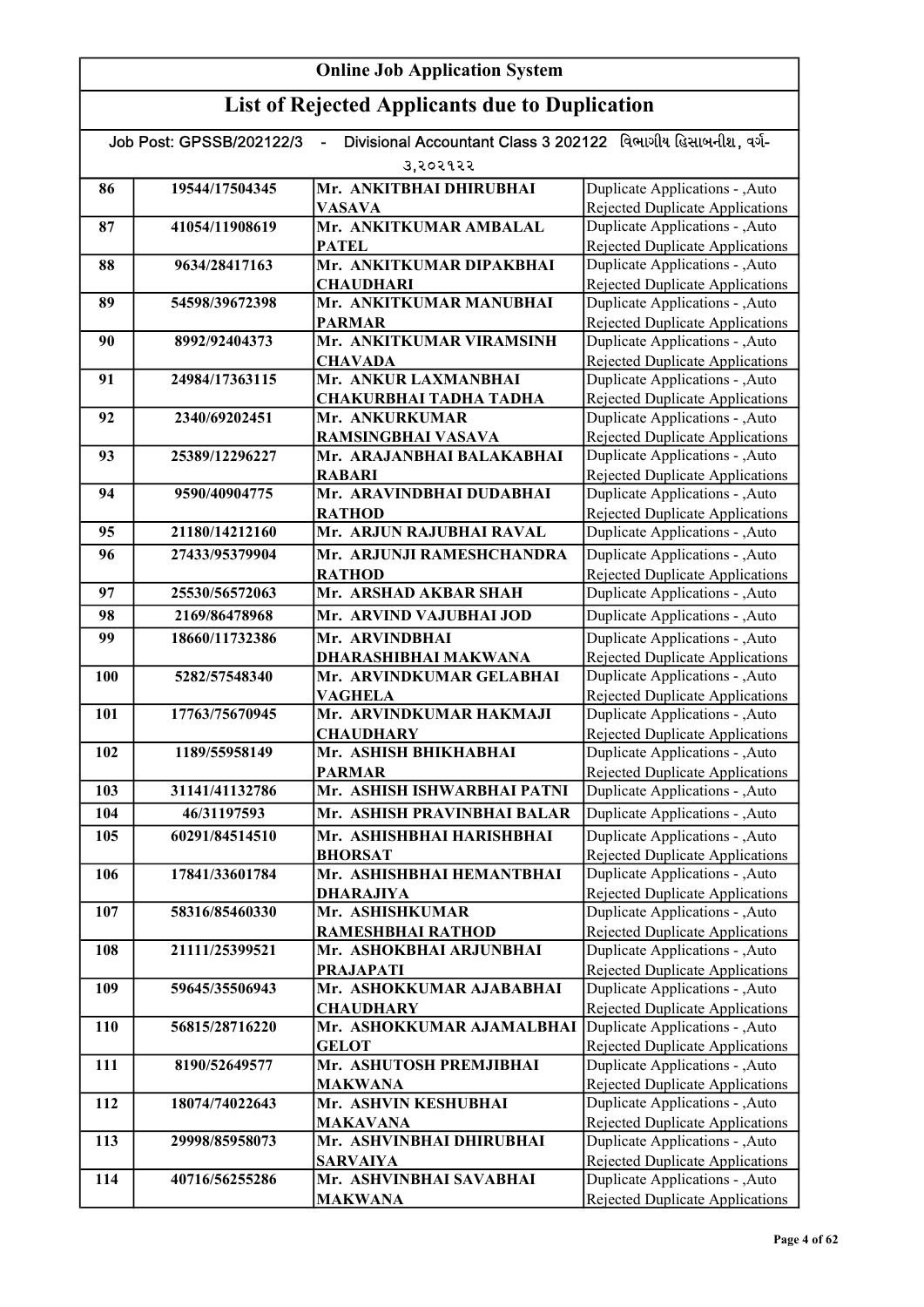#### Online Job Application System List of Rejected Applicants due to Duplication Job Post: GPSSB/202122/3 - Divisional Accountant Class 3 202122 વિભાગીય હિસાબનીશ, વર્ગ-૩,૨૦૨૧૨૨ 115 5659/67203597 Mr. ASHVINBHAI SHIVA BHAI BHALIYA 116 54900/85127033 Mr. ASHVINIKUMAR RAMESHBHAI PARMAR 117 38444/85738148 Mr. ASHVINKUMAR GOVINDBHAI CHAVDA 118 12483/11030163 Mr. ASHVINKUMAR VIJUBHAI VASAVA 119 34565/75877048 Mr. ASHVINSINH DASHARATHSINH RATHOD 120 12992/63902879 Mr. BABU GOGAN CHUNDAVADARA 121 26199/15879116 Mr. BABUBHAI MITHABHAI PARMAR 122 25773/69034828 Mr. BABUBHAI RAJABHAI RATADIYA 123 64700/23954566 Mr. BALVANTSINH KADVAJI **THAKOR** 124 1146/10577201 Mr. BHAGIRATHSINH MAHENDRASINH VAGHELA 125 3289/50051035 Mr. BHAGYESHKUMAR VINODBHAI PANCHA 126 23024/62681263 Mr. BHAKTIRAM AMBARAMBHAI PADHAR 127 4988/92751401 Mr. BHARAT SAMRABHAI **ODEDARA** 128 5591/55356480 Mr. BHARAT SAMRABHAI **ODEDARA** 129 26893/86234471 Mr. BHARATBHAI DAMARABHAI PRAJAPATI 130 17134/42209409 Mr. BHARATBHAI GOKALBHAI AAL 131 15093/57536755 Mr. BHARATBHAI JIVANBHAI **BAROT** 132 52125/54201260 Mr. BHARATBHAI RAMABHAI **GADHVI** 133 51168/62028712 Mr. BHARATKUMAR LILABHAI KALOTARA 134 1727/47842190 Mr. BHARATKUMAR POPATLAL SUTHAR 135 33021/59874705 Mr. BHARGAV DINESHKUMAR PARMAR 136 40576/93988525 Mr. BHARGAV RAJESHBHAI SINGAL 137 45838/53891042 Mr. BHAVDEEPKUMAR KISHORBHAI JOSHI 138 63107/41538617 Mr. BHAVDIP GHELABHAI BHALIYA 139 13801/79695527 Mr. BHAVESH BHADABHAI **SHEKH** 140 27557/90620019 Mr. BHAVESH KISHANBHAI SOLANKI 141 8820/14907473 Mr. BHAVESH LALJIBHAI PARALIYA Duplicate Applications - ,Auto Rejected Duplicate Applications Duplicate Applications - ,Auto Rejected Duplicate Applications Duplicate Applications - ,Auto Rejected Duplicate Applications Duplicate Applications - ,Auto Rejected Duplicate Applications Duplicate Applications - ,Auto Rejected Duplicate Applications Duplicate Applications - ,Auto Rejected Duplicate Applications Duplicate Applications - ,Auto Rejected Duplicate Applications Duplicate Applications - ,Auto Rejected Duplicate Applications Duplicate Applications - ,Auto Rejected Duplicate Applications Duplicate Applications - ,Auto Rejected Duplicate Applications Duplicate Applications - ,Auto Rejected Duplicate Applications Duplicate Applications - ,Auto Rejected Duplicate Applications Duplicate Applications - ,Auto Rejected Duplicate Applications Duplicate Applications - ,Auto Rejected Duplicate Applications Duplicate Applications - ,Auto Rejected Duplicate Applications Duplicate Applications - ,Auto Rejected Duplicate Applications Duplicate Applications - ,Auto Rejected Duplicate Applications Duplicate Applications - ,Auto Rejected Duplicate Applications Duplicate Applications - ,Auto Rejected Duplicate Applications Duplicate Applications - ,Auto Rejected Duplicate Applications Duplicate Applications - ,Auto Rejected Duplicate Applications Duplicate Applications - ,Auto Rejected Duplicate Applications Duplicate Applications - ,Auto Rejected Duplicate Applications Duplicate Applications - ,Auto Rejected Duplicate Applications Duplicate Applications - ,Auto Rejected Duplicate Applications Duplicate Applications - ,Auto Rejected Duplicate Applications Duplicate Applications - ,Auto Rejected Duplicate Applications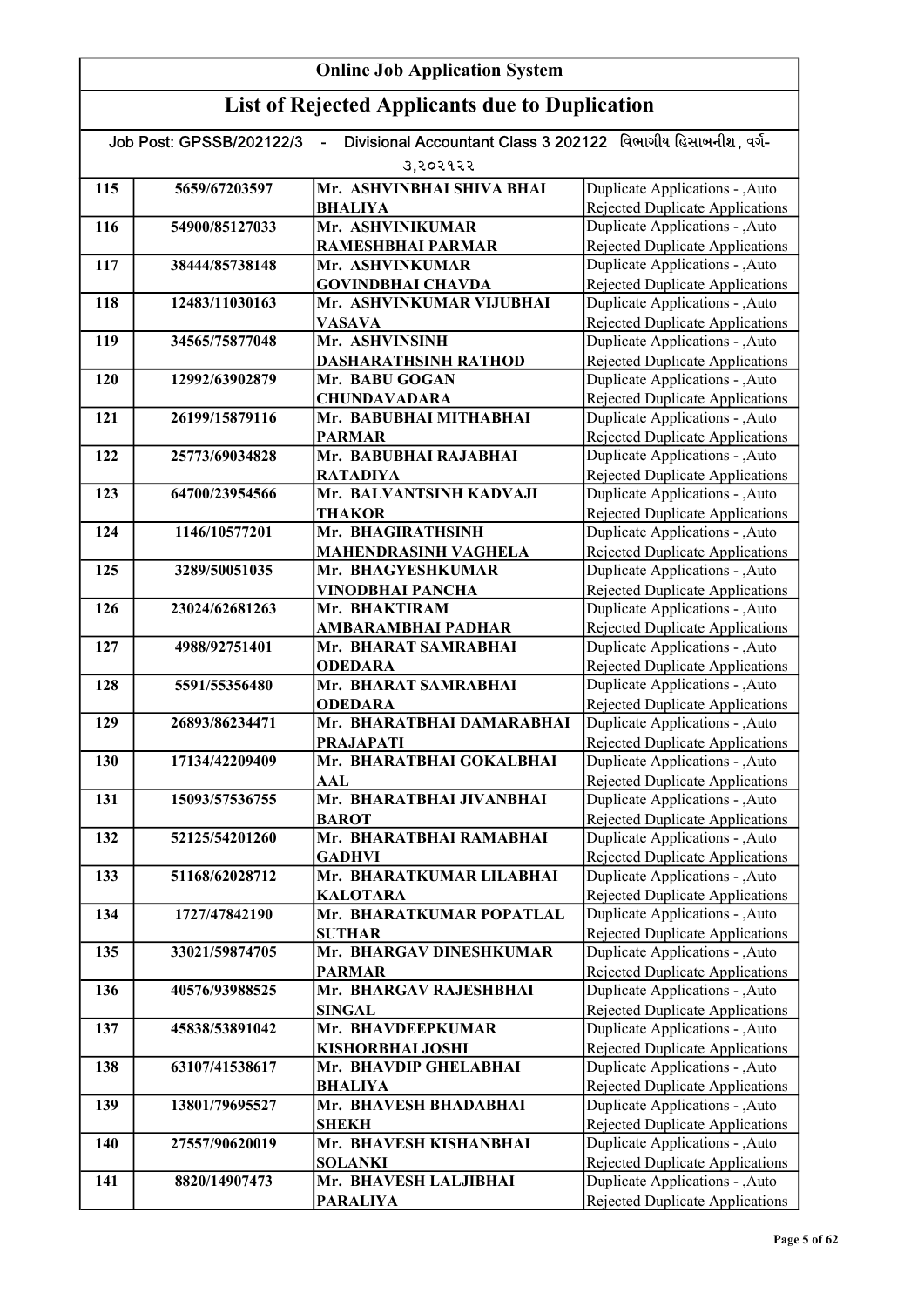|     | Divisional Accountant Class 3 202122 વિભાગીય હિસાબનીશ. વર્ગ-<br>Job Post: GPSSB/202122/3<br>ä, |                                              |                                                                           |  |
|-----|------------------------------------------------------------------------------------------------|----------------------------------------------|---------------------------------------------------------------------------|--|
|     |                                                                                                | उ,२०२१२२                                     |                                                                           |  |
| 142 | 25043/38870131                                                                                 | Mr. BHAVESH TULSHIBHAI<br><b>RANAVA</b>      | Duplicate Applications - ,Auto<br><b>Rejected Duplicate Applications</b>  |  |
| 143 | 33172/91637837                                                                                 | Mr. BHAVESHBHAI JENTILAL                     | Duplicate Applications - , Auto                                           |  |
|     |                                                                                                | <b>VAGHELA</b>                               | <b>Rejected Duplicate Applications</b>                                    |  |
| 144 | 42824/82849806                                                                                 | Mr. BHAVESHBHARTHI                           | Duplicate Applications - , Auto                                           |  |
|     |                                                                                                | ALKESHBHARTHI GAUSWAMI                       | <b>Rejected Duplicate Applications</b>                                    |  |
| 145 | 53174/25773951                                                                                 | Mr. BHAVESHKUMAR                             | Duplicate Applications - , Auto                                           |  |
|     |                                                                                                | <b>DHIRAJLAL PARMAR</b>                      | <b>Rejected Duplicate Applications</b>                                    |  |
| 146 | 5939/92015202                                                                                  | Mr. BHAVESHKUMAR DILIPBHAI                   | Duplicate Applications - , Auto                                           |  |
|     |                                                                                                | <b>RANA</b><br>Mr. BHAVESHKUMAR GOPALDAS     | <b>Rejected Duplicate Applications</b>                                    |  |
| 147 | 10992/35834589                                                                                 | <b>HARIYANI</b>                              | Duplicate Applications - , Auto<br><b>Rejected Duplicate Applications</b> |  |
| 148 | 11108/92489929                                                                                 | Mr. BHAVESHKUMAR GOPALDAS                    | Duplicate Applications - , Auto                                           |  |
|     |                                                                                                | <b>HARIYANI</b>                              | <b>Rejected Duplicate Applications</b>                                    |  |
| 149 | 4765/62657498                                                                                  | Mr. BHAVESHKUMAR                             | Duplicate Applications - , Auto                                           |  |
|     |                                                                                                | VALLABHBHAI GOHEL                            | Rejected Duplicate Applications                                           |  |
| 150 | 54323/54871206                                                                                 | Mr. BHAVIKBHAI BALUBHAI                      | Duplicate Applications - , Auto                                           |  |
|     |                                                                                                | <b>JADAV</b>                                 | <b>Rejected Duplicate Applications</b>                                    |  |
| 151 | 4780/12869656                                                                                  | Mr. BHAVIKKUMAR DINESHBHAI                   | Duplicate Applications - , Auto                                           |  |
|     |                                                                                                | <b>PARMAR</b>                                | Rejected Duplicate Applications                                           |  |
| 152 | 42290/20577025                                                                                 | Mr. BHAVIKUMAR JETHABHAI                     | Duplicate Applications - , Auto                                           |  |
|     |                                                                                                | <b>PARMAR</b>                                | <b>Rejected Duplicate Applications</b>                                    |  |
| 153 | 5220/34600175                                                                                  | Mr. BHAVIN BHURJIBHAI                        | Duplicate Applications - , Auto                                           |  |
| 154 | 31655/16354315                                                                                 | <b>NINAMA</b><br>Mr. BHAVIN SANJAYBHAI JOSHI | Rejected Duplicate Applications                                           |  |
|     |                                                                                                |                                              | Duplicate Applications - ,Auto                                            |  |
| 155 | 21182/82624207                                                                                 | Mr. BHAVINKUMAR                              | Duplicate Applications - , Auto                                           |  |
| 156 | 32158/96434707                                                                                 | <b>ARVINDBHAI VORA</b><br>Mr. BHAVINKUMAR    | Rejected Duplicate Applications<br>Duplicate Applications - , Auto        |  |
|     |                                                                                                | ARVINDBHAI VORA                              | <b>Rejected Duplicate Applications</b>                                    |  |
| 157 | 19758/50803993                                                                                 | Mr. BHAVINKUMAR DAYALAL                      | Duplicate Applications - , Auto                                           |  |
|     |                                                                                                | <b>GAJERA</b>                                | <b>Rejected Duplicate Applications</b>                                    |  |
| 158 | 8132/98439106                                                                                  | Mr. BHAVINKUMAR                              | Duplicate Applications - , Auto                                           |  |
|     |                                                                                                | RAMESHBHAI PANCHIWALA                        | <b>Rejected Duplicate Applications</b>                                    |  |
| 159 | 2271/17251277                                                                                  | Mr. BHAVSINGBHAI                             | Duplicate Applications - , Auto                                           |  |
|     |                                                                                                | MAKHAJIBHAI MEDA                             | <b>Rejected Duplicate Applications</b>                                    |  |
| 160 | 46166/48334248                                                                                 | Mr. BHIKHU NAGABHAI MORI                     | Duplicate Applications - , Auto                                           |  |
| 161 | 61424/59096407                                                                                 | Mr. BHIMABHAI RAJABHAI MORI                  | Duplicate Applications - , Auto                                           |  |
| 162 | 46686/69171392                                                                                 | Mr. BHUPENDRASINH SHIVAJI                    | Duplicate Applications - , Auto                                           |  |
|     |                                                                                                | <b>RAJPUT</b>                                | Rejected Duplicate Applications                                           |  |
| 163 | 46297/86030895                                                                                 | Mr. BIPINKUMAR DHIRUBHAI                     | Duplicate Applications - , Auto                                           |  |
| 164 | 42312/47656086                                                                                 | <b>GHATALIYA</b><br>Mr. BIPINKUMAR MOHANLAL  | <b>Rejected Duplicate Applications</b><br>Duplicate Applications - , Auto |  |
|     |                                                                                                | <b>DAMOR</b>                                 | <b>Rejected Duplicate Applications</b>                                    |  |
| 165 | 22580/54908071                                                                                 | Mr. BIPINKUMAR RASIKBHAI                     | Duplicate Applications - , Auto                                           |  |
|     |                                                                                                | <b>PATEL</b>                                 | <b>Rejected Duplicate Applications</b>                                    |  |
| 166 | 54686/55399009                                                                                 | Mr. BRIJESH BHARATBHAI                       | Duplicate Applications - ,Auto                                            |  |
|     |                                                                                                | <b>FANGALIYA</b>                             | <b>Rejected Duplicate Applications</b>                                    |  |
| 167 | 10586/26301417                                                                                 | Mr. BRIJESHBHAI DINESHBHAI                   | Duplicate Applications - , Auto                                           |  |
|     |                                                                                                | <b>GAVALI</b>                                | <b>Rejected Duplicate Applications</b>                                    |  |
| 168 | 359/60996950                                                                                   | Mr. CHANDANSINH PRADHANJI                    | Duplicate Applications - , Auto                                           |  |
|     |                                                                                                | <b>THAKOR</b>                                | Rejected Duplicate Applications                                           |  |
| 169 | 48374/64172926                                                                                 | Mr. CHANDRAKANT                              | Duplicate Applications - , Auto                                           |  |
|     |                                                                                                | <b>MATHURBHAI PATEL</b>                      | Rejected Duplicate Applications                                           |  |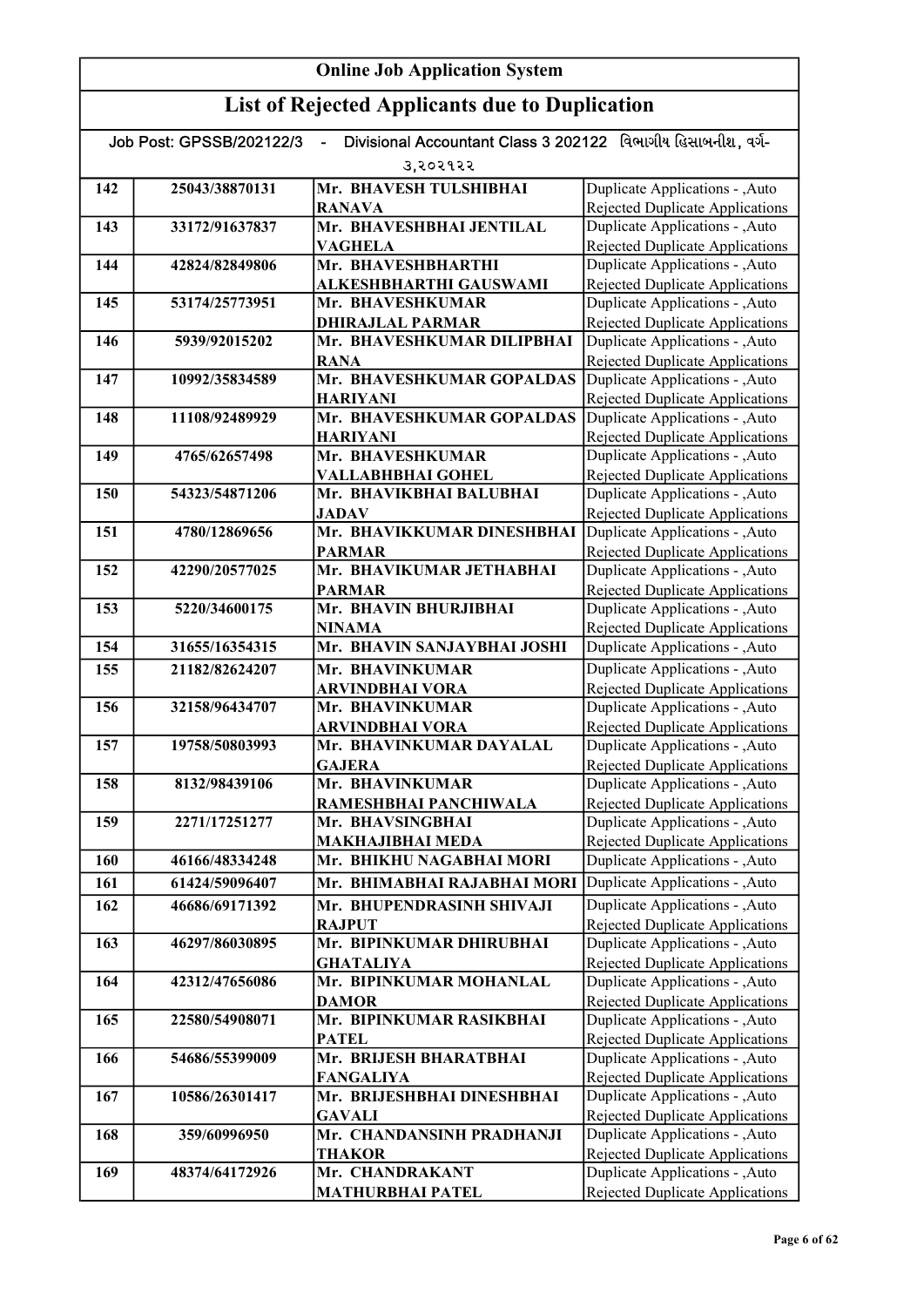#### Online Job Application System List of Rejected Applicants due to Duplication Job Post: GPSSB/202122/3 - Divisional Accountant Class 3 202122 વિભાગીય હિસાબનીશ, વર્ગ-૩,૨૦૨૧૨૨ 170 11555/85805460 Mr. CHETANBHAI KHIMJIBHAI BAMBHANIYA 171 43997/18272433 Mr. CHETANKUMAR BHIKHABHAI PATEL 172 31708/90187961 Mr. CHETANKUMAR MATHURAJI **THAKOR** 173 24279/21901724 Mr. CHETANKUMAR RAMDASBHAI RATHOD 174 29834/62478250 Mr. CHETANKUMAR VISHNUBHAI RAVAL 175 47704/60588277 Mr. CHIRAG NAVINCHANDRA **CHAUHAN** 176 8729/91281671 Mr. CHIRAG RAVAJIBHAI DHILA 177 18733/89141171 Mr. CHIRAG VINUBHAI SOLANKI 178 60823/29231405 Mr. CHIRAGBHAI BHALABHAI **CHAUDHARI** 179 52192/72792849 Mr. CHIRAGBHAI DINESHBHAI GOSALIYA 180 8499/14059240 Mr. CHIRAGKUMAR DAHYABHAI **PATEL** 181 30466/48554077 Mr. CHIRAGKUMAR NAGAJIBHAI RABARI 182 32546/36579967 Mr. CHIRAGKUMAR SOMABHAI MOCHI 183 2601/32329747 Mr. DALPATBHAI JAGAJI SANKHALA 184 18425/76406138 Mr. DANKESH KANUBHAI PRAJAPATI 185 41688/79842379 Mr. DARSHAN DHANJIBHAI AGHARA 186 44681/57634638 Mr. DARSHAN JAYESHBHAI MISTRY 187 59412/27602856 Mr. DARSHANKUMAR ARVINDBHAI KANERIYA 188 58727/36192031 Mr. DASHARATH BHAI SUBABHAI VAGHELA 189 14984/60761052 Mr. DASHARATHBHAI MULAJIBHAI VANKAR 190 16653/89001195 Mr. DASHRATHBHAI DIPAJI DEVDA 191 64286/95567167 Mr. DASHRATHBHAI DIPAJI MALI 192 12159/37139155 Mr. DAXESHKUMAR KANUBHAI PATEL 193 16922/97207863 Mr. DEEP SATISHBHAI GOR 194 36874/87590897 Mr. DEVABHAI FOJAJI DARJI 195 24679/74636843 Mr. DEVABHAI MACHHABHA KATODIYA 196 24941/51742133 Mr. DEVABHAI MACHHABHA **KATODIYA** 197 31597/52244550 Mr. DEVABHAI MACHHABHA **KATODIYA** Duplicate Applications - ,Auto **Duplicate Applications - ,Auto Duplicate Applications - ,Auto** Rejected Duplicate Applications Duplicate Applications - ,Auto Rejected Duplicate Applications Duplicate Applications - ,Auto Rejected Duplicate Applications Duplicate Applications - ,Auto Rejected Duplicate Applications Duplicate Applications - ,Auto Rejected Duplicate Applications Duplicate Applications - ,Auto Rejected Duplicate Applications Duplicate Applications - ,Auto Rejected Duplicate Applications Duplicate Applications - ,Auto Rejected Duplicate Applications Duplicate Applications - ,Auto Rejected Duplicate Applications Duplicate Applications - ,Auto Rejected Duplicate Applications Duplicate Applications - ,Auto Rejected Duplicate Applications Duplicate Applications - ,Auto Rejected Duplicate Applications Duplicate Applications - ,Auto Rejected Duplicate Applications Duplicate Applications - ,Auto Rejected Duplicate Applications Duplicate Applications - ,Auto Rejected Duplicate Applications Duplicate Applications - ,Auto Rejected Duplicate Applications Duplicate Applications - ,Auto **Duplicate Applications - ,Auto Duplicate Applications - ,Auto** Rejected Duplicate Applications Duplicate Applications - ,Auto Rejected Duplicate Applications Duplicate Applications - ,Auto Rejected Duplicate Applications Duplicate Applications - ,Auto Rejected Duplicate Applications Duplicate Applications - ,Auto Rejected Duplicate Applications Duplicate Applications - ,Auto Rejected Duplicate Applications Duplicate Applications - ,Auto Rejected Duplicate Applications Duplicate Applications - ,Auto Rejected Duplicate Applications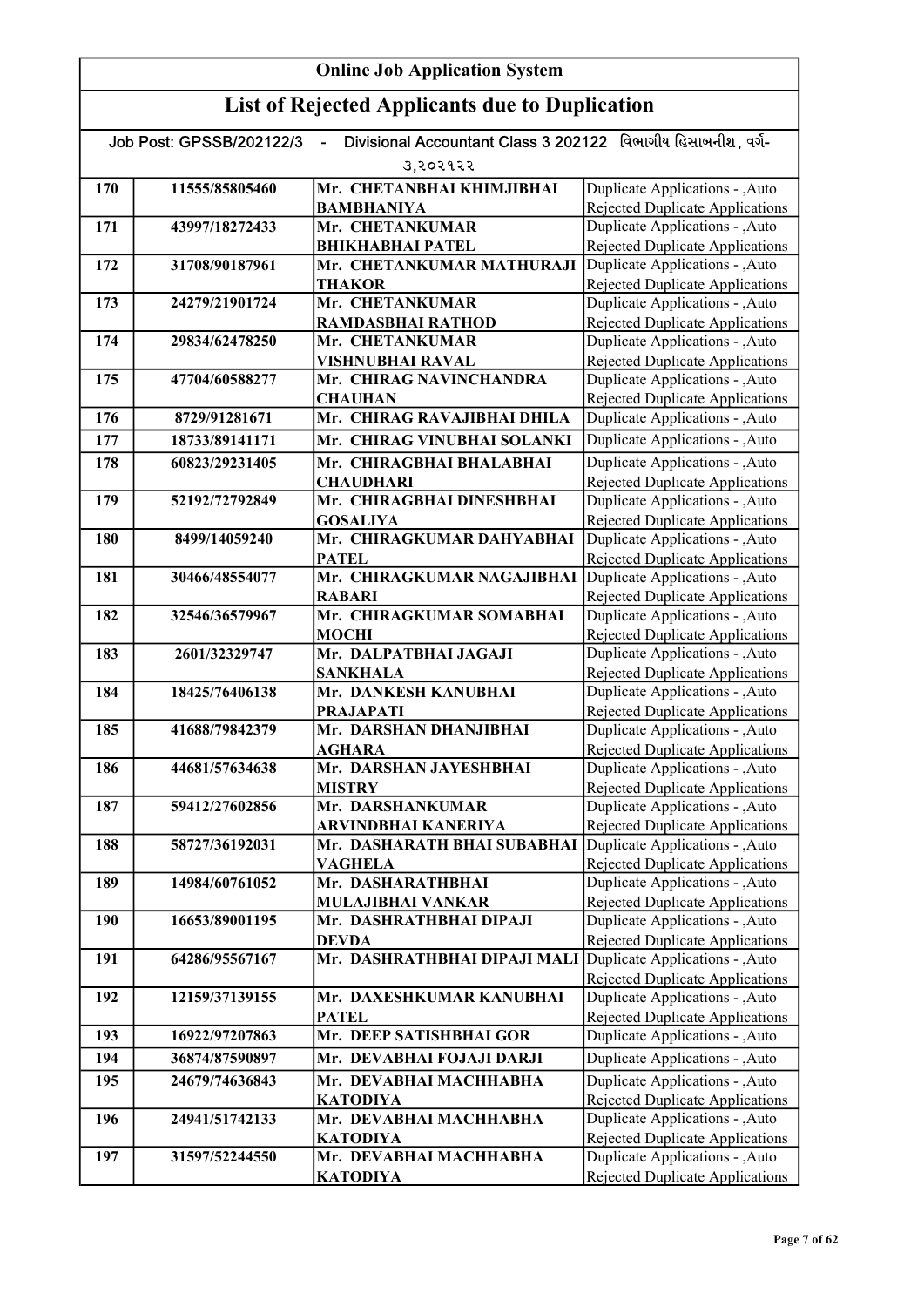| 3,२०२१२२<br>Duplicate Applications - , Auto<br>Mr. DEVABHAI MACHHABHA<br>198<br>31629/90443372<br>Rejected Duplicate Applications<br><b>KATODIYA</b><br>Duplicate Applications - , Auto<br>Mr. DEVABHAI MACHHABHA<br>199<br>32936/81992785<br>Rejected Duplicate Applications<br><b>KATODIYA</b><br>Mr. DEVABHAI MACHHABHA<br>Duplicate Applications - , Auto<br>32960/73120470<br>200<br><b>Rejected Duplicate Applications</b><br><b>KATODIYA</b><br>Mr. DEVABHAI MEETHABHAI<br>Duplicate Applications - , Auto<br>31472/61138398<br>201<br><b>Rejected Duplicate Applications</b><br><b>GANGADIYA</b><br>Mr. DEVANG ASHOKKUMAR<br>Duplicate Applications - , Auto<br>47476/12388812<br>202<br><b>THAKAR</b><br><b>Rejected Duplicate Applications</b><br>Mr. DEVANG KETANBHAI<br>Duplicate Applications - , Auto<br>203<br>1885/68992093<br><b>VALAND</b><br><b>Rejected Duplicate Applications</b><br>Mr. DEVANGDAN VISHNUDAN<br>Duplicate Applications - , Auto<br>204<br>45716/63972356<br><b>GADHAVI</b><br>Rejected Duplicate Applications<br>Mr. DEVDATTA<br>Duplicate Applications - , Auto<br>205<br>9816/78652269<br>Rejected Duplicate Applications<br><b>DINESHCHANDRA VYAS</b><br>Mr. DEVENDRAKUMAR<br>Duplicate Applications - , Auto<br>206<br>11376/67990408<br>Rejected Duplicate Applications<br><b>KAMLESHBHAI BHOI</b><br>Duplicate Applications - , Auto<br>207<br>Mr. DHANA VEJANAND DHAMA<br>40416/23343871<br>Duplicate Applications - , Auto<br>208<br>47470/19953537<br>Mr. DHANABHAI SAVABHAI<br><b>Rejected Duplicate Applications</b><br><b>DAMOR</b><br>Duplicate Applications - , Auto<br>Mr. DHANANJAY<br>209<br>61651/44188831<br><b>Rejected Duplicate Applications</b><br>HASMUKHKUMAR RAVAL<br>Duplicate Applications - , Auto<br>Mr. DHANJIBHAI ARAJANBHAI<br>210<br>9105/91264378<br><b>CHAUDHARI</b><br>Rejected Duplicate Applications<br>Duplicate Applications - , Auto<br>211<br>47865/96392657<br>Mr. DHARMANSHU<br><b>Rejected Duplicate Applications</b><br>ASHOKKUMAR SWAMI<br>Duplicate Applications - , Auto<br>Mr. DHARMENDRABHAI<br>212<br>3897/88527553<br><b>Rejected Duplicate Applications</b><br><b>VEENODBHAI GOHEL</b><br>Duplicate Applications - , Auto<br>213<br>27674/61889857<br>Mr. DHARMENDRASINH<br><b>Rejected Duplicate Applications</b><br><b>MANUBHAI GOHEL</b><br>Duplicate Applications - , Auto<br>214<br>15833/82303363<br>Mr. DHARMESH BHAVANBHAI<br><b>Rejected Duplicate Applications</b><br><b>SANDPA</b><br>Mr. DHARMESH BIPEENBHAI<br>Duplicate Applications - , Auto<br>215<br>27380/62802398<br><b>BARAIYA</b><br>Rejected Duplicate Applications<br>56313/65831130<br>Mr. DHARMESH DEVANANDBHAI<br>Duplicate Applications - , Auto<br>216<br><b>Rejected Duplicate Applications</b><br><b>KANARA</b><br>Mr. DHARMESH VINODBHAI<br>Duplicate Applications - , Auto<br>217<br>3021/30475958<br><b>Rejected Duplicate Applications</b><br><b>DHAMELIYA</b><br>Duplicate Applications - , Auto<br>218<br>4983/66649496<br>Mr. DHARMESHBHAI<br><b>Rejected Duplicate Applications</b><br>NARANBHAI DODIYA<br>Duplicate Applications - , Auto<br>23894/87156507<br>Mr. DHARMESHKUMAR<br>219<br><b>Rejected Duplicate Applications</b><br>LALLUBHAI CHAUDHARII<br>Duplicate Applications - , Auto<br>Mr. DHARMESHKUMAR<br>220<br>22967/95635843<br>NATVARLAL MITHAPARA<br>Rejected Duplicate Applications<br>Mr. DHARMESHKUMAR<br>Duplicate Applications - , Auto<br>221<br>22968/70237204<br>Rejected Duplicate Applications<br>NATVARLAL MITHAPARA<br>Duplicate Applications - , Auto<br>Mr. DHARMIK MANHARBHAI<br>222<br>31636/46085805<br>Rejected Duplicate Applications<br><b>CHAUDHARI</b><br>Duplicate Applications - , Auto<br>223<br>56831/90858857<br>Mr. DHARMIKBHAI<br>Rejected Duplicate Applications<br><b>HARGOVINDBHAI DESAI</b><br>Duplicate Applications - , Auto<br>224<br>6204/47649580<br>Mr. DHAVALBHAI ARAVINDBHAI<br>Rejected Duplicate Applications<br><b>PARMAR</b> | Divisional Accountant Class 3 202122 વિભાગીય હિસાબનીશ, વર્ગ-<br>Job Post: GPSSB/202122/3<br>$\blacksquare$ |  |  |  |
|------------------------------------------------------------------------------------------------------------------------------------------------------------------------------------------------------------------------------------------------------------------------------------------------------------------------------------------------------------------------------------------------------------------------------------------------------------------------------------------------------------------------------------------------------------------------------------------------------------------------------------------------------------------------------------------------------------------------------------------------------------------------------------------------------------------------------------------------------------------------------------------------------------------------------------------------------------------------------------------------------------------------------------------------------------------------------------------------------------------------------------------------------------------------------------------------------------------------------------------------------------------------------------------------------------------------------------------------------------------------------------------------------------------------------------------------------------------------------------------------------------------------------------------------------------------------------------------------------------------------------------------------------------------------------------------------------------------------------------------------------------------------------------------------------------------------------------------------------------------------------------------------------------------------------------------------------------------------------------------------------------------------------------------------------------------------------------------------------------------------------------------------------------------------------------------------------------------------------------------------------------------------------------------------------------------------------------------------------------------------------------------------------------------------------------------------------------------------------------------------------------------------------------------------------------------------------------------------------------------------------------------------------------------------------------------------------------------------------------------------------------------------------------------------------------------------------------------------------------------------------------------------------------------------------------------------------------------------------------------------------------------------------------------------------------------------------------------------------------------------------------------------------------------------------------------------------------------------------------------------------------------------------------------------------------------------------------------------------------------------------------------------------------------------------------------------------------------------------------------------------------------------------------------------------------------------------------------------------------------------------------------------------------------------------------------------------------------------------------------------------------------------------------------------------------------------------------------------------------------------------------------------------------------------------------------------------------------------------|------------------------------------------------------------------------------------------------------------|--|--|--|
|                                                                                                                                                                                                                                                                                                                                                                                                                                                                                                                                                                                                                                                                                                                                                                                                                                                                                                                                                                                                                                                                                                                                                                                                                                                                                                                                                                                                                                                                                                                                                                                                                                                                                                                                                                                                                                                                                                                                                                                                                                                                                                                                                                                                                                                                                                                                                                                                                                                                                                                                                                                                                                                                                                                                                                                                                                                                                                                                                                                                                                                                                                                                                                                                                                                                                                                                                                                                                                                                                                                                                                                                                                                                                                                                                                                                                                                                                                                                                                              |                                                                                                            |  |  |  |
|                                                                                                                                                                                                                                                                                                                                                                                                                                                                                                                                                                                                                                                                                                                                                                                                                                                                                                                                                                                                                                                                                                                                                                                                                                                                                                                                                                                                                                                                                                                                                                                                                                                                                                                                                                                                                                                                                                                                                                                                                                                                                                                                                                                                                                                                                                                                                                                                                                                                                                                                                                                                                                                                                                                                                                                                                                                                                                                                                                                                                                                                                                                                                                                                                                                                                                                                                                                                                                                                                                                                                                                                                                                                                                                                                                                                                                                                                                                                                                              |                                                                                                            |  |  |  |
|                                                                                                                                                                                                                                                                                                                                                                                                                                                                                                                                                                                                                                                                                                                                                                                                                                                                                                                                                                                                                                                                                                                                                                                                                                                                                                                                                                                                                                                                                                                                                                                                                                                                                                                                                                                                                                                                                                                                                                                                                                                                                                                                                                                                                                                                                                                                                                                                                                                                                                                                                                                                                                                                                                                                                                                                                                                                                                                                                                                                                                                                                                                                                                                                                                                                                                                                                                                                                                                                                                                                                                                                                                                                                                                                                                                                                                                                                                                                                                              |                                                                                                            |  |  |  |
|                                                                                                                                                                                                                                                                                                                                                                                                                                                                                                                                                                                                                                                                                                                                                                                                                                                                                                                                                                                                                                                                                                                                                                                                                                                                                                                                                                                                                                                                                                                                                                                                                                                                                                                                                                                                                                                                                                                                                                                                                                                                                                                                                                                                                                                                                                                                                                                                                                                                                                                                                                                                                                                                                                                                                                                                                                                                                                                                                                                                                                                                                                                                                                                                                                                                                                                                                                                                                                                                                                                                                                                                                                                                                                                                                                                                                                                                                                                                                                              |                                                                                                            |  |  |  |
|                                                                                                                                                                                                                                                                                                                                                                                                                                                                                                                                                                                                                                                                                                                                                                                                                                                                                                                                                                                                                                                                                                                                                                                                                                                                                                                                                                                                                                                                                                                                                                                                                                                                                                                                                                                                                                                                                                                                                                                                                                                                                                                                                                                                                                                                                                                                                                                                                                                                                                                                                                                                                                                                                                                                                                                                                                                                                                                                                                                                                                                                                                                                                                                                                                                                                                                                                                                                                                                                                                                                                                                                                                                                                                                                                                                                                                                                                                                                                                              |                                                                                                            |  |  |  |
|                                                                                                                                                                                                                                                                                                                                                                                                                                                                                                                                                                                                                                                                                                                                                                                                                                                                                                                                                                                                                                                                                                                                                                                                                                                                                                                                                                                                                                                                                                                                                                                                                                                                                                                                                                                                                                                                                                                                                                                                                                                                                                                                                                                                                                                                                                                                                                                                                                                                                                                                                                                                                                                                                                                                                                                                                                                                                                                                                                                                                                                                                                                                                                                                                                                                                                                                                                                                                                                                                                                                                                                                                                                                                                                                                                                                                                                                                                                                                                              |                                                                                                            |  |  |  |
|                                                                                                                                                                                                                                                                                                                                                                                                                                                                                                                                                                                                                                                                                                                                                                                                                                                                                                                                                                                                                                                                                                                                                                                                                                                                                                                                                                                                                                                                                                                                                                                                                                                                                                                                                                                                                                                                                                                                                                                                                                                                                                                                                                                                                                                                                                                                                                                                                                                                                                                                                                                                                                                                                                                                                                                                                                                                                                                                                                                                                                                                                                                                                                                                                                                                                                                                                                                                                                                                                                                                                                                                                                                                                                                                                                                                                                                                                                                                                                              |                                                                                                            |  |  |  |
|                                                                                                                                                                                                                                                                                                                                                                                                                                                                                                                                                                                                                                                                                                                                                                                                                                                                                                                                                                                                                                                                                                                                                                                                                                                                                                                                                                                                                                                                                                                                                                                                                                                                                                                                                                                                                                                                                                                                                                                                                                                                                                                                                                                                                                                                                                                                                                                                                                                                                                                                                                                                                                                                                                                                                                                                                                                                                                                                                                                                                                                                                                                                                                                                                                                                                                                                                                                                                                                                                                                                                                                                                                                                                                                                                                                                                                                                                                                                                                              |                                                                                                            |  |  |  |
|                                                                                                                                                                                                                                                                                                                                                                                                                                                                                                                                                                                                                                                                                                                                                                                                                                                                                                                                                                                                                                                                                                                                                                                                                                                                                                                                                                                                                                                                                                                                                                                                                                                                                                                                                                                                                                                                                                                                                                                                                                                                                                                                                                                                                                                                                                                                                                                                                                                                                                                                                                                                                                                                                                                                                                                                                                                                                                                                                                                                                                                                                                                                                                                                                                                                                                                                                                                                                                                                                                                                                                                                                                                                                                                                                                                                                                                                                                                                                                              |                                                                                                            |  |  |  |
|                                                                                                                                                                                                                                                                                                                                                                                                                                                                                                                                                                                                                                                                                                                                                                                                                                                                                                                                                                                                                                                                                                                                                                                                                                                                                                                                                                                                                                                                                                                                                                                                                                                                                                                                                                                                                                                                                                                                                                                                                                                                                                                                                                                                                                                                                                                                                                                                                                                                                                                                                                                                                                                                                                                                                                                                                                                                                                                                                                                                                                                                                                                                                                                                                                                                                                                                                                                                                                                                                                                                                                                                                                                                                                                                                                                                                                                                                                                                                                              |                                                                                                            |  |  |  |
|                                                                                                                                                                                                                                                                                                                                                                                                                                                                                                                                                                                                                                                                                                                                                                                                                                                                                                                                                                                                                                                                                                                                                                                                                                                                                                                                                                                                                                                                                                                                                                                                                                                                                                                                                                                                                                                                                                                                                                                                                                                                                                                                                                                                                                                                                                                                                                                                                                                                                                                                                                                                                                                                                                                                                                                                                                                                                                                                                                                                                                                                                                                                                                                                                                                                                                                                                                                                                                                                                                                                                                                                                                                                                                                                                                                                                                                                                                                                                                              |                                                                                                            |  |  |  |
|                                                                                                                                                                                                                                                                                                                                                                                                                                                                                                                                                                                                                                                                                                                                                                                                                                                                                                                                                                                                                                                                                                                                                                                                                                                                                                                                                                                                                                                                                                                                                                                                                                                                                                                                                                                                                                                                                                                                                                                                                                                                                                                                                                                                                                                                                                                                                                                                                                                                                                                                                                                                                                                                                                                                                                                                                                                                                                                                                                                                                                                                                                                                                                                                                                                                                                                                                                                                                                                                                                                                                                                                                                                                                                                                                                                                                                                                                                                                                                              |                                                                                                            |  |  |  |
|                                                                                                                                                                                                                                                                                                                                                                                                                                                                                                                                                                                                                                                                                                                                                                                                                                                                                                                                                                                                                                                                                                                                                                                                                                                                                                                                                                                                                                                                                                                                                                                                                                                                                                                                                                                                                                                                                                                                                                                                                                                                                                                                                                                                                                                                                                                                                                                                                                                                                                                                                                                                                                                                                                                                                                                                                                                                                                                                                                                                                                                                                                                                                                                                                                                                                                                                                                                                                                                                                                                                                                                                                                                                                                                                                                                                                                                                                                                                                                              |                                                                                                            |  |  |  |
|                                                                                                                                                                                                                                                                                                                                                                                                                                                                                                                                                                                                                                                                                                                                                                                                                                                                                                                                                                                                                                                                                                                                                                                                                                                                                                                                                                                                                                                                                                                                                                                                                                                                                                                                                                                                                                                                                                                                                                                                                                                                                                                                                                                                                                                                                                                                                                                                                                                                                                                                                                                                                                                                                                                                                                                                                                                                                                                                                                                                                                                                                                                                                                                                                                                                                                                                                                                                                                                                                                                                                                                                                                                                                                                                                                                                                                                                                                                                                                              |                                                                                                            |  |  |  |
|                                                                                                                                                                                                                                                                                                                                                                                                                                                                                                                                                                                                                                                                                                                                                                                                                                                                                                                                                                                                                                                                                                                                                                                                                                                                                                                                                                                                                                                                                                                                                                                                                                                                                                                                                                                                                                                                                                                                                                                                                                                                                                                                                                                                                                                                                                                                                                                                                                                                                                                                                                                                                                                                                                                                                                                                                                                                                                                                                                                                                                                                                                                                                                                                                                                                                                                                                                                                                                                                                                                                                                                                                                                                                                                                                                                                                                                                                                                                                                              |                                                                                                            |  |  |  |
|                                                                                                                                                                                                                                                                                                                                                                                                                                                                                                                                                                                                                                                                                                                                                                                                                                                                                                                                                                                                                                                                                                                                                                                                                                                                                                                                                                                                                                                                                                                                                                                                                                                                                                                                                                                                                                                                                                                                                                                                                                                                                                                                                                                                                                                                                                                                                                                                                                                                                                                                                                                                                                                                                                                                                                                                                                                                                                                                                                                                                                                                                                                                                                                                                                                                                                                                                                                                                                                                                                                                                                                                                                                                                                                                                                                                                                                                                                                                                                              |                                                                                                            |  |  |  |
|                                                                                                                                                                                                                                                                                                                                                                                                                                                                                                                                                                                                                                                                                                                                                                                                                                                                                                                                                                                                                                                                                                                                                                                                                                                                                                                                                                                                                                                                                                                                                                                                                                                                                                                                                                                                                                                                                                                                                                                                                                                                                                                                                                                                                                                                                                                                                                                                                                                                                                                                                                                                                                                                                                                                                                                                                                                                                                                                                                                                                                                                                                                                                                                                                                                                                                                                                                                                                                                                                                                                                                                                                                                                                                                                                                                                                                                                                                                                                                              |                                                                                                            |  |  |  |
|                                                                                                                                                                                                                                                                                                                                                                                                                                                                                                                                                                                                                                                                                                                                                                                                                                                                                                                                                                                                                                                                                                                                                                                                                                                                                                                                                                                                                                                                                                                                                                                                                                                                                                                                                                                                                                                                                                                                                                                                                                                                                                                                                                                                                                                                                                                                                                                                                                                                                                                                                                                                                                                                                                                                                                                                                                                                                                                                                                                                                                                                                                                                                                                                                                                                                                                                                                                                                                                                                                                                                                                                                                                                                                                                                                                                                                                                                                                                                                              |                                                                                                            |  |  |  |
|                                                                                                                                                                                                                                                                                                                                                                                                                                                                                                                                                                                                                                                                                                                                                                                                                                                                                                                                                                                                                                                                                                                                                                                                                                                                                                                                                                                                                                                                                                                                                                                                                                                                                                                                                                                                                                                                                                                                                                                                                                                                                                                                                                                                                                                                                                                                                                                                                                                                                                                                                                                                                                                                                                                                                                                                                                                                                                                                                                                                                                                                                                                                                                                                                                                                                                                                                                                                                                                                                                                                                                                                                                                                                                                                                                                                                                                                                                                                                                              |                                                                                                            |  |  |  |
|                                                                                                                                                                                                                                                                                                                                                                                                                                                                                                                                                                                                                                                                                                                                                                                                                                                                                                                                                                                                                                                                                                                                                                                                                                                                                                                                                                                                                                                                                                                                                                                                                                                                                                                                                                                                                                                                                                                                                                                                                                                                                                                                                                                                                                                                                                                                                                                                                                                                                                                                                                                                                                                                                                                                                                                                                                                                                                                                                                                                                                                                                                                                                                                                                                                                                                                                                                                                                                                                                                                                                                                                                                                                                                                                                                                                                                                                                                                                                                              |                                                                                                            |  |  |  |
|                                                                                                                                                                                                                                                                                                                                                                                                                                                                                                                                                                                                                                                                                                                                                                                                                                                                                                                                                                                                                                                                                                                                                                                                                                                                                                                                                                                                                                                                                                                                                                                                                                                                                                                                                                                                                                                                                                                                                                                                                                                                                                                                                                                                                                                                                                                                                                                                                                                                                                                                                                                                                                                                                                                                                                                                                                                                                                                                                                                                                                                                                                                                                                                                                                                                                                                                                                                                                                                                                                                                                                                                                                                                                                                                                                                                                                                                                                                                                                              |                                                                                                            |  |  |  |
|                                                                                                                                                                                                                                                                                                                                                                                                                                                                                                                                                                                                                                                                                                                                                                                                                                                                                                                                                                                                                                                                                                                                                                                                                                                                                                                                                                                                                                                                                                                                                                                                                                                                                                                                                                                                                                                                                                                                                                                                                                                                                                                                                                                                                                                                                                                                                                                                                                                                                                                                                                                                                                                                                                                                                                                                                                                                                                                                                                                                                                                                                                                                                                                                                                                                                                                                                                                                                                                                                                                                                                                                                                                                                                                                                                                                                                                                                                                                                                              |                                                                                                            |  |  |  |
|                                                                                                                                                                                                                                                                                                                                                                                                                                                                                                                                                                                                                                                                                                                                                                                                                                                                                                                                                                                                                                                                                                                                                                                                                                                                                                                                                                                                                                                                                                                                                                                                                                                                                                                                                                                                                                                                                                                                                                                                                                                                                                                                                                                                                                                                                                                                                                                                                                                                                                                                                                                                                                                                                                                                                                                                                                                                                                                                                                                                                                                                                                                                                                                                                                                                                                                                                                                                                                                                                                                                                                                                                                                                                                                                                                                                                                                                                                                                                                              |                                                                                                            |  |  |  |
|                                                                                                                                                                                                                                                                                                                                                                                                                                                                                                                                                                                                                                                                                                                                                                                                                                                                                                                                                                                                                                                                                                                                                                                                                                                                                                                                                                                                                                                                                                                                                                                                                                                                                                                                                                                                                                                                                                                                                                                                                                                                                                                                                                                                                                                                                                                                                                                                                                                                                                                                                                                                                                                                                                                                                                                                                                                                                                                                                                                                                                                                                                                                                                                                                                                                                                                                                                                                                                                                                                                                                                                                                                                                                                                                                                                                                                                                                                                                                                              |                                                                                                            |  |  |  |
|                                                                                                                                                                                                                                                                                                                                                                                                                                                                                                                                                                                                                                                                                                                                                                                                                                                                                                                                                                                                                                                                                                                                                                                                                                                                                                                                                                                                                                                                                                                                                                                                                                                                                                                                                                                                                                                                                                                                                                                                                                                                                                                                                                                                                                                                                                                                                                                                                                                                                                                                                                                                                                                                                                                                                                                                                                                                                                                                                                                                                                                                                                                                                                                                                                                                                                                                                                                                                                                                                                                                                                                                                                                                                                                                                                                                                                                                                                                                                                              |                                                                                                            |  |  |  |
|                                                                                                                                                                                                                                                                                                                                                                                                                                                                                                                                                                                                                                                                                                                                                                                                                                                                                                                                                                                                                                                                                                                                                                                                                                                                                                                                                                                                                                                                                                                                                                                                                                                                                                                                                                                                                                                                                                                                                                                                                                                                                                                                                                                                                                                                                                                                                                                                                                                                                                                                                                                                                                                                                                                                                                                                                                                                                                                                                                                                                                                                                                                                                                                                                                                                                                                                                                                                                                                                                                                                                                                                                                                                                                                                                                                                                                                                                                                                                                              |                                                                                                            |  |  |  |
|                                                                                                                                                                                                                                                                                                                                                                                                                                                                                                                                                                                                                                                                                                                                                                                                                                                                                                                                                                                                                                                                                                                                                                                                                                                                                                                                                                                                                                                                                                                                                                                                                                                                                                                                                                                                                                                                                                                                                                                                                                                                                                                                                                                                                                                                                                                                                                                                                                                                                                                                                                                                                                                                                                                                                                                                                                                                                                                                                                                                                                                                                                                                                                                                                                                                                                                                                                                                                                                                                                                                                                                                                                                                                                                                                                                                                                                                                                                                                                              |                                                                                                            |  |  |  |
|                                                                                                                                                                                                                                                                                                                                                                                                                                                                                                                                                                                                                                                                                                                                                                                                                                                                                                                                                                                                                                                                                                                                                                                                                                                                                                                                                                                                                                                                                                                                                                                                                                                                                                                                                                                                                                                                                                                                                                                                                                                                                                                                                                                                                                                                                                                                                                                                                                                                                                                                                                                                                                                                                                                                                                                                                                                                                                                                                                                                                                                                                                                                                                                                                                                                                                                                                                                                                                                                                                                                                                                                                                                                                                                                                                                                                                                                                                                                                                              |                                                                                                            |  |  |  |
|                                                                                                                                                                                                                                                                                                                                                                                                                                                                                                                                                                                                                                                                                                                                                                                                                                                                                                                                                                                                                                                                                                                                                                                                                                                                                                                                                                                                                                                                                                                                                                                                                                                                                                                                                                                                                                                                                                                                                                                                                                                                                                                                                                                                                                                                                                                                                                                                                                                                                                                                                                                                                                                                                                                                                                                                                                                                                                                                                                                                                                                                                                                                                                                                                                                                                                                                                                                                                                                                                                                                                                                                                                                                                                                                                                                                                                                                                                                                                                              |                                                                                                            |  |  |  |
|                                                                                                                                                                                                                                                                                                                                                                                                                                                                                                                                                                                                                                                                                                                                                                                                                                                                                                                                                                                                                                                                                                                                                                                                                                                                                                                                                                                                                                                                                                                                                                                                                                                                                                                                                                                                                                                                                                                                                                                                                                                                                                                                                                                                                                                                                                                                                                                                                                                                                                                                                                                                                                                                                                                                                                                                                                                                                                                                                                                                                                                                                                                                                                                                                                                                                                                                                                                                                                                                                                                                                                                                                                                                                                                                                                                                                                                                                                                                                                              |                                                                                                            |  |  |  |
|                                                                                                                                                                                                                                                                                                                                                                                                                                                                                                                                                                                                                                                                                                                                                                                                                                                                                                                                                                                                                                                                                                                                                                                                                                                                                                                                                                                                                                                                                                                                                                                                                                                                                                                                                                                                                                                                                                                                                                                                                                                                                                                                                                                                                                                                                                                                                                                                                                                                                                                                                                                                                                                                                                                                                                                                                                                                                                                                                                                                                                                                                                                                                                                                                                                                                                                                                                                                                                                                                                                                                                                                                                                                                                                                                                                                                                                                                                                                                                              |                                                                                                            |  |  |  |
|                                                                                                                                                                                                                                                                                                                                                                                                                                                                                                                                                                                                                                                                                                                                                                                                                                                                                                                                                                                                                                                                                                                                                                                                                                                                                                                                                                                                                                                                                                                                                                                                                                                                                                                                                                                                                                                                                                                                                                                                                                                                                                                                                                                                                                                                                                                                                                                                                                                                                                                                                                                                                                                                                                                                                                                                                                                                                                                                                                                                                                                                                                                                                                                                                                                                                                                                                                                                                                                                                                                                                                                                                                                                                                                                                                                                                                                                                                                                                                              |                                                                                                            |  |  |  |
|                                                                                                                                                                                                                                                                                                                                                                                                                                                                                                                                                                                                                                                                                                                                                                                                                                                                                                                                                                                                                                                                                                                                                                                                                                                                                                                                                                                                                                                                                                                                                                                                                                                                                                                                                                                                                                                                                                                                                                                                                                                                                                                                                                                                                                                                                                                                                                                                                                                                                                                                                                                                                                                                                                                                                                                                                                                                                                                                                                                                                                                                                                                                                                                                                                                                                                                                                                                                                                                                                                                                                                                                                                                                                                                                                                                                                                                                                                                                                                              |                                                                                                            |  |  |  |
|                                                                                                                                                                                                                                                                                                                                                                                                                                                                                                                                                                                                                                                                                                                                                                                                                                                                                                                                                                                                                                                                                                                                                                                                                                                                                                                                                                                                                                                                                                                                                                                                                                                                                                                                                                                                                                                                                                                                                                                                                                                                                                                                                                                                                                                                                                                                                                                                                                                                                                                                                                                                                                                                                                                                                                                                                                                                                                                                                                                                                                                                                                                                                                                                                                                                                                                                                                                                                                                                                                                                                                                                                                                                                                                                                                                                                                                                                                                                                                              |                                                                                                            |  |  |  |
|                                                                                                                                                                                                                                                                                                                                                                                                                                                                                                                                                                                                                                                                                                                                                                                                                                                                                                                                                                                                                                                                                                                                                                                                                                                                                                                                                                                                                                                                                                                                                                                                                                                                                                                                                                                                                                                                                                                                                                                                                                                                                                                                                                                                                                                                                                                                                                                                                                                                                                                                                                                                                                                                                                                                                                                                                                                                                                                                                                                                                                                                                                                                                                                                                                                                                                                                                                                                                                                                                                                                                                                                                                                                                                                                                                                                                                                                                                                                                                              |                                                                                                            |  |  |  |
|                                                                                                                                                                                                                                                                                                                                                                                                                                                                                                                                                                                                                                                                                                                                                                                                                                                                                                                                                                                                                                                                                                                                                                                                                                                                                                                                                                                                                                                                                                                                                                                                                                                                                                                                                                                                                                                                                                                                                                                                                                                                                                                                                                                                                                                                                                                                                                                                                                                                                                                                                                                                                                                                                                                                                                                                                                                                                                                                                                                                                                                                                                                                                                                                                                                                                                                                                                                                                                                                                                                                                                                                                                                                                                                                                                                                                                                                                                                                                                              |                                                                                                            |  |  |  |
|                                                                                                                                                                                                                                                                                                                                                                                                                                                                                                                                                                                                                                                                                                                                                                                                                                                                                                                                                                                                                                                                                                                                                                                                                                                                                                                                                                                                                                                                                                                                                                                                                                                                                                                                                                                                                                                                                                                                                                                                                                                                                                                                                                                                                                                                                                                                                                                                                                                                                                                                                                                                                                                                                                                                                                                                                                                                                                                                                                                                                                                                                                                                                                                                                                                                                                                                                                                                                                                                                                                                                                                                                                                                                                                                                                                                                                                                                                                                                                              |                                                                                                            |  |  |  |
|                                                                                                                                                                                                                                                                                                                                                                                                                                                                                                                                                                                                                                                                                                                                                                                                                                                                                                                                                                                                                                                                                                                                                                                                                                                                                                                                                                                                                                                                                                                                                                                                                                                                                                                                                                                                                                                                                                                                                                                                                                                                                                                                                                                                                                                                                                                                                                                                                                                                                                                                                                                                                                                                                                                                                                                                                                                                                                                                                                                                                                                                                                                                                                                                                                                                                                                                                                                                                                                                                                                                                                                                                                                                                                                                                                                                                                                                                                                                                                              |                                                                                                            |  |  |  |
|                                                                                                                                                                                                                                                                                                                                                                                                                                                                                                                                                                                                                                                                                                                                                                                                                                                                                                                                                                                                                                                                                                                                                                                                                                                                                                                                                                                                                                                                                                                                                                                                                                                                                                                                                                                                                                                                                                                                                                                                                                                                                                                                                                                                                                                                                                                                                                                                                                                                                                                                                                                                                                                                                                                                                                                                                                                                                                                                                                                                                                                                                                                                                                                                                                                                                                                                                                                                                                                                                                                                                                                                                                                                                                                                                                                                                                                                                                                                                                              |                                                                                                            |  |  |  |
|                                                                                                                                                                                                                                                                                                                                                                                                                                                                                                                                                                                                                                                                                                                                                                                                                                                                                                                                                                                                                                                                                                                                                                                                                                                                                                                                                                                                                                                                                                                                                                                                                                                                                                                                                                                                                                                                                                                                                                                                                                                                                                                                                                                                                                                                                                                                                                                                                                                                                                                                                                                                                                                                                                                                                                                                                                                                                                                                                                                                                                                                                                                                                                                                                                                                                                                                                                                                                                                                                                                                                                                                                                                                                                                                                                                                                                                                                                                                                                              |                                                                                                            |  |  |  |
|                                                                                                                                                                                                                                                                                                                                                                                                                                                                                                                                                                                                                                                                                                                                                                                                                                                                                                                                                                                                                                                                                                                                                                                                                                                                                                                                                                                                                                                                                                                                                                                                                                                                                                                                                                                                                                                                                                                                                                                                                                                                                                                                                                                                                                                                                                                                                                                                                                                                                                                                                                                                                                                                                                                                                                                                                                                                                                                                                                                                                                                                                                                                                                                                                                                                                                                                                                                                                                                                                                                                                                                                                                                                                                                                                                                                                                                                                                                                                                              |                                                                                                            |  |  |  |
|                                                                                                                                                                                                                                                                                                                                                                                                                                                                                                                                                                                                                                                                                                                                                                                                                                                                                                                                                                                                                                                                                                                                                                                                                                                                                                                                                                                                                                                                                                                                                                                                                                                                                                                                                                                                                                                                                                                                                                                                                                                                                                                                                                                                                                                                                                                                                                                                                                                                                                                                                                                                                                                                                                                                                                                                                                                                                                                                                                                                                                                                                                                                                                                                                                                                                                                                                                                                                                                                                                                                                                                                                                                                                                                                                                                                                                                                                                                                                                              |                                                                                                            |  |  |  |
|                                                                                                                                                                                                                                                                                                                                                                                                                                                                                                                                                                                                                                                                                                                                                                                                                                                                                                                                                                                                                                                                                                                                                                                                                                                                                                                                                                                                                                                                                                                                                                                                                                                                                                                                                                                                                                                                                                                                                                                                                                                                                                                                                                                                                                                                                                                                                                                                                                                                                                                                                                                                                                                                                                                                                                                                                                                                                                                                                                                                                                                                                                                                                                                                                                                                                                                                                                                                                                                                                                                                                                                                                                                                                                                                                                                                                                                                                                                                                                              |                                                                                                            |  |  |  |
|                                                                                                                                                                                                                                                                                                                                                                                                                                                                                                                                                                                                                                                                                                                                                                                                                                                                                                                                                                                                                                                                                                                                                                                                                                                                                                                                                                                                                                                                                                                                                                                                                                                                                                                                                                                                                                                                                                                                                                                                                                                                                                                                                                                                                                                                                                                                                                                                                                                                                                                                                                                                                                                                                                                                                                                                                                                                                                                                                                                                                                                                                                                                                                                                                                                                                                                                                                                                                                                                                                                                                                                                                                                                                                                                                                                                                                                                                                                                                                              |                                                                                                            |  |  |  |
|                                                                                                                                                                                                                                                                                                                                                                                                                                                                                                                                                                                                                                                                                                                                                                                                                                                                                                                                                                                                                                                                                                                                                                                                                                                                                                                                                                                                                                                                                                                                                                                                                                                                                                                                                                                                                                                                                                                                                                                                                                                                                                                                                                                                                                                                                                                                                                                                                                                                                                                                                                                                                                                                                                                                                                                                                                                                                                                                                                                                                                                                                                                                                                                                                                                                                                                                                                                                                                                                                                                                                                                                                                                                                                                                                                                                                                                                                                                                                                              |                                                                                                            |  |  |  |
|                                                                                                                                                                                                                                                                                                                                                                                                                                                                                                                                                                                                                                                                                                                                                                                                                                                                                                                                                                                                                                                                                                                                                                                                                                                                                                                                                                                                                                                                                                                                                                                                                                                                                                                                                                                                                                                                                                                                                                                                                                                                                                                                                                                                                                                                                                                                                                                                                                                                                                                                                                                                                                                                                                                                                                                                                                                                                                                                                                                                                                                                                                                                                                                                                                                                                                                                                                                                                                                                                                                                                                                                                                                                                                                                                                                                                                                                                                                                                                              |                                                                                                            |  |  |  |
|                                                                                                                                                                                                                                                                                                                                                                                                                                                                                                                                                                                                                                                                                                                                                                                                                                                                                                                                                                                                                                                                                                                                                                                                                                                                                                                                                                                                                                                                                                                                                                                                                                                                                                                                                                                                                                                                                                                                                                                                                                                                                                                                                                                                                                                                                                                                                                                                                                                                                                                                                                                                                                                                                                                                                                                                                                                                                                                                                                                                                                                                                                                                                                                                                                                                                                                                                                                                                                                                                                                                                                                                                                                                                                                                                                                                                                                                                                                                                                              |                                                                                                            |  |  |  |
|                                                                                                                                                                                                                                                                                                                                                                                                                                                                                                                                                                                                                                                                                                                                                                                                                                                                                                                                                                                                                                                                                                                                                                                                                                                                                                                                                                                                                                                                                                                                                                                                                                                                                                                                                                                                                                                                                                                                                                                                                                                                                                                                                                                                                                                                                                                                                                                                                                                                                                                                                                                                                                                                                                                                                                                                                                                                                                                                                                                                                                                                                                                                                                                                                                                                                                                                                                                                                                                                                                                                                                                                                                                                                                                                                                                                                                                                                                                                                                              |                                                                                                            |  |  |  |
|                                                                                                                                                                                                                                                                                                                                                                                                                                                                                                                                                                                                                                                                                                                                                                                                                                                                                                                                                                                                                                                                                                                                                                                                                                                                                                                                                                                                                                                                                                                                                                                                                                                                                                                                                                                                                                                                                                                                                                                                                                                                                                                                                                                                                                                                                                                                                                                                                                                                                                                                                                                                                                                                                                                                                                                                                                                                                                                                                                                                                                                                                                                                                                                                                                                                                                                                                                                                                                                                                                                                                                                                                                                                                                                                                                                                                                                                                                                                                                              |                                                                                                            |  |  |  |
|                                                                                                                                                                                                                                                                                                                                                                                                                                                                                                                                                                                                                                                                                                                                                                                                                                                                                                                                                                                                                                                                                                                                                                                                                                                                                                                                                                                                                                                                                                                                                                                                                                                                                                                                                                                                                                                                                                                                                                                                                                                                                                                                                                                                                                                                                                                                                                                                                                                                                                                                                                                                                                                                                                                                                                                                                                                                                                                                                                                                                                                                                                                                                                                                                                                                                                                                                                                                                                                                                                                                                                                                                                                                                                                                                                                                                                                                                                                                                                              |                                                                                                            |  |  |  |
|                                                                                                                                                                                                                                                                                                                                                                                                                                                                                                                                                                                                                                                                                                                                                                                                                                                                                                                                                                                                                                                                                                                                                                                                                                                                                                                                                                                                                                                                                                                                                                                                                                                                                                                                                                                                                                                                                                                                                                                                                                                                                                                                                                                                                                                                                                                                                                                                                                                                                                                                                                                                                                                                                                                                                                                                                                                                                                                                                                                                                                                                                                                                                                                                                                                                                                                                                                                                                                                                                                                                                                                                                                                                                                                                                                                                                                                                                                                                                                              |                                                                                                            |  |  |  |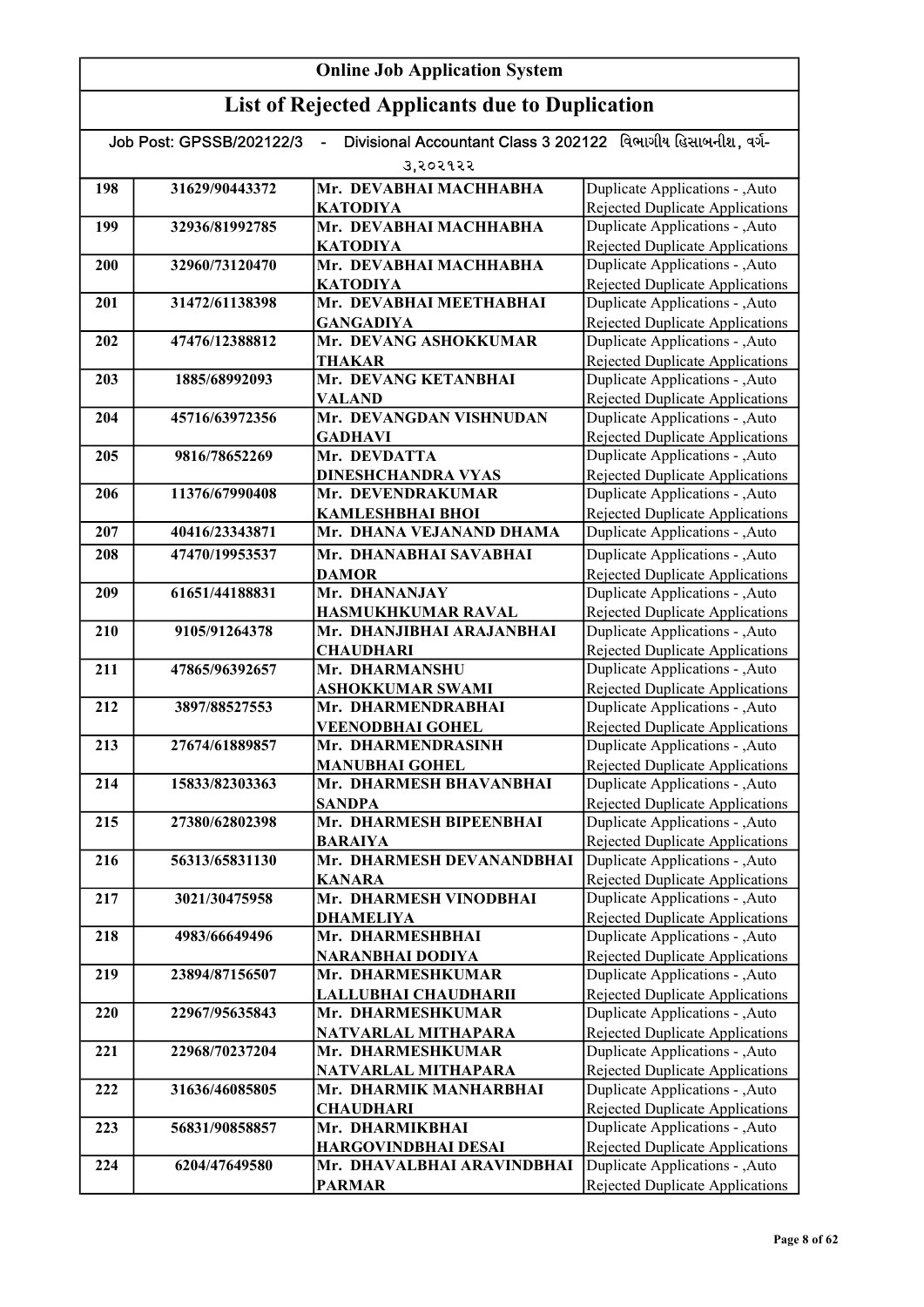#### Online Job Application System List of Rejected Applicants due to Duplication Job Post: GPSSB/202122/3 - Divisional Accountant Class 3 202122 વિભાગીય હિસાબનીશ, વર્ગ-૩,૨૦૨૧૨૨ 225 | 22394/60585268 | Mr. DHAVALKUMAR ASHOKBHAI Duplicate Applications - ,Auto BHADKOLIYA 226 53374/64015637 Mr. DHAVALKUMAR MAHESHGIRI GOSAI 227 28795/78211268 Mr. DHIRAJKUMAR CHOTHAJI GELOT 228 11193/98890579 Mr. DHRUV DASARATH BHAI RATNA BHAI DESAI 229 10914/65037658 Mr. DHRUV JYOTINDRABHAI JOSHI 230 43438/28241170 Mr. DHRUVAL SANJAYBHAI VANDRA 231 41569/26796146 Mr. DHRUVENKUMAR DHARMADAS KAPDI 232 14292/56755511 Mr. DHRUVIN MAVJIBHAI **GAMDHA** 233 49286/80567880 Mr. DHRUVKUMAR VINODBHAI SOLANKI 234 | 48846/47299111 | Mr. DHRUVKUMAR VITHTHALBHAI LATHIYA 235 21563/69251606 Mr. DILIP RAMJIBHAI PARMAR 236 7264/47979750 Mr. DILIPBHAI MURUBHAI VISANA 237 58832/52949732 Mr. DILIPJI KANUJI THAKOR 238 60632/38671447 Mr. DILIPJI RANCHHODJI **THAKOR** 239 52248/75218768 Mr. DILIPKUMAR ZALUBHAI DAMOR 240 31374/51145367 Mr. DINESH BACHUBHAI DHARECHA 241 29210/15395893 Mr. DINESHBHAI RANABHAI **CHAUDHARY** 242 51545/68052343 Mr. DINESHBHAI SURABHAI PARALIYA 243 57193/81068907 Mr. DINESHBHAI VALJIBHAI DABHI 244 405/89062910 Mr. DINESHKUMAR JIVAJI **GELOT** 245 23947/58120735 Mr. DIPAK BHAI PRAVIN BHAI PARMAR 246 22545/78887166 Mr. DIPAK MANUBHAI PRAJAPATI 247 26098/91775843 Mr. DIPAKBHAI HARJIBHAI BOTADARA 248 50558/92589444 Mr. DIPAKKUMAR BHEMJIBHAI **CHAUDHARY** 249 9275/94535290 Mr. DIPAKKUMAR MANUBHAI **PATEL** 250 13702/36402432 Mr. DIPAKKUMAR RAVINDRAKUMAR PARMAR 251 50321/40017780 Mr. DIPESH KUMAR GULABBHAI THAKRE 252 44033/55365000 Mr. DIPKUMAR VISHNUBHAI PATEL Duplicate Applications - ,Auto Rejected Duplicate Applications Duplicate Applications - ,Auto Rejected Duplicate Applications Duplicate Applications - ,Auto Rejected Duplicate Applications Duplicate Applications - ,Auto Rejected Duplicate Applications Duplicate Applications - ,Auto Rejected Duplicate Applications Duplicate Applications - ,Auto Rejected Duplicate Applications Duplicate Applications - ,Auto Rejected Duplicate Applications Duplicate Applications - ,Auto Rejected Duplicate Applications Duplicate Applications - ,Auto Rejected Duplicate Applications Duplicate Applications - ,Auto Rejected Duplicate Applications Duplicate Applications - ,Auto Rejected Duplicate Applications Duplicate Applications - ,Auto Rejected Duplicate Applications Duplicate Applications - ,Auto **Duplicate Applications - ,Auto** Rejected Duplicate Applications Duplicate Applications - ,Auto **Duplicate Applications - ,Auto** Rejected Duplicate Applications Duplicate Applications - ,Auto Rejected Duplicate Applications Duplicate Applications - ,Auto Rejected Duplicate Applications Duplicate Applications - ,Auto Rejected Duplicate Applications Duplicate Applications - ,Auto Rejected Duplicate Applications Duplicate Applications - ,Auto Rejected Duplicate Applications Duplicate Applications - ,Auto Rejected Duplicate Applications Duplicate Applications - ,Auto Rejected Duplicate Applications Duplicate Applications - ,Auto Rejected Duplicate Applications Rejected Duplicate Applications Duplicate Applications - ,Auto Rejected Duplicate Applications Duplicate Applications - ,Auto Rejected Duplicate Applications Duplicate Applications - ,Auto Rejected Duplicate Applications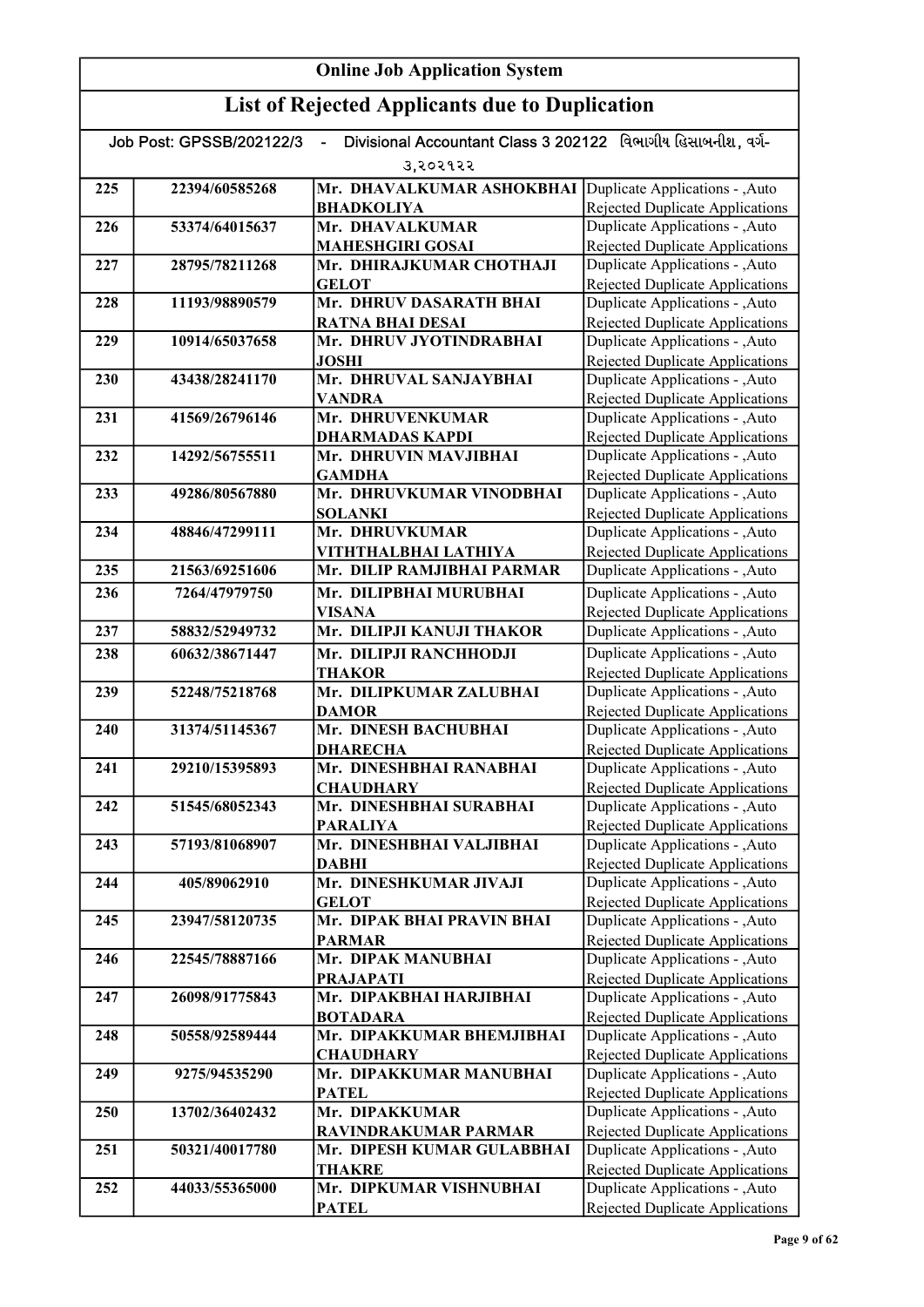| Divisional Accountant Class 3 202122 વિભાગીય હિસાબનીશ, વર્ગ-<br>Job Post: GPSSB/202122/3 |                |                                                         |                                                                    |
|------------------------------------------------------------------------------------------|----------------|---------------------------------------------------------|--------------------------------------------------------------------|
|                                                                                          |                | उ,२०२१२२                                                |                                                                    |
| 253                                                                                      | 63070/11294046 | Mr. DISHANT JAMANKUMAR                                  | Duplicate Applications - , Auto                                    |
|                                                                                          |                | <b>NAKUM</b>                                            | Rejected Duplicate Applications                                    |
| 254                                                                                      | 15923/18527592 | Mr. DIVY SHANTILAL PATEL                                | Duplicate Applications - ,Auto                                     |
| 255                                                                                      | 34488/39276277 | Mr. DIVYARAJSINH VANRAJSINH                             | Duplicate Applications - , Auto                                    |
|                                                                                          |                | <b>JADEJA</b>                                           | <b>Rejected Duplicate Applications</b>                             |
| 256                                                                                      | 5957/76358171  | Mr. DIVYESH ANILBHAI PATEL                              | Duplicate Applications - , Auto                                    |
| 257                                                                                      | 29792/67165382 | Mr. DIVYESH DINESHBHAI                                  | Duplicate Applications - ,Auto                                     |
|                                                                                          |                | <b>NAGAR</b>                                            | <b>Rejected Duplicate Applications</b>                             |
| 258                                                                                      | 39859/35052583 | Mr. DIVYESH RAMJIBHAI GELANI                            | Duplicate Applications - ,Auto                                     |
| 259                                                                                      | 13726/95853991 | Mr. DIVYESHKUMAR BABUBHAI                               | Duplicate Applications - , Auto                                    |
|                                                                                          |                | <b>VAGHASIYA</b>                                        | <b>Rejected Duplicate Applications</b>                             |
| <b>260</b>                                                                               | 53181/41764347 | Mr. DIVYESHKUMAR                                        | Duplicate Applications - , Auto                                    |
| 261                                                                                      | 42250/48391612 | <b>NARSINHBHAI BIHOLA</b><br>Mr. DIVYESHKUMAR SHANTILAL | Rejected Duplicate Applications<br>Duplicate Applications - , Auto |
|                                                                                          |                | <b>MARAND</b>                                           | <b>Rejected Duplicate Applications</b>                             |
| 262                                                                                      | 10018/39533466 | Mr. DIVYESHKUMAR UMEDBHAI                               | Duplicate Applications - , Auto                                    |
|                                                                                          |                | <b>CHAUDHARI</b>                                        | Rejected Duplicate Applications                                    |
| 263                                                                                      | 36108/42195612 | Mr. DWARKESH GOPALBHAI                                  | Duplicate Applications - , Auto                                    |
|                                                                                          |                | <b>PAGHADAL</b>                                         | Rejected Duplicate Applications                                    |
| 264                                                                                      | 16953/76542353 | Mr. FALAKKUMAR                                          | Duplicate Applications - , Auto                                    |
|                                                                                          |                | <b>CHANDRAKANT PATEL</b>                                | <b>Rejected Duplicate Applications</b>                             |
| 265                                                                                      | 31289/75829461 | Mr. FELIX JOSEPH MAKWAN                                 | Duplicate Applications - , Auto                                    |
| 266                                                                                      | 24582/27276861 | Mr. FESALKHAN ALIKHAN                                   | Duplicate Applications - , Auto                                    |
|                                                                                          |                | <b>KHILCHI</b>                                          | Rejected Duplicate Applications                                    |
| 267                                                                                      | 37567/65272717 | Mr. GANPATLAL LAXMANJI                                  | Duplicate Applications - , Auto                                    |
|                                                                                          |                | <b>SUNDESHA</b><br>Mr. GAURANG DHANSUKHBHAI             | <b>Rejected Duplicate Applications</b>                             |
| 268                                                                                      | 34779/58119583 | JOGI                                                    | Duplicate Applications - , Auto<br>Rejected Duplicate Applications |
| 269                                                                                      | 43253/16335361 | Mr. GAURAV DINESHBHAI                                   | Duplicate Applications - , Auto                                    |
|                                                                                          |                | <b>CHAUDHARI</b>                                        | Rejected Duplicate Applications                                    |
| 270                                                                                      | 2964/87148023  | Mr. GAURAV MANSUKHBHAI                                  | Duplicate Applications - , Auto                                    |
|                                                                                          |                | <b>JOGANI</b>                                           | Rejected Duplicate Applications                                    |
| 271                                                                                      | 13567/61462395 | Mr. GAUTAM RAMESHBHAI                                   | Duplicate Applications - , Auto                                    |
|                                                                                          |                | <b>BHATTI</b>                                           | Rejected Duplicate Applications                                    |
| 272                                                                                      | 24587/50416594 | Mr. GAUTAMBHAI PRAVINBHAI                               | Duplicate Applications - , Auto                                    |
|                                                                                          |                | <b>SOLANKI</b>                                          | <b>Rejected Duplicate Applications</b>                             |
| 273                                                                                      | 7486/46160873  | Mr. GAUTAMKUAMAR<br><b>PARAGBHAI SUTHAR</b>             | Duplicate Applications - , Auto<br>Rejected Duplicate Applications |
| 274                                                                                      | 34890/79568696 | Mr. GHANSHYAM RAMESHBHAI                                | Duplicate Applications - , Auto                                    |
|                                                                                          |                | <b>MAKVANA</b>                                          | Rejected Duplicate Applications                                    |
| 275                                                                                      | 10266/44117864 | Mr. GIGABHAI DEHURBHAI                                  | Duplicate Applications - , Auto                                    |
|                                                                                          |                | <b>BHADARKA</b>                                         | <b>Rejected Duplicate Applications</b>                             |
| 276                                                                                      | 7048/60727078  | Mr. GIRIRAJ KANUBHAI                                    | Duplicate Applications - , Auto                                    |
|                                                                                          |                | <b>PANCHOLA</b>                                         | Rejected Duplicate Applications                                    |
| 277                                                                                      | 10239/57656589 | Mr. GOPALBHAI NAJABHAI                                  | Duplicate Applications - , Auto                                    |
|                                                                                          |                | <b>RATHOD</b>                                           | <b>Rejected Duplicate Applications</b>                             |
| 278                                                                                      | 10224/92992780 | Mr. GOPALSINH ABHESINH                                  | Duplicate Applications - , Auto                                    |
|                                                                                          |                | <b>JADAV</b>                                            | Rejected Duplicate Applications                                    |
| 279                                                                                      | 33924/74261381 | Mr. GORADHANJI GANAPATJI<br><b>PADHIYAR</b>             | Duplicate Applications - , Auto<br>Rejected Duplicate Applications |
| 280                                                                                      | 6402/69266528  | Mr. GOVIND NANJIBHAI SIJU                               | Duplicate Applications - , Auto                                    |
| 281                                                                                      | 61371/31833355 | Mr. GOVINDBHAI RUPABHAI                                 | Duplicate Applications - , Auto                                    |
|                                                                                          |                | <b>MAKWANA</b>                                          | Rejected Duplicate Applications                                    |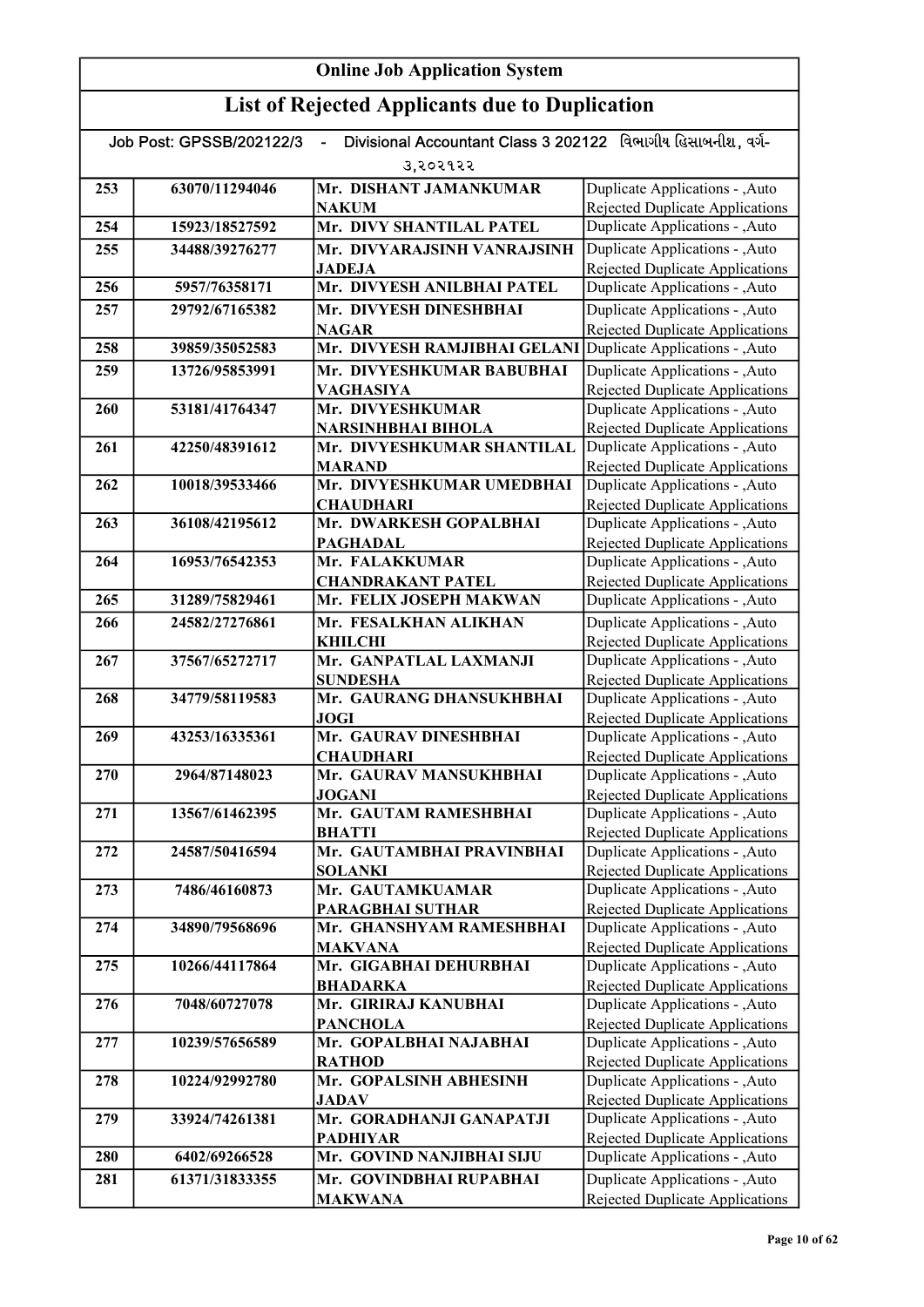|     | Job Post: GPSSB/202122/3 | Divisional Accountant Class 3 202122 વિભાગીય હિસાબનીશ. વર્ગ-     |                                                                           |
|-----|--------------------------|------------------------------------------------------------------|---------------------------------------------------------------------------|
|     |                          | उ,२०२१२२                                                         |                                                                           |
| 282 | 31409/79755712           | Mr. GYANESHWAR RAMNIKBHAI                                        | Duplicate Applications - , Auto                                           |
|     |                          | <b>NIMAVAT</b>                                                   | <b>Rejected Duplicate Applications</b>                                    |
| 283 | 50385/95510089           | Mr. HAKAJI JAYANTIJI THAKOR                                      | Duplicate Applications - , Auto                                           |
| 284 | 780/97520856             | Mr. HARDIK BHAILALBHAI                                           | Duplicate Applications - , Auto                                           |
|     |                          | <b>CHAUHAN</b>                                                   | Rejected Duplicate Applications                                           |
| 285 | 33659/25296854           | Mr. HARDIK DAVUBHAI                                              | Duplicate Applications - , Auto                                           |
|     |                          | <b>ВНОСНІҮА</b>                                                  | <b>Rejected Duplicate Applications</b>                                    |
| 286 | 21410/61699085           | Mr. HARDIK DILIPKUMAR                                            | Duplicate Applications - , Auto                                           |
|     |                          | <b>CHAUHAN</b>                                                   | Rejected Duplicate Applications                                           |
| 287 | 54886/98628112           | Mr. HARDIK DINESHBHAI<br><b>RATHOD</b>                           | Duplicate Applications - , Auto                                           |
| 288 | 34772/13088982           | Mr. HARDIK HARJIVANBHAI                                          | <b>Rejected Duplicate Applications</b><br>Duplicate Applications - , Auto |
|     |                          | <b>SOLANKI</b>                                                   | <b>Rejected Duplicate Applications</b>                                    |
| 289 | 3122/41666128            | Mr. HARDIK JIGNESHBHAI                                           | Duplicate Applications - , Auto                                           |
|     |                          | <b>GALIYA</b>                                                    | <b>Rejected Duplicate Applications</b>                                    |
| 290 | 4211/18471918            | Mr. HARDIK MANSUKHBHAI                                           | Duplicate Applications - , Auto                                           |
|     |                          | <b>PRAJAPATI</b>                                                 | <b>Rejected Duplicate Applications</b>                                    |
| 291 | 12338/84579052           | Mr. HARDIK NITINBHAI DABHI                                       | Duplicate Applications - , Auto                                           |
| 292 | 41209/44424189           | Mr. HARDIK RAMESHBHAI PATEL                                      | Duplicate Applications - , Auto                                           |
|     |                          |                                                                  | Rejected Duplicate Applications                                           |
| 293 | 5011/88203188            | Mr. HARDIK VASANTBHAI                                            | Duplicate Applications - , Auto                                           |
|     |                          | <b>CHAUHAN</b>                                                   | <b>Rejected Duplicate Applications</b>                                    |
| 294 | 2092/99761581            | Mr. HARDIKBHAI                                                   | Duplicate Applications - , Auto                                           |
|     |                          | <b>DEVCHANDBHAI DEVCHANDBHAI</b> Rejected Duplicate Applications |                                                                           |
|     | 6482/38662614            | Mr. HARDIKBHAI JAGDISHBHAI                                       |                                                                           |
| 295 |                          | <b>PARMAR</b>                                                    | Duplicate Applications - , Auto<br><b>Rejected Duplicate Applications</b> |
| 296 | 13820/56796063           | Mr. HARDIKKUMAR DIPAKBHAI                                        | Duplicate Applications - , Auto                                           |
|     |                          | <b>JOSHI</b>                                                     | <b>Rejected Duplicate Applications</b>                                    |
| 297 | 22391/97876726           | Mr. HARDIKKUMAR                                                  | Duplicate Applications - , Auto                                           |
|     |                          | <b>MOHANBHAI MAKVANA</b>                                         | <b>Rejected Duplicate Applications</b>                                    |
| 298 | 403/26341433             | Mr. HARDIKKUMAR PALABHAI                                         | Duplicate Applications - , Auto                                           |
|     |                          | <b>MARU</b>                                                      | <b>Rejected Duplicate Applications</b>                                    |
| 299 | 24584/95736380           | Mr. HARDIKKUMAR                                                  | Duplicate Applications - ,Auto                                            |
|     |                          | <b>RANVIRBHAI SOLANKI</b>                                        | Rejected Duplicate Applications                                           |
| 300 | 13150/46452139           | Mr. HARESH BHIKHABHAI                                            | Duplicate Applications - , Auto                                           |
|     |                          | <b>SANIYA</b><br>Mr. HARESH CHANDUBHAI PATNI                     | Rejected Duplicate Applications                                           |
| 301 | 8612/84862919            |                                                                  | Duplicate Applications - , Auto<br>Rejected Duplicate Applications        |
| 302 | 22708/91269310           | Mr. HARESHBHAI BHOPABHAI                                         | Duplicate Applications - , Auto                                           |
|     |                          | VASANI                                                           | Rejected Duplicate Applications                                           |
| 303 | 30201/75027570           | Mr. HARESHBHAI SHIVABHAI                                         | Duplicate Applications - , Auto                                           |
|     |                          | <b>DABHI</b>                                                     | Rejected Duplicate Applications                                           |
| 304 | 10778/59408286           | Mr. HARESHBHAI VAJABHAI                                          | Duplicate Applications - , Auto                                           |
|     |                          | <b>CHAUDHARI</b>                                                 | <b>Rejected Duplicate Applications</b>                                    |
| 305 | 43991/48118603           | Mr. HARESHKUMAR                                                  | Duplicate Applications - , Auto                                           |
|     |                          | DINESHBHAI SUNDHESHA                                             | <b>Rejected Duplicate Applications</b>                                    |
| 306 | 51083/34638415           | Mr. HARESHKUMAR                                                  | Duplicate Applications - , Auto                                           |
|     |                          | PACHANBHAI CHAUDHARI                                             | <b>Rejected Duplicate Applications</b>                                    |
| 307 | 13689/40035655           | Mr. HARISHBHAI RAMESHBHAI                                        | Duplicate Applications - , Auto                                           |
| 308 | 31857/74384021           | <b>PITHAYA</b><br>Mr. HARPALBHAI JAGDISHBHAI                     | Rejected Duplicate Applications<br>Duplicate Applications - , Auto        |
|     |                          | <b>CHAVDA</b>                                                    | Rejected Duplicate Applications                                           |
|     |                          |                                                                  |                                                                           |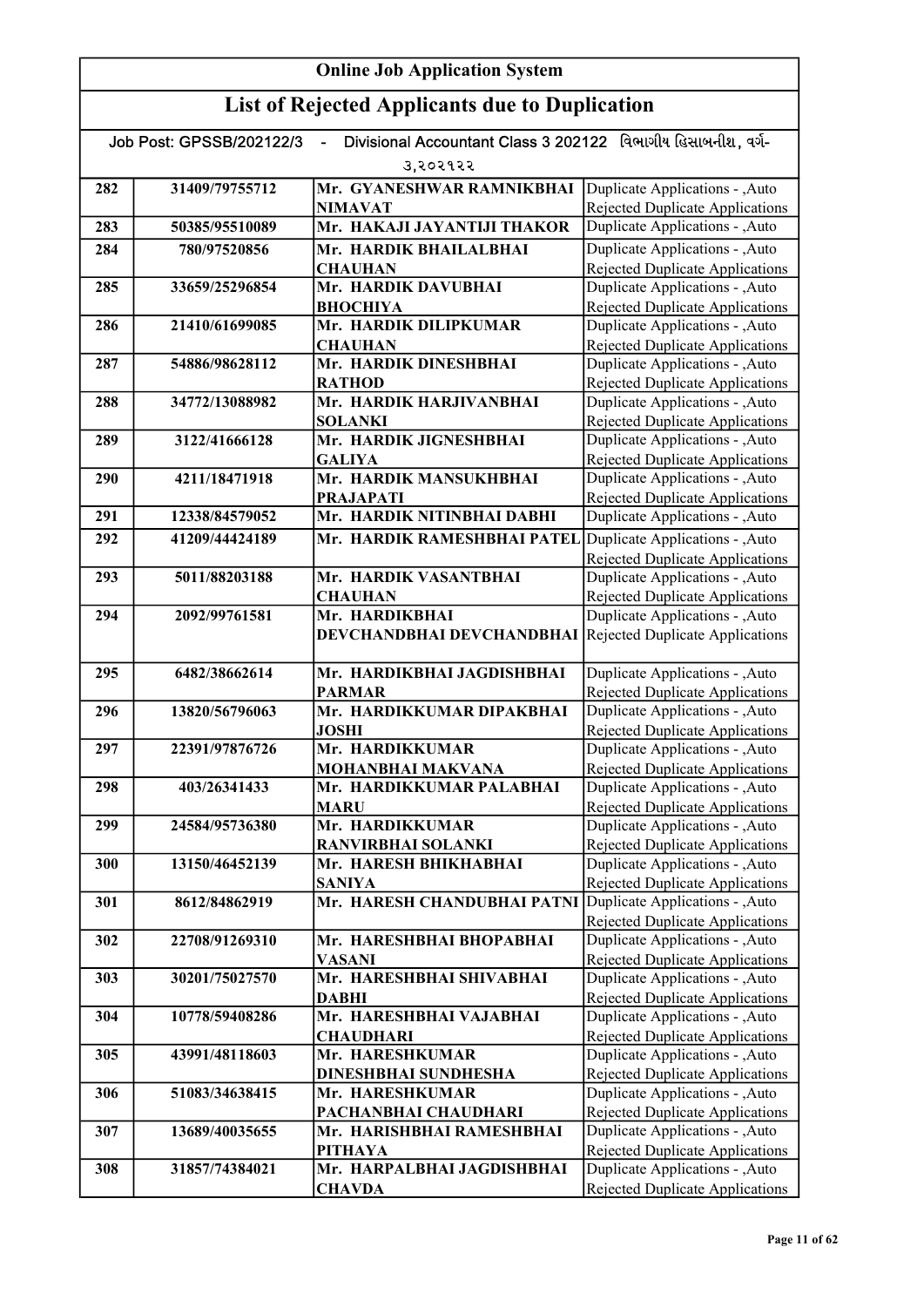| Divisional Accountant Class 3 202122 વિભાગીય હિસાબનીશ. વર્ગ-<br>Job Post: GPSSB/202122/3 |                |                                                  |                                                                           |
|------------------------------------------------------------------------------------------|----------------|--------------------------------------------------|---------------------------------------------------------------------------|
|                                                                                          |                | उ,२०२१२२                                         |                                                                           |
| 309                                                                                      | 29179/96391504 | Mr. HARPALSINH BHARATSINH                        | Duplicate Applications - , Auto                                           |
|                                                                                          |                | <b>RATHOD</b>                                    | Rejected Duplicate Applications                                           |
| 310                                                                                      | 47970/87008874 | Mr. HARPALSINH CHETANSINH                        | Duplicate Applications - , Auto                                           |
|                                                                                          |                | <b>MAKVANA</b>                                   | Rejected Duplicate Applications                                           |
| 311                                                                                      | 61352/47223844 | Mr. HARSHAD GOPALBHAI                            | Duplicate Applications - , Auto                                           |
| 312                                                                                      | 49378/62345614 | <b>MAKWANA</b><br>Mr. HARSHAD KUMAR              | <b>Rejected Duplicate Applications</b><br>Duplicate Applications - , Auto |
|                                                                                          |                | <b>KAMLESHBHAI KHALAS</b>                        | <b>Rejected Duplicate Applications</b>                                    |
| 313                                                                                      | 18794/76812019 | Mr. HARSHADBHAI VIJAYBHAI                        | Duplicate Applications - , Auto                                           |
|                                                                                          |                | <b>RATHVA</b>                                    | Rejected Duplicate Applications                                           |
| 314                                                                                      | 28203/39273889 | Mr. HARSHADKUMAR                                 | Duplicate Applications - , Auto                                           |
|                                                                                          |                | LAKHABHAI DHADUK                                 | <b>Rejected Duplicate Applications</b>                                    |
| 315                                                                                      | 59331/82472537 | Mr. HARSHADKUMAR RAMESHJI                        | Duplicate Applications - , Auto                                           |
|                                                                                          |                | <b>THAKOR</b>                                    | <b>Rejected Duplicate Applications</b>                                    |
| 316                                                                                      | 3966/40043523  | Mr. HARSHADKUMAR                                 | Duplicate Applications - , Auto                                           |
| 317                                                                                      | 15811/23465653 | RANCHHODBHAI SINDHAV<br>Mr. HARSHADKUMAR RATILAL | Rejected Duplicate Applications<br>Duplicate Applications - , Auto        |
|                                                                                          |                | <b>PARMAR</b>                                    | Rejected Duplicate Applications                                           |
| 318                                                                                      | 53444/50494212 | Mr. HARSHADKUMAR VIRJIBHAI                       | Duplicate Applications - , Auto                                           |
|                                                                                          |                | <b>CHAUDHARY</b>                                 | Rejected Duplicate Applications                                           |
| 319                                                                                      | 1508/16079863  | Mr. HARSHKUMAR VISHNUBHAI                        | Duplicate Applications - , Auto                                           |
|                                                                                          |                | <b>PRAJAPATI</b>                                 | <b>Rejected Duplicate Applications</b>                                    |
| 320                                                                                      | 10657/64743541 | Mr. HARSHRAJSINH                                 | Duplicate Applications - , Auto                                           |
|                                                                                          |                | RAJENDRASINH JADEJA                              | <b>Rejected Duplicate Applications</b>                                    |
| 321                                                                                      | 45482/44763348 | Mr. HASMUKH GORDHANBHAI                          | Duplicate Applications - , Auto                                           |
| 322                                                                                      | 18763/81918140 | <b>MALKIYA</b><br>Mr. HASMUKHBHAI                | <b>Rejected Duplicate Applications</b><br>Duplicate Applications - , Auto |
|                                                                                          |                | <b>GANESHBHAI JADAV</b>                          | <b>Rejected Duplicate Applications</b>                                    |
| 323                                                                                      | 16635/93778505 | Mr. HATHAJI LALAJI THAKOR                        | Duplicate Applications - , Auto                                           |
| 324                                                                                      | 27853/61789838 | Mr. HEMANTKUMAR                                  | Duplicate Applications - , Auto                                           |
|                                                                                          |                | AMRUTBHAI PRAJAPATI                              | <b>Rejected Duplicate Applications</b>                                    |
| 325                                                                                      | 26174/59849171 | Mr. HEMRAJ MANSUKHBHAI                           | Duplicate Applications - , Auto                                           |
|                                                                                          |                | <b>GADHAVI</b>                                   | <b>Rejected Duplicate Applications</b>                                    |
| 326                                                                                      | 44570/72510569 | Mr. HIMANSHU BALDEVBHAI                          | Duplicate Applications - , Auto                                           |
|                                                                                          |                | <b>KOVIDA</b><br>Mr. HIMANSHU JASHAVANTBHAI      | <b>Rejected Duplicate Applications</b>                                    |
| 327                                                                                      | 16934/59893231 | ZALA                                             | Duplicate Applications - , Auto<br><b>Rejected Duplicate Applications</b> |
| 328                                                                                      | 4146/18922403  | Mr. HIMANSHUKUMAR                                | Duplicate Applications - , Auto                                           |
|                                                                                          |                | DEVABHAI CHAVADA                                 | <b>Rejected Duplicate Applications</b>                                    |
| 329                                                                                      | 44943/81301275 | Mr. HIMEN KANTIBHAI SOLANKI                      | Duplicate Applications - , Auto                                           |
| 330                                                                                      | 2156/68728499  | Mr. HIRALKUMAR MAHESHBHAI                        | Duplicate Applications - , Auto                                           |
|                                                                                          |                | <b>PATEL</b>                                     | <b>Rejected Duplicate Applications</b>                                    |
| 331                                                                                      | 25774/20527555 | Mr. HIREN NALINGIRI                              | Duplicate Applications - , Auto                                           |
|                                                                                          |                | <b>GAUSWAMI</b>                                  | Rejected Duplicate Applications                                           |
| 332                                                                                      | 5244/47131129  | Mr. HIRENBHAI RAMESHBHAI                         | Duplicate Applications - , Auto                                           |
|                                                                                          |                | <b>SOLANKI</b>                                   | Rejected Duplicate Applications                                           |
| 333                                                                                      | 34480/31173734 | Mr. HIRENKUMAR ASHOKBHAI<br><b>CHAUDHARI</b>     | Duplicate Applications - , Auto<br><b>Rejected Duplicate Applications</b> |
| 334                                                                                      | 52919/57642566 | Mr. HIRENKUMAR ISHVARBHAI                        | Duplicate Applications - , Auto                                           |
|                                                                                          |                | <b>NAYI</b>                                      | <b>Rejected Duplicate Applications</b>                                    |
| 335                                                                                      | 1577/34219195  | Mr. HIRENKUMAR NANUBHAI                          | Duplicate Applications - , Auto                                           |
|                                                                                          |                | <b>NAKRANI</b>                                   | <b>Rejected Duplicate Applications</b>                                    |
| 336                                                                                      | 13730/29740358 | Mr. HITENDRASINH                                 | Duplicate Applications - , Auto                                           |
|                                                                                          |                | <b>NARENDRASINH VASHI</b>                        | Rejected Duplicate Applications                                           |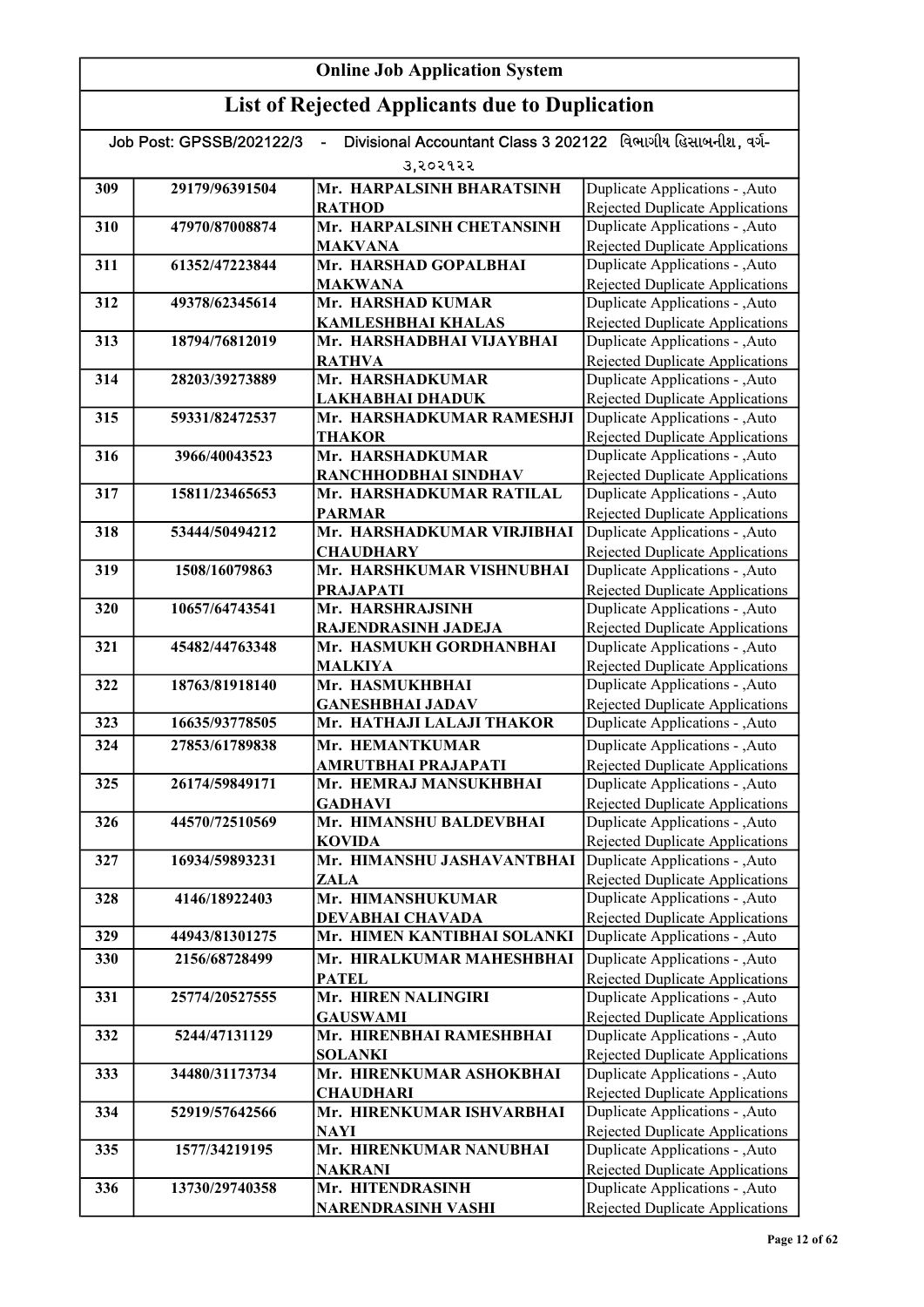|     | Divisional Accountant Class 3 202122 વિભાગીય હિસાબનીશ, વર્ગ-<br>Job Post: GPSSB/202122/3 |                                            |                                                                           |  |
|-----|------------------------------------------------------------------------------------------|--------------------------------------------|---------------------------------------------------------------------------|--|
|     |                                                                                          | उ,२०२१२२                                   |                                                                           |  |
| 337 | 41697/92888618                                                                           | Mr. HITENKUMAR DINESHBHAI                  | Duplicate Applications - , Auto                                           |  |
|     |                                                                                          | <b>HINGU</b>                               | <b>Rejected Duplicate Applications</b>                                    |  |
| 338 | 28015/14346712                                                                           | Mr. HITESH AMRUTLAL                        | Duplicate Applications - , Auto                                           |  |
|     |                                                                                          | <b>SHRIMALI</b>                            | Rejected Duplicate Applications                                           |  |
| 339 | 64528/58562696                                                                           | Mr. HITESH MALDE MANGERA                   | Duplicate Applications - , Auto                                           |  |
| 340 | 15237/55711566                                                                           | Mr. HITESH NARANBHAI                       | Duplicate Applications - , Auto                                           |  |
|     |                                                                                          | <b>PARAKHIYA</b>                           | Rejected Duplicate Applications                                           |  |
| 341 | 52856/96033222                                                                           | Mr. HITESHBHAI UKABHAI                     | Duplicate Applications - , Auto                                           |  |
| 342 | 12603/45989802                                                                           | <b>SAKARIYA</b><br>Mr. HITESHKUMAR DAHYAJI | Rejected Duplicate Applications<br>Duplicate Applications - , Auto        |  |
|     |                                                                                          | <b>PARMAR</b>                              | <b>Rejected Duplicate Applications</b>                                    |  |
| 343 | 51805/32903265                                                                           | Mr. HITESHKUMAR MAGANBHAI                  | Duplicate Applications - , Auto                                           |  |
|     |                                                                                          | <b>PARMAR</b>                              | Rejected Duplicate Applications                                           |  |
| 344 | 60312/18048074                                                                           | Mr. HITESHKUMAR RAMANBHAI                  | Duplicate Applications - , Auto                                           |  |
|     |                                                                                          | <b>PARMAR</b>                              | <b>Rejected Duplicate Applications</b>                                    |  |
| 345 | 31591/59391904                                                                           | Mr. HITESHKUMAR RAMJIBHAI                  | Duplicate Applications - , Auto                                           |  |
|     |                                                                                          | <b>SENMA</b>                               | Rejected Duplicate Applications                                           |  |
| 346 | 60706/20285036                                                                           | Mr. HITESHKUMAR                            | Duplicate Applications - , Auto                                           |  |
|     |                                                                                          | RAYCHANDBHAI CHAVADHARI                    | Rejected Duplicate Applications                                           |  |
| 347 | 28589/14810685                                                                           | Mr. HITESHKUMAR                            | Duplicate Applications - , Auto                                           |  |
|     |                                                                                          | <b>SHANKARLAL SANKHALA</b>                 | Rejected Duplicate Applications                                           |  |
| 348 | 15308/92753242                                                                           | Mr. HITESHKUMAR                            | Duplicate Applications - , Auto                                           |  |
|     |                                                                                          | VASHARAMBHAI SOLANKI                       | <b>Rejected Duplicate Applications</b>                                    |  |
| 349 | 21145/37083526                                                                           | Mr. HITKUMAR NAVINBHAI                     | Duplicate Applications - , Auto                                           |  |
|     | 39920/47667255                                                                           | VIRADIYA                                   | <b>Rejected Duplicate Applications</b>                                    |  |
| 350 |                                                                                          | Mr. IKRABKHAN SAHIBKHAN<br><b>LODI</b>     | Duplicate Applications - , Auto<br>Rejected Duplicate Applications        |  |
| 351 | 37023/12858202                                                                           | Mr. ILESHKUMAR MANSINGBHAI                 | Duplicate Applications - , Auto                                           |  |
|     |                                                                                          | VAHONIYA                                   | <b>Rejected Duplicate Applications</b>                                    |  |
| 352 | 37108/19670946                                                                           | Mr. ILESHKUMAR MANSINGBHAI                 | Duplicate Applications - , Auto                                           |  |
|     |                                                                                          | <b>VAHONIYA</b>                            | Rejected Duplicate Applications                                           |  |
| 353 | 32380/81521552                                                                           | Mr. IMRAN HAMIDBHAI PATHAN                 | Duplicate Applications - , Auto                                           |  |
| 354 | 32698/80007466                                                                           | Mr. INDRAJIT RAGHUJI THAKOR                | Duplicate Applications - , Auto                                           |  |
| 355 | 32668/86520538                                                                           | Mr. INDRAJITSINH                           | Duplicate Applications - , Auto                                           |  |
|     |                                                                                          | <b>MAHENDRASINH RATHOD</b>                 | Rejected Duplicate Applications                                           |  |
| 356 | 26262/29332693                                                                           | Mr. ISHRAIL IBRAHIMBHAI                    | Duplicate Applications - , Auto                                           |  |
|     |                                                                                          | <b>CHAUDHARI</b>                           | Rejected Duplicate Applications                                           |  |
| 357 | 5243/29487112                                                                            | Mr. JAGDISHBHAI RAMESHBHAI                 | Duplicate Applications - , Auto                                           |  |
|     |                                                                                          | <b>BARAIYA</b>                             | Rejected Duplicate Applications                                           |  |
| 358 | 3988/33597284                                                                            | Mr. JAGDISHKUMAR LALJIBHAI                 | Duplicate Applications - , Auto                                           |  |
|     |                                                                                          | <b>RATHOD</b>                              | <b>Rejected Duplicate Applications</b>                                    |  |
| 359 | 19695/20578404                                                                           | Mr. JAIMIN JAGDISHBHAI RAVAL               | Duplicate Applications - , Auto                                           |  |
|     |                                                                                          |                                            | <b>Rejected Duplicate Applications</b>                                    |  |
| 360 | 23494/63212284                                                                           | Mr. JAIMINKUMAR MANUBHAI                   | Duplicate Applications - , Auto                                           |  |
| 361 | 28640/76915897                                                                           | <b>PATEL</b><br>Mr. JAINAM DINESHKUMAR     | <b>Rejected Duplicate Applications</b><br>Duplicate Applications - , Auto |  |
|     |                                                                                          | <b>SHAH</b>                                | Rejected Duplicate Applications                                           |  |
| 362 | 25131/77752721                                                                           | Mr. JAINESHKUMAR                           | Duplicate Applications - , Auto                                           |  |
|     |                                                                                          | NILESHBHAI KONKANI                         | <b>Rejected Duplicate Applications</b>                                    |  |
| 363 | 11949/98541619                                                                           | Mr. JALDEEP PRABHUBHAI                     | Duplicate Applications - , Auto                                           |  |
|     |                                                                                          | <b>PADHERIYA</b>                           | Rejected Duplicate Applications                                           |  |
| 364 | 45099/70549219                                                                           | Mr. JALPESHKUMAR HARJIBHAI                 | Duplicate Applications - , Auto                                           |  |
|     |                                                                                          | <b>PRAJAPATI</b>                           | Rejected Duplicate Applications                                           |  |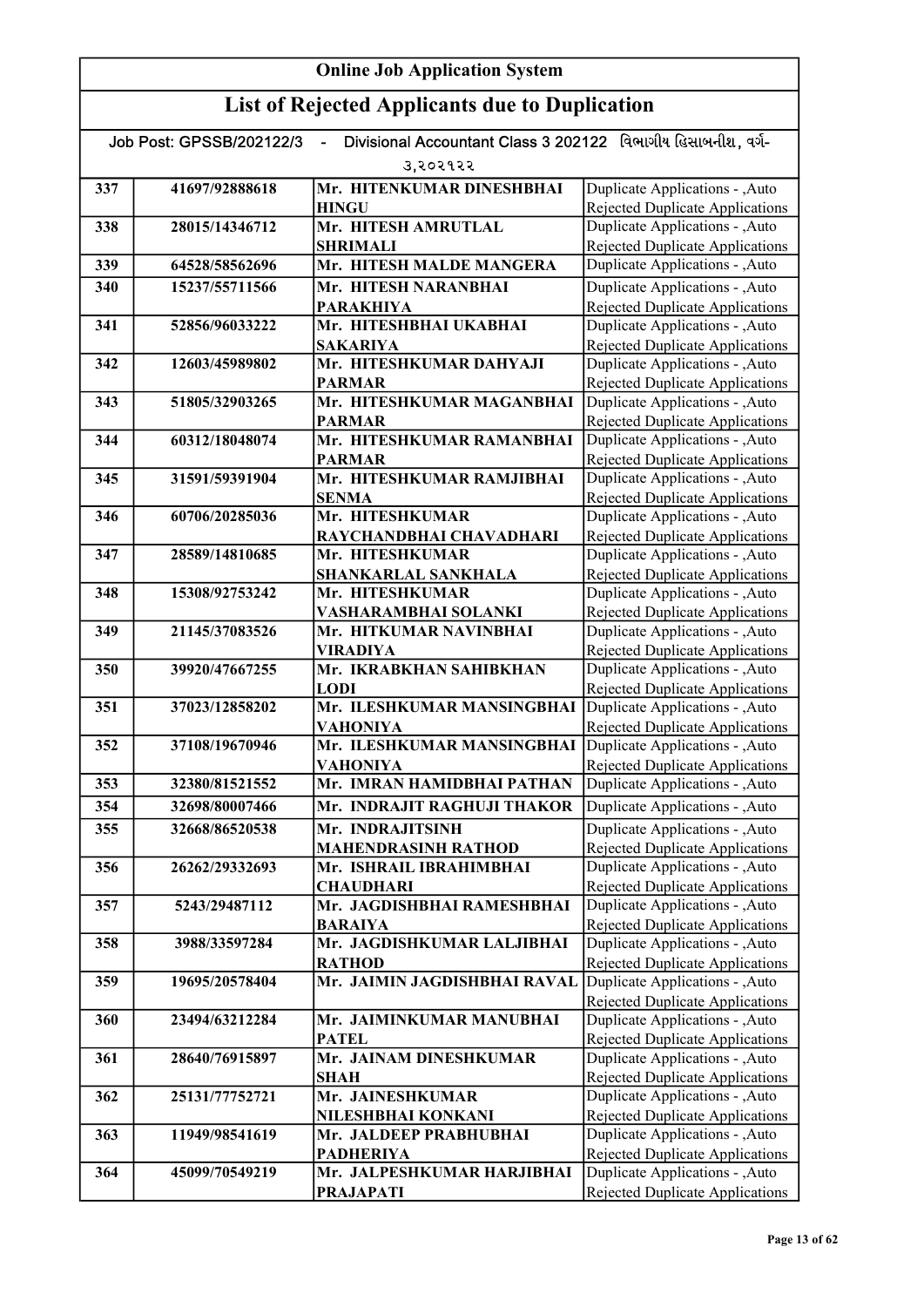|     | Divisional Accountant Class 3 202122 વિભાગીય હિસાબનીશ, વર્ગ-<br>Job Post: GPSSB/202122/3 |                                              |                                                                    |  |
|-----|------------------------------------------------------------------------------------------|----------------------------------------------|--------------------------------------------------------------------|--|
|     |                                                                                          | 3,२०२१२२                                     |                                                                    |  |
| 365 | 31419/20367760                                                                           | Mr. JANAKKUMAR                               | Duplicate Applications - , Auto                                    |  |
|     |                                                                                          | <b>BHAILALBHAI PATEL</b>                     | Rejected Duplicate Applications                                    |  |
| 366 | 50637/50377301                                                                           | Mr. JANAKKUMAR JASVANTLAL                    | Duplicate Applications - , Auto                                    |  |
|     |                                                                                          | <b>MAKVANA</b>                               | Rejected Duplicate Applications                                    |  |
| 367 | 14894/87055704                                                                           | Mr. JASHVANTBHAI                             | Duplicate Applications - , Auto                                    |  |
|     |                                                                                          | <b>BHIKHABHAI PATEL</b>                      | <b>Rejected Duplicate Applications</b>                             |  |
| 368 | 36074/71665843                                                                           | Mr. JASMIN JENTIBHAI SOLANKI                 | Duplicate Applications - ,Auto                                     |  |
| 369 | 17308/12631904                                                                           | Mr. JASPAL ASHOKKUMAR                        | Duplicate Applications - , Auto                                    |  |
|     |                                                                                          | <b>VADASARA</b>                              | <b>Rejected Duplicate Applications</b>                             |  |
| 370 | 24146/28418176                                                                           | Mr. JAY BAVANJIBHAI VIRDA                    | Duplicate Applications - , Auto                                    |  |
| 371 | 34773/62285177                                                                           | Mr. JAY HARESHKUMAR BHATT                    | Duplicate Applications - , Auto                                    |  |
| 372 | 14422/45865776                                                                           | Mr. JAY JAYANTIBHAI                          | Duplicate Applications - , Auto                                    |  |
|     |                                                                                          | ZALAVADIYA                                   | <b>Rejected Duplicate Applications</b>                             |  |
| 373 | 42430/43013056                                                                           | Mr. JAYANTIBHAI JAWAHARLAL                   | Duplicate Applications - , Auto                                    |  |
|     |                                                                                          | <b>RAMDYA</b>                                | <b>Rejected Duplicate Applications</b>                             |  |
| 374 | 50544/35478630                                                                           | Mr. JAYDEEP CHAMANBHAI                       | Duplicate Applications - , Auto                                    |  |
|     |                                                                                          | <b>CHAVADA</b>                               | <b>Rejected Duplicate Applications</b>                             |  |
| 375 | 18125/98709029                                                                           | Mr. JAYDEEP KODARSINH                        | Duplicate Applications - , Auto                                    |  |
|     |                                                                                          | <b>PARMAR</b>                                | <b>Rejected Duplicate Applications</b>                             |  |
| 376 | 39206/98479089                                                                           | Mr. JAYDEEP PRAVINBHAI                       | Duplicate Applications - , Auto                                    |  |
| 377 | 64563/52107980                                                                           | <b>RATAN</b><br>Mr. JAYDEEPKUMAR             | Rejected Duplicate Applications<br>Duplicate Applications - , Auto |  |
|     |                                                                                          | <b>KAPURBHAI RATHVA</b>                      | <b>Rejected Duplicate Applications</b>                             |  |
| 378 | 13225/53111512                                                                           | Mr. JAYDEEPSINH TAKHATSINH                   | Duplicate Applications - , Auto                                    |  |
|     |                                                                                          | <b>VALA</b>                                  | <b>Rejected Duplicate Applications</b>                             |  |
| 379 | 9783/65580537                                                                            | Mr. JAYDIPSINH CHANDRASINH                   | Duplicate Applications - , Auto                                    |  |
|     |                                                                                          | <b>ZALA</b>                                  | <b>Rejected Duplicate Applications</b>                             |  |
| 380 | 8934/60857948                                                                            | Mr. JAYDIPSINH HIRALAL                       | Duplicate Applications - , Auto                                    |  |
|     |                                                                                          | <b>CHAUDHARI</b>                             | Rejected Duplicate Applications                                    |  |
| 381 | 8970/56185331                                                                            | Mr. JAYDIPSINH HIRALAL                       | Duplicate Applications - , Auto                                    |  |
|     |                                                                                          | <b>CHAUDHARI</b>                             | <b>Rejected Duplicate Applications</b>                             |  |
| 382 | 9697/30724333                                                                            | Mr. JAYDIPSINH HIRALAL                       | Duplicate Applications - , Auto                                    |  |
|     |                                                                                          | <b>CHAUDHARI</b>                             | Rejected Duplicate Applications                                    |  |
| 383 | 47914/25426507                                                                           | Mr. JAYDIPSINH VAKHUBHA                      | Duplicate Applications - , Auto                                    |  |
|     |                                                                                          | <b>PARMAR</b>                                | Rejected Duplicate Applications                                    |  |
| 384 | 42280/10679590                                                                           | Mr. JAYESH DEVSHIBHAI                        | Duplicate Applications - , Auto                                    |  |
| 385 | 42868/14505707                                                                           | <b>CHANDERA</b><br>Mr. JAYESHBHAI BHARATBHAI | Rejected Duplicate Applications<br>Duplicate Applications - , Auto |  |
|     |                                                                                          | VASANI                                       | Rejected Duplicate Applications                                    |  |
| 386 | 13577/11158134                                                                           | Mr. JAYESHBHAI DINESHBHAI                    | Duplicate Applications - , Auto                                    |  |
|     |                                                                                          | <b>SOLANKI</b>                               | Rejected Duplicate Applications                                    |  |
| 387 | 29358/35261865                                                                           | Mr. JAYESHBHAI                               | Duplicate Applications - , Auto                                    |  |
|     |                                                                                          | <b>GHANSHYAMBHAI GOHEL</b>                   | <b>Rejected Duplicate Applications</b>                             |  |
| 388 | 14452/81511361                                                                           | Mr. JAYESHBHAI KANABHAI                      | Duplicate Applications - , Auto                                    |  |
|     |                                                                                          | <b>AHIR</b>                                  | <b>Rejected Duplicate Applications</b>                             |  |
| 389 | 20318/90649469                                                                           | Mr. JAYESHBHAI SHIVABHAI                     | Duplicate Applications - , Auto                                    |  |
|     |                                                                                          | <b>SHIYAL</b>                                | <b>Rejected Duplicate Applications</b>                             |  |
| 390 | 61684/99688540                                                                           | Mr. JAYESHBHAI UDAJI MALI                    | Duplicate Applications - , Auto                                    |  |
| 391 | 42613/62343324                                                                           | Mr. JAYESHBHAI VALLABHBHAI                   | Duplicate Applications - , Auto                                    |  |
|     |                                                                                          | VELANI                                       | <b>Rejected Duplicate Applications</b>                             |  |
| 392 | 39334/23942296                                                                           | Mr. JAYESHKUMAR AMRUTBHAI                    | Duplicate Applications - , Auto                                    |  |
|     |                                                                                          | <b>GAMIT</b>                                 | <b>Rejected Duplicate Applications</b>                             |  |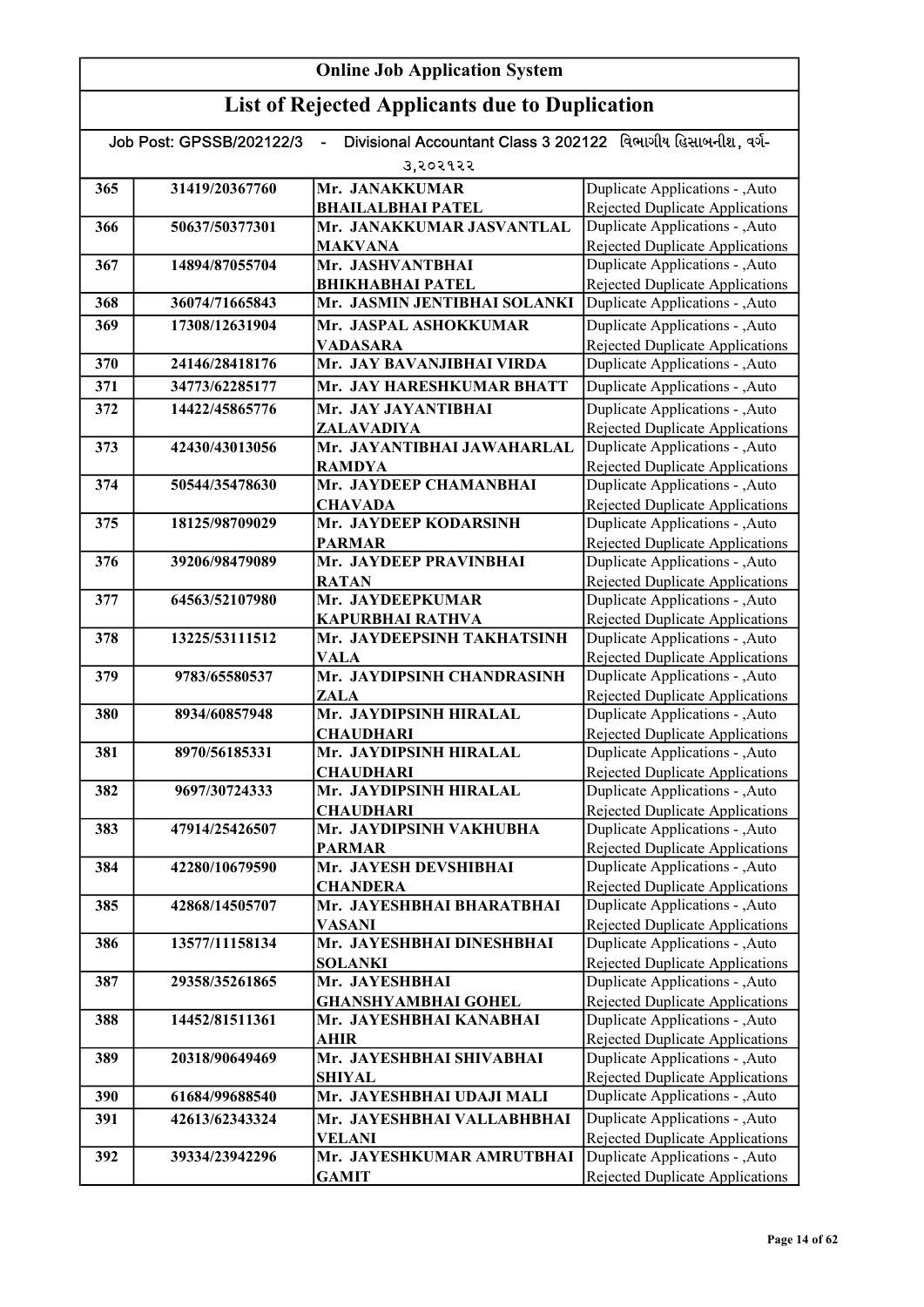| Divisional Accountant Class 3 202122 વિભાગીય હિસાબનીશ. વર્ગ-<br>Job Post: GPSSB/202122/3<br>$\blacksquare$ |                |                                               |                                                                           |
|------------------------------------------------------------------------------------------------------------|----------------|-----------------------------------------------|---------------------------------------------------------------------------|
|                                                                                                            |                | 3,२०२१२२                                      |                                                                           |
| 393                                                                                                        | 33869/53868717 | Mr. JAYESHKUMAR                               | Duplicate Applications - , Auto                                           |
|                                                                                                            |                | <b>BHARATBHAI RAMANI</b>                      | Rejected Duplicate Applications                                           |
| 394                                                                                                        | 28711/77306546 | Mr. JAYESHKUMAR                               | Duplicate Applications - , Auto                                           |
|                                                                                                            |                | <b>CHHABABHAI DESAI</b>                       | Rejected Duplicate Applications                                           |
| 395                                                                                                        | 35573/71121668 | Mr. JAYESHKUMAR KARABHAI                      | Duplicate Applications - , Auto                                           |
|                                                                                                            |                | <b>VADHIYA</b>                                | <b>Rejected Duplicate Applications</b>                                    |
| 396                                                                                                        | 30003/38316024 | Mr. JAYESHKUMAR MUKESHJI                      | Duplicate Applications - , Auto                                           |
|                                                                                                            |                | <b>THAKOR</b>                                 | <b>Rejected Duplicate Applications</b>                                    |
| 397                                                                                                        | 46390/49606643 | Mr. JAYKUMAR BHARATBHAI                       | Duplicate Applications - , Auto                                           |
| 398                                                                                                        | 14388/62899998 | <b>PARMAR</b><br>Mr. JAYKUMAR JETHABHAI       | <b>Rejected Duplicate Applications</b><br>Duplicate Applications - , Auto |
|                                                                                                            |                | <b>CHAUDHARI</b>                              | <b>Rejected Duplicate Applications</b>                                    |
| 399                                                                                                        | 25886/67721588 | Mr. JAYKUMAR                                  | Duplicate Applications - , Auto                                           |
|                                                                                                            |                | MADHUKANTBHAI AMRUTIYA                        | <b>Rejected Duplicate Applications</b>                                    |
| 400                                                                                                        | 58025/69513022 | Mr. JAYKUMAR MINESHBHAI                       | Duplicate Applications - , Auto                                           |
|                                                                                                            |                | <b>PATEL</b>                                  | <b>Rejected Duplicate Applications</b>                                    |
| 401                                                                                                        | 50181/15941545 | Mr. JAYMESHKUMAR                              | Duplicate Applications - , Auto                                           |
|                                                                                                            |                | SHAMALSINH BIHOLA                             | Rejected Duplicate Applications                                           |
| 402                                                                                                        | 12283/58757372 | Mr. JAYMINKUMAR                               | Duplicate Applications - , Auto                                           |
|                                                                                                            |                | <b>GHANSHYAMBHAI PATEL</b>                    | Rejected Duplicate Applications                                           |
| 403                                                                                                        | 22994/98317411 | Mr. JAYMINKUMAR                               | Duplicate Applications - , Auto                                           |
|                                                                                                            |                | <b>GHANSHYAMBHAI PATEL</b>                    | Rejected Duplicate Applications                                           |
| 404                                                                                                        | 5631/98948251  | Mr. JAYPAL JORUBHAI GIDA                      | Duplicate Applications - , Auto                                           |
| 405                                                                                                        | 8444/20711563  | Mr. JAYPAL JORUBHAI GIDA                      | Duplicate Applications - , Auto                                           |
| 406                                                                                                        | 34354/64341127 | Mr. JAYPALSINH GIRIRAJSINH                    | Duplicate Applications - , Auto                                           |
|                                                                                                            |                | <b>JADEJA</b>                                 | <b>Rejected Duplicate Applications</b>                                    |
| 407                                                                                                        | 30060/52194966 | Mr. JAYSUKHBHAI ATUBHAI                       | Duplicate Applications - , Auto                                           |
|                                                                                                            |                | <b>JINJALA</b>                                | Rejected Duplicate Applications                                           |
| 408                                                                                                        | 38735/47982052 | Mr. JAYVINKUMAR                               | Duplicate Applications - , Auto                                           |
| 409                                                                                                        | 63041/61808992 | HEMRAJBHAI CHAUDHARI<br>Mr. JEEGNESH RANCHHOD | <b>Rejected Duplicate Applications</b><br>Duplicate Applications - , Auto |
|                                                                                                            |                | <b>PARMAR</b>                                 | <b>Rejected Duplicate Applications</b>                                    |
| 410                                                                                                        | 841/85684069   | Mr. JEKISHAN KIRITBHAI                        | Duplicate Applications - , Auto                                           |
|                                                                                                            |                | <b>DAMOR</b>                                  | <b>Rejected Duplicate Applications</b>                                    |
| 411                                                                                                        | 64020/61769153 | Mr. JIGAR GOVINDBHAI DULERA                   | Duplicate Applications - , Auto                                           |
| 412                                                                                                        | 16897/64892664 | Mr. JIGAR ROHITBHAI PANDYA                    | Duplicate Applications - , Auto                                           |
| 413                                                                                                        | 15256/55587328 | Mr. JIGARDAN ISHWARDAN                        | Duplicate Applications - , Auto                                           |
|                                                                                                            |                | <b>ROHADIYA</b>                               | Rejected Duplicate Applications                                           |
| 414                                                                                                        | 23127/76076151 | Mr. JIGARKUMAR                                | Duplicate Applications - , Auto                                           |
|                                                                                                            |                | <b>JAYANTKUMAR CHAUHAN</b>                    | <b>Rejected Duplicate Applications</b>                                    |
| 415                                                                                                        | 25760/25817972 | Mr. JIGARKUMAR                                | Duplicate Applications - , Auto                                           |
|                                                                                                            |                | <b>KARAMSHIBHAI DESAI</b>                     | <b>Rejected Duplicate Applications</b>                                    |
| 416                                                                                                        | 16582/24471484 | Mr. JIGARKUMAR NAGAJIBHAI                     | Duplicate Applications - , Auto                                           |
|                                                                                                            |                | <b>CHAVADA</b>                                | <b>Rejected Duplicate Applications</b>                                    |
| 417                                                                                                        | 53579/60359270 | Mr. JIGARKUMAR RAMESHBHAI                     | Duplicate Applications - , Auto                                           |
|                                                                                                            |                | <b>PATEL</b>                                  | <b>Rejected Duplicate Applications</b>                                    |
| 418                                                                                                        | 41270/17436158 | Mr. JIGARKUMAR VISHVASBHAI                    | Duplicate Applications - , Auto                                           |
|                                                                                                            |                | <b>DESAI</b><br>Mr. JIGNESH BABUBHAI SOLANKI  | Rejected Duplicate Applications<br>Duplicate Applications - , Auto        |
| 419                                                                                                        | 28584/13071975 |                                               | Rejected Duplicate Applications                                           |
| 420                                                                                                        | 18350/41549056 | Mr. JIGNESH BHAI VINU BHAI                    | Duplicate Applications - , Auto                                           |
|                                                                                                            |                | <b>JADAV</b>                                  | Rejected Duplicate Applications                                           |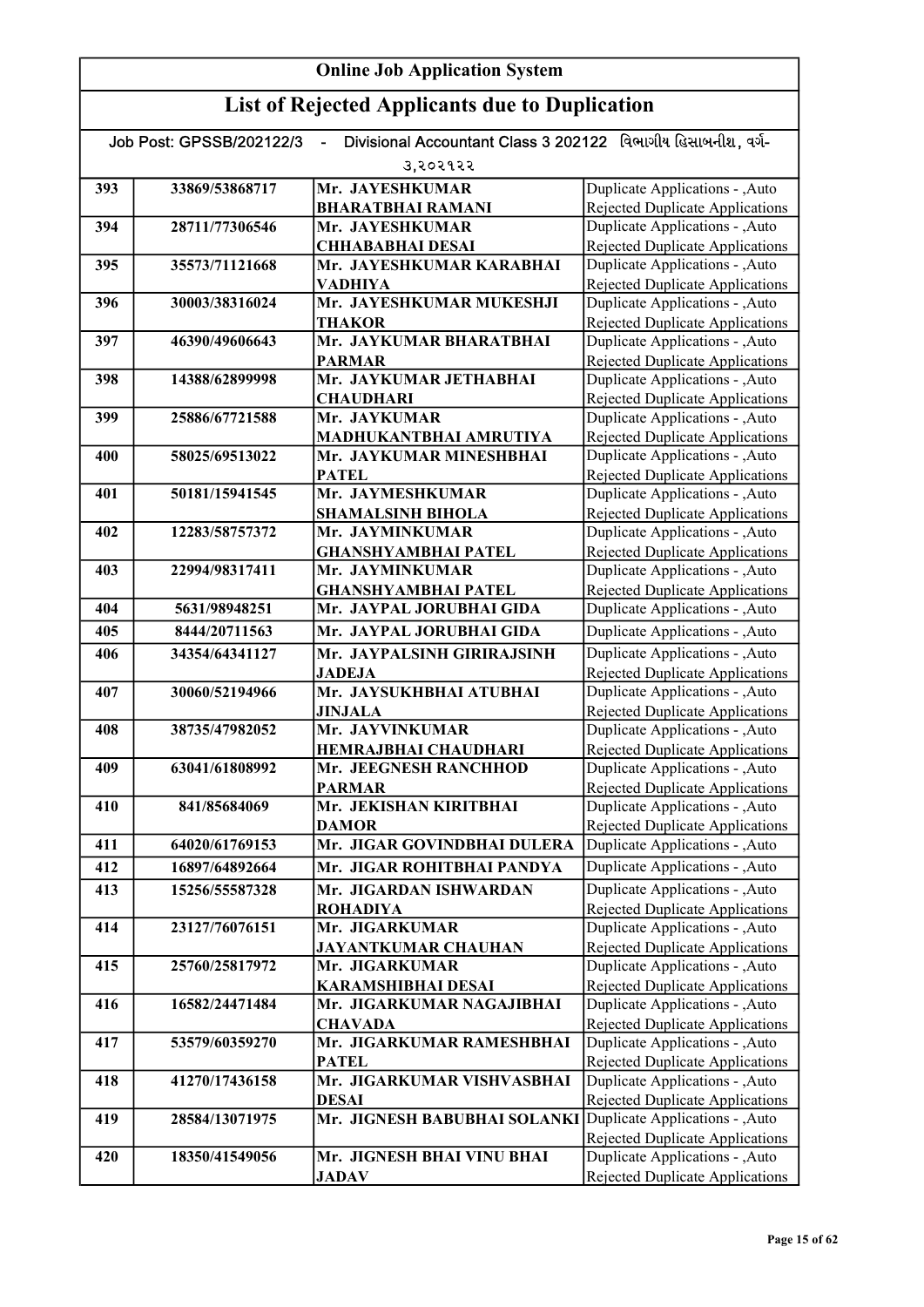|     | Job Post: GPSSB/202122/3 | Divisional Accountant Class 3 202122 વિભાગીય હિસાબનીશ. વર્ગ- |                                                                           |
|-----|--------------------------|--------------------------------------------------------------|---------------------------------------------------------------------------|
|     |                          | उ,२०२१२२                                                     |                                                                           |
| 421 | 27661/56697548           | Mr. JIGNESH BIPINCHANDRA                                     | Duplicate Applications - , Auto                                           |
|     |                          | <b>AMBODKAR</b>                                              | Rejected Duplicate Applications                                           |
| 422 | 13317/13553284           | Mr. JIGNESH HARISHBHAI                                       | Duplicate Applications - , Auto                                           |
|     |                          | <b>LAVANTRA</b>                                              | Rejected Duplicate Applications                                           |
| 423 | 45290/36617039           | Mr. JIGNESH JITUBHAI CHAUHAN                                 | Duplicate Applications - , Auto                                           |
|     |                          |                                                              | Rejected Duplicate Applications                                           |
| 424 | 21020/80480624           | Mr. JIGNESH MAHESHBHAI                                       | Duplicate Applications - , Auto                                           |
|     |                          | <b>SOLANKI</b>                                               | Rejected Duplicate Applications                                           |
| 425 | 17798/29009538           | Mr. JIGNESH RAMESHBHAI                                       | Duplicate Applications - , Auto                                           |
|     |                          | <b>RATHOD</b>                                                | <b>Rejected Duplicate Applications</b>                                    |
| 426 | 7547/60841891            | Mr. JIGNESHBHAI DILIPBHAI                                    | Duplicate Applications - , Auto                                           |
|     |                          | <b>MAVICH</b>                                                | <b>Rejected Duplicate Applications</b>                                    |
| 427 | 57908/52694934           | Mr. JIGNESHBHAI MANGUBHAI                                    | Duplicate Applications - , Auto                                           |
|     |                          | <b>GAMIT</b>                                                 | <b>Rejected Duplicate Applications</b>                                    |
| 428 | 28224/16729910           | Mr. JIGNESHKUMAR                                             | Duplicate Applications - , Auto                                           |
|     |                          | RANCHHODBHAI PATEL                                           | <b>Rejected Duplicate Applications</b>                                    |
| 429 | 11614/66971339           | Mr. JIGNESHKUMAR                                             | Duplicate Applications - , Auto                                           |
|     |                          | RANCHHODBHAI ROHIT                                           | <b>Rejected Duplicate Applications</b>                                    |
| 430 | 43391/46996473           | Mr. JIGNESHKUMAR                                             | Duplicate Applications - , Auto                                           |
|     |                          | SUKRAMBHAI SANGADA<br>Mr. JITENDRA GOVINDBHAI                | <b>Rejected Duplicate Applications</b>                                    |
| 431 | 64598/49902432           |                                                              | Duplicate Applications - , Auto                                           |
| 432 | 8702/24540537            | <b>SORANI</b><br>Mr. JITENDRA HIMMATLAL                      | <b>Rejected Duplicate Applications</b><br>Duplicate Applications - , Auto |
|     |                          | <b>CHIHLA</b>                                                | Rejected Duplicate Applications                                           |
| 433 | 17345/59428483           | Mr. JITENDRABHAI MAFATBHAI                                   | Duplicate Applications - , Auto                                           |
|     |                          | <b>PARMAR</b>                                                | Rejected Duplicate Applications                                           |
| 434 | 21144/96671776           | Mr. JITENDRAKUMAR                                            | Duplicate Applications - , Auto                                           |
|     |                          | <b>GORDHANBHAI VALA</b>                                      | <b>Rejected Duplicate Applications</b>                                    |
| 435 | 44408/64851966           | Mr. JITENDRAKUMAR                                            | Duplicate Applications - , Auto                                           |
|     |                          | <b>SHAKKARBHAI RABARI</b>                                    | Rejected Duplicate Applications                                           |
| 436 | 12717/36212721           | Mr. JITESHBHAI VIRAMBHAI                                     | Duplicate Applications - , Auto                                           |
|     |                          | <b>KUVARKHANIYA</b>                                          | <b>Rejected Duplicate Applications</b>                                    |
| 437 | 24136/78546201           | Mr. JITULKUMAR                                               | Duplicate Applications - , Auto                                           |
|     |                          | VINODCHANDRA MAKWANA                                         | <b>Rejected Duplicate Applications</b>                                    |
| 438 | 52518/83842356           | Mr. JONTI PIYUSHBHAI VAID                                    | Duplicate Applications - , Auto                                           |
| 439 | 45750/52111059           | Mr. KALPESH KHENGARBHAI                                      | Duplicate Applications - , Auto                                           |
|     |                          | <b>CHAUDHARY</b>                                             | Rejected Duplicate Applications                                           |
| 440 | 22783/45784625           | Mr. KALPESH RAMESHBHAI                                       | Duplicate Applications - , Auto                                           |
|     |                          | <b>THAKOR</b>                                                | <b>Rejected Duplicate Applications</b>                                    |
| 441 | 42103/67954624           | Mr. KALPESHBHAI BHALABHAI                                    | Duplicate Applications - ,Auto                                            |
|     |                          | <b>MER</b>                                                   | Rejected Duplicate Applications                                           |
| 442 | 1774/12929725            | Mr. KALPESHBHAI DHIRUBHAI                                    | Duplicate Applications - , Auto                                           |
|     |                          | <b>MAKWANA</b>                                               | <b>Rejected Duplicate Applications</b>                                    |
| 443 | 50195/21765883           | Mr. KALPESHBHAI YOGESHBHAI                                   | Duplicate Applications - , Auto                                           |
|     |                          | <b>KALAPARA</b>                                              | Rejected Duplicate Applications                                           |
| 444 | 15681/70447300           | Mr. KALPESHKUMAR                                             | Duplicate Applications - , Auto                                           |
|     |                          | <b>MADEVBHAI CHAUDHARY</b>                                   | <b>Rejected Duplicate Applications</b>                                    |
| 445 | 56537/98581380           | Mr. KALPESHKUMAR                                             | Duplicate Applications - , Auto                                           |
|     |                          | RAMANBHAI MAKWANA                                            | <b>Rejected Duplicate Applications</b>                                    |
| 446 | 41102/67955891           | Mr. KALUBHAI ASHOKBHAI                                       | Duplicate Applications - , Auto                                           |
| 447 | 2949/62664083            | <b>DABHI</b><br>Mr. KAMALESHBHAI                             | Rejected Duplicate Applications<br>Duplicate Applications - , Auto        |
|     |                          | <b>NARESHBHAI PUROHIT</b>                                    | Rejected Duplicate Applications                                           |
|     |                          |                                                              |                                                                           |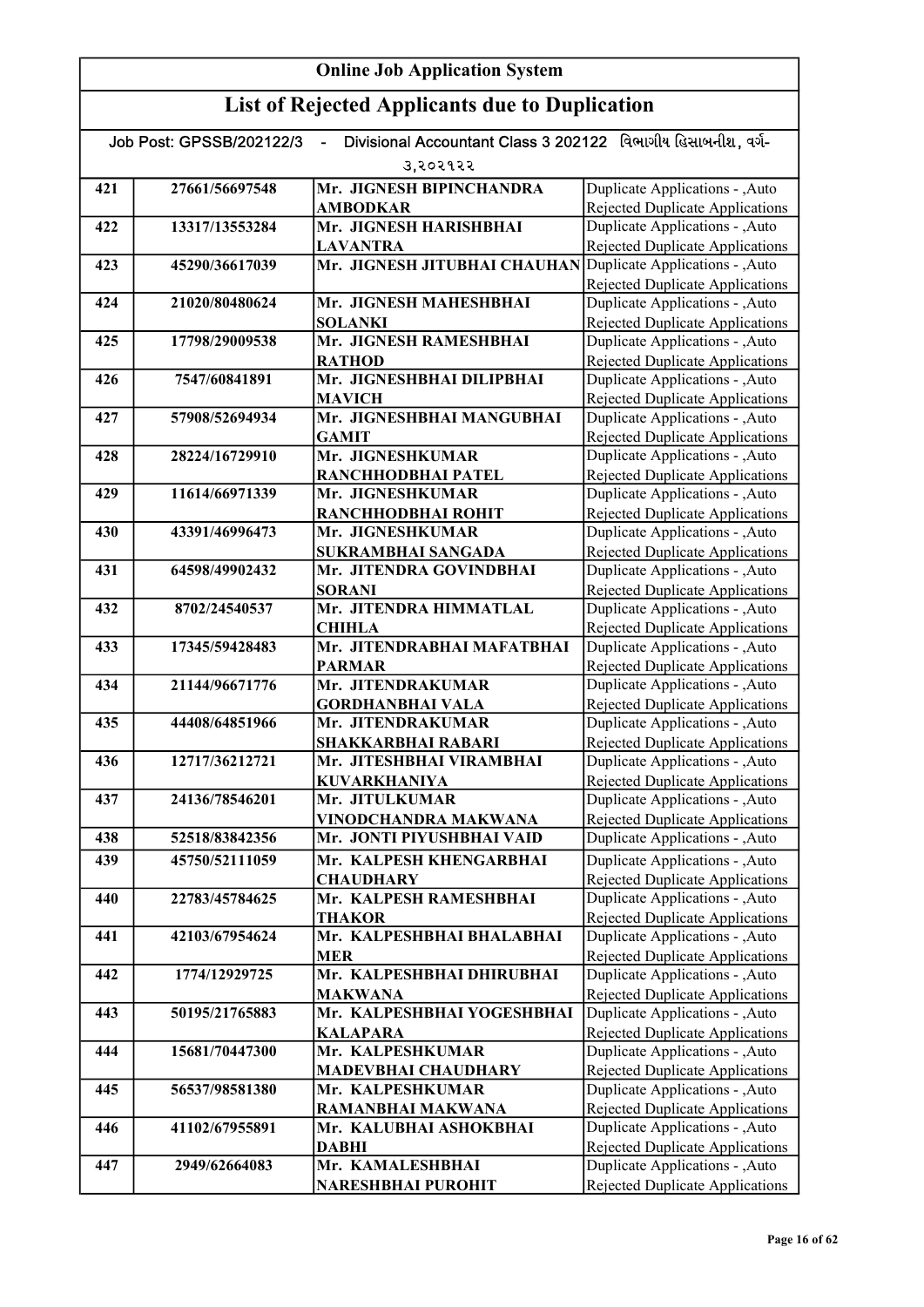| Divisional Accountant Class 3 202122 વિભાગીય હિસાબનીશ. વર્ગ-<br>Job Post: GPSSB/202122/3 |                |                                          |                                                                    |
|------------------------------------------------------------------------------------------|----------------|------------------------------------------|--------------------------------------------------------------------|
|                                                                                          |                | 3,२०२१२२                                 |                                                                    |
| 448                                                                                      | 47943/40417576 | Mr. KAMLESH JAYANTIBHAI                  | Duplicate Applications - , Auto                                    |
|                                                                                          |                | <b>MEVADA</b>                            | <b>Rejected Duplicate Applications</b>                             |
| 449                                                                                      | 49314/52956442 | Mr. KAMLESH JENTILAL                     | Duplicate Applications - , Auto                                    |
|                                                                                          |                | <b>CHAVDA</b>                            | Rejected Duplicate Applications                                    |
| 450                                                                                      | 46788/93845132 | Mr. KAMLESH JERAMBHAI                    | Duplicate Applications - , Auto                                    |
|                                                                                          |                | <b>KALSARIYA</b>                         | Rejected Duplicate Applications                                    |
| 451                                                                                      | 63324/24560836 | Mr. KAMLESH JERAMBHAI                    | Duplicate Applications - , Auto                                    |
|                                                                                          |                | <b>KALSARIYA</b><br>Mr. KAMLESH KARABHAI | Rejected Duplicate Applications                                    |
| 452                                                                                      | 5823/52588070  | <b>DANGAR</b>                            | Duplicate Applications - ,Auto                                     |
| 453                                                                                      | 55409/72305345 | Mr. KAMLESH NANJIBHAI                    | Rejected Duplicate Applications<br>Duplicate Applications - ,Auto  |
|                                                                                          |                | <b>VAGHELA</b>                           | <b>Rejected Duplicate Applications</b>                             |
| 454                                                                                      | 5886/15175488  | Mr. KAMLESHKUMAR                         | Duplicate Applications - , Auto                                    |
|                                                                                          |                | HASMUKHLAL ADALJA                        | <b>Rejected Duplicate Applications</b>                             |
| 455                                                                                      | 46669/66560029 | Mr. KAMLESHKUMAR                         | Duplicate Applications - , Auto                                    |
|                                                                                          |                | <b>HASMUKHLAL ADALJA</b>                 | Rejected Duplicate Applications                                    |
| 456                                                                                      | 54185/68497923 | Mr. KAMLESHKUMAR                         | Duplicate Applications - , Auto                                    |
|                                                                                          |                | <b>ISHWARBHAI PATANI</b>                 | <b>Rejected Duplicate Applications</b>                             |
| 457                                                                                      | 11825/12981816 | Mr. KANUBHAI DADUBHAI GOHIL              | Duplicate Applications - , Auto                                    |
| 458                                                                                      | 48183/64618939 | Mr. KANUBHAI PRAHLADBHAI                 | Duplicate Applications - ,Auto                                     |
|                                                                                          |                | <b>PRAJAPATI</b>                         | Rejected Duplicate Applications                                    |
| 459                                                                                      | 45748/97994085 | Mr. KAPIL KISHORBHAI VAJA                | Duplicate Applications - ,Auto                                     |
| 460                                                                                      | 10498/41104318 | Mr. KAPIL NARAYANBHAI                    | Duplicate Applications - , Auto                                    |
|                                                                                          |                | <b>NANGHA</b>                            | Rejected Duplicate Applications                                    |
| 461                                                                                      | 48761/66384253 | Mr. KAPIL SHANTILAL<br><b>DHARAVIYA</b>  | Duplicate Applications - ,Auto<br>Rejected Duplicate Applications  |
| 462                                                                                      | 46831/39311587 | Mr. KARAN RAMESHBHAI                     | Duplicate Applications - ,Auto                                     |
|                                                                                          |                | <b>PARMAR</b>                            | <b>Rejected Duplicate Applications</b>                             |
| 463                                                                                      | 153/18460095   | Mr. KARANKUMAR GOVINDBHAI                | Duplicate Applications - , Auto                                    |
|                                                                                          |                | <b>PATEL</b>                             | <b>Rejected Duplicate Applications</b>                             |
| 464                                                                                      | 49691/63440054 | Mr. KARANKUMAR JENTIBHAI                 | Duplicate Applications - , Auto                                    |
|                                                                                          |                | <b>GIDA</b>                              | <b>Rejected Duplicate Applications</b>                             |
| 465                                                                                      | 64529/64559964 | Mr. KARANKUMAR JENTIBHAI                 | Duplicate Applications - , Auto                                    |
|                                                                                          |                | <b>GIDA</b>                              | Rejected Duplicate Applications                                    |
| 466                                                                                      | 576/42908775   | Mr. KARANKUMAR<br>SANJAYKUMAR VAGHELA    | Duplicate Applications - , Auto<br>Rejected Duplicate Applications |
| 467                                                                                      | 64434/85396399 | Mr. KARANKUMAR                           | Duplicate Applications - ,Auto                                     |
|                                                                                          |                | SUKHDEVBHAI VASAVA                       | <b>Rejected Duplicate Applications</b>                             |
| 468                                                                                      | 6131/92432806  | Mr. KARANSINH DILIPSINH                  | Duplicate Applications - ,Auto                                     |
|                                                                                          |                | <b>BHATTI</b>                            | Rejected Duplicate Applications                                    |
| 469                                                                                      | 39630/99971861 | Mr. KARASHANBHAI MANABHAI                | Duplicate Applications - , Auto                                    |
|                                                                                          |                | <b>CHAUDHARI</b>                         | Rejected Duplicate Applications                                    |
| 470                                                                                      | 33974/44289786 | Mr. KARTIK DHIRUBHAI ZALA                | Duplicate Applications - , Auto                                    |
| 471                                                                                      | 46393/20917129 | Mr. KARTIKKUMAR                          | Duplicate Applications - ,Auto                                     |
|                                                                                          |                | PARSOTTAMBHAI CHAUHAN                    | <b>Rejected Duplicate Applications</b>                             |
| 472                                                                                      | 10567/92407099 | Mr. KAUSHALKUMAR                         | Duplicate Applications - , Auto                                    |
|                                                                                          |                | HARDASBHAI NALIYADRA                     | <b>Rejected Duplicate Applications</b>                             |
| 473                                                                                      | 33926/74869385 | Mr. KAUSHIK ASHOKBHAI                    | Duplicate Applications - , Auto                                    |
| 474                                                                                      | 33937/38492296 | <b>DHOLA</b><br>Mr. KAUSHIK ASHOKBHAI    | Rejected Duplicate Applications<br>Duplicate Applications - , Auto |
|                                                                                          |                | <b>DHOLA</b>                             | <b>Rejected Duplicate Applications</b>                             |
| 475                                                                                      | 9923/50523857  | Mr. KAUSHIKKUMAR                         | Duplicate Applications - , Auto                                    |
|                                                                                          |                | <b>BHAGAVATBHAI PATEL</b>                | Rejected Duplicate Applications                                    |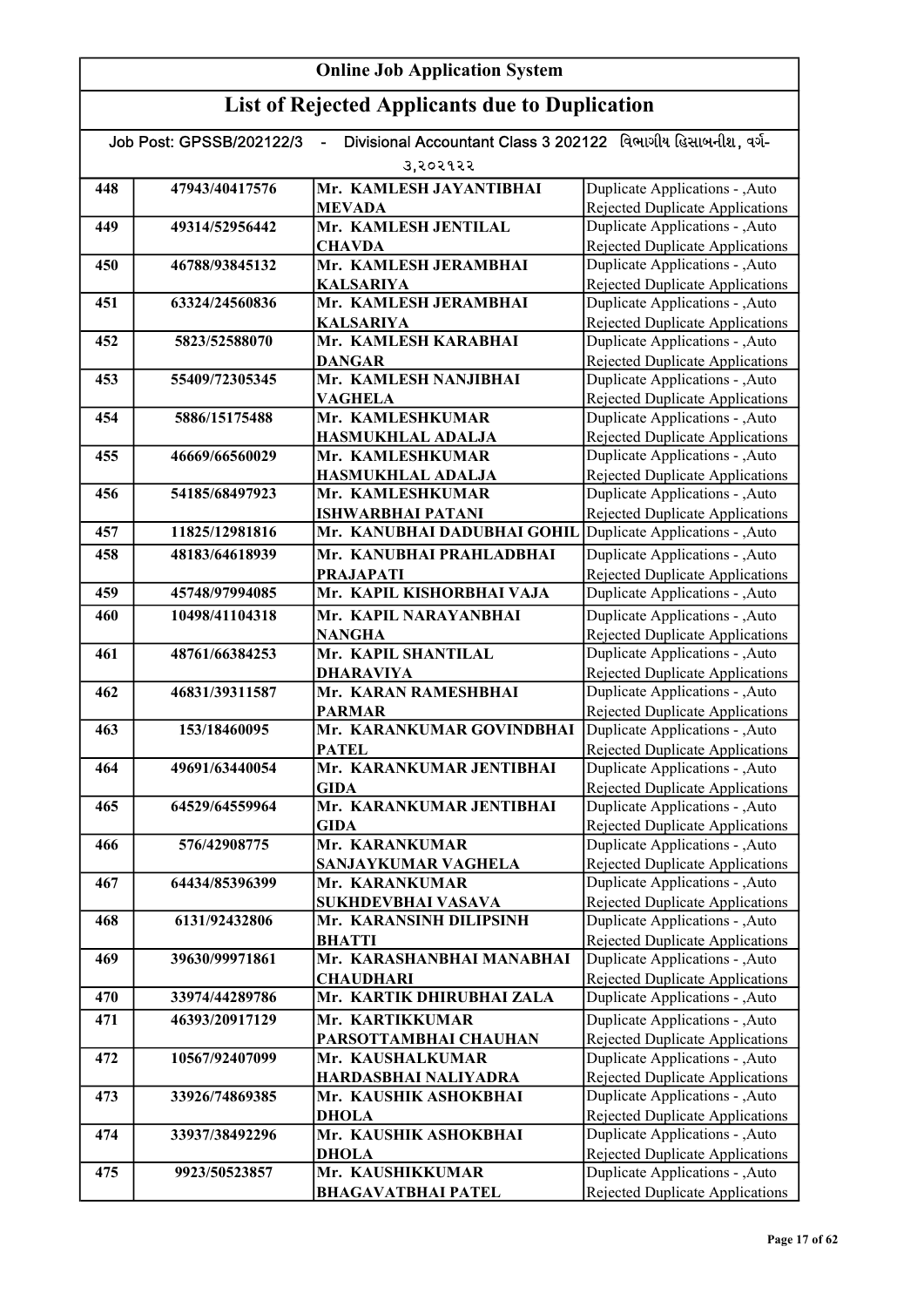| Divisional Accountant Class 3 202122 વિભાગીય હિસાબનીશ, વર્ગ-<br>Job Post: GPSSB/202122/3 |                |                                                 |                                                                           |
|------------------------------------------------------------------------------------------|----------------|-------------------------------------------------|---------------------------------------------------------------------------|
|                                                                                          |                | उ,२०२१२२                                        |                                                                           |
| 476                                                                                      | 19339/72563285 | Mr. KAUSHIKKUMAR                                | Duplicate Applications - , Auto                                           |
|                                                                                          |                | RAMJIBHAI CHAUDHARI                             | Rejected Duplicate Applications                                           |
| 477                                                                                      | 42537/47979284 | Mr. KAUSHIKKUMAR                                | Duplicate Applications - , Auto                                           |
|                                                                                          |                | RAMJIBHAI CHAUDHARI                             | Rejected Duplicate Applications                                           |
| 478                                                                                      | 24928/86516277 | Mr. KESHARKUMAR LALJIBHAI                       | Duplicate Applications - , Auto                                           |
|                                                                                          |                | <b>CHAMAR</b>                                   | <b>Rejected Duplicate Applications</b>                                    |
| 479                                                                                      | 61057/61814876 | Mr. KESHAV SUGHA AGATH                          | Duplicate Applications - , Auto                                           |
| 480                                                                                      | 12379/28251112 | Mr. KETANBHAI BHARATBHAI                        | Duplicate Applications - , Auto                                           |
|                                                                                          |                | <b>SARVAIYA</b>                                 | <b>Rejected Duplicate Applications</b>                                    |
| 481                                                                                      | 56568/10996053 | Mr. KETANKUMAR JETHABHAI                        | Duplicate Applications - , Auto                                           |
| 482                                                                                      | 53551/43727756 | <b>VARMA</b><br>Mr. KEVAL CHIMANLAL JOSHI       | <b>Rejected Duplicate Applications</b><br>Duplicate Applications - , Auto |
|                                                                                          |                |                                                 |                                                                           |
| 483                                                                                      | 10025/62699191 | Mr. KHUMANBHAI SIMAJIBHAI<br><b>DUNGARABHIL</b> | Duplicate Applications - , Auto<br>Rejected Duplicate Applications        |
| 484                                                                                      | 45675/85577677 | Mr. KHUSHAL BALDEVBHAI                          | Duplicate Applications - , Auto                                           |
|                                                                                          |                | <b>RATHOD</b>                                   | <b>Rejected Duplicate Applications</b>                                    |
| 485                                                                                      | 44739/41542514 | Mr. KIRANBHAI AMARATBHAI                        | Duplicate Applications - , Auto                                           |
|                                                                                          |                | <b>DESAI</b>                                    | <b>Rejected Duplicate Applications</b>                                    |
| 486                                                                                      | 47007/37137984 | Mr. KIRANBHAI BHIKHABHAI                        | Duplicate Applications - , Auto                                           |
|                                                                                          |                | <b>BAVALIYA</b>                                 | <b>Rejected Duplicate Applications</b>                                    |
| 487                                                                                      | 45811/12222646 | Mr. KIRANBHAI HIRABHAI                          | Duplicate Applications - , Auto                                           |
|                                                                                          |                | <b>CHAUDHARY</b>                                | <b>Rejected Duplicate Applications</b>                                    |
| 488                                                                                      | 55538/67697005 | Mr. KIRANBHAI MAFABHAI                          | Duplicate Applications - , Auto                                           |
|                                                                                          |                | <b>MAJIRANA</b>                                 | Rejected Duplicate Applications                                           |
| 489                                                                                      | 61249/31927001 | Mr. KIRANBHAI MAGANBHAI                         | Duplicate Applications - , Auto                                           |
| 490                                                                                      | 27244/43956671 | <b>DESAI</b><br>Mr. KIRANKUMAR BALAKDAS         | <b>Rejected Duplicate Applications</b><br>Duplicate Applications - , Auto |
|                                                                                          |                | <b>SADHU</b>                                    | <b>Rejected Duplicate Applications</b>                                    |
| 491                                                                                      | 16181/97718688 | Mr. KIRANKUMAR SHANABHAI                        | Duplicate Applications - , Auto                                           |
|                                                                                          |                | <b>SOLANKI</b>                                  | Rejected Duplicate Applications                                           |
| 492                                                                                      | 50502/13410538 | Mr. KIREET DHIRUBHAI                            | Duplicate Applications - , Auto                                           |
|                                                                                          |                | <b>DHAKHADA</b>                                 | <b>Rejected Duplicate Applications</b>                                    |
| 493                                                                                      | 39373/37274883 | Mr. KIRITBHAI DANABHAI                          | Duplicate Applications - ,Auto                                            |
|                                                                                          |                | <b>CHAUDHARI</b>                                | <b>Rejected Duplicate Applications</b>                                    |
| 494                                                                                      | 45146/34781120 | Mr. KIRPALSINH PRATAPBHAI                       | Duplicate Applications - , Auto                                           |
|                                                                                          |                | <b>SINDHAV</b><br>Mr. KISHAN ANANDGIRI          | <b>Rejected Duplicate Applications</b><br>Duplicate Applications - , Auto |
| 495                                                                                      | 29529/73609022 | <b>GOSWAMI</b>                                  | <b>Rejected Duplicate Applications</b>                                    |
| 496                                                                                      | 22650/27061351 | Mr. KISHAN DHIRUBHAI                            | Duplicate Applications - , Auto                                           |
|                                                                                          |                | <b>BARAIYA</b>                                  | Rejected Duplicate Applications                                           |
| 497                                                                                      | 8442/44252078  | Mr. KISHAN RAMESHBHAI                           | Duplicate Applications - , Auto                                           |
|                                                                                          |                | <b>VADHER</b>                                   | Rejected Duplicate Applications                                           |
| 498                                                                                      | 5809/34836191  | Mr. KISHANKUMAR KANJIBHAI                       | Duplicate Applications - , Auto                                           |
|                                                                                          |                | <b>MAKWANA</b>                                  | Rejected Duplicate Applications                                           |
| 499                                                                                      | 9472/66095364  | Mr. KISHANKUMAR                                 | Duplicate Applications - , Auto                                           |
|                                                                                          |                | RAMESHBHAI THAKOR                               | Rejected Duplicate Applications                                           |
| 500                                                                                      | 18829/18836509 | Mr. KISHORBHAI BANESHBHAI                       | Duplicate Applications - , Auto                                           |
|                                                                                          |                | <b>GANVIT</b><br>Mr. KRISHNA JITENDRAPRASAD     | Rejected Duplicate Applications<br>Duplicate Applications - , Auto        |
| 501                                                                                      | 7010/27784124  | <b>JAYSWAL</b>                                  | Rejected Duplicate Applications                                           |
| 502                                                                                      | 1878/34451232  | Mr. KRUNAL BHARATBHAI                           | Duplicate Applications - , Auto                                           |
|                                                                                          |                | <b>RATHOD</b>                                   | <b>Rejected Duplicate Applications</b>                                    |
| 503                                                                                      | 9226/12303830  | Mr. KRUNAL NILESHBHAI                           | Duplicate Applications - , Auto                                           |
|                                                                                          |                | <b>TIMBADIYA</b>                                | Rejected Duplicate Applications                                           |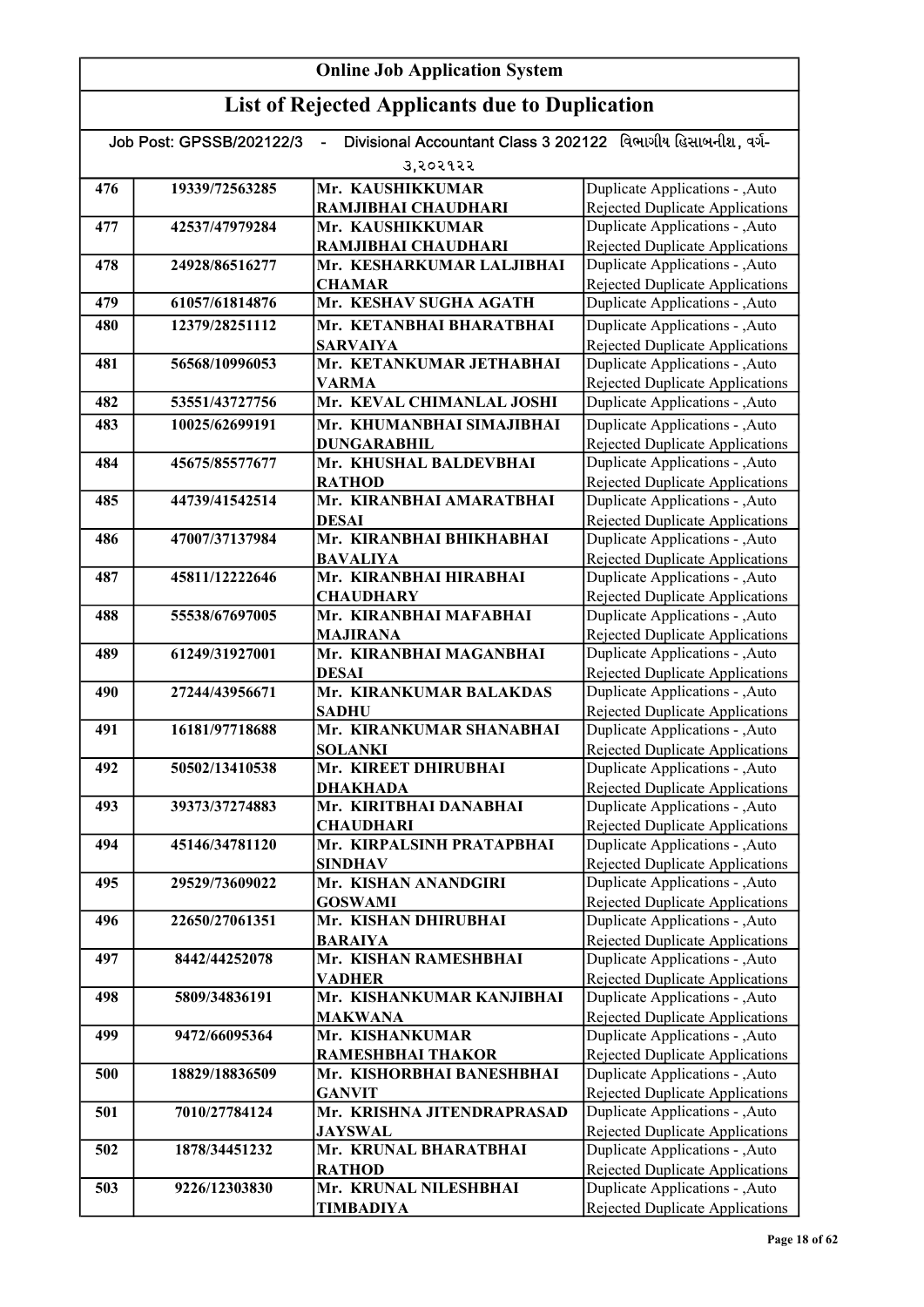| Divisional Accountant Class 3 202122 વિભાગીય હિસાબનીશ. વર્ગ-<br>Job Post: GPSSB/202122/3 |                |                               |                                                                    |  |
|------------------------------------------------------------------------------------------|----------------|-------------------------------|--------------------------------------------------------------------|--|
|                                                                                          |                | 3,२०२१२२                      |                                                                    |  |
| 504                                                                                      | 19259/70952863 | Mr. KULDEEP JAYNTILAL DABHI   | Duplicate Applications - , Auto                                    |  |
| 505                                                                                      | 1567/10064377  | Mr. KULDEEPSINH HARABHAI      | Duplicate Applications - , Auto                                    |  |
|                                                                                          |                | <b>VAGHELA</b>                | <b>Rejected Duplicate Applications</b>                             |  |
| 506                                                                                      | 30581/23252082 | Mr. KULDIP JAYANTILAL         | Duplicate Applications - , Auto                                    |  |
|                                                                                          |                | <b>KAPADIYA</b>               | Rejected Duplicate Applications                                    |  |
| 507                                                                                      | 23706/83057636 | Mr. KULDIP RAMSING BHAI       | Duplicate Applications - , Auto                                    |  |
|                                                                                          |                | <b>RATHOD</b>                 | <b>Rejected Duplicate Applications</b>                             |  |
| 508                                                                                      | 20780/14808449 | Mr. KULDIP VINODBHAI          | Duplicate Applications - , Auto                                    |  |
|                                                                                          |                | <b>RACHHADIYA</b>             | Rejected Duplicate Applications                                    |  |
| 509                                                                                      | 25104/49207403 | Mr. KULDIP VINODBHAI          | Duplicate Applications - , Auto                                    |  |
|                                                                                          |                | <b>RACHHADIYA</b>             | <b>Rejected Duplicate Applications</b>                             |  |
| 510                                                                                      | 5474/28326441  | Mr. KULDIPBHAI RAMESHBHAI     | Duplicate Applications - , Auto                                    |  |
|                                                                                          |                | ZALA                          | Rejected Duplicate Applications                                    |  |
| 511                                                                                      | 15853/85959346 | Mr. KULDIPKUMAR               | Duplicate Applications - , Auto                                    |  |
|                                                                                          |                | RAMESHKUMAR BAREVADIYA        | <b>Rejected Duplicate Applications</b>                             |  |
| 512                                                                                      | 33512/28690906 | Mr. KULDIPSINH DILIPSINH ZALA | Duplicate Applications - , Auto                                    |  |
|                                                                                          |                |                               | <b>Rejected Duplicate Applications</b>                             |  |
| 513                                                                                      | 20544/86005006 | Mr. KULDIPSINH                | Duplicate Applications - , Auto                                    |  |
|                                                                                          |                | <b>MAHENDRASINH CHAVDA</b>    | Rejected Duplicate Applications                                    |  |
| 514                                                                                      | 4077/96971320  | Mr. LAKHAN JAGDISHBHAI VYAS   | Duplicate Applications - , Auto                                    |  |
| 515                                                                                      | 24239/93409371 | Mr. LAKKIRAJ NARENDRASINH     | Rejected Duplicate Applications<br>Duplicate Applications - , Auto |  |
|                                                                                          |                | <b>ZALA</b>                   | <b>Rejected Duplicate Applications</b>                             |  |
| 516                                                                                      | 24293/22711496 | Mr. LAKKIRAJ NARENDRASINH     | Duplicate Applications - , Auto                                    |  |
|                                                                                          |                | ZALA                          | Rejected Duplicate Applications                                    |  |
| 517                                                                                      | 29947/80187268 | Mr. LALITCHANDRA BACHUBHAI    | Duplicate Applications - , Auto                                    |  |
|                                                                                          |                | <b>VISAVADIYA</b>             | <b>Rejected Duplicate Applications</b>                             |  |
| 518                                                                                      | 18570/36780351 | Mr. LALITKUMAR                | Duplicate Applications - , Auto                                    |  |
|                                                                                          |                | DASHRATHBHAI SUNDESHA         | <b>Rejected Duplicate Applications</b>                             |  |
| 519                                                                                      | 38453/68963482 | Mr. LALJI PARSOTTAM           | Duplicate Applications - , Auto                                    |  |
|                                                                                          |                | <b>RADADIYA</b>               | <b>Rejected Duplicate Applications</b>                             |  |
| 520                                                                                      | 38499/87694891 | Mr. LALJI PARSOTTAM           | Duplicate Applications - , Auto                                    |  |
|                                                                                          |                | <b>RADADIYA</b>               | <b>Rejected Duplicate Applications</b>                             |  |
| 521                                                                                      | 2314/79560978  | Mr. LALJIBHAI MAVJIBHAI       | Duplicate Applications - , Auto                                    |  |
|                                                                                          |                | <b>MAKWANA</b>                | Rejected Duplicate Applications                                    |  |
| 522                                                                                      | 56533/81763156 | Mr. LATIF SALIMBHAI SOLANKI   | Duplicate Applications - ,Auto                                     |  |
| 523                                                                                      | 43505/96520761 | Mr. MAGANBHAI DEVABHAI        | Duplicate Applications - , Auto                                    |  |
|                                                                                          |                | MALI                          | <b>Rejected Duplicate Applications</b>                             |  |
| 524                                                                                      | 43587/91273201 | Mr. MAGANBHAI DEVABHAI        | Duplicate Applications - , Auto                                    |  |
|                                                                                          |                | <b>MALI</b>                   | Rejected Duplicate Applications                                    |  |
| 525                                                                                      | 43636/55363882 | Mr. MAGANBHAI DEVABHAI        | Duplicate Applications - , Auto                                    |  |
|                                                                                          |                | <b>MALI</b>                   | Rejected Duplicate Applications                                    |  |
| 526                                                                                      | 48327/43963989 | Mr. MAGANBHAI SHAMLAJI        | Duplicate Applications - , Auto                                    |  |
| 527                                                                                      | 30713/86358649 | MALI<br>Mr. MAHAMMADHUSEN     | Rejected Duplicate Applications<br>Duplicate Applications - , Auto |  |
|                                                                                          |                | FAKRUDDINBHAI PISAVADI        | Rejected Duplicate Applications                                    |  |
| 528                                                                                      | 30741/67213929 | Mr. MAHAMMADHUSEN             | Duplicate Applications - , Auto                                    |  |
|                                                                                          |                | FAKRUDDINBHAI PISAVADI        | Rejected Duplicate Applications                                    |  |
| 529                                                                                      | 52727/13500811 | Mr. MAHAMMADJISHAN            | Duplicate Applications - , Auto                                    |  |
|                                                                                          |                | MAIYUDDINBHAI SHAIKH          | Rejected Duplicate Applications                                    |  |
| 530                                                                                      | 33654/42665783 | Mr. MAHAVIRBHAI VIKRAMBHAI    | Duplicate Applications - , Auto                                    |  |
|                                                                                          |                | <b>JADAV</b>                  | Rejected Duplicate Applications                                    |  |
| 531                                                                                      | 6576/62503106  | Mr. MAHENDRAKUMAR             | Duplicate Applications - , Auto                                    |  |
|                                                                                          |                | MOHANBHAI BHATIYA             | Rejected Duplicate Applications                                    |  |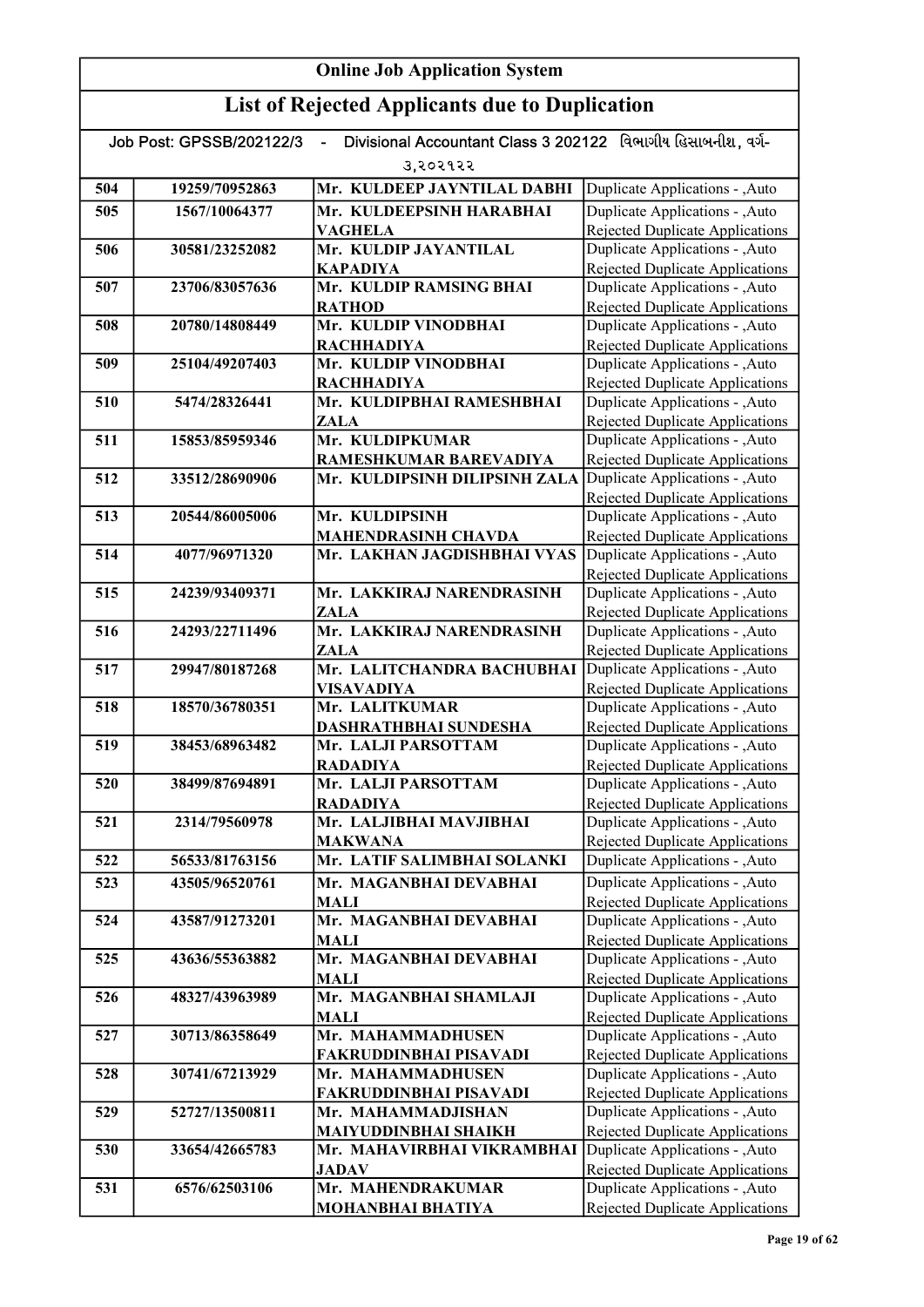| Divisional Accountant Class 3 202122 વિભાગીય હિસાબનીશ, વર્ગ-<br>Job Post: GPSSB/202122/3 |                |                                                   |                                                                           |  |  |
|------------------------------------------------------------------------------------------|----------------|---------------------------------------------------|---------------------------------------------------------------------------|--|--|
|                                                                                          | उ,२०२१२२       |                                                   |                                                                           |  |  |
| 532                                                                                      | 56873/94029869 | Mr. MAHENDRAKUMAR SOMAJI                          | Duplicate Applications - , Auto                                           |  |  |
|                                                                                          |                | <b>MALI</b>                                       | Rejected Duplicate Applications                                           |  |  |
| 533                                                                                      | 44418/51951568 | Mr. MAHENDRAKUMAR                                 | Duplicate Applications - , Auto                                           |  |  |
|                                                                                          |                | VALABHAI PRAJAPATI                                | Rejected Duplicate Applications                                           |  |  |
| 534                                                                                      | 16196/85060299 | Mr. MAHENDRASINH BALUSINH                         | Duplicate Applications - , Auto                                           |  |  |
|                                                                                          |                | <b>MAKVANA</b>                                    | Rejected Duplicate Applications                                           |  |  |
| 535                                                                                      | 25900/26030218 | Mr. MAHENDRASINH                                  | Duplicate Applications - , Auto                                           |  |  |
|                                                                                          |                | <b>LAGDHIRSINH VAGHELA</b>                        | <b>Rejected Duplicate Applications</b>                                    |  |  |
| 536                                                                                      | 44536/24833006 | Mr. MAHESHDAN AMBADAN                             | Duplicate Applications - , Auto                                           |  |  |
|                                                                                          |                | <b>GADHAVI</b>                                    | <b>Rejected Duplicate Applications</b>                                    |  |  |
| 537                                                                                      | 56597/96804938 | Mr. MAHESHKUMAR                                   | Duplicate Applications - , Auto                                           |  |  |
|                                                                                          |                | <b>CHOTHABHAI MITHAPARA</b>                       | <b>Rejected Duplicate Applications</b>                                    |  |  |
| 538                                                                                      | 33433/20442532 | Mr. MAHESHKUMAR LALLUJI                           | Duplicate Applications - , Auto                                           |  |  |
| 539                                                                                      | 53109/99749758 | <b>SOLANKI</b><br>Mr. MAHESHKUMAR                 | Rejected Duplicate Applications<br>Duplicate Applications - , Auto        |  |  |
|                                                                                          |                | RAMESHBHAI LADHAVA                                | <b>Rejected Duplicate Applications</b>                                    |  |  |
| 540                                                                                      | 39637/18100711 | Mr. MAHIPAL BATUKBHAI                             | Duplicate Applications - , Auto                                           |  |  |
|                                                                                          |                | <b>DANGAR</b>                                     | <b>Rejected Duplicate Applications</b>                                    |  |  |
| 541                                                                                      | 5224/87437226  | Mr. MAHIPALSINH                                   | Duplicate Applications - , Auto                                           |  |  |
|                                                                                          |                | <b>INDRAVIJAYSINH ZALA</b>                        | Rejected Duplicate Applications                                           |  |  |
| 542                                                                                      | 59769/13694840 | Mr. MAJIDBHAI AKABARBHAI                          | <b>Duplicate Applications - , Auto</b>                                    |  |  |
|                                                                                          |                | VADADARIYA                                        | <b>Rejected Duplicate Applications</b>                                    |  |  |
| 543                                                                                      | 8890/15801518  | Mr. MALI GHANSHYAM BHAI                           | Duplicate Applications - , Auto                                           |  |  |
|                                                                                          |                | <b>MALI NENAJI MALI</b>                           | Rejected Duplicate Applications                                           |  |  |
| 544                                                                                      | 36503/62759378 | Mr. MANHARKUMAR                                   | Duplicate Applications - , Auto                                           |  |  |
|                                                                                          |                | RAMESHBHAI BARIA                                  | <b>Rejected Duplicate Applications</b>                                    |  |  |
| 545                                                                                      | 935/17523885   | Mr. MANISHBHAI RAMESHBHAI                         | Duplicate Applications - , Auto                                           |  |  |
|                                                                                          |                | <b>CHAVDA</b>                                     | <b>Rejected Duplicate Applications</b>                                    |  |  |
| 546                                                                                      | 7557/67217302  | Mr. MANISHKUMAR BABUBHAI                          | Duplicate Applications - , Auto                                           |  |  |
|                                                                                          |                | <b>CHAUDHARY</b>                                  | <b>Rejected Duplicate Applications</b>                                    |  |  |
| 547                                                                                      | 1213/32565526  | Mr. MANISHKUMAR                                   | Duplicate Applications - , Auto                                           |  |  |
|                                                                                          |                | <b>GOVINDBHAI RATHOD</b>                          | <b>Rejected Duplicate Applications</b>                                    |  |  |
| 548                                                                                      | 29799/48087103 | Mr. MANISHKUMAR                                   | Duplicate Applications - , Auto                                           |  |  |
|                                                                                          |                | <b>MANHARBHAI PRAJAPATI</b>                       | <b>Rejected Duplicate Applications</b>                                    |  |  |
| 549                                                                                      | 9232/29872270  | Mr. MANISHKUMAR                                   | Duplicate Applications - , Auto                                           |  |  |
| 550                                                                                      | 36570/59972707 | RAMESHBHAI PRAJAPATI<br>Mr. MANJIBHAI KARSHANBHAI | Rejected Duplicate Applications<br>Duplicate Applications - , Auto        |  |  |
|                                                                                          |                | <b>JOSHI</b>                                      | Rejected Duplicate Applications                                           |  |  |
| 551                                                                                      | 14260/77394738 | Mr. MANOJ BIJALBHAI KAVAD                         | Duplicate Applications - , Auto                                           |  |  |
|                                                                                          |                |                                                   |                                                                           |  |  |
| 552                                                                                      | 37212/98136213 | Mr. MANOJKUMAR                                    | Duplicate Applications - , Auto<br><b>Rejected Duplicate Applications</b> |  |  |
| 553                                                                                      | 47605/22876435 | JAYANTIBHAI SATHAVARA<br>Mr. MANOJKUMAR SHAMSINH  | Duplicate Applications - , Auto                                           |  |  |
|                                                                                          |                | <b>SELOT</b>                                      | <b>Rejected Duplicate Applications</b>                                    |  |  |
| 554                                                                                      | 13797/16502122 | Mr. MANOJKUMAR SHANTIBHAI                         | Duplicate Applications - , Auto                                           |  |  |
|                                                                                          |                | SANGDIYA                                          | Rejected Duplicate Applications                                           |  |  |
| 555                                                                                      | 31495/44823143 | Mr. MANSUKH DEVARAKHI                             | Duplicate Applications - , Auto                                           |  |  |
|                                                                                          |                | PINDARIYA                                         | Rejected Duplicate Applications                                           |  |  |
| 556                                                                                      | 47281/16965372 | Mr. MANSUNGJI CHENAJI                             | Duplicate Applications - , Auto                                           |  |  |
|                                                                                          |                | <b>RANERA</b>                                     | <b>Rejected Duplicate Applications</b>                                    |  |  |
| 557                                                                                      | 145/39070553   | Mr. MANTHAN VATSALBHAI                            | Duplicate Applications - , Auto                                           |  |  |
|                                                                                          |                | <b>BAROT</b>                                      | Rejected Duplicate Applications                                           |  |  |
| 558                                                                                      | 13346/40736303 | Mr. MANTHANKUMAR                                  | Duplicate Applications - , Auto                                           |  |  |
|                                                                                          |                | <b>MADHUSUDAN MASTER</b>                          | Rejected Duplicate Applications                                           |  |  |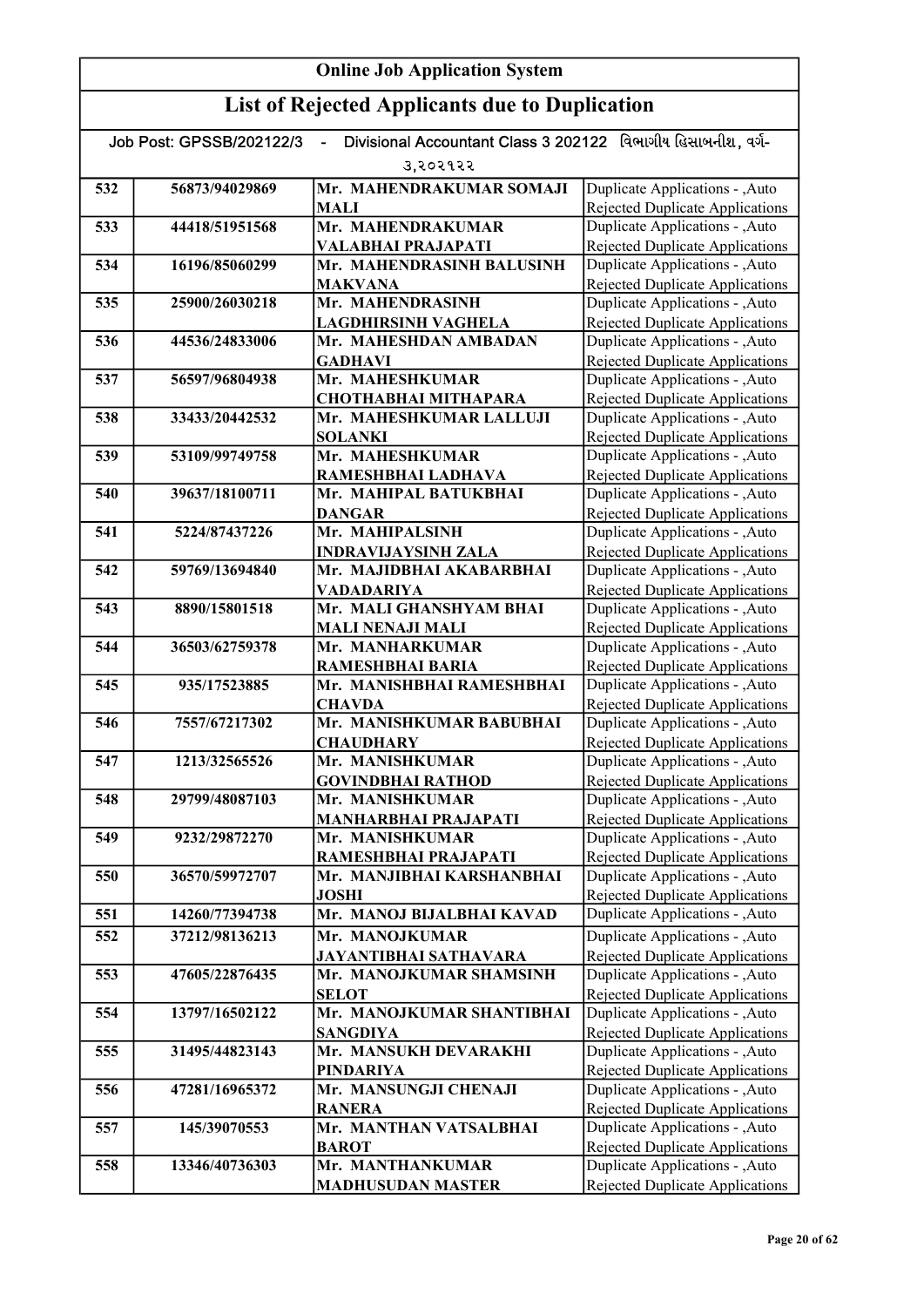#### Online Job Application System List of Rejected Applicants due to Duplication Job Post: GPSSB/202122/3 - Divisional Accountant Class 3 202122 વિભાગીય હિસાબનીશ, વર્ગ-૩,૨૦૨૧૨૨ 559 55028/57974655 Mr. MANUBHAI RUPABHAI BHARVAD 560 46598/76225614 Mr. MANVENDRASINH ARJUNSINH SOLANKI 561 1031/45348700 Mr. MAULIKKUMAR BHUPATBHAI ZAMPADIYA 562 36792/51331738 Mr. MAULIKKUMAR MAHESHBHAI CHAVDA 563 24730/79105500 Mr. MAVJIBHAI CHHAGANBHAI DABHI 564 47289/44053363 Mr. MAYANK BHAI BHAGAVAN BHAI NAKUM 565 16661/48242868 Mr. MAYANK JAYANTIBHAI **THAKOR** 566 814/55495060 Mr. MAYANKKUMAR BHUPATBHAI ZAMPADIYA 567 13898/94282017 Mr. MAYUR JETHABHAI AJANA 568 55619/82504642 Mr. MAYUR MANHARLAL HARIYANI 569 13178/14879622 Mr. MAYUR PARESHBHAI CHANDRAVADIYA 570 51237/81105238 Mr. MAYUR RAMESHBHAI **CHAUHAN** 571 10220/41865211 Mr. MAYURBHAI CHAMPAKBHAI GAMIT 572 41502/93922065 Mr. MAYURDHVAJSINH SURENDRASINH JADEJA 573 45731/81898392 Mr. MAYURDHWAJSINH PRAKASHSINH RAMLAVAT 574 34378/76520884 Mr. MAYURKUMAR RAMJIBHAI CHUDASAMA 575 37579/68538011 Mr. MAYURSHA MANUSHA DIWAN 576 54238/27309237 Mr. MAYURSINH KANTUBHA VAGHELA 577 1202/34332509 Mr. MEET MANSUKHBHAI TADA 578 13376/87640778 Mr. MEETKUMAR MANHARBHAI SHRIMALI 579 32010/16585040 Mr. MEHULBHAI DHANJIBHAI MITHAPARA 580 28225/21759313 Mr. MEHULBHAI MANSANGBHAI SARVAIYA 581 37147/10508138 Mr. MEHULBHARTHI VISHNUBHARTHI GOSWAMI 582 4082/74918823 Mr. MEHULKUMAR BABUBHABAI CHAVDA 583 58657/30888674 Mr. MEHULKUMAR CHANDUBHAI MODI 584 52718/77751448 Mr. MEHULKUMAR DAHYABHAI PARMAR 585 43700/82272874 Mr. MEHULKUMAR KANJIBHAI **CHAUDHARY** 586 2206/56601324 Mr. MEHULKUMAR NANJIBHAI **CHAUDHARI** Duplicate Applications - ,Auto Rejected Duplicate Applications Duplicate Applications - ,Auto Rejected Duplicate Applications Duplicate Applications - ,Auto Rejected Duplicate Applications Duplicate Applications - ,Auto Rejected Duplicate Applications Duplicate Applications - ,Auto **Duplicate Applications - ,Auto** Rejected Duplicate Applications Duplicate Applications - ,Auto Rejected Duplicate Applications Duplicate Applications - ,Auto Rejected Duplicate Applications Duplicate Applications - ,Auto Rejected Duplicate Applications Duplicate Applications - ,Auto Rejected Duplicate Applications Duplicate Applications - ,Auto Rejected Duplicate Applications Duplicate Applications - ,Auto Rejected Duplicate Applications Duplicate Applications - ,Auto Rejected Duplicate Applications Duplicate Applications - ,Auto Rejected Duplicate Applications Duplicate Applications - ,Auto Rejected Duplicate Applications Duplicate Applications - ,Auto Rejected Duplicate Applications Duplicate Applications - ,Auto Rejected Duplicate Applications Duplicate Applications - ,Auto Rejected Duplicate Applications Duplicate Applications - ,Auto **Duplicate Applications - ,Auto** Rejected Duplicate Applications Duplicate Applications - ,Auto Rejected Duplicate Applications Duplicate Applications - ,Auto Rejected Duplicate Applications Duplicate Applications - ,Auto Rejected Duplicate Applications Duplicate Applications - ,Auto Rejected Duplicate Applications Duplicate Applications - ,Auto Rejected Duplicate Applications Duplicate Applications - ,Auto Rejected Duplicate Applications Duplicate Applications - ,Auto Rejected Duplicate Applications Duplicate Applications - ,Auto Rejected Duplicate Applications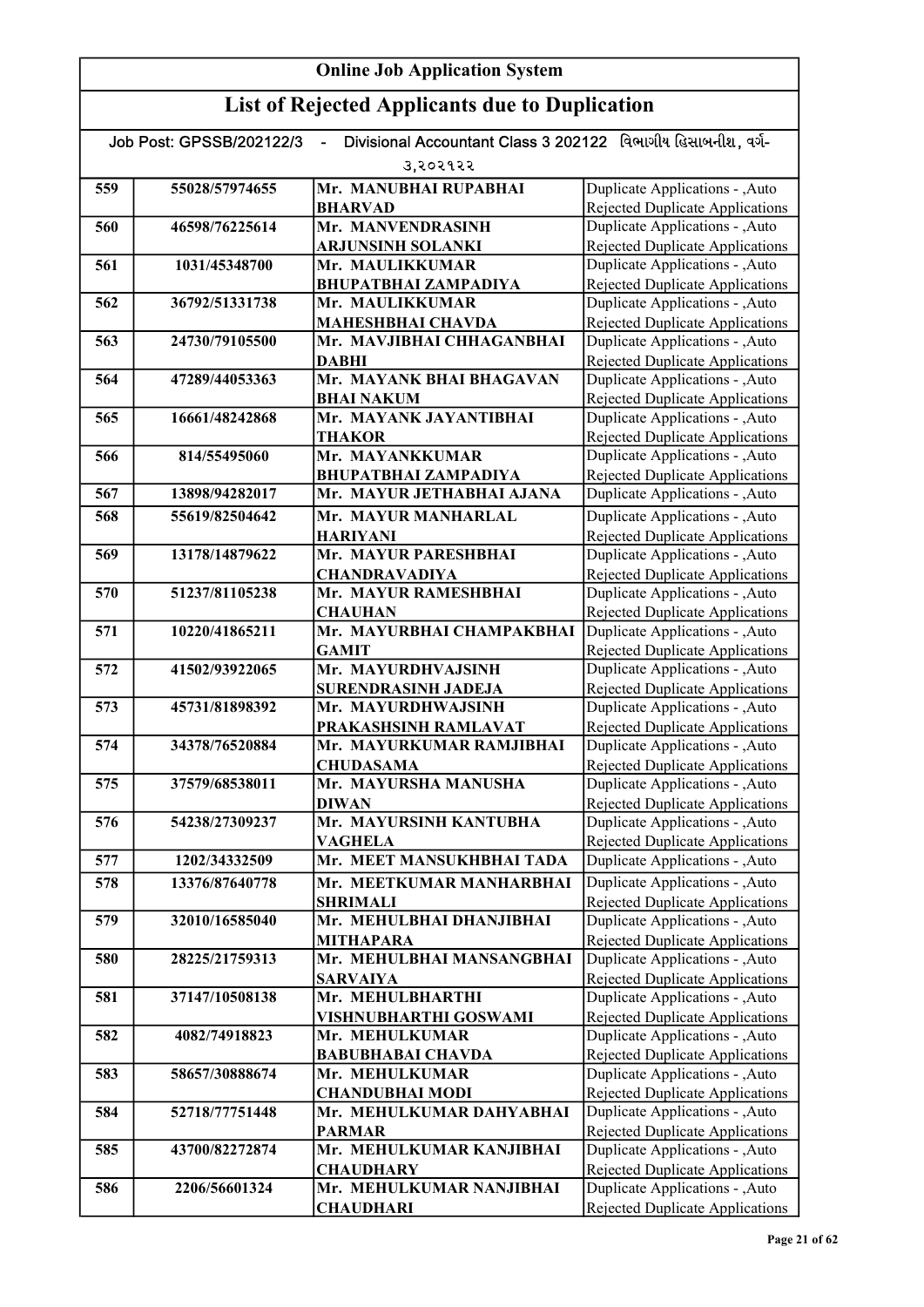| Divisional Accountant Class 3 202122 વિભાગીય હિસાબનીશ, વર્ગ-<br>Job Post: GPSSB/202122/3<br>ä, |                |                                                 |                                                                           |
|------------------------------------------------------------------------------------------------|----------------|-------------------------------------------------|---------------------------------------------------------------------------|
|                                                                                                |                | 3,२०२१२२                                        |                                                                           |
| 587                                                                                            | 6231/92989507  | Mr. MEHUR SADULBHAI                             | Duplicate Applications - ,Auto                                            |
|                                                                                                |                | <b>KALOTARA</b>                                 | Rejected Duplicate Applications                                           |
| 588                                                                                            | 38341/53750841 | Mr. MIHIR PRAVINKUMAR                           | Duplicate Applications - , Auto                                           |
|                                                                                                |                | <b>KHATRI</b>                                   | Rejected Duplicate Applications                                           |
| 589                                                                                            | 37031/86212314 | Mr. MILAN MAFATLAL MEVADA                       | Duplicate Applications - , Auto                                           |
| 590                                                                                            | 63756/50859210 | Mr. MILAN NARESHBHAI                            | Duplicate Applications - , Auto                                           |
|                                                                                                |                | <b>BELADIYA</b>                                 | <b>Rejected Duplicate Applications</b>                                    |
| 591                                                                                            | 64539/11425966 | Mr. MILAN NARESHBHAI<br><b>BELADIYA</b>         | Duplicate Applications - , Auto<br><b>Rejected Duplicate Applications</b> |
| 592                                                                                            | 28750/68648118 | Mr. MILANKUMAR ISHWARBHAI                       | Duplicate Applications - , Auto                                           |
|                                                                                                |                | <b>JADAV</b>                                    | <b>Rejected Duplicate Applications</b>                                    |
| 593                                                                                            | 29015/41289763 | Mr. MILAP KUMAR DAHYA BHAI                      | Duplicate Applications - , Auto                                           |
|                                                                                                |                | <b>JOSHI</b>                                    | Rejected Duplicate Applications                                           |
| 594                                                                                            | 15153/78796702 | Mr. MITESH SATYANARAYAN                         | Duplicate Applications - , Auto                                           |
|                                                                                                |                | <b>VARMA</b>                                    | <b>Rejected Duplicate Applications</b>                                    |
| 595                                                                                            | 41597/92347511 | Mr. MITESHKUMAR RAMUBHAI                        | Duplicate Applications - , Auto                                           |
|                                                                                                | 35793/42478327 | <b>SOLANKI</b><br>Mr. MITESHKUMAR VAGHJIBHAI    | <b>Rejected Duplicate Applications</b>                                    |
| 596                                                                                            |                | <b>PATEL</b>                                    | Duplicate Applications - , Auto<br><b>Rejected Duplicate Applications</b> |
| 597                                                                                            | 39229/70356165 | Mr. MITKUMAR KANUBHAI                           | Duplicate Applications - , Auto                                           |
|                                                                                                |                | <b>PRAJAPATI</b>                                | <b>Rejected Duplicate Applications</b>                                    |
| 598                                                                                            | 17196/19059642 | Mr. MOHAMMAD MAHIR                              | Duplicate Applications - , Auto                                           |
|                                                                                                |                | <b>HANIFBHAI BHIMTA</b>                         | <b>Rejected Duplicate Applications</b>                                    |
| 599                                                                                            | 52705/36773169 | Mr. MOHAMMADSAJID                               | Duplicate Applications - , Auto                                           |
|                                                                                                |                | ALLARAKHABHAI SHAIKH                            | Rejected Duplicate Applications                                           |
| 600                                                                                            | 7009/28592142  | Mr. MOHAMMEDSAFVAN                              | Duplicate Applications - , Auto                                           |
| 601                                                                                            | 25160/52410446 | SIRAJMOHAMMED SHAIKH<br>Mr. MOHSINKHAN          | <b>Rejected Duplicate Applications</b><br>Duplicate Applications - , Auto |
|                                                                                                |                | <b>MAHEBUBMIYA MALEK</b>                        | Rejected Duplicate Applications                                           |
| 602                                                                                            | 3809/68397343  | Mr. MOHSINKHAN SIRAJBHAI                        | Duplicate Applications - , Auto                                           |
|                                                                                                |                | <b>SHEKH</b>                                    | <b>Rejected Duplicate Applications</b>                                    |
| 603                                                                                            | 23434/35330897 | Mr. MOIN SHAKILAHEMAD                           | Duplicate Applications - , Auto                                           |
|                                                                                                |                | <b>MALEK</b>                                    | <b>Rejected Duplicate Applications</b>                                    |
| 604                                                                                            | 10842/23108122 | Mr. MOTIBHAI HIRABHAI                           | Duplicate Applications - , Auto                                           |
|                                                                                                |                | <b>CHAUDHARY</b>                                | Rejected Duplicate Applications                                           |
| 605                                                                                            | 12178/18870299 | Mr. MUKESHBHAI JAGDISHBHAI                      | Duplicate Applications - , Auto                                           |
| 606                                                                                            | 9769/61322063  | <b>CHAUHAN</b><br>Mr. MUKESHBHAI VIRABHAI       | <b>Rejected Duplicate Applications</b><br>Duplicate Applications - , Auto |
|                                                                                                |                | <b>VANJARA</b>                                  | <b>Rejected Duplicate Applications</b>                                    |
| 607                                                                                            | 3497/59139399  | Mr. MUKESHKUMAR                                 | Duplicate Applications - , Auto                                           |
|                                                                                                |                | <b>ISHWARBHAI MAKWANA</b>                       | Rejected Duplicate Applications                                           |
| 608                                                                                            | 10454/24525188 | Mr. MULRAJSINH CHANDUBHA                        | Duplicate Applications - , Auto                                           |
|                                                                                                |                | <b>GOHIL</b>                                    | Rejected Duplicate Applications                                           |
| 609                                                                                            | 32890/12413095 | Mr. MULRAJSINH CHANDUBHA                        | Duplicate Applications - , Auto                                           |
|                                                                                                |                | <b>GOHIL</b>                                    | Rejected Duplicate Applications                                           |
| 610                                                                                            | 59119/95385210 | Mr. MUNABHAI BHOPABHAI                          | Duplicate Applications - , Auto<br>Rejected Duplicate Applications        |
| 611                                                                                            | 32764/79184920 | <b>VASVELIYA</b><br>Mr. MUNABHAI KALUBHAI DABHI | Duplicate Applications - , Auto                                           |
|                                                                                                |                |                                                 | Rejected Duplicate Applications                                           |
| 612                                                                                            | 10285/70728881 | Mr. MUNIR BHAI GULAM BHAI                       | Duplicate Applications - , Auto                                           |
|                                                                                                |                | VADDARIYA                                       | Rejected Duplicate Applications                                           |
| 613                                                                                            | 22429/77555350 | Mr. MUNNABHAI HARIBHAI                          | Duplicate Applications - , Auto                                           |
|                                                                                                |                | <b>BARAIYA</b>                                  | <b>Rejected Duplicate Applications</b>                                    |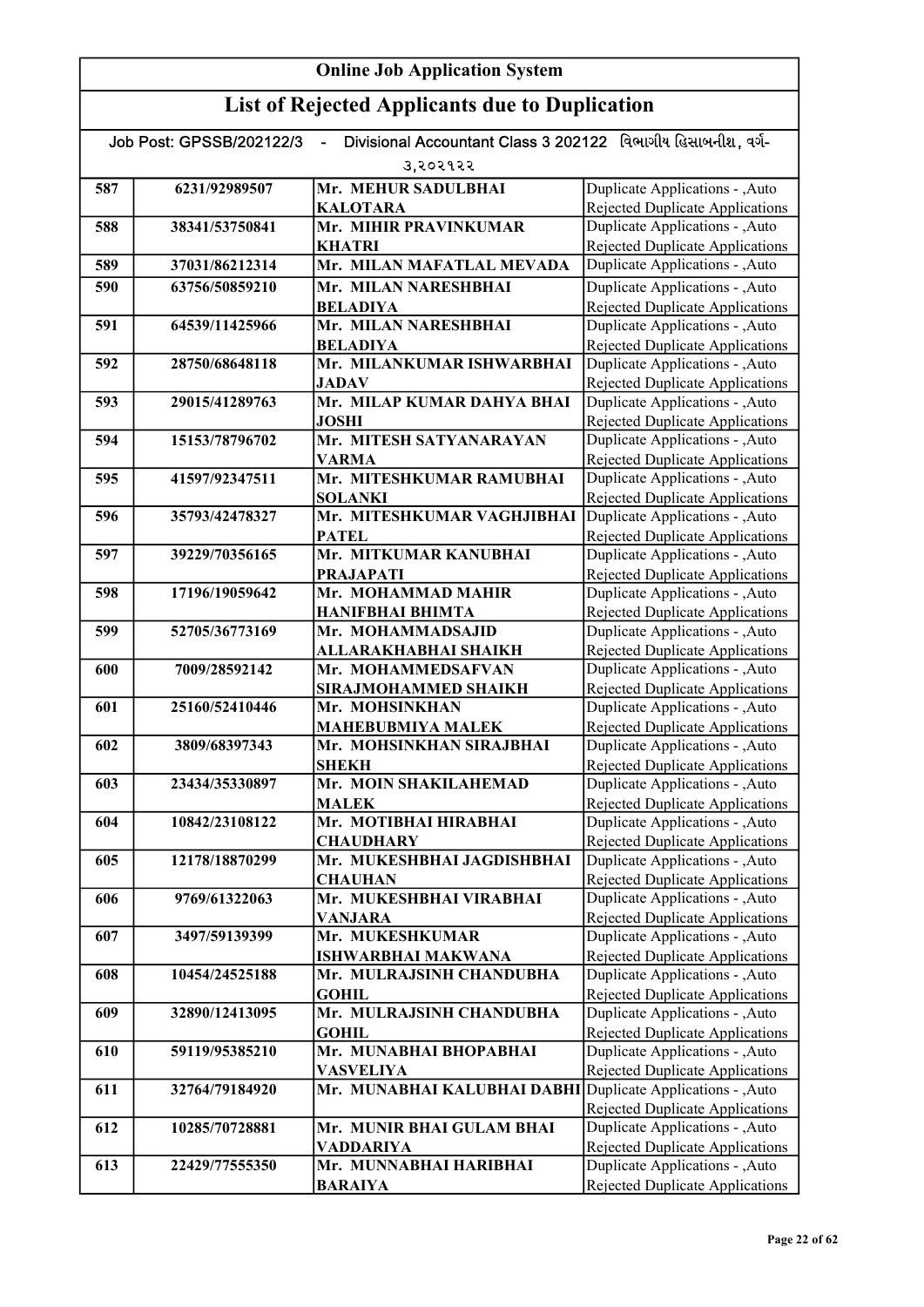# List of Rejected Applicants due to Duplication

| Divisional Accountant Class 3 202122 વિભાગીય હિસાબનીશ, વર્ગ-<br>Job Post: GPSSB/202122/3 |                |                                                |                                                                           |
|------------------------------------------------------------------------------------------|----------------|------------------------------------------------|---------------------------------------------------------------------------|
|                                                                                          |                | उ,२०२१२२                                       |                                                                           |
| 614                                                                                      | 37002/18399828 | Mr. NACHIKET HIMATBHAI                         | Duplicate Applications - , Auto                                           |
|                                                                                          |                | <b>GOHEL</b>                                   | Rejected Duplicate Applications                                           |
| 615                                                                                      | 38311/25553785 | Mr. NANDBHAI MANAJIBHAI                        | Duplicate Applications - , Auto                                           |
|                                                                                          |                | <b>MAKVANA</b>                                 | Rejected Duplicate Applications                                           |
| 616                                                                                      | 8979/71136555  | Mr. NANJIBHAI JIVAJI MALI                      | Duplicate Applications - , Auto                                           |
| 617                                                                                      | 1132/12211007  | Mr. NANJIBHAI KHEMABHAI                        | Duplicate Applications - , Auto                                           |
|                                                                                          |                | <b>SOLANKI</b>                                 | <b>Rejected Duplicate Applications</b>                                    |
| 618                                                                                      | 12507/35846004 | Mr. NARENDRAKUMAR                              | Duplicate Applications - , Auto                                           |
|                                                                                          |                | NATVARBHAI MAKWANA                             | <b>Rejected Duplicate Applications</b>                                    |
| 619                                                                                      | 1071/36794301  | Mr. NARENDRAKUMAR                              | Duplicate Applications - , Auto                                           |
|                                                                                          |                | VASNABHAI BARIA                                | <b>Rejected Duplicate Applications</b>                                    |
| 620                                                                                      | 41775/32648958 | Mr. NARESH BHUTABHAI GAGIYA                    | Duplicate Applications - , Auto                                           |
|                                                                                          |                |                                                | <b>Rejected Duplicate Applications</b>                                    |
| 621                                                                                      | 12471/38462138 | Mr. NARESH KALUBHAI                            | Duplicate Applications - , Auto                                           |
|                                                                                          |                | <b>ROJASARA</b>                                | <b>Rejected Duplicate Applications</b>                                    |
| 622                                                                                      | 42667/14953233 | Mr. NARESH KUMBHABHI                           | Duplicate Applications - , Auto                                           |
| 623                                                                                      | 34611/20264282 | <b>KAMBARIYA</b><br>Mr. NARESHBHAI DHARMSIBHAI | <b>Rejected Duplicate Applications</b><br>Duplicate Applications - , Auto |
|                                                                                          |                | <b>DHAPA</b>                                   | <b>Rejected Duplicate Applications</b>                                    |
| 624                                                                                      | 11947/48555740 | Mr. NARESHBHAI HANSAJI                         | Duplicate Applications - , Auto                                           |
|                                                                                          |                | <b>GHANCHI</b>                                 | Rejected Duplicate Applications                                           |
| 625                                                                                      | 2725/19309177  | Mr. NARESHBHAI PATHUBHAI                       | Duplicate Applications - , Auto                                           |
|                                                                                          |                | <b>DODGAMA</b>                                 | <b>Rejected Duplicate Applications</b>                                    |
| 626                                                                                      | 13090/18562283 | Mr. NARESHBHAI RAMESHBHAI                      | Duplicate Applications - , Auto                                           |
|                                                                                          |                | <b>NANNERA</b>                                 | <b>Rejected Duplicate Applications</b>                                    |
| 627                                                                                      | 9064/59824409  | Mr. NAVDIP NARSINHBHAI                         | Duplicate Applications - , Auto                                           |
|                                                                                          |                | <b>CHAUDHARI</b>                               | <b>Rejected Duplicate Applications</b>                                    |
| 628                                                                                      | 26619/95096082 | Mr. NAVGANBHAI MEVABHAI                        | Duplicate Applications - , Auto                                           |
|                                                                                          |                | <b>RABARI</b>                                  | <b>Rejected Duplicate Applications</b>                                    |
| 629                                                                                      | 12819/58881872 | Mr. NAVIN SHAMJIBHAI                           | Duplicate Applications - , Auto                                           |
|                                                                                          |                | <b>CHHANGA</b>                                 | Rejected Duplicate Applications                                           |
| 630                                                                                      | 47287/63146562 | Mr. NAVINBHAI GAMBHIRBHAI                      | Duplicate Applications - , Auto                                           |
| 631                                                                                      | 15555/62530164 | <b>VASAVA</b><br>Mr. NAVINBHAI HEMJIBHAI       | Rejected Duplicate Applications<br>Duplicate Applications - , Auto        |
|                                                                                          |                | <b>CHAUDHARI</b>                               | Rejected Duplicate Applications                                           |
| 632                                                                                      | 34082/54615375 | Mr. NAVINKUMAR SHAMLAJI                        | Duplicate Applications - ,Auto                                            |
|                                                                                          |                | <b>MALI</b>                                    | Rejected Duplicate Applications                                           |
| 633                                                                                      | 18442/57630988 | Mr. NEEL HARSHADBHAI                           | Duplicate Applications - , Auto                                           |
|                                                                                          |                | <b>PRAJAPATI</b>                               | <b>Rejected Duplicate Applications</b>                                    |
| 634                                                                                      | 7906/63955983  | Mr. NIHARKUMAR                                 | Duplicate Applications - , Auto                                           |
|                                                                                          |                | KAUSHIKBHAI KATHIRIYA                          | <b>Rejected Duplicate Applications</b>                                    |
| 635                                                                                      | 4012/99530132  | Mr. NIKHIL JAGADISHBHAI                        | Duplicate Applications - , Auto                                           |
|                                                                                          |                | <b>PRAJAPATI</b>                               | <b>Rejected Duplicate Applications</b>                                    |
| 636                                                                                      | 63388/61963230 | Mr. NIKHILKUMAR BIJALBHAI                      | Duplicate Applications - , Auto                                           |
|                                                                                          |                | <b>SANIYA</b>                                  | <b>Rejected Duplicate Applications</b>                                    |
| 637                                                                                      | 21455/11137559 | Mr. NIKULBHAI DHIRUBHAI                        | Duplicate Applications - , Auto                                           |
|                                                                                          |                | <b>MEMKIYA</b>                                 | Rejected Duplicate Applications                                           |
| 638                                                                                      | 34460/66082643 | Mr. NIKUNJ AMRUTLAL                            | Duplicate Applications - ,Auto                                            |
| 639                                                                                      | 56271/80610680 | <b>SUTARIYA</b><br>Mr. NILAYSINH PRATAPSINH    | Rejected Duplicate Applications<br>Duplicate Applications - , Auto        |
|                                                                                          |                | <b>THAKOR</b>                                  | Rejected Duplicate Applications                                           |
| 640                                                                                      | 4384/65593034  | Mr. NILESH ARJANBHAI                           | Duplicate Applications - , Auto                                           |
|                                                                                          |                | <b>MODHVADIYA</b>                              | Rejected Duplicate Applications                                           |
| 641                                                                                      | 23477/84505219 | Mr. NILESH KANABHAI JADAV                      | Duplicate Applications - , Auto                                           |

Rejected Duplicate Applications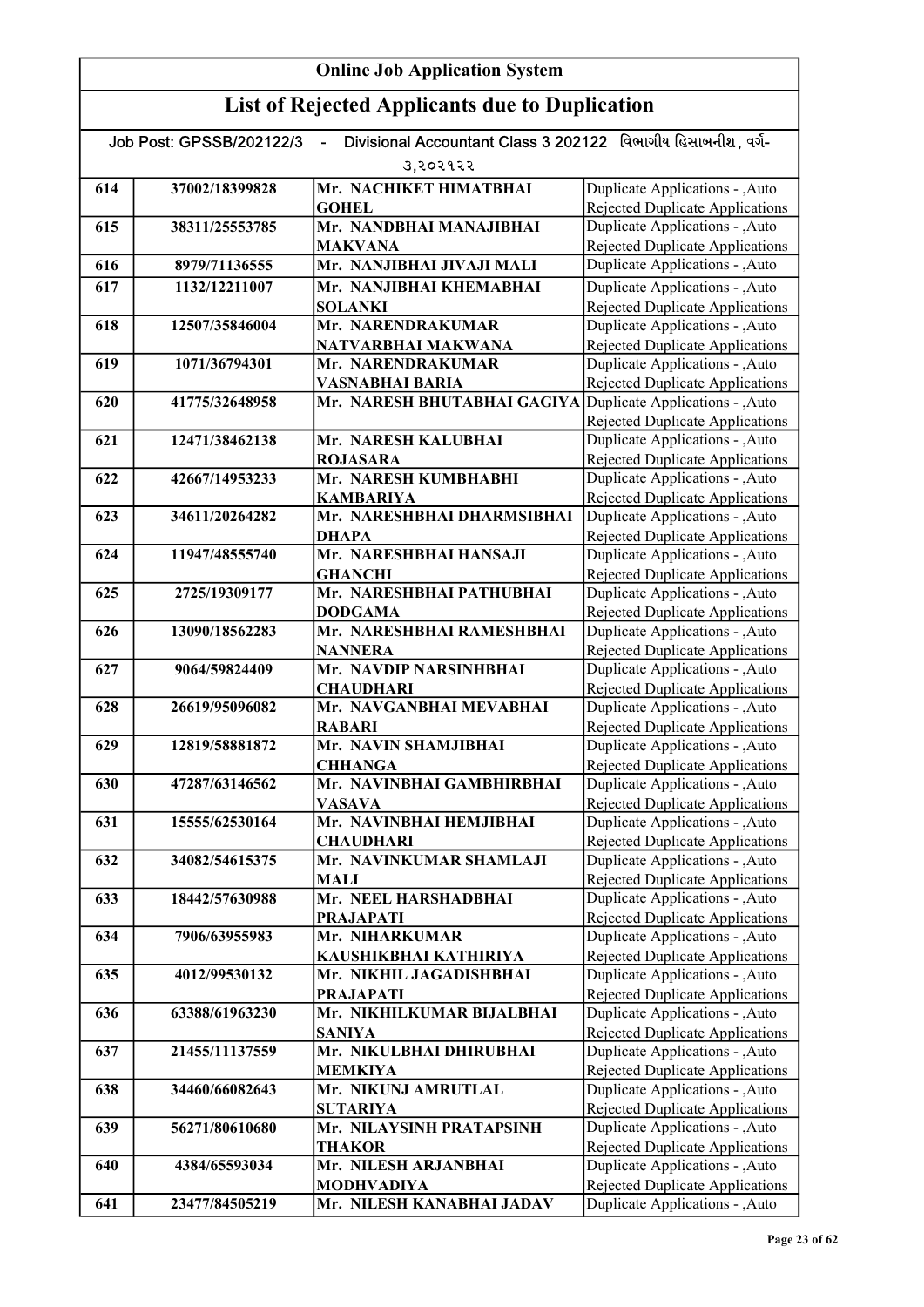| उ,२०२१२२<br>Duplicate Applications - , Auto<br>642<br>65101/20090939<br>Mr. NILESH LAKHUBHAI<br>Rejected Duplicate Applications<br><b>KARMUR</b><br>Duplicate Applications - , Auto<br>Mr. NILESH RAMESHBHAI<br>643<br>10705/98876349<br>Rejected Duplicate Applications<br><b>VAGHELA</b><br>Mr. NILESHBHAI BABUBHAI<br>Duplicate Applications - , Auto<br>644<br>59347/24986744<br><b>Rejected Duplicate Applications</b><br><b>MYATRA</b><br>Duplicate Applications - , Auto<br>Mr. NILESHBHAI DHIRAJBHAI<br>4869/89717751<br>645<br><b>Rejected Duplicate Applications</b><br><b>DABAGAR</b><br>Mr. NILESHBHAI JIVANBHAI<br>Duplicate Applications - , Auto<br>61562/34609496<br>646<br><b>JADAV</b><br>Rejected Duplicate Applications<br>Mr. NILESHKUMAR BABUBHAI<br>58729/68336973<br>Duplicate Applications - , Auto<br>647<br><b>SOLANKI</b><br><b>Rejected Duplicate Applications</b><br>Mr. NILESHKUMAR DEVJIBHAI<br>Duplicate Applications - , Auto<br>648<br>23546/18319832<br><b>VASAVA</b><br><b>Rejected Duplicate Applications</b><br>Mr. NILESHKUMAR DEVSHIBHAI<br>Duplicate Applications - , Auto<br>15180/74248460<br>649<br><b>Rejected Duplicate Applications</b><br><b>CHAUDHARI</b><br>Mr. NILESHKUMAR KANTILAL<br>Duplicate Applications - , Auto<br>650<br>56669/92013298<br><b>Rejected Duplicate Applications</b><br><b>PARMAR</b><br>Duplicate Applications - , Auto<br>Mr. NILESHKUMAR<br>651<br>21577/48868438<br>Rejected Duplicate Applications<br>RANCHHODBHAI PARMAR<br>Duplicate Applications - , Auto<br>652<br>22790/26123347<br>Mr. NILESHKUMAR SOMABHAI<br>Rejected Duplicate Applications<br><b>BHOI</b><br>Mr. NIMESHKUMAR KANTILAL<br>Duplicate Applications - , Auto<br>653<br>29253/78762874<br>Rejected Duplicate Applications<br><b>GOHIL</b><br>Mr. NIMESHKUMAR NURJIBHAI<br>Duplicate Applications - , Auto<br>654<br>62823/62734726<br>Rejected Duplicate Applications<br><b>BHIL</b><br>Mr. NIRANJANKUMAR<br>Duplicate Applications - , Auto<br>5207/60126627<br>655<br><b>Rejected Duplicate Applications</b><br><b>MAHENDRABHAI GODHA</b><br>Mr. NIRAV RAJENDRABHAI JOSHI<br>Duplicate Applications - , Auto<br>30490/18971377<br>656<br>Rejected Duplicate Applications<br>Mr. NIRAV RASIKBHAI<br>18207/90045447<br>Duplicate Applications - , Auto<br>657<br><b>Rejected Duplicate Applications</b><br><b>PRAJAPATI</b><br>Mr. NIRAV SHAMBHU BHAI<br>Duplicate Applications - , Auto<br>4226/76854846<br>658<br><b>Rejected Duplicate Applications</b><br><b>JASOLIYA</b><br>Duplicate Applications - , Auto<br>659<br>Mr. NIRNAY ASHWINBHAI JOSHI<br>45399/89187761<br>Duplicate Applications - , Auto<br>660<br>4670/70992483<br>Mr. NISHIT BHAGVANJIBHAI<br>Rejected Duplicate Applications<br><b>VAGHELA</b><br>Duplicate Applications - , Auto<br>Mr. NITESHKUMAR AMRUTLAL<br>661<br>16532/69600278<br><b>Rejected Duplicate Applications</b><br><b>PATEL</b><br>Duplicate Applications - , Auto<br>Mr. NITESHKUMAR JAYESHBHAI<br>662<br>42634/94496347<br>Rejected Duplicate Applications<br><b>CHAUDHARI</b><br>Mr. NITESHKUMAR SAMATBHAI<br>Duplicate Applications - , Auto<br>6747/63202977<br>663<br><b>Rejected Duplicate Applications</b><br><b>SOLANKI</b><br>Duplicate Applications - , Auto<br>Mr. NITINBHAI HARIBHAI DHAPA<br>2434/59009937<br>664<br>Duplicate Applications - , Auto<br>Mr. NITINKUMAR GAUTAMBHAI<br>665<br>53570/62328687<br>Rejected Duplicate Applications<br><b>KAPADIYA</b><br>Mr. NITINKUMAR NANDUBHAI<br>Duplicate Applications - , Auto<br>48543/34075923<br>666<br><b>PATEL</b><br>Rejected Duplicate Applications<br>Duplicate Applications - , Auto<br>Mr. NITISHKUMAR PRAVINBHAI<br>667<br>23595/30898785<br><b>VORA</b><br><b>Rejected Duplicate Applications</b><br>Mr. PANKAJ PRAVINBHAI<br>Duplicate Applications - , Auto<br>668<br>28708/94571157<br><b>Rejected Duplicate Applications</b><br><b>PARMAR</b><br>Duplicate Applications - , Auto<br>43488/56737411<br>Mr. PANKAJBHAI MOTIBHAI<br>669<br><b>RABARI</b><br>Rejected Duplicate Applications | Divisional Accountant Class 3 202122 વિભાગીય હિસાબનીશ. વર્ગ-<br>Job Post: GPSSB/202122/3<br>$\blacksquare$ |  |  |  |
|-------------------------------------------------------------------------------------------------------------------------------------------------------------------------------------------------------------------------------------------------------------------------------------------------------------------------------------------------------------------------------------------------------------------------------------------------------------------------------------------------------------------------------------------------------------------------------------------------------------------------------------------------------------------------------------------------------------------------------------------------------------------------------------------------------------------------------------------------------------------------------------------------------------------------------------------------------------------------------------------------------------------------------------------------------------------------------------------------------------------------------------------------------------------------------------------------------------------------------------------------------------------------------------------------------------------------------------------------------------------------------------------------------------------------------------------------------------------------------------------------------------------------------------------------------------------------------------------------------------------------------------------------------------------------------------------------------------------------------------------------------------------------------------------------------------------------------------------------------------------------------------------------------------------------------------------------------------------------------------------------------------------------------------------------------------------------------------------------------------------------------------------------------------------------------------------------------------------------------------------------------------------------------------------------------------------------------------------------------------------------------------------------------------------------------------------------------------------------------------------------------------------------------------------------------------------------------------------------------------------------------------------------------------------------------------------------------------------------------------------------------------------------------------------------------------------------------------------------------------------------------------------------------------------------------------------------------------------------------------------------------------------------------------------------------------------------------------------------------------------------------------------------------------------------------------------------------------------------------------------------------------------------------------------------------------------------------------------------------------------------------------------------------------------------------------------------------------------------------------------------------------------------------------------------------------------------------------------------------------------------------------------------------------------------------------------------------------------------------------------------------------------------------------------------------------------------------------------------------------------------------------------------------------------------------------------------------------------------------------------------------------------------------------------------------------------|------------------------------------------------------------------------------------------------------------|--|--|--|
|                                                                                                                                                                                                                                                                                                                                                                                                                                                                                                                                                                                                                                                                                                                                                                                                                                                                                                                                                                                                                                                                                                                                                                                                                                                                                                                                                                                                                                                                                                                                                                                                                                                                                                                                                                                                                                                                                                                                                                                                                                                                                                                                                                                                                                                                                                                                                                                                                                                                                                                                                                                                                                                                                                                                                                                                                                                                                                                                                                                                                                                                                                                                                                                                                                                                                                                                                                                                                                                                                                                                                                                                                                                                                                                                                                                                                                                                                                                                                                                                                                                                   |                                                                                                            |  |  |  |
|                                                                                                                                                                                                                                                                                                                                                                                                                                                                                                                                                                                                                                                                                                                                                                                                                                                                                                                                                                                                                                                                                                                                                                                                                                                                                                                                                                                                                                                                                                                                                                                                                                                                                                                                                                                                                                                                                                                                                                                                                                                                                                                                                                                                                                                                                                                                                                                                                                                                                                                                                                                                                                                                                                                                                                                                                                                                                                                                                                                                                                                                                                                                                                                                                                                                                                                                                                                                                                                                                                                                                                                                                                                                                                                                                                                                                                                                                                                                                                                                                                                                   |                                                                                                            |  |  |  |
|                                                                                                                                                                                                                                                                                                                                                                                                                                                                                                                                                                                                                                                                                                                                                                                                                                                                                                                                                                                                                                                                                                                                                                                                                                                                                                                                                                                                                                                                                                                                                                                                                                                                                                                                                                                                                                                                                                                                                                                                                                                                                                                                                                                                                                                                                                                                                                                                                                                                                                                                                                                                                                                                                                                                                                                                                                                                                                                                                                                                                                                                                                                                                                                                                                                                                                                                                                                                                                                                                                                                                                                                                                                                                                                                                                                                                                                                                                                                                                                                                                                                   |                                                                                                            |  |  |  |
|                                                                                                                                                                                                                                                                                                                                                                                                                                                                                                                                                                                                                                                                                                                                                                                                                                                                                                                                                                                                                                                                                                                                                                                                                                                                                                                                                                                                                                                                                                                                                                                                                                                                                                                                                                                                                                                                                                                                                                                                                                                                                                                                                                                                                                                                                                                                                                                                                                                                                                                                                                                                                                                                                                                                                                                                                                                                                                                                                                                                                                                                                                                                                                                                                                                                                                                                                                                                                                                                                                                                                                                                                                                                                                                                                                                                                                                                                                                                                                                                                                                                   |                                                                                                            |  |  |  |
|                                                                                                                                                                                                                                                                                                                                                                                                                                                                                                                                                                                                                                                                                                                                                                                                                                                                                                                                                                                                                                                                                                                                                                                                                                                                                                                                                                                                                                                                                                                                                                                                                                                                                                                                                                                                                                                                                                                                                                                                                                                                                                                                                                                                                                                                                                                                                                                                                                                                                                                                                                                                                                                                                                                                                                                                                                                                                                                                                                                                                                                                                                                                                                                                                                                                                                                                                                                                                                                                                                                                                                                                                                                                                                                                                                                                                                                                                                                                                                                                                                                                   |                                                                                                            |  |  |  |
|                                                                                                                                                                                                                                                                                                                                                                                                                                                                                                                                                                                                                                                                                                                                                                                                                                                                                                                                                                                                                                                                                                                                                                                                                                                                                                                                                                                                                                                                                                                                                                                                                                                                                                                                                                                                                                                                                                                                                                                                                                                                                                                                                                                                                                                                                                                                                                                                                                                                                                                                                                                                                                                                                                                                                                                                                                                                                                                                                                                                                                                                                                                                                                                                                                                                                                                                                                                                                                                                                                                                                                                                                                                                                                                                                                                                                                                                                                                                                                                                                                                                   |                                                                                                            |  |  |  |
|                                                                                                                                                                                                                                                                                                                                                                                                                                                                                                                                                                                                                                                                                                                                                                                                                                                                                                                                                                                                                                                                                                                                                                                                                                                                                                                                                                                                                                                                                                                                                                                                                                                                                                                                                                                                                                                                                                                                                                                                                                                                                                                                                                                                                                                                                                                                                                                                                                                                                                                                                                                                                                                                                                                                                                                                                                                                                                                                                                                                                                                                                                                                                                                                                                                                                                                                                                                                                                                                                                                                                                                                                                                                                                                                                                                                                                                                                                                                                                                                                                                                   |                                                                                                            |  |  |  |
|                                                                                                                                                                                                                                                                                                                                                                                                                                                                                                                                                                                                                                                                                                                                                                                                                                                                                                                                                                                                                                                                                                                                                                                                                                                                                                                                                                                                                                                                                                                                                                                                                                                                                                                                                                                                                                                                                                                                                                                                                                                                                                                                                                                                                                                                                                                                                                                                                                                                                                                                                                                                                                                                                                                                                                                                                                                                                                                                                                                                                                                                                                                                                                                                                                                                                                                                                                                                                                                                                                                                                                                                                                                                                                                                                                                                                                                                                                                                                                                                                                                                   |                                                                                                            |  |  |  |
|                                                                                                                                                                                                                                                                                                                                                                                                                                                                                                                                                                                                                                                                                                                                                                                                                                                                                                                                                                                                                                                                                                                                                                                                                                                                                                                                                                                                                                                                                                                                                                                                                                                                                                                                                                                                                                                                                                                                                                                                                                                                                                                                                                                                                                                                                                                                                                                                                                                                                                                                                                                                                                                                                                                                                                                                                                                                                                                                                                                                                                                                                                                                                                                                                                                                                                                                                                                                                                                                                                                                                                                                                                                                                                                                                                                                                                                                                                                                                                                                                                                                   |                                                                                                            |  |  |  |
|                                                                                                                                                                                                                                                                                                                                                                                                                                                                                                                                                                                                                                                                                                                                                                                                                                                                                                                                                                                                                                                                                                                                                                                                                                                                                                                                                                                                                                                                                                                                                                                                                                                                                                                                                                                                                                                                                                                                                                                                                                                                                                                                                                                                                                                                                                                                                                                                                                                                                                                                                                                                                                                                                                                                                                                                                                                                                                                                                                                                                                                                                                                                                                                                                                                                                                                                                                                                                                                                                                                                                                                                                                                                                                                                                                                                                                                                                                                                                                                                                                                                   |                                                                                                            |  |  |  |
|                                                                                                                                                                                                                                                                                                                                                                                                                                                                                                                                                                                                                                                                                                                                                                                                                                                                                                                                                                                                                                                                                                                                                                                                                                                                                                                                                                                                                                                                                                                                                                                                                                                                                                                                                                                                                                                                                                                                                                                                                                                                                                                                                                                                                                                                                                                                                                                                                                                                                                                                                                                                                                                                                                                                                                                                                                                                                                                                                                                                                                                                                                                                                                                                                                                                                                                                                                                                                                                                                                                                                                                                                                                                                                                                                                                                                                                                                                                                                                                                                                                                   |                                                                                                            |  |  |  |
|                                                                                                                                                                                                                                                                                                                                                                                                                                                                                                                                                                                                                                                                                                                                                                                                                                                                                                                                                                                                                                                                                                                                                                                                                                                                                                                                                                                                                                                                                                                                                                                                                                                                                                                                                                                                                                                                                                                                                                                                                                                                                                                                                                                                                                                                                                                                                                                                                                                                                                                                                                                                                                                                                                                                                                                                                                                                                                                                                                                                                                                                                                                                                                                                                                                                                                                                                                                                                                                                                                                                                                                                                                                                                                                                                                                                                                                                                                                                                                                                                                                                   |                                                                                                            |  |  |  |
|                                                                                                                                                                                                                                                                                                                                                                                                                                                                                                                                                                                                                                                                                                                                                                                                                                                                                                                                                                                                                                                                                                                                                                                                                                                                                                                                                                                                                                                                                                                                                                                                                                                                                                                                                                                                                                                                                                                                                                                                                                                                                                                                                                                                                                                                                                                                                                                                                                                                                                                                                                                                                                                                                                                                                                                                                                                                                                                                                                                                                                                                                                                                                                                                                                                                                                                                                                                                                                                                                                                                                                                                                                                                                                                                                                                                                                                                                                                                                                                                                                                                   |                                                                                                            |  |  |  |
|                                                                                                                                                                                                                                                                                                                                                                                                                                                                                                                                                                                                                                                                                                                                                                                                                                                                                                                                                                                                                                                                                                                                                                                                                                                                                                                                                                                                                                                                                                                                                                                                                                                                                                                                                                                                                                                                                                                                                                                                                                                                                                                                                                                                                                                                                                                                                                                                                                                                                                                                                                                                                                                                                                                                                                                                                                                                                                                                                                                                                                                                                                                                                                                                                                                                                                                                                                                                                                                                                                                                                                                                                                                                                                                                                                                                                                                                                                                                                                                                                                                                   |                                                                                                            |  |  |  |
|                                                                                                                                                                                                                                                                                                                                                                                                                                                                                                                                                                                                                                                                                                                                                                                                                                                                                                                                                                                                                                                                                                                                                                                                                                                                                                                                                                                                                                                                                                                                                                                                                                                                                                                                                                                                                                                                                                                                                                                                                                                                                                                                                                                                                                                                                                                                                                                                                                                                                                                                                                                                                                                                                                                                                                                                                                                                                                                                                                                                                                                                                                                                                                                                                                                                                                                                                                                                                                                                                                                                                                                                                                                                                                                                                                                                                                                                                                                                                                                                                                                                   |                                                                                                            |  |  |  |
|                                                                                                                                                                                                                                                                                                                                                                                                                                                                                                                                                                                                                                                                                                                                                                                                                                                                                                                                                                                                                                                                                                                                                                                                                                                                                                                                                                                                                                                                                                                                                                                                                                                                                                                                                                                                                                                                                                                                                                                                                                                                                                                                                                                                                                                                                                                                                                                                                                                                                                                                                                                                                                                                                                                                                                                                                                                                                                                                                                                                                                                                                                                                                                                                                                                                                                                                                                                                                                                                                                                                                                                                                                                                                                                                                                                                                                                                                                                                                                                                                                                                   |                                                                                                            |  |  |  |
|                                                                                                                                                                                                                                                                                                                                                                                                                                                                                                                                                                                                                                                                                                                                                                                                                                                                                                                                                                                                                                                                                                                                                                                                                                                                                                                                                                                                                                                                                                                                                                                                                                                                                                                                                                                                                                                                                                                                                                                                                                                                                                                                                                                                                                                                                                                                                                                                                                                                                                                                                                                                                                                                                                                                                                                                                                                                                                                                                                                                                                                                                                                                                                                                                                                                                                                                                                                                                                                                                                                                                                                                                                                                                                                                                                                                                                                                                                                                                                                                                                                                   |                                                                                                            |  |  |  |
|                                                                                                                                                                                                                                                                                                                                                                                                                                                                                                                                                                                                                                                                                                                                                                                                                                                                                                                                                                                                                                                                                                                                                                                                                                                                                                                                                                                                                                                                                                                                                                                                                                                                                                                                                                                                                                                                                                                                                                                                                                                                                                                                                                                                                                                                                                                                                                                                                                                                                                                                                                                                                                                                                                                                                                                                                                                                                                                                                                                                                                                                                                                                                                                                                                                                                                                                                                                                                                                                                                                                                                                                                                                                                                                                                                                                                                                                                                                                                                                                                                                                   |                                                                                                            |  |  |  |
|                                                                                                                                                                                                                                                                                                                                                                                                                                                                                                                                                                                                                                                                                                                                                                                                                                                                                                                                                                                                                                                                                                                                                                                                                                                                                                                                                                                                                                                                                                                                                                                                                                                                                                                                                                                                                                                                                                                                                                                                                                                                                                                                                                                                                                                                                                                                                                                                                                                                                                                                                                                                                                                                                                                                                                                                                                                                                                                                                                                                                                                                                                                                                                                                                                                                                                                                                                                                                                                                                                                                                                                                                                                                                                                                                                                                                                                                                                                                                                                                                                                                   |                                                                                                            |  |  |  |
|                                                                                                                                                                                                                                                                                                                                                                                                                                                                                                                                                                                                                                                                                                                                                                                                                                                                                                                                                                                                                                                                                                                                                                                                                                                                                                                                                                                                                                                                                                                                                                                                                                                                                                                                                                                                                                                                                                                                                                                                                                                                                                                                                                                                                                                                                                                                                                                                                                                                                                                                                                                                                                                                                                                                                                                                                                                                                                                                                                                                                                                                                                                                                                                                                                                                                                                                                                                                                                                                                                                                                                                                                                                                                                                                                                                                                                                                                                                                                                                                                                                                   |                                                                                                            |  |  |  |
|                                                                                                                                                                                                                                                                                                                                                                                                                                                                                                                                                                                                                                                                                                                                                                                                                                                                                                                                                                                                                                                                                                                                                                                                                                                                                                                                                                                                                                                                                                                                                                                                                                                                                                                                                                                                                                                                                                                                                                                                                                                                                                                                                                                                                                                                                                                                                                                                                                                                                                                                                                                                                                                                                                                                                                                                                                                                                                                                                                                                                                                                                                                                                                                                                                                                                                                                                                                                                                                                                                                                                                                                                                                                                                                                                                                                                                                                                                                                                                                                                                                                   |                                                                                                            |  |  |  |
|                                                                                                                                                                                                                                                                                                                                                                                                                                                                                                                                                                                                                                                                                                                                                                                                                                                                                                                                                                                                                                                                                                                                                                                                                                                                                                                                                                                                                                                                                                                                                                                                                                                                                                                                                                                                                                                                                                                                                                                                                                                                                                                                                                                                                                                                                                                                                                                                                                                                                                                                                                                                                                                                                                                                                                                                                                                                                                                                                                                                                                                                                                                                                                                                                                                                                                                                                                                                                                                                                                                                                                                                                                                                                                                                                                                                                                                                                                                                                                                                                                                                   |                                                                                                            |  |  |  |
|                                                                                                                                                                                                                                                                                                                                                                                                                                                                                                                                                                                                                                                                                                                                                                                                                                                                                                                                                                                                                                                                                                                                                                                                                                                                                                                                                                                                                                                                                                                                                                                                                                                                                                                                                                                                                                                                                                                                                                                                                                                                                                                                                                                                                                                                                                                                                                                                                                                                                                                                                                                                                                                                                                                                                                                                                                                                                                                                                                                                                                                                                                                                                                                                                                                                                                                                                                                                                                                                                                                                                                                                                                                                                                                                                                                                                                                                                                                                                                                                                                                                   |                                                                                                            |  |  |  |
|                                                                                                                                                                                                                                                                                                                                                                                                                                                                                                                                                                                                                                                                                                                                                                                                                                                                                                                                                                                                                                                                                                                                                                                                                                                                                                                                                                                                                                                                                                                                                                                                                                                                                                                                                                                                                                                                                                                                                                                                                                                                                                                                                                                                                                                                                                                                                                                                                                                                                                                                                                                                                                                                                                                                                                                                                                                                                                                                                                                                                                                                                                                                                                                                                                                                                                                                                                                                                                                                                                                                                                                                                                                                                                                                                                                                                                                                                                                                                                                                                                                                   |                                                                                                            |  |  |  |
|                                                                                                                                                                                                                                                                                                                                                                                                                                                                                                                                                                                                                                                                                                                                                                                                                                                                                                                                                                                                                                                                                                                                                                                                                                                                                                                                                                                                                                                                                                                                                                                                                                                                                                                                                                                                                                                                                                                                                                                                                                                                                                                                                                                                                                                                                                                                                                                                                                                                                                                                                                                                                                                                                                                                                                                                                                                                                                                                                                                                                                                                                                                                                                                                                                                                                                                                                                                                                                                                                                                                                                                                                                                                                                                                                                                                                                                                                                                                                                                                                                                                   |                                                                                                            |  |  |  |
|                                                                                                                                                                                                                                                                                                                                                                                                                                                                                                                                                                                                                                                                                                                                                                                                                                                                                                                                                                                                                                                                                                                                                                                                                                                                                                                                                                                                                                                                                                                                                                                                                                                                                                                                                                                                                                                                                                                                                                                                                                                                                                                                                                                                                                                                                                                                                                                                                                                                                                                                                                                                                                                                                                                                                                                                                                                                                                                                                                                                                                                                                                                                                                                                                                                                                                                                                                                                                                                                                                                                                                                                                                                                                                                                                                                                                                                                                                                                                                                                                                                                   |                                                                                                            |  |  |  |
|                                                                                                                                                                                                                                                                                                                                                                                                                                                                                                                                                                                                                                                                                                                                                                                                                                                                                                                                                                                                                                                                                                                                                                                                                                                                                                                                                                                                                                                                                                                                                                                                                                                                                                                                                                                                                                                                                                                                                                                                                                                                                                                                                                                                                                                                                                                                                                                                                                                                                                                                                                                                                                                                                                                                                                                                                                                                                                                                                                                                                                                                                                                                                                                                                                                                                                                                                                                                                                                                                                                                                                                                                                                                                                                                                                                                                                                                                                                                                                                                                                                                   |                                                                                                            |  |  |  |
|                                                                                                                                                                                                                                                                                                                                                                                                                                                                                                                                                                                                                                                                                                                                                                                                                                                                                                                                                                                                                                                                                                                                                                                                                                                                                                                                                                                                                                                                                                                                                                                                                                                                                                                                                                                                                                                                                                                                                                                                                                                                                                                                                                                                                                                                                                                                                                                                                                                                                                                                                                                                                                                                                                                                                                                                                                                                                                                                                                                                                                                                                                                                                                                                                                                                                                                                                                                                                                                                                                                                                                                                                                                                                                                                                                                                                                                                                                                                                                                                                                                                   |                                                                                                            |  |  |  |
|                                                                                                                                                                                                                                                                                                                                                                                                                                                                                                                                                                                                                                                                                                                                                                                                                                                                                                                                                                                                                                                                                                                                                                                                                                                                                                                                                                                                                                                                                                                                                                                                                                                                                                                                                                                                                                                                                                                                                                                                                                                                                                                                                                                                                                                                                                                                                                                                                                                                                                                                                                                                                                                                                                                                                                                                                                                                                                                                                                                                                                                                                                                                                                                                                                                                                                                                                                                                                                                                                                                                                                                                                                                                                                                                                                                                                                                                                                                                                                                                                                                                   |                                                                                                            |  |  |  |
|                                                                                                                                                                                                                                                                                                                                                                                                                                                                                                                                                                                                                                                                                                                                                                                                                                                                                                                                                                                                                                                                                                                                                                                                                                                                                                                                                                                                                                                                                                                                                                                                                                                                                                                                                                                                                                                                                                                                                                                                                                                                                                                                                                                                                                                                                                                                                                                                                                                                                                                                                                                                                                                                                                                                                                                                                                                                                                                                                                                                                                                                                                                                                                                                                                                                                                                                                                                                                                                                                                                                                                                                                                                                                                                                                                                                                                                                                                                                                                                                                                                                   |                                                                                                            |  |  |  |
|                                                                                                                                                                                                                                                                                                                                                                                                                                                                                                                                                                                                                                                                                                                                                                                                                                                                                                                                                                                                                                                                                                                                                                                                                                                                                                                                                                                                                                                                                                                                                                                                                                                                                                                                                                                                                                                                                                                                                                                                                                                                                                                                                                                                                                                                                                                                                                                                                                                                                                                                                                                                                                                                                                                                                                                                                                                                                                                                                                                                                                                                                                                                                                                                                                                                                                                                                                                                                                                                                                                                                                                                                                                                                                                                                                                                                                                                                                                                                                                                                                                                   |                                                                                                            |  |  |  |
|                                                                                                                                                                                                                                                                                                                                                                                                                                                                                                                                                                                                                                                                                                                                                                                                                                                                                                                                                                                                                                                                                                                                                                                                                                                                                                                                                                                                                                                                                                                                                                                                                                                                                                                                                                                                                                                                                                                                                                                                                                                                                                                                                                                                                                                                                                                                                                                                                                                                                                                                                                                                                                                                                                                                                                                                                                                                                                                                                                                                                                                                                                                                                                                                                                                                                                                                                                                                                                                                                                                                                                                                                                                                                                                                                                                                                                                                                                                                                                                                                                                                   |                                                                                                            |  |  |  |
|                                                                                                                                                                                                                                                                                                                                                                                                                                                                                                                                                                                                                                                                                                                                                                                                                                                                                                                                                                                                                                                                                                                                                                                                                                                                                                                                                                                                                                                                                                                                                                                                                                                                                                                                                                                                                                                                                                                                                                                                                                                                                                                                                                                                                                                                                                                                                                                                                                                                                                                                                                                                                                                                                                                                                                                                                                                                                                                                                                                                                                                                                                                                                                                                                                                                                                                                                                                                                                                                                                                                                                                                                                                                                                                                                                                                                                                                                                                                                                                                                                                                   |                                                                                                            |  |  |  |
|                                                                                                                                                                                                                                                                                                                                                                                                                                                                                                                                                                                                                                                                                                                                                                                                                                                                                                                                                                                                                                                                                                                                                                                                                                                                                                                                                                                                                                                                                                                                                                                                                                                                                                                                                                                                                                                                                                                                                                                                                                                                                                                                                                                                                                                                                                                                                                                                                                                                                                                                                                                                                                                                                                                                                                                                                                                                                                                                                                                                                                                                                                                                                                                                                                                                                                                                                                                                                                                                                                                                                                                                                                                                                                                                                                                                                                                                                                                                                                                                                                                                   |                                                                                                            |  |  |  |
|                                                                                                                                                                                                                                                                                                                                                                                                                                                                                                                                                                                                                                                                                                                                                                                                                                                                                                                                                                                                                                                                                                                                                                                                                                                                                                                                                                                                                                                                                                                                                                                                                                                                                                                                                                                                                                                                                                                                                                                                                                                                                                                                                                                                                                                                                                                                                                                                                                                                                                                                                                                                                                                                                                                                                                                                                                                                                                                                                                                                                                                                                                                                                                                                                                                                                                                                                                                                                                                                                                                                                                                                                                                                                                                                                                                                                                                                                                                                                                                                                                                                   |                                                                                                            |  |  |  |
|                                                                                                                                                                                                                                                                                                                                                                                                                                                                                                                                                                                                                                                                                                                                                                                                                                                                                                                                                                                                                                                                                                                                                                                                                                                                                                                                                                                                                                                                                                                                                                                                                                                                                                                                                                                                                                                                                                                                                                                                                                                                                                                                                                                                                                                                                                                                                                                                                                                                                                                                                                                                                                                                                                                                                                                                                                                                                                                                                                                                                                                                                                                                                                                                                                                                                                                                                                                                                                                                                                                                                                                                                                                                                                                                                                                                                                                                                                                                                                                                                                                                   |                                                                                                            |  |  |  |
|                                                                                                                                                                                                                                                                                                                                                                                                                                                                                                                                                                                                                                                                                                                                                                                                                                                                                                                                                                                                                                                                                                                                                                                                                                                                                                                                                                                                                                                                                                                                                                                                                                                                                                                                                                                                                                                                                                                                                                                                                                                                                                                                                                                                                                                                                                                                                                                                                                                                                                                                                                                                                                                                                                                                                                                                                                                                                                                                                                                                                                                                                                                                                                                                                                                                                                                                                                                                                                                                                                                                                                                                                                                                                                                                                                                                                                                                                                                                                                                                                                                                   |                                                                                                            |  |  |  |
|                                                                                                                                                                                                                                                                                                                                                                                                                                                                                                                                                                                                                                                                                                                                                                                                                                                                                                                                                                                                                                                                                                                                                                                                                                                                                                                                                                                                                                                                                                                                                                                                                                                                                                                                                                                                                                                                                                                                                                                                                                                                                                                                                                                                                                                                                                                                                                                                                                                                                                                                                                                                                                                                                                                                                                                                                                                                                                                                                                                                                                                                                                                                                                                                                                                                                                                                                                                                                                                                                                                                                                                                                                                                                                                                                                                                                                                                                                                                                                                                                                                                   |                                                                                                            |  |  |  |
|                                                                                                                                                                                                                                                                                                                                                                                                                                                                                                                                                                                                                                                                                                                                                                                                                                                                                                                                                                                                                                                                                                                                                                                                                                                                                                                                                                                                                                                                                                                                                                                                                                                                                                                                                                                                                                                                                                                                                                                                                                                                                                                                                                                                                                                                                                                                                                                                                                                                                                                                                                                                                                                                                                                                                                                                                                                                                                                                                                                                                                                                                                                                                                                                                                                                                                                                                                                                                                                                                                                                                                                                                                                                                                                                                                                                                                                                                                                                                                                                                                                                   |                                                                                                            |  |  |  |
|                                                                                                                                                                                                                                                                                                                                                                                                                                                                                                                                                                                                                                                                                                                                                                                                                                                                                                                                                                                                                                                                                                                                                                                                                                                                                                                                                                                                                                                                                                                                                                                                                                                                                                                                                                                                                                                                                                                                                                                                                                                                                                                                                                                                                                                                                                                                                                                                                                                                                                                                                                                                                                                                                                                                                                                                                                                                                                                                                                                                                                                                                                                                                                                                                                                                                                                                                                                                                                                                                                                                                                                                                                                                                                                                                                                                                                                                                                                                                                                                                                                                   |                                                                                                            |  |  |  |
|                                                                                                                                                                                                                                                                                                                                                                                                                                                                                                                                                                                                                                                                                                                                                                                                                                                                                                                                                                                                                                                                                                                                                                                                                                                                                                                                                                                                                                                                                                                                                                                                                                                                                                                                                                                                                                                                                                                                                                                                                                                                                                                                                                                                                                                                                                                                                                                                                                                                                                                                                                                                                                                                                                                                                                                                                                                                                                                                                                                                                                                                                                                                                                                                                                                                                                                                                                                                                                                                                                                                                                                                                                                                                                                                                                                                                                                                                                                                                                                                                                                                   |                                                                                                            |  |  |  |
|                                                                                                                                                                                                                                                                                                                                                                                                                                                                                                                                                                                                                                                                                                                                                                                                                                                                                                                                                                                                                                                                                                                                                                                                                                                                                                                                                                                                                                                                                                                                                                                                                                                                                                                                                                                                                                                                                                                                                                                                                                                                                                                                                                                                                                                                                                                                                                                                                                                                                                                                                                                                                                                                                                                                                                                                                                                                                                                                                                                                                                                                                                                                                                                                                                                                                                                                                                                                                                                                                                                                                                                                                                                                                                                                                                                                                                                                                                                                                                                                                                                                   |                                                                                                            |  |  |  |
|                                                                                                                                                                                                                                                                                                                                                                                                                                                                                                                                                                                                                                                                                                                                                                                                                                                                                                                                                                                                                                                                                                                                                                                                                                                                                                                                                                                                                                                                                                                                                                                                                                                                                                                                                                                                                                                                                                                                                                                                                                                                                                                                                                                                                                                                                                                                                                                                                                                                                                                                                                                                                                                                                                                                                                                                                                                                                                                                                                                                                                                                                                                                                                                                                                                                                                                                                                                                                                                                                                                                                                                                                                                                                                                                                                                                                                                                                                                                                                                                                                                                   |                                                                                                            |  |  |  |
|                                                                                                                                                                                                                                                                                                                                                                                                                                                                                                                                                                                                                                                                                                                                                                                                                                                                                                                                                                                                                                                                                                                                                                                                                                                                                                                                                                                                                                                                                                                                                                                                                                                                                                                                                                                                                                                                                                                                                                                                                                                                                                                                                                                                                                                                                                                                                                                                                                                                                                                                                                                                                                                                                                                                                                                                                                                                                                                                                                                                                                                                                                                                                                                                                                                                                                                                                                                                                                                                                                                                                                                                                                                                                                                                                                                                                                                                                                                                                                                                                                                                   |                                                                                                            |  |  |  |
|                                                                                                                                                                                                                                                                                                                                                                                                                                                                                                                                                                                                                                                                                                                                                                                                                                                                                                                                                                                                                                                                                                                                                                                                                                                                                                                                                                                                                                                                                                                                                                                                                                                                                                                                                                                                                                                                                                                                                                                                                                                                                                                                                                                                                                                                                                                                                                                                                                                                                                                                                                                                                                                                                                                                                                                                                                                                                                                                                                                                                                                                                                                                                                                                                                                                                                                                                                                                                                                                                                                                                                                                                                                                                                                                                                                                                                                                                                                                                                                                                                                                   |                                                                                                            |  |  |  |
|                                                                                                                                                                                                                                                                                                                                                                                                                                                                                                                                                                                                                                                                                                                                                                                                                                                                                                                                                                                                                                                                                                                                                                                                                                                                                                                                                                                                                                                                                                                                                                                                                                                                                                                                                                                                                                                                                                                                                                                                                                                                                                                                                                                                                                                                                                                                                                                                                                                                                                                                                                                                                                                                                                                                                                                                                                                                                                                                                                                                                                                                                                                                                                                                                                                                                                                                                                                                                                                                                                                                                                                                                                                                                                                                                                                                                                                                                                                                                                                                                                                                   |                                                                                                            |  |  |  |
|                                                                                                                                                                                                                                                                                                                                                                                                                                                                                                                                                                                                                                                                                                                                                                                                                                                                                                                                                                                                                                                                                                                                                                                                                                                                                                                                                                                                                                                                                                                                                                                                                                                                                                                                                                                                                                                                                                                                                                                                                                                                                                                                                                                                                                                                                                                                                                                                                                                                                                                                                                                                                                                                                                                                                                                                                                                                                                                                                                                                                                                                                                                                                                                                                                                                                                                                                                                                                                                                                                                                                                                                                                                                                                                                                                                                                                                                                                                                                                                                                                                                   |                                                                                                            |  |  |  |
|                                                                                                                                                                                                                                                                                                                                                                                                                                                                                                                                                                                                                                                                                                                                                                                                                                                                                                                                                                                                                                                                                                                                                                                                                                                                                                                                                                                                                                                                                                                                                                                                                                                                                                                                                                                                                                                                                                                                                                                                                                                                                                                                                                                                                                                                                                                                                                                                                                                                                                                                                                                                                                                                                                                                                                                                                                                                                                                                                                                                                                                                                                                                                                                                                                                                                                                                                                                                                                                                                                                                                                                                                                                                                                                                                                                                                                                                                                                                                                                                                                                                   |                                                                                                            |  |  |  |
|                                                                                                                                                                                                                                                                                                                                                                                                                                                                                                                                                                                                                                                                                                                                                                                                                                                                                                                                                                                                                                                                                                                                                                                                                                                                                                                                                                                                                                                                                                                                                                                                                                                                                                                                                                                                                                                                                                                                                                                                                                                                                                                                                                                                                                                                                                                                                                                                                                                                                                                                                                                                                                                                                                                                                                                                                                                                                                                                                                                                                                                                                                                                                                                                                                                                                                                                                                                                                                                                                                                                                                                                                                                                                                                                                                                                                                                                                                                                                                                                                                                                   |                                                                                                            |  |  |  |
|                                                                                                                                                                                                                                                                                                                                                                                                                                                                                                                                                                                                                                                                                                                                                                                                                                                                                                                                                                                                                                                                                                                                                                                                                                                                                                                                                                                                                                                                                                                                                                                                                                                                                                                                                                                                                                                                                                                                                                                                                                                                                                                                                                                                                                                                                                                                                                                                                                                                                                                                                                                                                                                                                                                                                                                                                                                                                                                                                                                                                                                                                                                                                                                                                                                                                                                                                                                                                                                                                                                                                                                                                                                                                                                                                                                                                                                                                                                                                                                                                                                                   |                                                                                                            |  |  |  |
|                                                                                                                                                                                                                                                                                                                                                                                                                                                                                                                                                                                                                                                                                                                                                                                                                                                                                                                                                                                                                                                                                                                                                                                                                                                                                                                                                                                                                                                                                                                                                                                                                                                                                                                                                                                                                                                                                                                                                                                                                                                                                                                                                                                                                                                                                                                                                                                                                                                                                                                                                                                                                                                                                                                                                                                                                                                                                                                                                                                                                                                                                                                                                                                                                                                                                                                                                                                                                                                                                                                                                                                                                                                                                                                                                                                                                                                                                                                                                                                                                                                                   |                                                                                                            |  |  |  |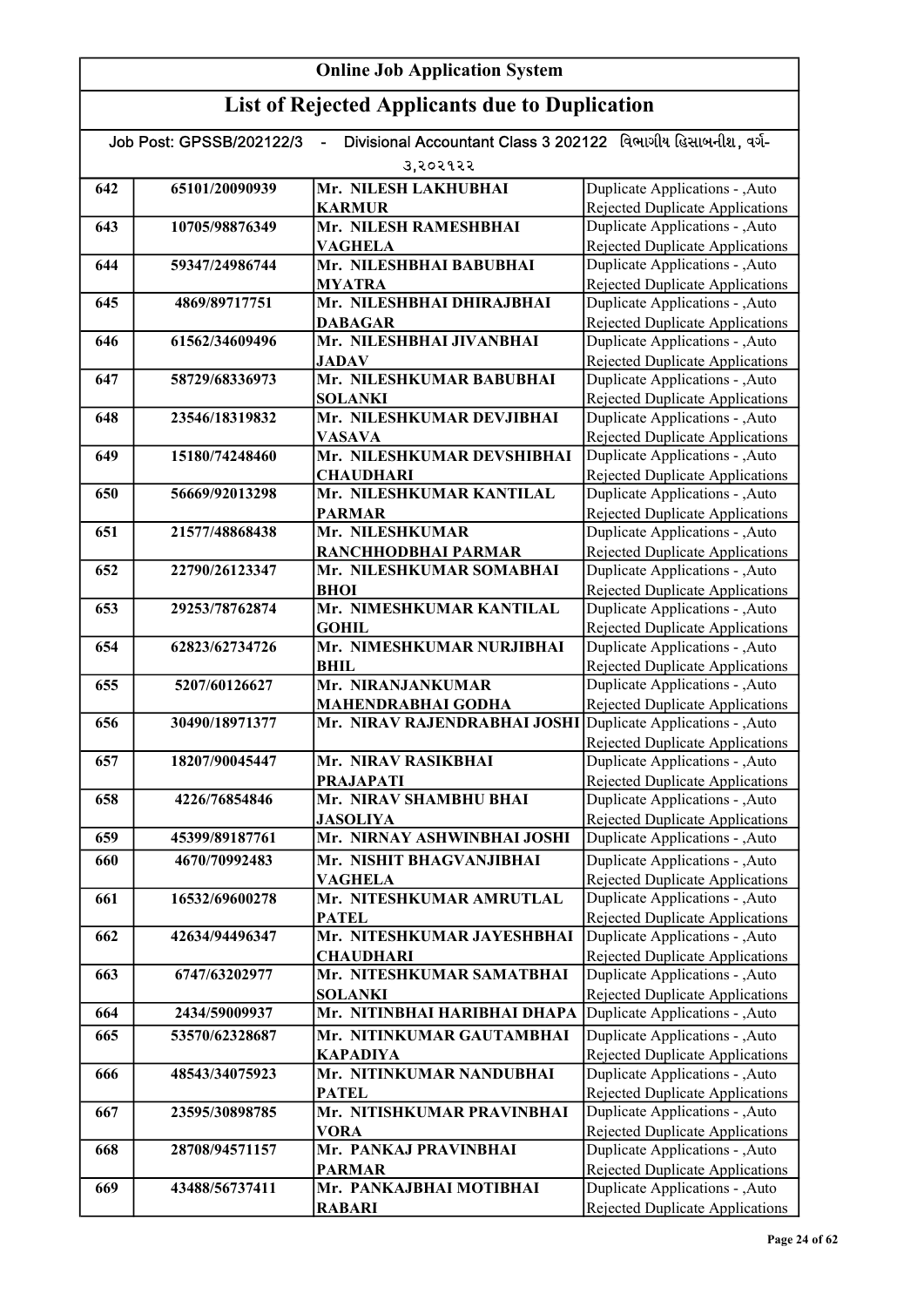| Divisional Accountant Class 3 202122 વિભાગીય હિસાબનીશ, વર્ગ-<br>Job Post: GPSSB/202122/3<br>ä, |                |                                                 |                                                                           |
|------------------------------------------------------------------------------------------------|----------------|-------------------------------------------------|---------------------------------------------------------------------------|
|                                                                                                |                | उ,२०२१२२                                        |                                                                           |
| 670                                                                                            | 7589/23486772  | Mr. PANKAJBHAI PASHABHAI                        | Duplicate Applications - , Auto                                           |
|                                                                                                |                | <b>PATEL</b>                                    | Rejected Duplicate Applications                                           |
| 671                                                                                            | 51703/98944201 | Mr. PANKAJKUMAR AKHAMSINH                       | Duplicate Applications - , Auto                                           |
|                                                                                                |                | <b>PATEL</b>                                    | <b>Rejected Duplicate Applications</b>                                    |
| 672                                                                                            | 37991/81876516 | Mr. PANKAJKUMAR                                 | Duplicate Applications - , Auto                                           |
|                                                                                                |                | MATHURBHAI MEMKIYA                              | <b>Rejected Duplicate Applications</b>                                    |
| 673                                                                                            | 4178/53670032  | Mr. PARAS HANSRAJBHAI KATBA                     | Duplicate Applications - , Auto                                           |
| 674                                                                                            | 35986/89326900 | Mr. PARASKUMAR JETHABHAI                        | <b>Rejected Duplicate Applications</b><br>Duplicate Applications - , Auto |
|                                                                                                |                | <b>PATAL</b>                                    | <b>Rejected Duplicate Applications</b>                                    |
| 675                                                                                            | 18376/90293317 | Mr. PARBAT PARSOTAMBHAI                         | Duplicate Applications - , Auto                                           |
|                                                                                                |                | <b>UGHAREJA</b>                                 | <b>Rejected Duplicate Applications</b>                                    |
| 676                                                                                            | 59486/57828080 | Mr. PARESHKUMAR                                 | Duplicate Applications - , Auto                                           |
|                                                                                                |                | <b>BHARATKUMAR JANI</b>                         | Rejected Duplicate Applications                                           |
| 677                                                                                            | 25921/28295801 | Mr. PARESHKUMAR                                 | Duplicate Applications - , Auto                                           |
|                                                                                                |                | <b>JAYANTIBHAI PATEL</b>                        | <b>Rejected Duplicate Applications</b>                                    |
| 678                                                                                            | 41266/60992593 | Mr. PARESHKUMAR SIDIBHAI                        | Duplicate Applications - , Auto                                           |
|                                                                                                |                | <b>RATHOD</b>                                   | <b>Rejected Duplicate Applications</b>                                    |
| 679                                                                                            | 8901/21762318  | Mr. PARTH BHARAT KUMAR                          | Duplicate Applications - , Auto                                           |
|                                                                                                |                | <b>LEUVA</b>                                    | Rejected Duplicate Applications                                           |
| 680                                                                                            | 21380/76841838 | Mr. PARTH LALITBHAI TARAIYA                     | Duplicate Applications - , Auto                                           |
| 681                                                                                            | 29914/76731952 | Mr. PARTH MAHENDRABHAI                          | Duplicate Applications - , Auto                                           |
|                                                                                                |                | TRIVEDI                                         | <b>Rejected Duplicate Applications</b><br>Duplicate Applications - , Auto |
| 682                                                                                            | 14392/46883056 | Mr. PARTH NAVNEETBHAI<br><b>KAPADIYA</b>        | Rejected Duplicate Applications                                           |
| 683                                                                                            | 25188/54681286 | Mr. PARTH NAVNEETBHAI                           | Duplicate Applications - , Auto                                           |
|                                                                                                |                | <b>KAPADIYA</b>                                 | <b>Rejected Duplicate Applications</b>                                    |
| 684                                                                                            | 3883/38858144  | Mr. PARTH UDAYKUMAR JOSHI                       | Duplicate Applications - ,Auto                                            |
| 685                                                                                            | 26466/37200882 | Mr. PARTHIBHAI DHARJI DHUKH                     | Duplicate Applications - , Auto                                           |
| 686                                                                                            | 24455/61548535 | Mr. PARTHIV UMESHBHAI RANA                      | Duplicate Applications - , Auto                                           |
| 687                                                                                            | 21310/33902667 | Mr. PARTHKUMAR                                  | Duplicate Applications - , Auto                                           |
|                                                                                                |                | NANDLALBHAI GADHIYA                             | <b>Rejected Duplicate Applications</b>                                    |
| 688                                                                                            | 40116/37880444 | Mr. PARVEZ RAHIMBHAI MALEK                      | Duplicate Applications - ,Auto                                            |
| 689                                                                                            | 3715/54449830  | Mr. PATEL RAMESHBHAI                            | Duplicate Applications - , Auto                                           |
|                                                                                                |                | <b>DIVYESH</b>                                  | Rejected Duplicate Applications                                           |
| 690                                                                                            | 10207/55875979 | Mr. PINKESHKUMAR                                | Duplicate Applications - , Auto                                           |
|                                                                                                |                | PRAKASHKUMAR PARVANI                            | <b>Rejected Duplicate Applications</b>                                    |
| 691                                                                                            | 38540/65087065 | Mr. PIYUSH DILIPBHAI                            | Duplicate Applications - , Auto                                           |
|                                                                                                |                | <b>TALSANIYA</b>                                | <b>Rejected Duplicate Applications</b>                                    |
| 692                                                                                            | 30224/93944120 | Mr. PIYUSH KUMAR DHARAMSHI                      | Duplicate Applications - , Auto                                           |
|                                                                                                | 52172/71136963 | <b>BHAI VADHEL</b><br>Mr. PIYUSHBHAI ANAGARBHAI | <b>Rejected Duplicate Applications</b>                                    |
| 693                                                                                            |                | <b>VALAVAI</b>                                  | Duplicate Applications - , Auto<br><b>Rejected Duplicate Applications</b> |
| 694                                                                                            | 16812/83822643 | Mr. PIYUSHBHARTHI                               | Duplicate Applications - , Auto                                           |
|                                                                                                |                | ALKESHBHARTHI GAUSWAMI                          | <b>Rejected Duplicate Applications</b>                                    |
| 695                                                                                            | 19861/12788434 | Mr. PIYUSHBHARTHI                               | Duplicate Applications - , Auto                                           |
|                                                                                                |                | ALKESHBHARTHI GAUSWAMI                          | <b>Rejected Duplicate Applications</b>                                    |
| 696                                                                                            | 48280/30409567 | Mr. PIYUSHBHARTHI                               | Duplicate Applications - , Auto                                           |
|                                                                                                |                | ALKESHBHARTHI GAUSWAMI                          | <b>Rejected Duplicate Applications</b>                                    |
| 697                                                                                            | 49475/82297075 | Mr. PIYUSHKUMAR SHANTILAL                       | Duplicate Applications - , Auto                                           |
|                                                                                                |                | <b>PRAJAPATI</b>                                | <b>Rejected Duplicate Applications</b>                                    |
| 698                                                                                            | 5871/99429692  | Mr. PIYUSHRAJ JIVABHAI                          | Duplicate Applications - , Auto                                           |
|                                                                                                |                | <b>PARMAR</b>                                   | <b>Rejected Duplicate Applications</b>                                    |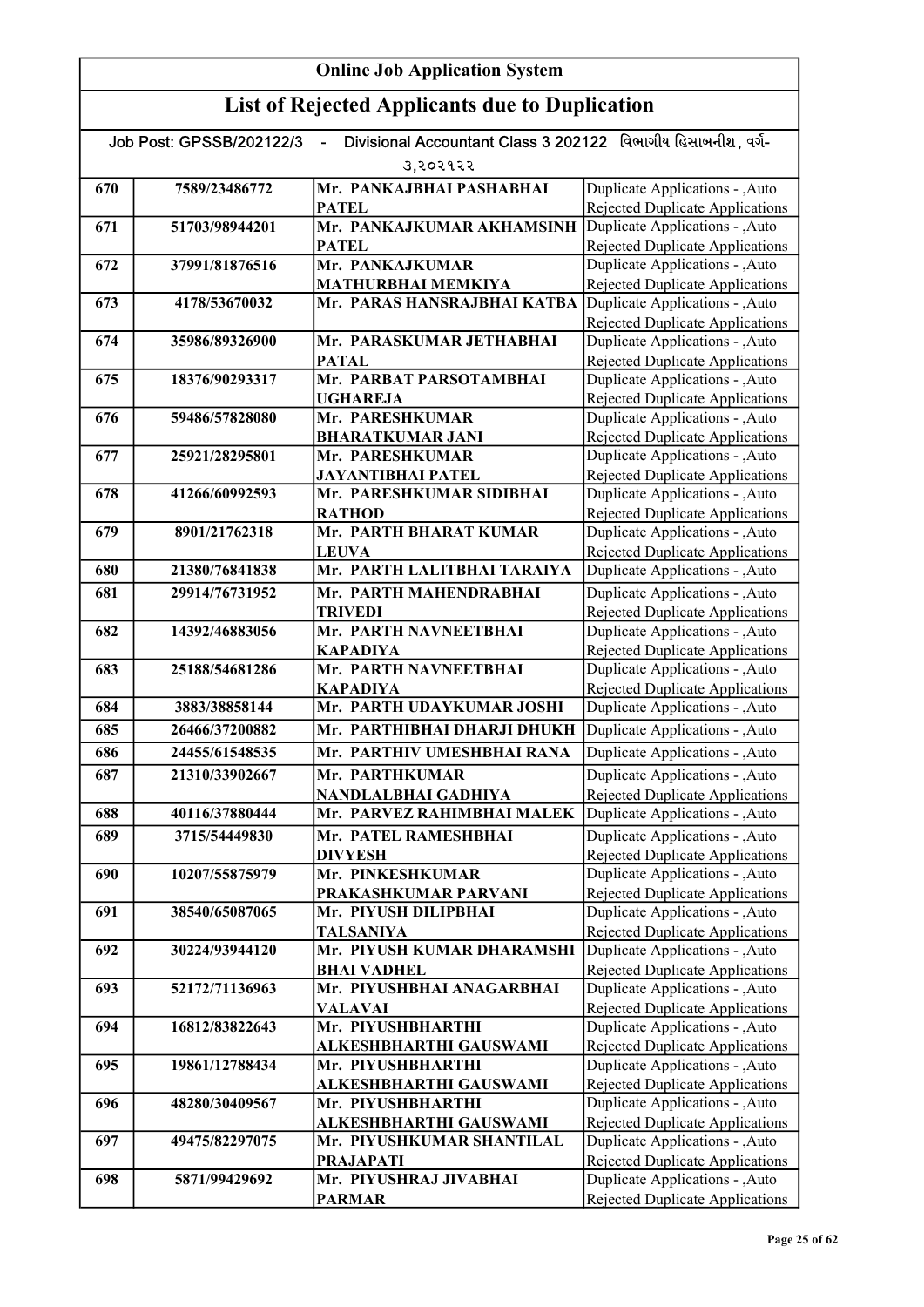|     | Job Post: GPSSB/202122/3 | Divisional Accountant Class 3 202122 વિભાગીય હિસાબનીશ. વર્ગ- |                                                                           |
|-----|--------------------------|--------------------------------------------------------------|---------------------------------------------------------------------------|
|     |                          | 3,२०२१२२                                                     |                                                                           |
| 699 | 30890/28531564           | Mr. PIYUSHSINH RAMAJI                                        | Duplicate Applications - , Auto                                           |
|     |                          | <b>VAGHELA</b>                                               | Rejected Duplicate Applications                                           |
| 700 | 60232/94435949           | Mr. PRABHAKAR DILIPBHAI                                      | Duplicate Applications - , Auto                                           |
|     |                          | <b>MORE</b>                                                  | Rejected Duplicate Applications                                           |
| 701 | 60091/85564308           | Mr. PRABHATBHAI MALABHAI                                     | Duplicate Applications - , Auto                                           |
|     |                          | <b>RABARI</b>                                                | Rejected Duplicate Applications                                           |
| 702 | 56951/14503084           | Mr. PRADIP KUMAR ABHAY BHAI                                  | Duplicate Applications - , Auto                                           |
|     |                          | <b>VAISHNAV</b>                                              | Rejected Duplicate Applications                                           |
| 703 | 26566/51882877           | Mr. PRADIP MOTBHAI GOVALIYA                                  | Duplicate Applications - , Auto                                           |
|     |                          |                                                              | Rejected Duplicate Applications                                           |
| 704 | 48654/93983958           | Mr. PRADIP MOTBHAI GOVALIYA                                  | Duplicate Applications - , Auto<br><b>Rejected Duplicate Applications</b> |
| 705 | 31069/46653246           | Mr. PRADIPBHAI ARVINDBHAI                                    | Duplicate Applications - , Auto                                           |
|     |                          | <b>CHAUDHARI</b>                                             | Rejected Duplicate Applications                                           |
| 706 | 24512/35390167           | Mr. PRAFULLKUMAR                                             | Duplicate Applications - , Auto                                           |
|     |                          | <b>JOGADABHAI DAMOR</b>                                      | Rejected Duplicate Applications                                           |
| 707 | 6409/45165908            | Mr. PRAGNESH GORADHANBHAI                                    | Duplicate Applications - , Auto                                           |
|     |                          | <b>PRAJAPATI</b>                                             | Rejected Duplicate Applications                                           |
| 708 | 6414/82717068            | Mr. PRAGNESH GORADHANBHAI                                    | Duplicate Applications - , Auto                                           |
|     |                          | <b>PRAJAPATI</b>                                             | Rejected Duplicate Applications                                           |
| 709 | 1446/16139888            | Mr. PRAHLAD KHEMABHAI                                        | Duplicate Applications - , Auto                                           |
|     |                          | <b>PATEL</b>                                                 | Rejected Duplicate Applications                                           |
| 710 | 12834/28907159           | Mr. PRAHLAD KUMAR                                            | Duplicate Applications - ,Auto                                            |
|     |                          | <b>SURESHBHAI THAKRE</b>                                     | Rejected Duplicate Applications                                           |
| 711 | 11240/57619296           | Mr. PRAHLADBHAI RAVAJI                                       | Duplicate Applications - ,Auto                                            |
|     |                          | <b>KHOLVADIYA</b>                                            | Rejected Duplicate Applications                                           |
| 712 | 12773/67781694           | Mr. PRAHLADSINH PARBATSINH                                   | Duplicate Applications - , Auto                                           |
|     |                          | <b>PARMAR</b>                                                | Rejected Duplicate Applications                                           |
| 713 | 32441/27380807           | Mr. PRAKASH BABUBHAI                                         | Duplicate Applications - , Auto                                           |
|     |                          | <b>DARADRA</b>                                               | Rejected Duplicate Applications                                           |
| 714 | 6972/20133792            | Mr. PRAKASH BALVANTBHAI                                      | Duplicate Applications - , Auto                                           |
|     |                          | <b>GAMIT</b>                                                 | Rejected Duplicate Applications                                           |
| 715 | 25913/46927850           | Mr. PRAKASH CHUNNILAL                                        | Duplicate Applications - , Auto                                           |
|     |                          | <b>VIKANI</b>                                                | Rejected Duplicate Applications                                           |
| 716 | 7561/69718666            | Mr. PRAKASH KUMAR NAGAJI                                     | Duplicate Applications - , Auto                                           |
|     |                          | <b>CHAUDHARY</b>                                             | <b>Rejected Duplicate Applications</b>                                    |
| 717 | 46293/84406937           | Mr. PRAKASH KUMAR                                            | Duplicate Applications - , Auto                                           |
|     |                          | VASANTBHAI KUNVARIYA                                         | <b>Rejected Duplicate Applications</b>                                    |
| 718 | 46314/71542445           | Mr. PRAKASH KUMAR                                            | Duplicate Applications - , Auto                                           |
|     |                          | VASANTBHAI KUNVARIYA                                         | Rejected Duplicate Applications                                           |
| 719 | 51715/38487503           | Mr. PRAKASH VINODBHAI<br><b>CHHAIYA</b>                      | Duplicate Applications - ,Auto                                            |
| 720 | 30547/41843168           | Mr. PRAKASHBHAI                                              | <b>Rejected Duplicate Applications</b><br>Duplicate Applications - ,Auto  |
|     |                          | <b>BHAGVANBHAI SOLANKI</b>                                   | <b>Rejected Duplicate Applications</b>                                    |
| 721 | 3002/22025516            | Mr. PRAKASHBHAI BHIKHABHAI                                   | Duplicate Applications - , Auto                                           |
|     |                          | <b>BHADKA</b>                                                | Rejected Duplicate Applications                                           |
| 722 | 25639/29232357           | Mr. PRAKASHBHAI JADAVBHAI                                    | Duplicate Applications - , Auto                                           |
|     |                          | <b>DABHI</b>                                                 | Rejected Duplicate Applications                                           |
| 723 | 7409/10092773            | Mr. PRAKASHBHAI RAMESHBHAI                                   | Duplicate Applications - , Auto                                           |
|     |                          | <b>GOHIL</b>                                                 | Rejected Duplicate Applications                                           |
| 724 | 41584/61365947           | Mr. PRAKASHBHAI SIMABHAI                                     | Duplicate Applications - , Auto                                           |
|     |                          | <b>DAMOR</b>                                                 | Rejected Duplicate Applications                                           |
| 725 | 30176/81530593           | Mr. PRAKASHKUMAR DALABHAI                                    | Duplicate Applications - , Auto                                           |
|     |                          | <b>PRAJAPATI</b>                                             | Rejected Duplicate Applications                                           |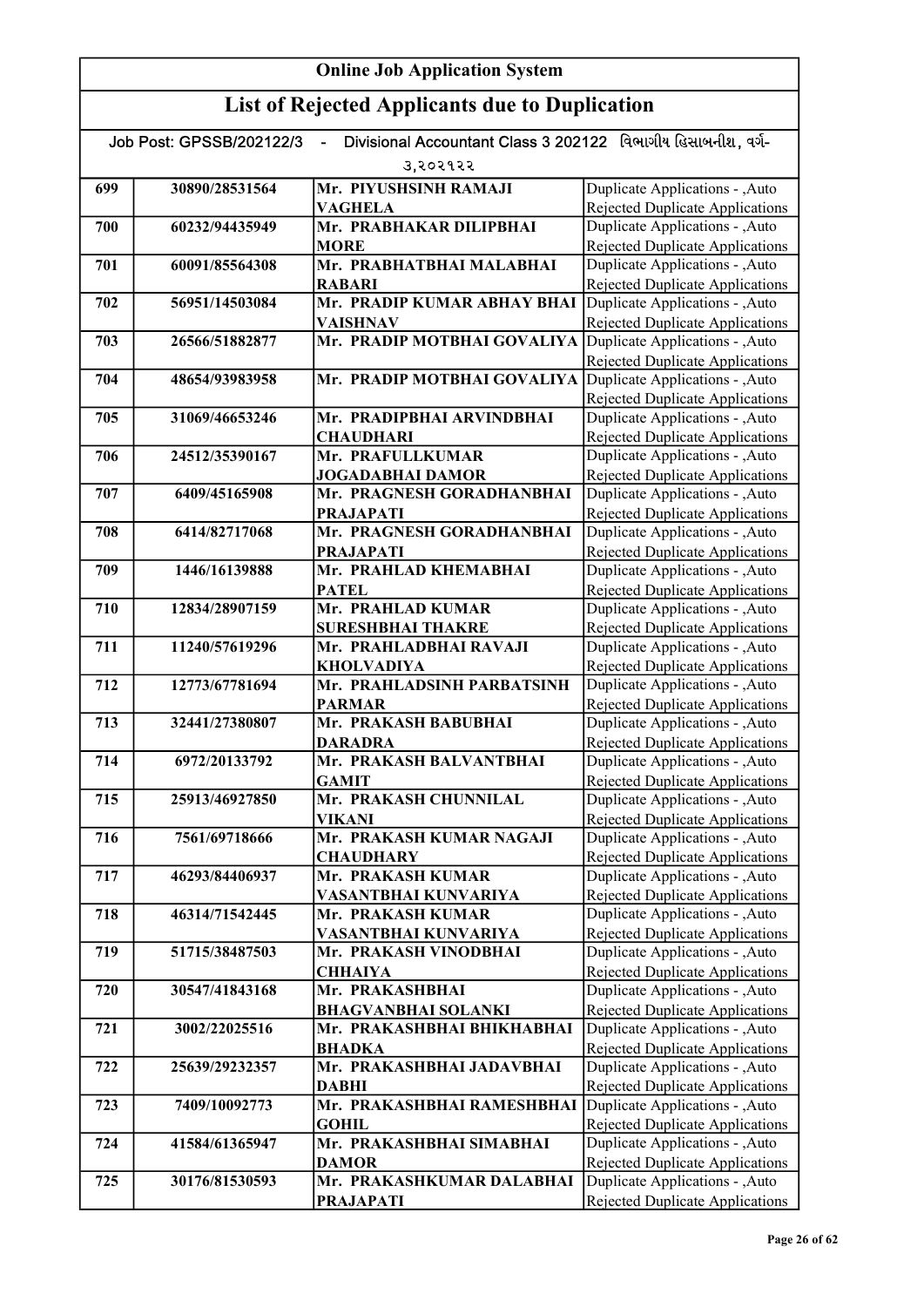#### Online Job Application System List of Rejected Applicants due to Duplication Job Post: GPSSB/202122/3 - Divisional Accountant Class 3 202122 વિભાગીય હિસાબનીશ, વર્ગ-૩,૨૦૨૧૨૨ 726 30813/90231643 Mr. PRAKASHKUMAR MANSINGBHAI RATHOD 727 30860/30236090 Mr. PRAKASHKUMAR MANSINGBHAI RATHOD 728 59112/47423632 Mr. PRAKASHKUMAR MAVJIBHAI CHAUDHARY 729 23303/49852046 Mr. PRAKASHKUMAR NAKUBHAI VASANI 730 61728/58093677 Mr. PRAKASHKUMAR SURESHBHAI VALERA 731 45243/92808607 Mr. PRAKASHKUMAR TRIKAMAJI SHANKHALA 732 57662/48285132 Mr. PRANAY HARILAL PARMAR 733 44617/69884125 Mr. PRASADKUMAR AMARSHIBHAI PARGHI 734 59910/43431783 Mr. PRASHANTKUMAR KANABHAI NAGHERA 735 898/58080973 Mr. PRASHANTKUMAR RAJENDRABHAI SUTHAR 736 22624/77825954 Mr. PRATAP SAJABHAI MAYANI 737 14378/44405205 Mr. PRATIK PRAVIN DAMODARA 738 61486/41872830 Mr. PRATIKKUMAR DINESHKUMAR RAVAL 739 13101/95682769 Mr. PRATIKKUMAR JASHUBHAI PARMAR 740 3054/54780266 Mr. PRATIKKUMAR KAMLESHBHAI PATEL 741 33417/42381817 Mr. PRAVIN GOVIND PITHIYA 742 12484/79390599 Mr. PRAVIN LALJIBHAI JADAV 743 20316/52582375 Mr. PRAVINBHAI MANSUNGBHAI **CHAUDHARY** 744 16895/69125329 Mr. PRAVINBHAI THOBHANBHAI KANZARIYA 745 62767/83887671 Mr. PRAVINKUMAR BABULAL **GELOT** 746 64679/77660848 Mr. PRAVINKUMAR BABULAL **GELOT** 747 14941/51655441 Mr. PRAVINKUMAR BHALABHAI KUMBHAR 748 47855/35972323 Mr. PREMKUMAR PASHABHAI PRAJAPATI 749 23975/32998276 Mr. PRITESH RAMESH BHAI BAKHUDIYA 750 18078/69375520 Mr. PRIYANKKUMAR AMRUTLAL PATEL 751 8321/75802586 Mr. PRUTHVIRAJ HARESHKUMAR CHAUHAN 752 64905/70133266 Mr. PRUTHVIRAJ KANUBHAI KAPADIYA 753 46211/84969585 Mr. PRUTHVIRAJ VINUJI **CHAUHAN** 754 41914/77031640 Mr. PUNITBHAI KANAIYALAL VASAVA Duplicate Applications - ,Auto Rejected Duplicate Applications Duplicate Applications - ,Auto Rejected Duplicate Applications Duplicate Applications - ,Auto Rejected Duplicate Applications Duplicate Applications - ,Auto Rejected Duplicate Applications Duplicate Applications - ,Auto Rejected Duplicate Applications Duplicate Applications - ,Auto Rejected Duplicate Applications Duplicate Applications - ,Auto Rejected Duplicate Applications Duplicate Applications - ,Auto Rejected Duplicate Applications Duplicate Applications - ,Auto Rejected Duplicate Applications Duplicate Applications - ,Auto Rejected Duplicate Applications Duplicate Applications - ,Auto Rejected Duplicate Applications Duplicate Applications - ,Auto Rejected Duplicate Applications Duplicate Applications - ,Auto **Duplicate Applications - ,Auto Duplicate Applications - ,Auto** Rejected Duplicate Applications Duplicate Applications - ,Auto Rejected Duplicate Applications Duplicate Applications - , Auto Rejected Duplicate Applications Duplicate Applications - ,Auto Rejected Duplicate Applications Duplicate Applications - ,Auto Rejected Duplicate Applications Duplicate Applications - ,Auto **Duplicate Applications - ,Auto Duplicate Applications - ,Auto** Rejected Duplicate Applications Duplicate Applications - ,Auto Rejected Duplicate Applications Duplicate Applications - ,Auto Rejected Duplicate Applications Duplicate Applications - ,Auto Rejected Duplicate Applications Duplicate Applications - ,Auto Rejected Duplicate Applications Duplicate Applications - ,Auto Rejected Duplicate Applications Duplicate Applications - ,Auto Duplicate Applications - ,Auto Rejected Duplicate Applications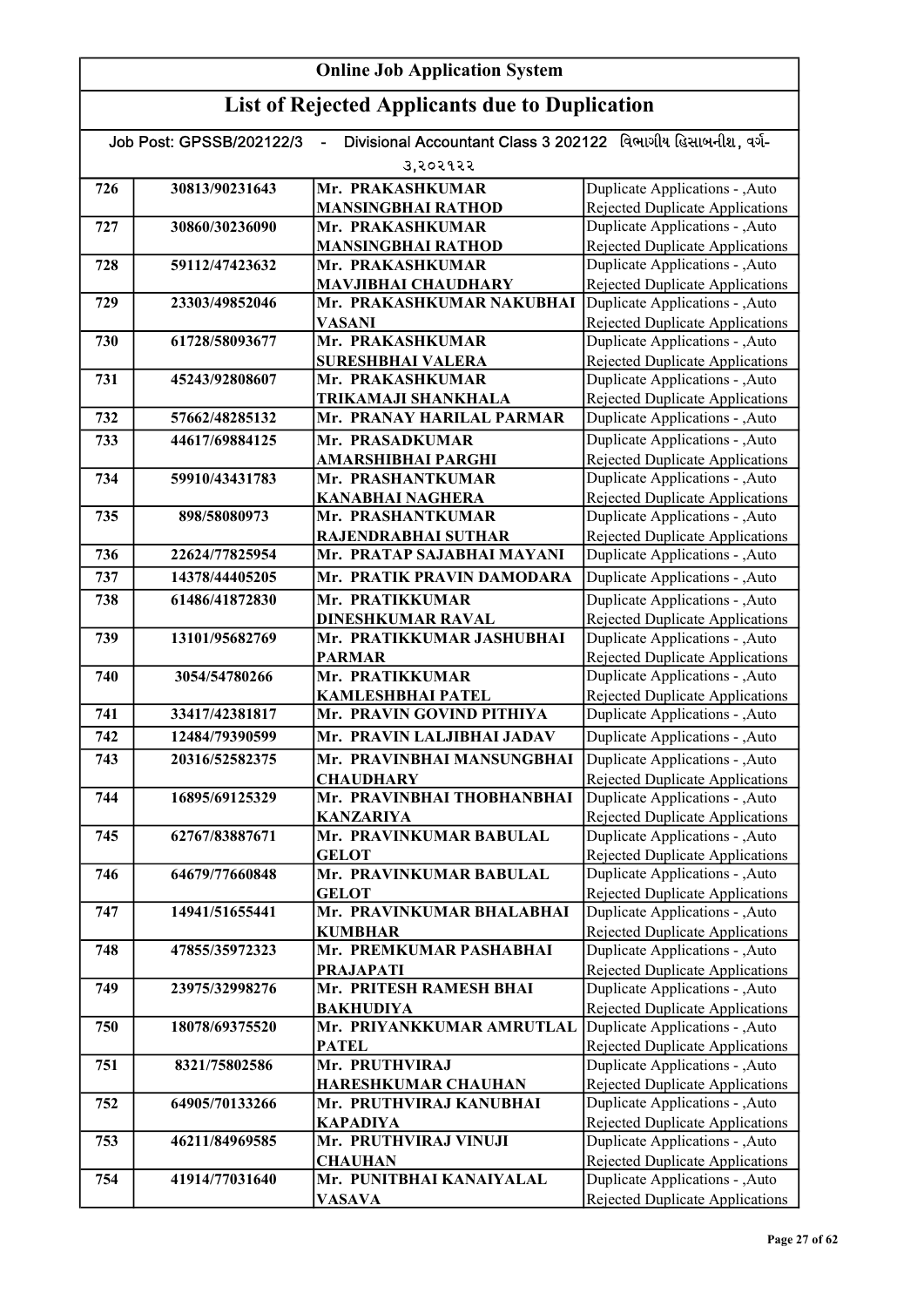|     | Job Post: GPSSB/202122/3 | Divisional Accountant Class 3 202122 વિભાગીય હિસાબનીશ, વર્ગ- |                                                                           |
|-----|--------------------------|--------------------------------------------------------------|---------------------------------------------------------------------------|
|     |                          | उ,२०२१२२                                                     |                                                                           |
| 755 | 45733/94388777           | Mr. PURABHAI HARAKANBHAI<br><b>RABARI</b>                    | Duplicate Applications - , Auto<br><b>Rejected Duplicate Applications</b> |
| 756 | 45072/97806173           | Mr. RAGHUBHAI KALABHAI<br><b>CHAUDHARY</b>                   | Duplicate Applications - , Auto<br><b>Rejected Duplicate Applications</b> |
| 757 | 25531/58492435           | Mr. RAHIM SALIMBHAI BAYAD                                    | Duplicate Applications - ,Auto                                            |
| 758 | 38400/61940006           | Mr. RAHUL JEMALBHAI PARMAR                                   | Duplicate Applications - , Auto                                           |
| 759 | 2848/87801613            | Mr. RAHUL KANTIBHAI VALA                                     | Duplicate Applications - , Auto                                           |
| 760 | 27629/79305394           | Mr. RAHUL MOHANBHAI                                          | Duplicate Applications - , Auto                                           |
|     |                          | <b>RATHOD</b>                                                | Rejected Duplicate Applications                                           |
| 761 | 53189/46003612           | Mr. RAHUL PRAVINBHAI                                         | Duplicate Applications - , Auto                                           |
|     |                          | <b>SOLANKI</b>                                               | Rejected Duplicate Applications                                           |
| 762 | 26905/13987304           | Mr. RAHUL VASANTBHAI VYAS                                    | Duplicate Applications - , Auto                                           |
| 763 | 47111/94967155           | Mr. RAHULBHAI ARJANBHAI                                      | Duplicate Applications - , Auto                                           |
| 764 | 27071/48838577           | <b>MAKWANA</b><br>Mr. RAHULBHAI DALPATBHAI                   | <b>Rejected Duplicate Applications</b><br>Duplicate Applications - , Auto |
|     |                          | <b>RAMANA</b>                                                | <b>Rejected Duplicate Applications</b>                                    |
| 765 | 22160/52544541           | Mr. RAHULBHAI MEVABHAI                                       | Duplicate Applications - , Auto                                           |
|     |                          | <b>SUTHAR</b>                                                | Rejected Duplicate Applications                                           |
| 766 | 16156/82882264           | Mr. RAHULBHAI PRAVINBHAI                                     | Duplicate Applications - ,Auto                                            |
|     |                          | <b>ROHIT</b>                                                 | <b>Rejected Duplicate Applications</b>                                    |
| 767 | 35661/55390216           | Mr. RAHULBHAI                                                | Duplicate Applications - , Auto                                           |
| 768 | 35133/95684066           | SADHURAMBHAI CHAUDHARI<br>Mr. RAHULKUMAR AMRATJI             | <b>Rejected Duplicate Applications</b><br>Duplicate Applications - , Auto |
|     |                          | <b>RATHOD</b>                                                | <b>Rejected Duplicate Applications</b>                                    |
| 769 | 9479/15768517            | Mr. RAHULKUMAR HARJIBHAI                                     | Duplicate Applications - , Auto                                           |
|     |                          | <b>BHARVAD</b>                                               | Rejected Duplicate Applications                                           |
| 770 | 47884/98220102           | Mr. RAHULKUMAR KALUBHAI                                      | Duplicate Applications - , Auto                                           |
|     |                          | <b>CHAUDHARY</b>                                             | Rejected Duplicate Applications                                           |
| 771 | 8918/41662972            | Mr. RAHULKUMAR                                               | Duplicate Applications - , Auto                                           |
| 772 | 6069/92323033            | <b>KIRANKUMAR YADAV</b><br>Mr. RAHULKUMAR                    | <b>Rejected Duplicate Applications</b><br>Duplicate Applications - , Auto |
|     |                          | RAMESHBHAI NADIYA                                            | <b>Rejected Duplicate Applications</b>                                    |
| 773 | 46036/99376034           | Mr. RAHULKUMAR VIRSINGBHAI                                   | Duplicate Applications - ,Auto                                            |
|     |                          | <b>GAMIT</b>                                                 | <b>Rejected Duplicate Applications</b>                                    |
| 774 | 748/48804134             | Mr. RAHULSINH PRAVINSINH                                     | Duplicate Applications - , Auto                                           |
|     |                          | <b>CHAVDA</b>                                                | <b>Rejected Duplicate Applications</b>                                    |
| 775 | 49979/86354490           | Mr. RAJ VISHNUBHAI DAVE                                      | Duplicate Applications - , Auto                                           |
| 776 | 54060/49032357           | Mr. RAJADIPSINH<br><b>MAHENDRASINH ZALA</b>                  | Duplicate Applications - , Auto<br>Rejected Duplicate Applications        |
| 777 | 29472/16065814           | Mr. RAJAKBHAI GANIBHAI                                       | Duplicate Applications - , Auto                                           |
|     |                          | <b>VARAIYA</b>                                               | Rejected Duplicate Applications                                           |
| 778 | 2476/76457079            | Mr. RAJANKUMAR PRAVINBHAI                                    | Duplicate Applications - , Auto                                           |
|     |                          | <b>CHAUDHARI</b>                                             | Rejected Duplicate Applications                                           |
| 779 | 12050/19863667           | Mr. RAJDIPSINH DASHRATHSINH                                  | Duplicate Applications - , Auto                                           |
|     |                          | <b>JADEJA</b><br>Mr. RAJENDRAKUMAR                           | <b>Rejected Duplicate Applications</b>                                    |
| 780 | 56051/99406901           | <b>JAYESHKUMAR CHAMPANERI</b>                                | Duplicate Applications - , Auto<br><b>Rejected Duplicate Applications</b> |
| 781 | 57385/12520149           | Mr. RAJENDRAKUMAR                                            | Duplicate Applications - , Auto                                           |
|     |                          | NARAYANBHAI SAGAR                                            | <b>Rejected Duplicate Applications</b>                                    |
| 782 | 49859/27966178           | Mr. RAJENDRASINH PRADIPSINH                                  | Duplicate Applications - , Auto                                           |
|     |                          | <b>CHAVDA</b>                                                | Rejected Duplicate Applications                                           |
| 783 | 41344/16256806           | Mr. RAJESH ABHESHANBHAI                                      | Duplicate Applications - , Auto                                           |
|     |                          | <b>DESAI</b>                                                 | <b>Rejected Duplicate Applications</b>                                    |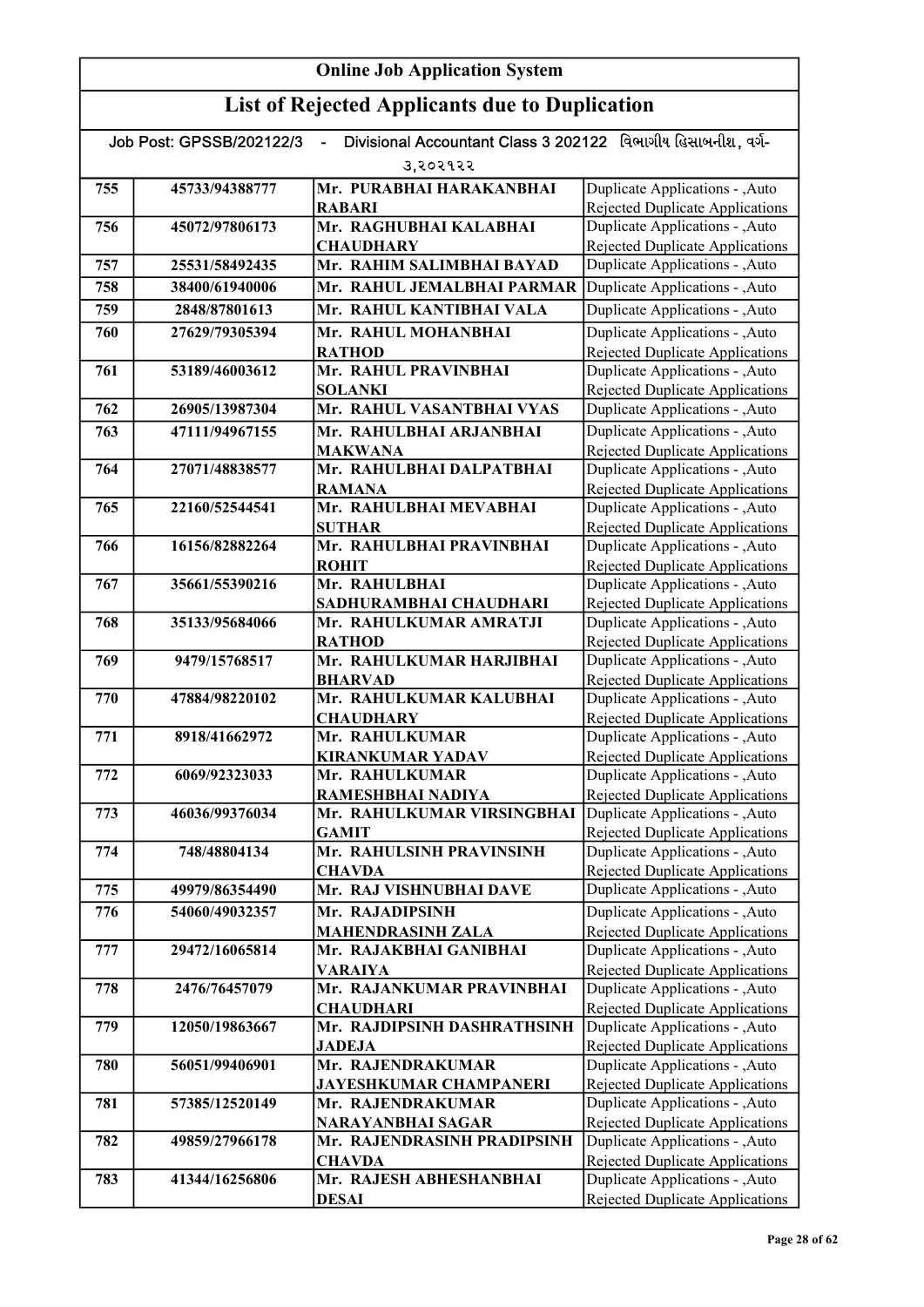| Divisional Accountant Class 3 202122 વિભાગીય હિસાબનીશ. વર્ગ-<br>Job Post: GPSSB/202122/3<br>ä, |                |                                                       |                                                                           |
|------------------------------------------------------------------------------------------------|----------------|-------------------------------------------------------|---------------------------------------------------------------------------|
|                                                                                                |                | उ,२०२१२२                                              |                                                                           |
| 784                                                                                            | 24336/51807330 | Mr. RAJESH KARSANBHAI                                 | Duplicate Applications - ,Auto                                            |
|                                                                                                |                | <b>BHAJGOTAR</b>                                      | <b>Rejected Duplicate Applications</b>                                    |
| 785                                                                                            | 7802/76014034  | Mr. RAJESHGIRI HIRAGIRI                               | Duplicate Applications - ,Auto                                            |
|                                                                                                |                | <b>GOSWAMI</b>                                        | <b>Rejected Duplicate Applications</b>                                    |
| 786                                                                                            | 47586/70545252 | Mr. RAJESHKUMAR                                       | Duplicate Applications - , Auto                                           |
|                                                                                                |                | <b>RAMESHBHAI JOSHI</b>                               | Rejected Duplicate Applications                                           |
| 787                                                                                            | 4484/12278575  | Mr. RAJNIKANT DHIRUBHAI                               | Duplicate Applications - ,Auto                                            |
|                                                                                                |                | <b>BHILWALA</b><br>Mr. RAJNIKUMAR                     | Rejected Duplicate Applications                                           |
| 788                                                                                            | 3791/66715382  |                                                       | Duplicate Applications - , Auto                                           |
| 789                                                                                            | 15594/65368391 | <b>KRUSHNABHAI PATEL</b><br>Mr. RAJUBHAI BHURSINGBHAI | Rejected Duplicate Applications<br>Duplicate Applications - , Auto        |
|                                                                                                |                | <b>KAMOL</b>                                          | <b>Rejected Duplicate Applications</b>                                    |
| 790                                                                                            | 53414/75989476 | Mr. RAJUBHAI DULABHAI                                 | Duplicate Applications - , Auto                                           |
|                                                                                                |                | <b>SOLANKI</b>                                        | Rejected Duplicate Applications                                           |
| 791                                                                                            | 47057/75774390 | Mr. RAJUBHAI KAMLESHBHAI                              | Duplicate Applications - , Auto                                           |
|                                                                                                |                | <b>BHARVAD</b>                                        | Rejected Duplicate Applications                                           |
| 792                                                                                            | 53114/57965244 | Mr. RAJUNATH SAMBHUNATH                               | Duplicate Applications - , Auto                                           |
|                                                                                                |                | <b>BHATI</b>                                          | <b>Rejected Duplicate Applications</b>                                    |
| 793                                                                                            | 49043/51377736 | Mr. RAKESH JENTILAL RATHOD                            | Duplicate Applications - ,Auto                                            |
| 794                                                                                            | 1194/80258034  | Mr. RAKESH MAHESH BHAI                                | Duplicate Applications - , Auto                                           |
|                                                                                                |                | <b>MADANI</b>                                         | Rejected Duplicate Applications                                           |
| 795                                                                                            | 17758/17463708 | Mr. RAKESHBHAI HEMRAJBHAI                             | Duplicate Applications - , Auto                                           |
|                                                                                                |                | <b>CHAUDHARY</b>                                      | <b>Rejected Duplicate Applications</b>                                    |
| 796                                                                                            | 43494/97494000 | Mr. RAKESHBHAI KANJIBHAI                              | Duplicate Applications - , Auto                                           |
|                                                                                                |                | <b>VEGAD</b>                                          | Rejected Duplicate Applications                                           |
| 797                                                                                            | 33488/14338613 | Mr. RAKESHBHAI KARANBHAI                              | Duplicate Applications - , Auto                                           |
|                                                                                                |                | <b>RATHVA</b>                                         | <b>Rejected Duplicate Applications</b>                                    |
| 798                                                                                            | 50581/61633816 | Mr. RAKESHKUMAR                                       | Duplicate Applications - , Auto                                           |
|                                                                                                |                | DALPATBHAI PARMAR                                     | Rejected Duplicate Applications                                           |
| 799                                                                                            | 4739/81505276  | Mr. RAKESHKUMAR LAXMANJI<br><b>RATHOD</b>             | Duplicate Applications - , Auto<br>Rejected Duplicate Applications        |
| 800                                                                                            | 54319/14105063 | Mr. RAKESHKUMAR LIMBABHAI                             | Duplicate Applications - , Auto                                           |
|                                                                                                |                | <b>RAJAT</b>                                          | <b>Rejected Duplicate Applications</b>                                    |
| 801                                                                                            | 10955/77842557 | Mr. RAKESHKUMAR                                       | Duplicate Applications - , Auto                                           |
|                                                                                                |                | RAMESHBHAI KANERIYA                                   | Rejected Duplicate Applications                                           |
| 802                                                                                            | 8633/93964514  | Mr. RAMEEZ LIYAKATBHAI                                | Duplicate Applications - , Auto                                           |
|                                                                                                |                | <b>SUMRA</b>                                          | <b>Rejected Duplicate Applications</b>                                    |
| 803                                                                                            | 7258/49848092  | Mr. RAMESH RAGHABHAI                                  | Duplicate Applications - , Auto                                           |
|                                                                                                |                | <b>PARMAR</b>                                         | <b>Rejected Duplicate Applications</b>                                    |
| 804                                                                                            | 12730/14162409 | Mr. RAMESH SHINDHA TOYATA                             | Duplicate Applications - ,Auto                                            |
| 805                                                                                            | 20763/66046976 | Mr. RAMESHBHAI HEHUBHAI                               | Duplicate Applications - , Auto                                           |
|                                                                                                |                | ZAMPADIYA                                             | Rejected Duplicate Applications                                           |
| 806                                                                                            | 60579/37166975 | Mr. RAMESHBHAI MANGALBHAI                             | Duplicate Applications - , Auto                                           |
|                                                                                                |                | <b>RAVAL</b>                                          | <b>Rejected Duplicate Applications</b>                                    |
| 807                                                                                            | 43748/97461360 | Mr. RAMESHBHAI VIRSINGBHAI                            | Duplicate Applications - ,Auto                                            |
|                                                                                                |                | <b>RATHAVA</b>                                        | <b>Rejected Duplicate Applications</b>                                    |
| 808                                                                                            | 1410/40072875  | Mr. RAMESHJI KESHAJI                                  | Duplicate Applications - , Auto                                           |
| 809                                                                                            | 11299/23347525 | <b>CHAUHAN</b><br>Mr. RAMESHKUMAR                     | <b>Rejected Duplicate Applications</b><br>Duplicate Applications - , Auto |
|                                                                                                |                | PREMABHAI CHAUDHARY                                   | <b>Rejected Duplicate Applications</b>                                    |
| 810                                                                                            | 42910/96218819 | Mr. RAMJIBHAI BABUBHAI                                | Duplicate Applications - , Auto                                           |
|                                                                                                |                | <b>RABARI</b>                                         | Rejected Duplicate Applications                                           |
| 811                                                                                            | 11459/37513903 | Mr. RAMSAGAR NANDRAMBHAI                              | Duplicate Applications - , Auto                                           |
|                                                                                                |                | <b>SHAHU</b>                                          | Rejected Duplicate Applications                                           |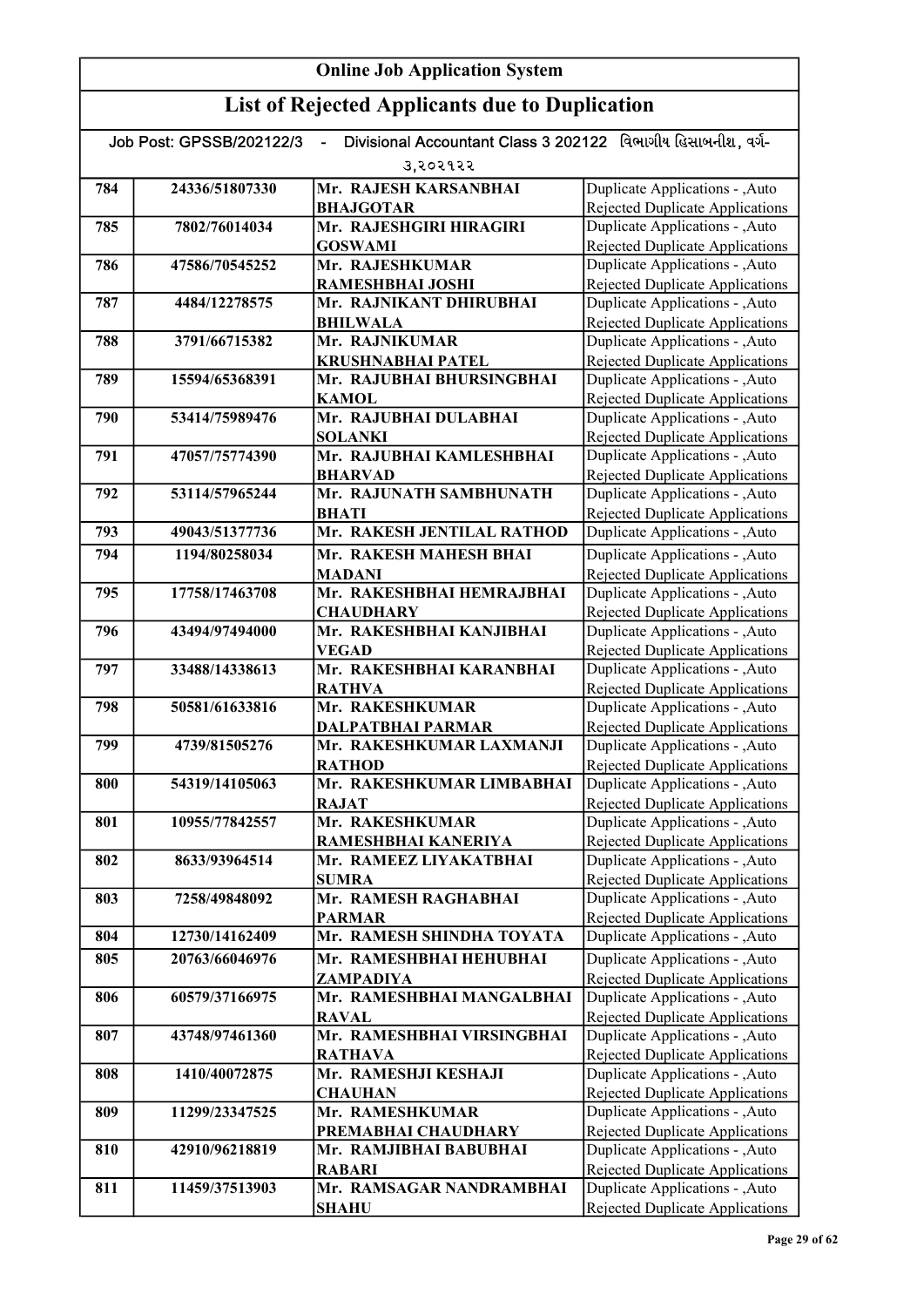| Divisional Accountant Class 3 202122 વિભાગીય હિસાબનીશ, વર્ગ-<br>Job Post: GPSSB/202122/3<br>$\blacksquare$ |                |                                             |                                                                           |
|------------------------------------------------------------------------------------------------------------|----------------|---------------------------------------------|---------------------------------------------------------------------------|
|                                                                                                            |                | उ,२०२१२२                                    |                                                                           |
| 812                                                                                                        | 1153/84086962  | Mr. RANJEET RAMANBHAI                       | Duplicate Applications - , Auto                                           |
|                                                                                                            |                | <b>BARIYA</b>                               | Rejected Duplicate Applications                                           |
| 813                                                                                                        | 22462/50003096 | Mr. RANJITBHAI JAYANTIBHAI                  | Duplicate Applications - , Auto                                           |
|                                                                                                            |                | ZALA                                        | Rejected Duplicate Applications                                           |
| 814                                                                                                        | 34644/85419636 | Mr. RANJITBHAI                              | Duplicate Applications - , Auto                                           |
|                                                                                                            |                | PARSOTTAMBHAI SATHALIYA                     | <b>Rejected Duplicate Applications</b>                                    |
| 815                                                                                                        | 45997/76020475 | Mr. RANJITSINH DHENGAJI                     | Duplicate Applications - , Auto                                           |
|                                                                                                            | 12643/17819615 | <b>RAJPUT</b>                               | <b>Rejected Duplicate Applications</b>                                    |
| 816                                                                                                        |                | Mr. RASHMIKANT VITTHALBHAI<br><b>CHAVDA</b> | Duplicate Applications - , Auto                                           |
| 817                                                                                                        | 22699/71009678 | Mr. RASIKBHAI GEMARBHAI                     | <b>Rejected Duplicate Applications</b><br>Duplicate Applications - , Auto |
|                                                                                                            |                | <b>THAKOR</b>                               | <b>Rejected Duplicate Applications</b>                                    |
| 818                                                                                                        | 43113/10410038 | Mr. RASIKBHAI MANAJIBHAI                    | Duplicate Applications - , Auto                                           |
|                                                                                                            |                | <b>KANOTARA</b>                             | Rejected Duplicate Applications                                           |
| 819                                                                                                        | 18222/47982589 | Mr. RASULKHAN MURIDKHAN                     | Duplicate Applications - , Auto                                           |
|                                                                                                            |                | <b>MALEK</b>                                | <b>Rejected Duplicate Applications</b>                                    |
| 820                                                                                                        | 27419/10544345 | Mr. RATABHAI RAVJIBHAI                      | Duplicate Applications - , Auto                                           |
|                                                                                                            |                | <b>ROJASRA</b>                              | Rejected Duplicate Applications                                           |
| 821                                                                                                        | 47075/69000032 | Mr. RAVATBHAI BALABHAI                      | Duplicate Applications - , Auto                                           |
|                                                                                                            |                | <b>SAIYADA</b>                              | Rejected Duplicate Applications                                           |
| 822                                                                                                        | 23937/74197209 | Mr. RAVI DASHRATHBHAI                       | <b>Duplicate Applications - , Auto</b>                                    |
|                                                                                                            |                | <b>PRAJAPATI</b><br>Mr. RAVI RAGHAVJI BHAI  | <b>Rejected Duplicate Applications</b>                                    |
| 823                                                                                                        | 24986/91381018 | <b>GINGORA</b>                              | Duplicate Applications - , Auto<br>Rejected Duplicate Applications        |
| 824                                                                                                        | 16326/72058870 | Mr. RAVIBHAI BABUBHAI                       | Duplicate Applications - , Auto                                           |
|                                                                                                            |                | <b>PARMAR</b>                               | <b>Rejected Duplicate Applications</b>                                    |
| 825                                                                                                        | 45534/83628007 | Mr. RAVIBHAI ISHWARBHAI                     | Duplicate Applications - , Auto                                           |
|                                                                                                            |                | <b>MAGHROLA</b>                             | <b>Rejected Duplicate Applications</b>                                    |
| 826                                                                                                        | 10922/60811429 | Mr. RAVIBHAI SURESHBHAI                     | Duplicate Applications - , Auto                                           |
|                                                                                                            |                | <b>MAKWANA</b>                              | <b>Rejected Duplicate Applications</b>                                    |
| 827                                                                                                        | 7777/46837113  | Mr. RAVIKANT NARESHKUMAR                    | Duplicate Applications - , Auto                                           |
|                                                                                                            |                | <b>LIMBACHIYA</b>                           | Rejected Duplicate Applications                                           |
| 828                                                                                                        | 13709/67601532 | Mr. RAVIKUMAR ARVINDBHAI                    | Duplicate Applications - , Auto                                           |
|                                                                                                            | 28720/28417261 | <b>CHAVDA</b>                               | <b>Rejected Duplicate Applications</b>                                    |
| 829                                                                                                        |                | Mr. RAVIKUMAR NARAYANBHAI<br><b>DARJI</b>   | Duplicate Applications - , Auto<br>Rejected Duplicate Applications        |
| 830                                                                                                        | 486/91082028   | Mr. RAVINDRAKUMAR                           | Duplicate Applications - , Auto                                           |
|                                                                                                            |                | <b>HARIBHAI VAGHELA</b>                     | Rejected Duplicate Applications                                           |
| 831                                                                                                        | 15830/20361604 | Mr. RAVIRAJ GAJENDRASINH                    | Duplicate Applications - , Auto                                           |
|                                                                                                            |                | <b>VAGHELA</b>                              | Rejected Duplicate Applications                                           |
| 832                                                                                                        | 23560/59965810 | Mr. RAVIRAJSINH                             | Duplicate Applications - , Auto                                           |
|                                                                                                            |                | DASHARATHSINH JADEJA                        | Rejected Duplicate Applications                                           |
| 833                                                                                                        | 10432/97342974 | Mr. RAVIRAJSINH                             | Duplicate Applications - , Auto                                           |
|                                                                                                            |                | RAGHUVIRSINH JADEJA                         | <b>Rejected Duplicate Applications</b>                                    |
| 834                                                                                                        | 25674/26002827 | Mr. RAVIRAJSINH SUKHDEVSINH                 | Duplicate Applications - , Auto                                           |
|                                                                                                            |                | <b>JADEJA</b>                               | <b>Rejected Duplicate Applications</b>                                    |
| 835                                                                                                        | 47087/14165980 | Mr. RAYMALKUMAR KEVAJI                      | Duplicate Applications - , Auto                                           |
| 836                                                                                                        | 23525/49735920 | MALI<br>Mr. RIJVAN IQBALBHAI SHAMA          | Rejected Duplicate Applications<br>Duplicate Applications - , Auto        |
|                                                                                                            |                |                                             |                                                                           |
| 837                                                                                                        | 43223/32733597 | Mr. RITULBHAI SANJAYBHAI<br><b>PATEL</b>    | Duplicate Applications - , Auto<br>Rejected Duplicate Applications        |
| 838                                                                                                        | 24784/29226733 | Mr. ROHIT KANUJI THAKOR                     | Duplicate Applications - , Auto                                           |
| 839                                                                                                        | 13600/72859579 | Mr. ROHIT KUMAR BHUPATBHAI                  | Duplicate Applications - , Auto                                           |
|                                                                                                            |                | <b>DANGAR</b>                               | <b>Rejected Duplicate Applications</b>                                    |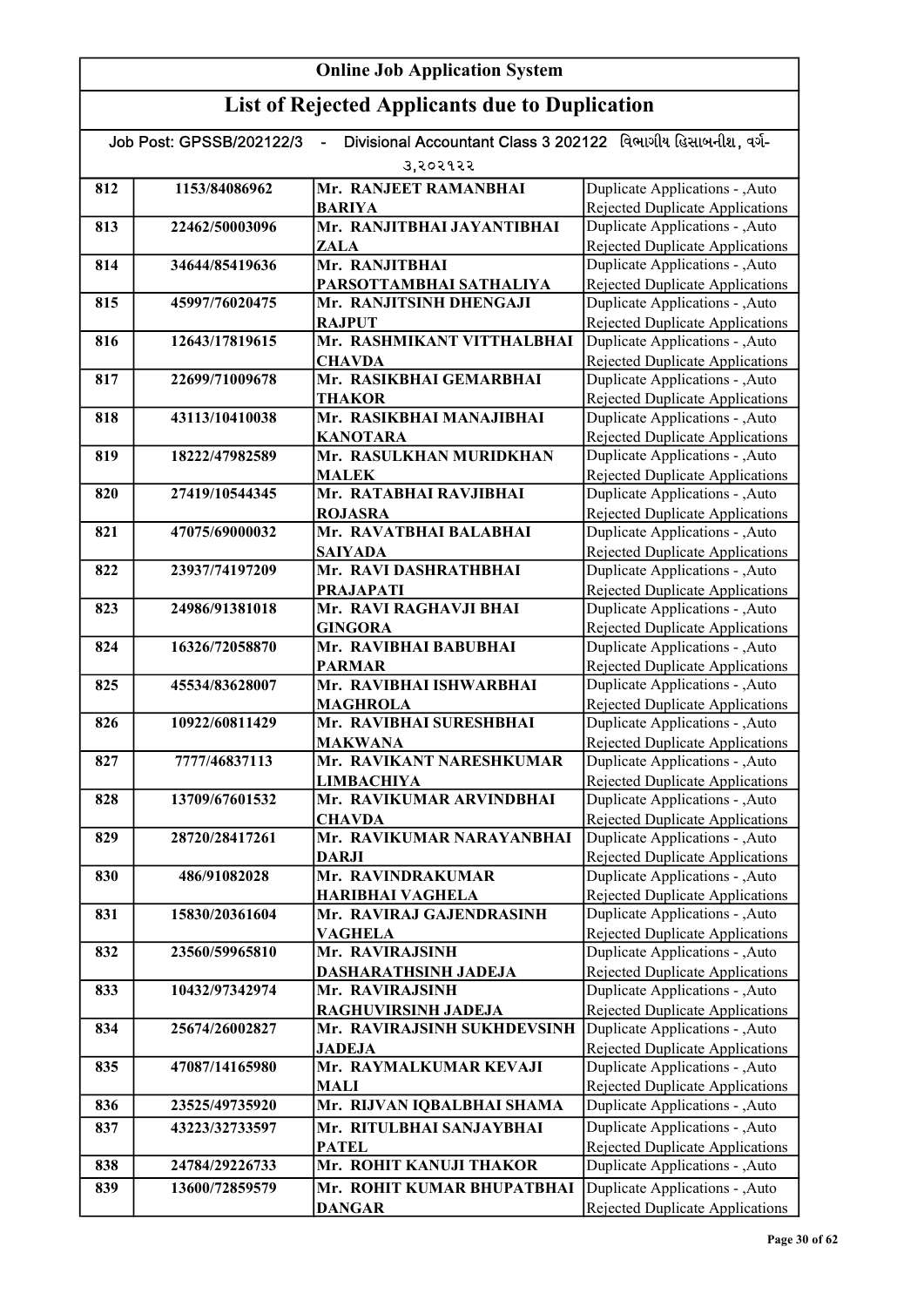| Divisional Accountant Class 3 202122 વિભાગીય હિસાબનીશ. વર્ગ-<br>Job Post: GPSSB/202122/3 |                |                                                             |                                                                           |  |
|------------------------------------------------------------------------------------------|----------------|-------------------------------------------------------------|---------------------------------------------------------------------------|--|
|                                                                                          | 3,२०२१२२       |                                                             |                                                                           |  |
| 840                                                                                      | 41441/75531629 | Mr. ROHIT MAHADEVBHAI                                       | Duplicate Applications - ,Auto                                            |  |
|                                                                                          |                | <b>PANCHAL</b>                                              | <b>Rejected Duplicate Applications</b>                                    |  |
| 841                                                                                      | 56114/11807964 | Mr. ROHIT SHANKARBHAI                                       | Duplicate Applications - , Auto                                           |  |
|                                                                                          |                | <b>KANZARIYA</b>                                            | <b>Rejected Duplicate Applications</b>                                    |  |
| 842                                                                                      | 25435/47885499 | Mr. ROHITBHAI RAJABHAI                                      | Duplicate Applications - , Auto                                           |  |
|                                                                                          |                | <b>NAKIYA</b>                                               | <b>Rejected Duplicate Applications</b>                                    |  |
| 843                                                                                      | 10541/22287910 | Mr. ROHITJI PATHUJI THAKOR                                  | Duplicate Applications - , Auto                                           |  |
| 844                                                                                      | 10565/83623000 | Mr. ROHITJI PATHUJI THAKOR                                  | Duplicate Applications - , Auto                                           |  |
| 845                                                                                      | 12446/40665089 | Mr. ROHITKUMAR                                              | Duplicate Applications - , Auto                                           |  |
|                                                                                          |                | <b>BHAGAVANBHAI JADAV</b>                                   | <b>Rejected Duplicate Applications</b>                                    |  |
| 846                                                                                      | 5416/54616050  | Mr. ROMALKUMAR                                              | Duplicate Applications - , Auto                                           |  |
|                                                                                          |                | RAMESHBHAI PATEL                                            | <b>Rejected Duplicate Applications</b>                                    |  |
| 847                                                                                      | 29364/17824236 | Mr. RONAK YOGESHBHAI JADAV                                  | Duplicate Applications - ,Auto                                            |  |
| 848                                                                                      | 32837/39352397 | Mr. RONAKKUMAR                                              | Duplicate Applications - , Auto                                           |  |
|                                                                                          |                | HARESHKUMAR PRAJAPATI                                       | Rejected Duplicate Applications                                           |  |
| 849                                                                                      | 54044/23583992 | Mr. RONAKKUMAR                                              | Duplicate Applications - ,Auto                                            |  |
|                                                                                          |                | <b>JAGDISHBHAI PATEL</b>                                    | <b>Rejected Duplicate Applications</b>                                    |  |
| 850                                                                                      | 54086/28110517 | Mr. RONAKKUMAR                                              | Duplicate Applications - , Auto                                           |  |
|                                                                                          |                | <b>JAGDISHBHAI PATEL</b>                                    | <b>Rejected Duplicate Applications</b>                                    |  |
| 851                                                                                      | 54134/14568607 | Mr. RONAKKUMAR                                              | Duplicate Applications - , Auto                                           |  |
|                                                                                          |                | <b>JAGDISHBHAI PATEL</b>                                    | <b>Rejected Duplicate Applications</b>                                    |  |
| 852                                                                                      | 29192/72386750 | Mr. RONAKKUMAR                                              | Duplicate Applications - , Auto                                           |  |
| 853                                                                                      | 512/25264004   | NARENDRABHAI CHAUHAN                                        | <b>Rejected Duplicate Applications</b>                                    |  |
|                                                                                          |                | Mr. ROSHANKUMAR                                             | Duplicate Applications - , Auto<br><b>Rejected Duplicate Applications</b> |  |
| 854                                                                                      | 10118/81934800 | MAHENDRABHAI VASAVA<br>Mr. RUCHIK BALDEVBHAI                | Duplicate Applications - , Auto                                           |  |
|                                                                                          |                | <b>PARMAR</b>                                               | <b>Rejected Duplicate Applications</b>                                    |  |
| 855                                                                                      | 13962/93289557 | Mr. RUDRAPALSINH                                            | Duplicate Applications - , Auto                                           |  |
|                                                                                          |                | NIRANJANSINH CHAVDA                                         | Rejected Duplicate Applications                                           |  |
| 856                                                                                      | 57133/95562920 | Mr. RUSHIKUMAR NATAVARLAL                                   | Duplicate Applications - , Auto                                           |  |
|                                                                                          |                | <b>PRAJAPATI</b>                                            | Rejected Duplicate Applications                                           |  |
| 857                                                                                      | 14157/52176452 | Mr. RUSHIL GOPALBHAI BAGDA                                  | Duplicate Applications - ,Auto                                            |  |
| 858                                                                                      | 28349/92365489 | Mr. RUSTAMKUMAR                                             | Duplicate Applications - , Auto                                           |  |
|                                                                                          |                | <b>MAGANBHAI VASAVA</b>                                     | Rejected Duplicate Applications                                           |  |
| 859                                                                                      | 2401/77109771  | Mr. RUTURAJSINH                                             | Duplicate Applications - , Auto                                           |  |
|                                                                                          |                | PRABHATSINH NAKUM                                           | Rejected Duplicate Applications                                           |  |
| 860                                                                                      | 9950/70066535  | Mr. RUTVIK RAJESHBHAI JASANI                                | Duplicate Applications - , Auto                                           |  |
|                                                                                          |                |                                                             | <b>Rejected Duplicate Applications</b>                                    |  |
| 861                                                                                      | 20302/39681025 | Mr. RUTVIK RAMESHBHAI PATEL Duplicate Applications - , Auto |                                                                           |  |
| 862                                                                                      | 41098/86556226 | Mr. SACHIN POPATBHAI RATHOD                                 | Duplicate Applications - , Auto                                           |  |
|                                                                                          |                |                                                             | Rejected Duplicate Applications                                           |  |
| 863                                                                                      | 19704/87274461 | Mr. SACHINKUMAR                                             | Duplicate Applications - , Auto                                           |  |
|                                                                                          |                | DASHARATHBHAI PARMAR                                        | <b>Rejected Duplicate Applications</b>                                    |  |
| 864                                                                                      | 6680/43060385  | Mr. SACHINKUMAR KANTIBHAI                                   | Duplicate Applications - , Auto                                           |  |
|                                                                                          |                | <b>VASAVA</b>                                               | <b>Rejected Duplicate Applications</b>                                    |  |
| 865                                                                                      | 35024/36371385 | Mr. SAGAR MADHAVAJI                                         | Duplicate Applications - , Auto                                           |  |
|                                                                                          |                | <b>LAKHANI</b>                                              | <b>Rejected Duplicate Applications</b>                                    |  |
| 866                                                                                      | 13341/93692376 | Mr. SAGAR MANSUKHBHAI                                       | Duplicate Applications - , Auto                                           |  |
|                                                                                          |                | <b>SOLANKI</b>                                              | <b>Rejected Duplicate Applications</b>                                    |  |
| 867                                                                                      | 19852/60235147 | Mr. SAGAR PRAVINBHAI                                        | Duplicate Applications - , Auto                                           |  |
|                                                                                          |                | <b>CHUDASAMA</b>                                            | Rejected Duplicate Applications                                           |  |
| 868                                                                                      | 19499/67963114 | Mr. SAGAR SURESHBHAI                                        | Duplicate Applications - , Auto                                           |  |
|                                                                                          |                | <b>SOLANKI</b>                                              | <b>Rejected Duplicate Applications</b>                                    |  |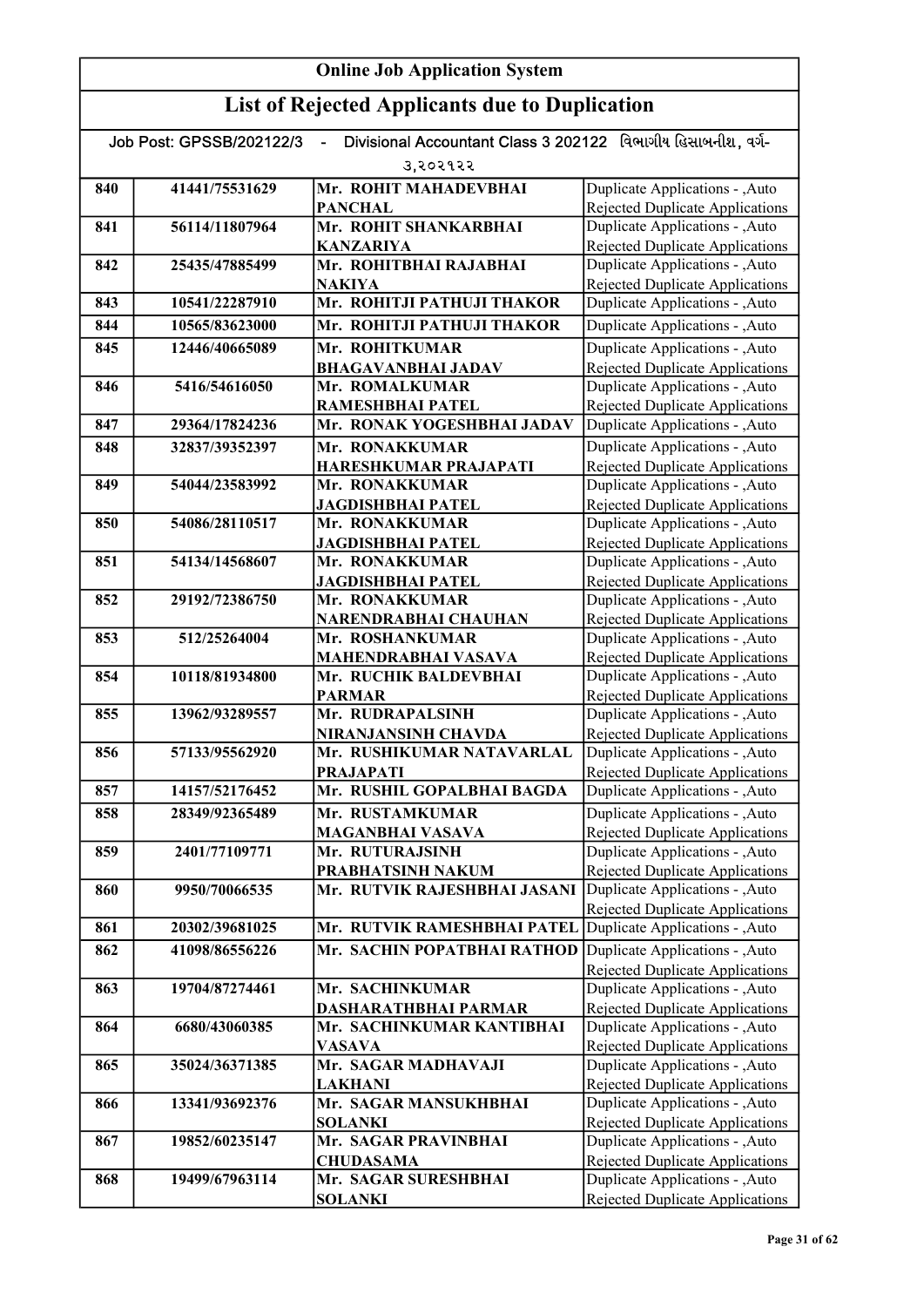| Divisional Accountant Class 3 202122 વિભાગીય હિસાબનીશ. વર્ગ-<br>Job Post: GPSSB/202122/3 |                |                                            |                                                                           |
|------------------------------------------------------------------------------------------|----------------|--------------------------------------------|---------------------------------------------------------------------------|
|                                                                                          |                | उ,२०२१२२                                   |                                                                           |
| 869                                                                                      | 32435/96848756 | Mr. SAGAR VINUBHAI DHAPA                   | Duplicate Applications - , Auto                                           |
| 870                                                                                      | 45781/57289599 | Mr. SAGARBHAI RAVJIBHAI                    | Duplicate Applications - , Auto                                           |
|                                                                                          |                | <b>PARMAR</b>                              | <b>Rejected Duplicate Applications</b>                                    |
| 871                                                                                      | 45202/69178822 | Mr. SAGARBHAI SARTANBHAI                   | Duplicate Applications - , Auto                                           |
|                                                                                          |                | <b>RABARI</b>                              | Rejected Duplicate Applications                                           |
| 872                                                                                      | 20063/83230292 | Mr. SAGARKUMAR CHANDULAL                   | Duplicate Applications - , Auto                                           |
|                                                                                          |                | <b>MODIYA</b>                              | <b>Rejected Duplicate Applications</b>                                    |
| 873                                                                                      | 5926/38627214  | Mr. SAGARKUMAR KANTIBHAI                   | Duplicate Applications - , Auto                                           |
|                                                                                          |                | <b>SUTHAR</b><br>Mr. SAGARKUMAR PRAVINBHAI | <b>Rejected Duplicate Applications</b>                                    |
| 874                                                                                      | 17986/27804577 | <b>HINGU</b>                               | Duplicate Applications - , Auto<br><b>Rejected Duplicate Applications</b> |
| 875                                                                                      | 52638/11659492 | Mr. SAHDEVJI DAHYAJI                       | Duplicate Applications - , Auto                                           |
|                                                                                          |                | <b>CHAUHAN</b>                             | Rejected Duplicate Applications                                           |
| 876                                                                                      | 28469/98835145 | Mr. SAHIL BABUBHAI LEUVA                   | Duplicate Applications - , Auto                                           |
| 877                                                                                      | 5193/89674539  | Mr. SAHIL ISHWARBHAI                       | Duplicate Applications - , Auto                                           |
|                                                                                          |                | <b>MAKHANA</b>                             | <b>Rejected Duplicate Applications</b>                                    |
| 878                                                                                      | 26686/71227961 | Mr. SAILESHBHAI RASHIKBHAI                 | Duplicate Applications - , Auto                                           |
|                                                                                          |                | SHEKH                                      | Rejected Duplicate Applications                                           |
| 879                                                                                      | 1452/76966331  | Mr. SALIMBHAI BHURABHAI                    | Duplicate Applications - , Auto                                           |
|                                                                                          |                | <b>MANKAD</b>                              | Rejected Duplicate Applications                                           |
| 880                                                                                      | 54649/43474006 | Mr. SAMIR AFJAL MANSURI                    | Duplicate Applications - , Auto                                           |
| 881                                                                                      | 13633/52419018 | Mr. SAMIR BASIRBHAI MUNDRAK                | Duplicate Applications - , Auto                                           |
| 882                                                                                      | 18711/72639654 | Mr. SAMIR SATARBHAI LAKHANI                | <b>Rejected Duplicate Applications</b>                                    |
|                                                                                          |                |                                            | Duplicate Applications - , Auto                                           |
| 883                                                                                      | 9629/44699103  | Mr. SANAT VIPULKUMAR BHATT                 | Duplicate Applications - , Auto                                           |
| 884                                                                                      | 8279/72363450  | Mr. SANDIPKUMAR ARVINDBHAI<br><b>BORAD</b> | Duplicate Applications - , Auto<br><b>Rejected Duplicate Applications</b> |
| 885                                                                                      | 11799/20992843 | Mr. SANDIPKUMAR NATUBHAI                   | Duplicate Applications - , Auto                                           |
|                                                                                          |                | <b>PATEL</b>                               | <b>Rejected Duplicate Applications</b>                                    |
| 886                                                                                      | 1049/50162878  | Mr. SANJAY BACHUBHAI MENIYA                | Duplicate Applications - , Auto                                           |
|                                                                                          |                |                                            | <b>Rejected Duplicate Applications</b>                                    |
| 887                                                                                      | 54056/72813676 | Mr. SANJAY DIPSHANGBHAI                    | Duplicate Applications - , Auto                                           |
|                                                                                          |                | <b>GOHIL</b>                               | Rejected Duplicate Applications                                           |
| 888                                                                                      | 55591/86930802 | Mr. SANJAY DIPSHANGBHAI                    | Duplicate Applications - , Auto                                           |
|                                                                                          |                | <b>GOHIL</b><br>Mr. SANJAY KHIMABHAI       | <b>Rejected Duplicate Applications</b>                                    |
| 889                                                                                      | 22616/43221947 | <b>SAVDHOR</b>                             | Duplicate Applications - , Auto<br><b>Rejected Duplicate Applications</b> |
| 890                                                                                      | 13223/94410187 | Mr. SANJAY MULJIBHAI ZALA                  | Duplicate Applications - , Auto                                           |
| 891                                                                                      | 26999/11463781 | Mr. SANJAY NAGJIBHAI BHUVA                 | Duplicate Applications - , Auto                                           |
| 892                                                                                      | 12918/19750490 | Mr. SANJAY RANABHAI                        | Duplicate Applications - , Auto                                           |
|                                                                                          |                | <b>CHAUHAN</b>                             | <b>Rejected Duplicate Applications</b>                                    |
| 893                                                                                      | 31098/74479982 | Mr. SANJAY RUPABHAI DABHI                  | Duplicate Applications - , Auto                                           |
| 894                                                                                      | 3948/15298562  | Mr. SANJAYBHAI                             | Duplicate Applications - , Auto                                           |
|                                                                                          |                | PITAMBARBHAI BERANEE                       | Rejected Duplicate Applications                                           |
| 895                                                                                      | 23679/91617849 | Mr. SANJAYKHAN HANIFKHAN                   | Duplicate Applications - , Auto                                           |
|                                                                                          |                | <b>JALORI</b>                              | <b>Rejected Duplicate Applications</b>                                    |
| 896                                                                                      | 37260/14178722 | Mr. SANJAYKUMAR ANVARBHAI                  | Duplicate Applications - , Auto                                           |
|                                                                                          |                | <b>VASAVA</b>                              | <b>Rejected Duplicate Applications</b>                                    |
| 897                                                                                      | 33318/58753142 | Mr. SANJAYKUMAR                            | Duplicate Applications - , Auto                                           |
|                                                                                          |                | <b>CHIMANBHAI VASAVA</b>                   | Rejected Duplicate Applications                                           |
| 898                                                                                      | 53352/11208184 | Mr. SANJAYKUMAR DHIRAJI<br><b>THAKOR</b>   | Duplicate Applications - , Auto<br><b>Rejected Duplicate Applications</b> |
|                                                                                          |                |                                            |                                                                           |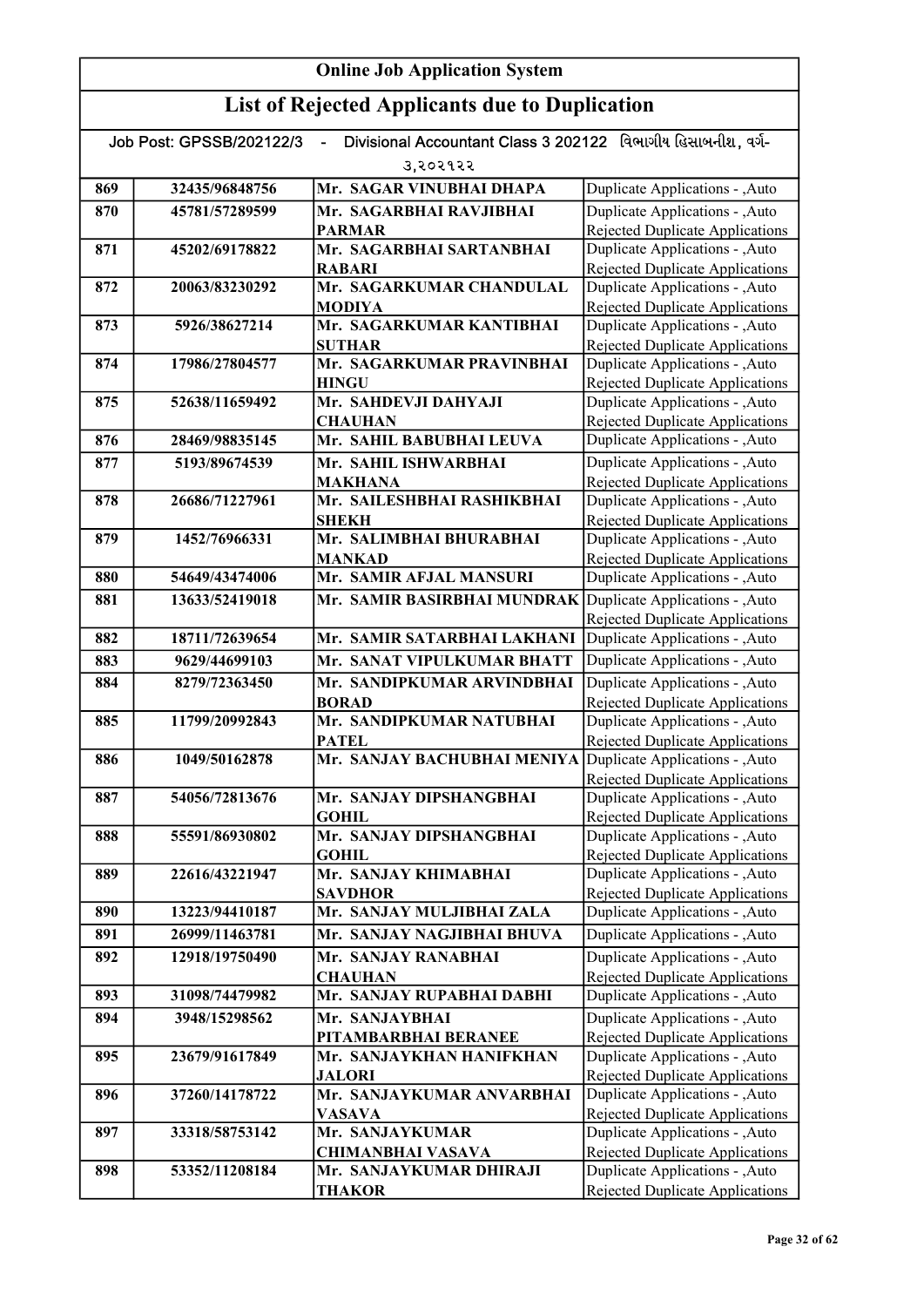# List of Rejected Applicants due to Duplication

| Divisional Accountant Class 3 202122 વિભાગીય હિસાબનીશ. વર્ગ-<br>Job Post: GPSSB/202122/3 |                |                                                               |                                                                           |  |
|------------------------------------------------------------------------------------------|----------------|---------------------------------------------------------------|---------------------------------------------------------------------------|--|
|                                                                                          | 3,२०२१२२       |                                                               |                                                                           |  |
| 899                                                                                      | 28718/79058126 | Mr. SANJAYKUMAR JANAKBHAI                                     | Duplicate Applications - , Auto                                           |  |
|                                                                                          |                | <b>JADAV</b>                                                  | Rejected Duplicate Applications                                           |  |
| 900                                                                                      | 4290/35173818  | Mr. SANJAYKUMAR JASHUBHAI                                     | Duplicate Applications - , Auto                                           |  |
|                                                                                          |                | <b>PATEL</b>                                                  | Rejected Duplicate Applications                                           |  |
| 901                                                                                      | 38675/20089054 | Mr. SANJAYKUMAR                                               | Duplicate Applications - , Auto                                           |  |
|                                                                                          |                | <b>JAYRAMBHAI RAJGOR</b>                                      | Rejected Duplicate Applications                                           |  |
| 902                                                                                      | 23074/64850186 | Mr. SANJAYKUMAR KISHORSINH                                    | Duplicate Applications - , Auto                                           |  |
|                                                                                          |                | <b>CHAUHAN</b>                                                | <b>Rejected Duplicate Applications</b>                                    |  |
| 903                                                                                      | 9638/13667088  | Mr. SANJAYKUMAR MANILAL                                       | Duplicate Applications - , Auto                                           |  |
| 904                                                                                      | 13282/34771518 | <b>RAJVANSHI</b><br>Mr. SANJAYKUMAR                           | <b>Rejected Duplicate Applications</b><br>Duplicate Applications - , Auto |  |
|                                                                                          |                | <b>MANSUKHBHAI PRAJAPATI</b>                                  | <b>Rejected Duplicate Applications</b>                                    |  |
| 905                                                                                      | 43600/24619254 | Mr. SANJAYKUMAR MOHANBHAI                                     | Duplicate Applications - , Auto                                           |  |
|                                                                                          |                | <b>BARIYA</b>                                                 | <b>Rejected Duplicate Applications</b>                                    |  |
| 906                                                                                      | 43662/13037925 | Mr. SANJAYKUMAR MOHANBHAI                                     | Duplicate Applications - , Auto                                           |  |
|                                                                                          |                | <b>BARIYA</b>                                                 | Rejected Duplicate Applications                                           |  |
| 907                                                                                      | 56067/66509621 | Mr. SANJAYKUMAR RAMANBHAI                                     | Duplicate Applications - , Auto                                           |  |
|                                                                                          |                | <b>PARMAR</b>                                                 | <b>Rejected Duplicate Applications</b>                                    |  |
| 908                                                                                      | 59906/53651537 | Mr. SANJAYKUMAR RATILAL                                       | Duplicate Applications - , Auto                                           |  |
|                                                                                          |                | <b>JANI</b>                                                   | <b>Rejected Duplicate Applications</b>                                    |  |
| 909                                                                                      | 9054/97017961  | Mr. SANJAYKUMAR SHAMLJI                                       | Duplicate Applications - , Auto                                           |  |
|                                                                                          |                | <b>PARMAR</b>                                                 | <b>Rejected Duplicate Applications</b>                                    |  |
| 910                                                                                      | 46035/30619737 | Mr. SANJAYKUMAR SONAJI                                        | Duplicate Applications - , Auto                                           |  |
|                                                                                          |                | THAKOR                                                        | Rejected Duplicate Applications                                           |  |
| 911                                                                                      | 18593/90654112 | Mr. SANJAYKUMAR                                               | Duplicate Applications - , Auto                                           |  |
| 912                                                                                      | 24094/64367638 | <b>TRIBHOVANDAS SADHU</b><br>Mr. SANJAYSINH BHAVANSINH        | Rejected Duplicate Applications<br>Duplicate Applications - , Auto        |  |
|                                                                                          |                | ZALA                                                          | <b>Rejected Duplicate Applications</b>                                    |  |
| 913                                                                                      | 43081/56474840 | Mr. SANJESHBHAI BHANUBHAI                                     | Duplicate Applications - , Auto                                           |  |
|                                                                                          |                | <b>MIR</b>                                                    | <b>Rejected Duplicate Applications</b>                                    |  |
| 914                                                                                      | 39107/38766947 | Mr. SANKETKUMAR                                               | Duplicate Applications - , Auto                                           |  |
|                                                                                          |                | DALSUKHBHAI BHATIYA                                           | <b>Rejected Duplicate Applications</b>                                    |  |
| 915                                                                                      | 29567/16456122 | Mr. SARTHAK SHANKARBHAI                                       | Duplicate Applications - , Auto                                           |  |
|                                                                                          |                | <b>GOHIL</b>                                                  | <b>Rejected Duplicate Applications</b>                                    |  |
| 916                                                                                      | 10997/64177906 | Mr. SATISH TULSIBHAI SAPARIYA Duplicate Applications - , Auto |                                                                           |  |
|                                                                                          |                |                                                               | <b>Rejected Duplicate Applications</b>                                    |  |
| 917                                                                                      | 27752/90823202 | Mr. SAURAVKUMAR ASHOKBHAI                                     | Duplicate Applications - , Auto                                           |  |
|                                                                                          |                | <b>CHAUDHARI</b>                                              | <b>Rejected Duplicate Applications</b>                                    |  |
| 918                                                                                      | 43238/47593070 | Mr. SAURAVKUMAR<br>TRIBHOVANDAS PRAJAPATI                     | Duplicate Applications - , Auto<br>Rejected Duplicate Applications        |  |
| 919                                                                                      | 10616/80295898 | Mr. SAVAN NAROTTAMBHAI                                        | Duplicate Applications - , Auto                                           |  |
|                                                                                          |                | <b>VASOYA</b>                                                 | <b>Rejected Duplicate Applications</b>                                    |  |
| 920                                                                                      | 33831/50376595 | Mr. SAVAN SURESHBHAI                                          | Duplicate Applications - , Auto                                           |  |
|                                                                                          |                | <b>PARMAR</b>                                                 | Rejected Duplicate Applications                                           |  |
| 921                                                                                      | 5131/36505919  | Mr. SAVANKUMAR PRAVINBHAI                                     | Duplicate Applications - ,Auto                                            |  |
|                                                                                          |                | <b>KANANI</b>                                                 | Rejected Duplicate Applications                                           |  |
| 922                                                                                      | 24325/57324265 | Mr. SAVANKUMAR SATISHBHAI                                     | Duplicate Applications - , Auto                                           |  |
|                                                                                          |                | <b>PADVI</b>                                                  | Rejected Duplicate Applications                                           |  |
| 923                                                                                      | 8834/18827090  | Mr. SAVANKUMAR VIKRAMBHAI                                     | Duplicate Applications - , Auto                                           |  |
|                                                                                          |                | <b>VASAVA</b>                                                 | <b>Rejected Duplicate Applications</b>                                    |  |
| 924                                                                                      | 29619/46422273 | Mr. SAVDASKUMAR BHURABHAI                                     | Duplicate Applications - , Auto                                           |  |
|                                                                                          |                | <b>KADEGIYA</b>                                               | <b>Rejected Duplicate Applications</b>                                    |  |
| 925                                                                                      | 21552/19412222 | Mr. SEVIN DILIPBHAI KUNVARIA                                  | Duplicate Applications - , Auto                                           |  |

Rejected Duplicate Applications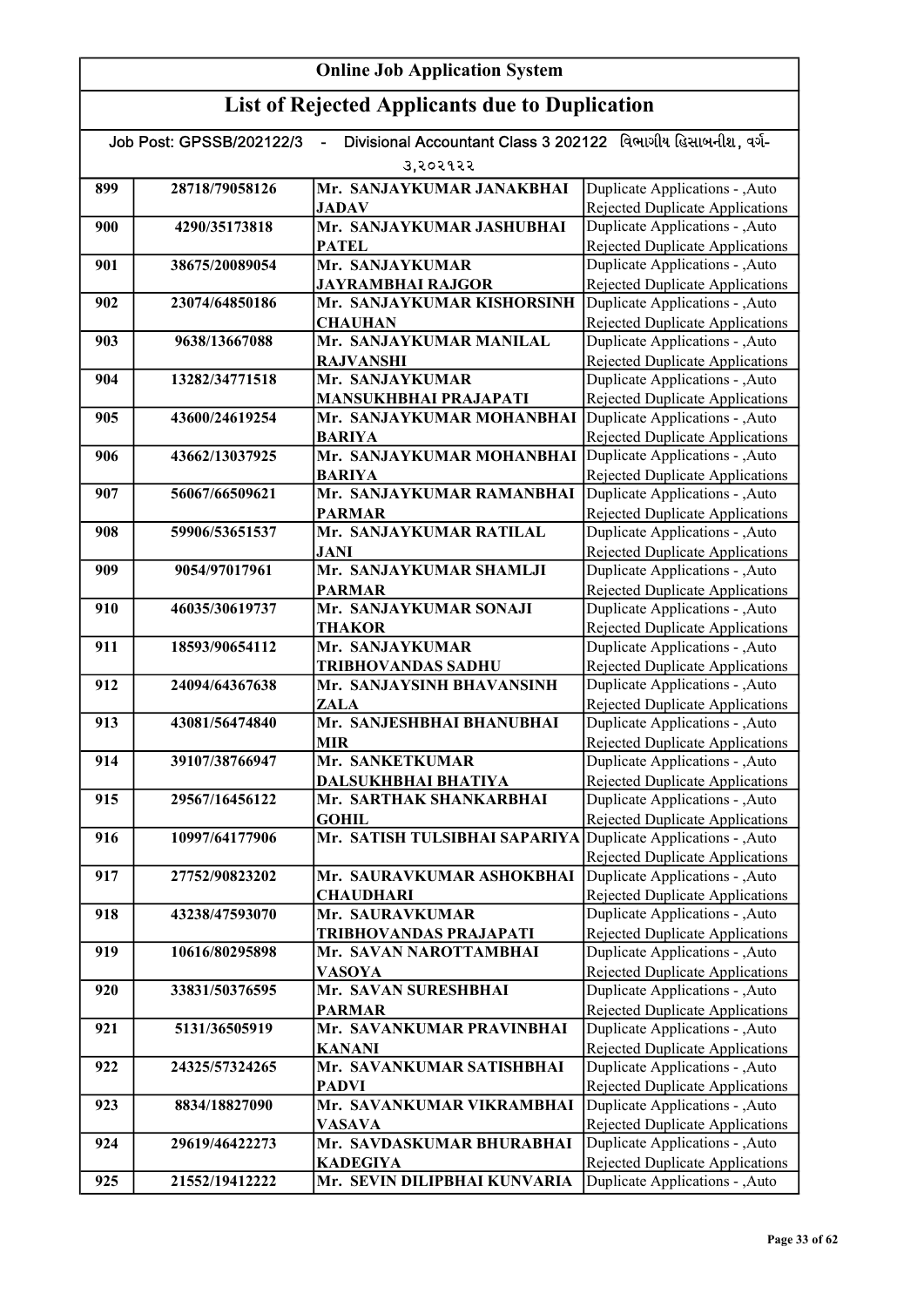| Divisional Accountant Class 3 202122 વિભાગીય હિસાબનીશ. વર્ગ-<br>Job Post: GPSSB/202122/3<br>$\blacksquare$ |                |                                                 |                                                                           |  |
|------------------------------------------------------------------------------------------------------------|----------------|-------------------------------------------------|---------------------------------------------------------------------------|--|
|                                                                                                            | उ,२०२१२२       |                                                 |                                                                           |  |
| 926                                                                                                        | 30564/38329613 | Mr. SHAHNAVAZ DAUDBHAI                          | Duplicate Applications - , Auto                                           |  |
|                                                                                                            |                | <b>RUPIYA</b>                                   | Rejected Duplicate Applications                                           |  |
| 927                                                                                                        | 34552/32671351 | Mr. SHAHRAN SAKHAVATHUSEN                       | Duplicate Applications - , Auto                                           |  |
|                                                                                                            |                | <b>CHAUHAN</b>                                  | Rejected Duplicate Applications                                           |  |
| 928                                                                                                        | 41094/52148272 | Mr. SHAILESHBHAI BHUPATBHAI                     | Duplicate Applications - , Auto                                           |  |
|                                                                                                            |                | <b>DIHORA</b>                                   | <b>Rejected Duplicate Applications</b>                                    |  |
| 929                                                                                                        | 61031/60258564 | Mr. SHAILESHBHAI                                | Duplicate Applications - , Auto                                           |  |
|                                                                                                            |                | <b>CHHELABHAI THAKOR</b>                        | <b>Rejected Duplicate Applications</b>                                    |  |
| 930                                                                                                        | 8697/34561992  | Mr. SHAILESHBHAI DAHYABHAI                      | Duplicate Applications - , Auto                                           |  |
|                                                                                                            |                | <b>MALI</b>                                     | Rejected Duplicate Applications                                           |  |
| 931                                                                                                        | 61764/24214184 | Mr. SHAILESHBHAI ISHWARBHAI                     | Duplicate Applications - , Auto                                           |  |
| 932                                                                                                        | 45009/29840449 | <b>RATHVA</b><br>Mr. SHAILESHJI PRADHANJI       | <b>Rejected Duplicate Applications</b><br>Duplicate Applications - , Auto |  |
|                                                                                                            |                | <b>DABHI</b>                                    | <b>Rejected Duplicate Applications</b>                                    |  |
| 933                                                                                                        | 9489/31377518  | Mr. SHAILESHKUMAR JESANGJI                      | Duplicate Applications - , Auto                                           |  |
|                                                                                                            |                | <b>MAKVANA</b>                                  | <b>Rejected Duplicate Applications</b>                                    |  |
| 934                                                                                                        | 55960/66631508 | Mr. SHAILESHKUMAR                               | Duplicate Applications - , Auto                                           |  |
|                                                                                                            |                | PRAVINBHAI PARMAR                               | Rejected Duplicate Applications                                           |  |
| 935                                                                                                        | 1421/54054672  | Mr. SHAKLEN HASHIMBHAI                          | Duplicate Applications - , Auto                                           |  |
|                                                                                                            |                | <b>GARANA</b>                                   | Rejected Duplicate Applications                                           |  |
| 936                                                                                                        | 24535/54990434 | Mr. SHAMALBHAI CHATRABHAI                       | Duplicate Applications - , Auto                                           |  |
|                                                                                                            |                | <b>CHAUDHARY</b>                                | Rejected Duplicate Applications                                           |  |
| 937                                                                                                        | 10485/33418656 | Mr. SHANKARDEV MANABHAI                         | Duplicate Applications - , Auto                                           |  |
|                                                                                                            |                | <b>PARMAR</b>                                   | Rejected Duplicate Applications                                           |  |
| 938                                                                                                        | 46745/22874502 | Mr. SHANTIBHAI KANABHAI                         | Duplicate Applications - , Auto                                           |  |
|                                                                                                            |                | <b>DERVALIYA</b>                                | Rejected Duplicate Applications                                           |  |
| 939                                                                                                        | 46768/78405912 | Mr. SHANTIBHAI KANABHAI                         | Duplicate Applications - , Auto                                           |  |
|                                                                                                            |                | <b>DERVALIYA</b>                                | <b>Rejected Duplicate Applications</b>                                    |  |
| 940                                                                                                        | 26741/37570541 | Mr. SHANTILAL BHANABHAI                         | Duplicate Applications - , Auto                                           |  |
| 941                                                                                                        | 40517/47249829 | <b>PARMAR</b><br>Mr. SHANTILAL NATVARLAL        | Rejected Duplicate Applications                                           |  |
|                                                                                                            |                | <b>GOHEL</b>                                    | Duplicate Applications - , Auto<br><b>Rejected Duplicate Applications</b> |  |
| 942                                                                                                        | 56812/71017529 | Mr. SHARIFKHAN                                  | Duplicate Applications - , Auto                                           |  |
|                                                                                                            |                | NURMAHAMMAD SIPAI                               | <b>Rejected Duplicate Applications</b>                                    |  |
| 943                                                                                                        | 43834/24927897 | Mr. SHRAVANBHAI                                 | Duplicate Applications - , Auto                                           |  |
|                                                                                                            |                | PARSOTTAMBHAI CHAVDA                            | <b>Rejected Duplicate Applications</b>                                    |  |
| 944                                                                                                        | 26639/50220682 | Mr. SHREYANS RAMANBHAI                          | Duplicate Applications - , Auto                                           |  |
|                                                                                                            |                | <b>PRAJAPATI</b>                                | Rejected Duplicate Applications                                           |  |
| 945                                                                                                        | 45617/28901017 | Mr. SHREYAS BHARATBHAI                          | Duplicate Applications - , Auto                                           |  |
|                                                                                                            |                | <b>BHATAKIYA</b>                                | <b>Rejected Duplicate Applications</b>                                    |  |
| 946                                                                                                        | 33262/31114298 | Mr. SHYAMKUMAR                                  | Duplicate Applications - , Auto                                           |  |
|                                                                                                            |                | <b>HARSHADBHAI BAROT</b>                        | <b>Rejected Duplicate Applications</b>                                    |  |
| 947                                                                                                        | 18044/22023354 | Mr. SIDDHARAJSINH                               | Duplicate Applications - , Auto                                           |  |
|                                                                                                            |                | <b>JASHWANTSINH SOLANKI</b>                     | <b>Rejected Duplicate Applications</b>                                    |  |
| 948                                                                                                        | 18111/13827255 | Mr. SIDDHARAJSINH                               | Duplicate Applications - , Auto                                           |  |
|                                                                                                            |                | <b>JASHWANTSINH SOLANKI</b>                     | Rejected Duplicate Applications                                           |  |
| 949                                                                                                        | 6774/88880079  | Mr. SIDHDHARAJSINH                              | Duplicate Applications - , Auto                                           |  |
| 950                                                                                                        | 41952/80940117 | VISHRAMBHAI KOTWAL<br>Mr. SIMITKUMAR LAXMANBHAI | Rejected Duplicate Applications<br>Duplicate Applications - , Auto        |  |
|                                                                                                            |                | <b>CHAUDHARY</b>                                | <b>Rejected Duplicate Applications</b>                                    |  |
| 951                                                                                                        | 45910/42327697 | Mr. SMIT JAYESHBHAI RATHOD                      | Duplicate Applications - ,Auto                                            |  |
| 952                                                                                                        | 34008/35228108 | Mr. SMITKUMAR BABULAL                           | Duplicate Applications - , Auto                                           |  |
|                                                                                                            |                | <b>PATEL</b>                                    | Rejected Duplicate Applications                                           |  |
|                                                                                                            |                |                                                 |                                                                           |  |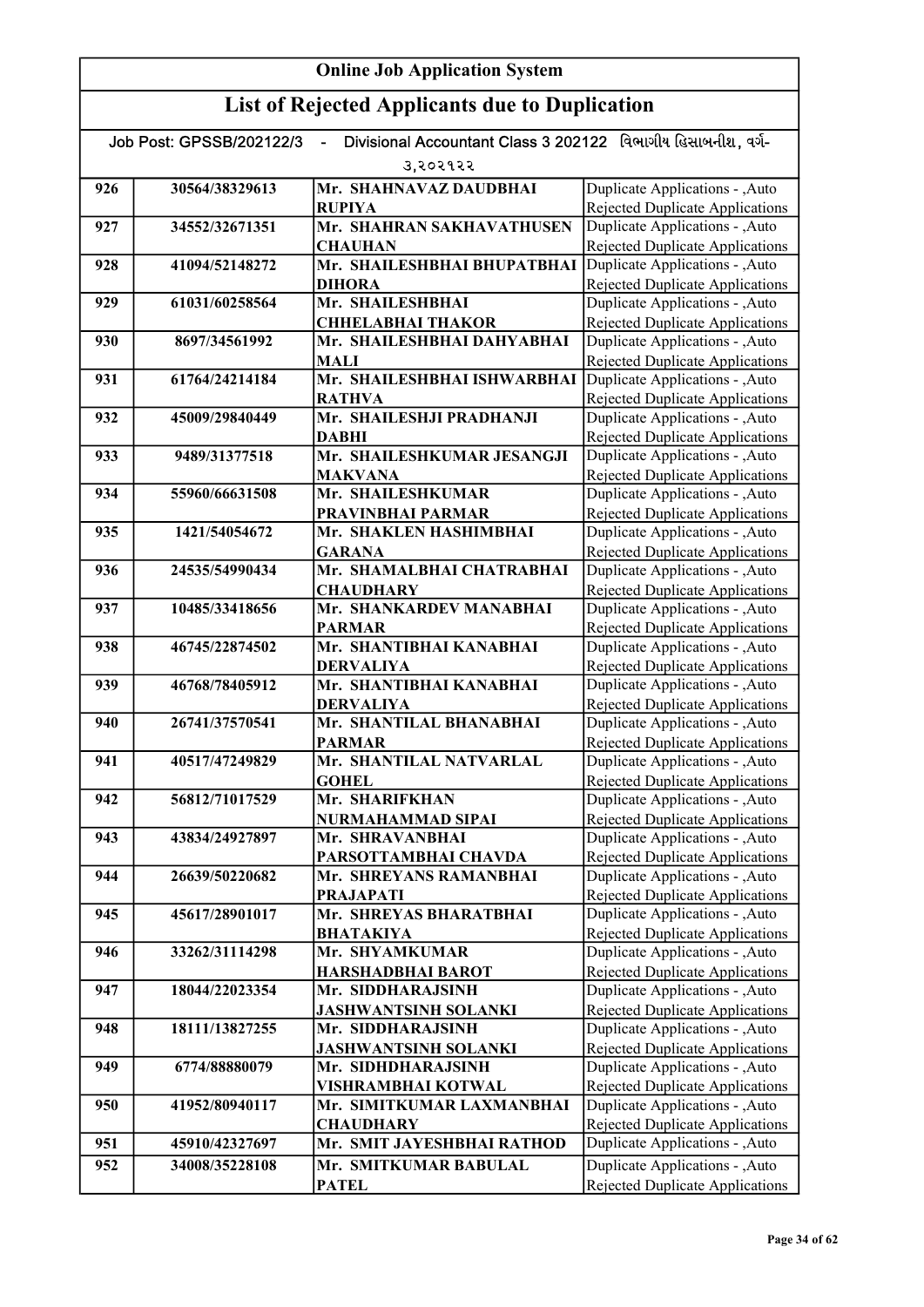| Divisional Accountant Class 3 202122 વિભાગીય હિસાબનીશ, વર્ગ-<br>Job Post: GPSSB/202122/3<br>$\blacksquare$ |                |                                                             |                                                                           |
|------------------------------------------------------------------------------------------------------------|----------------|-------------------------------------------------------------|---------------------------------------------------------------------------|
|                                                                                                            |                | 3,२०२१२२                                                    |                                                                           |
| 953                                                                                                        | 5818/76743575  | Mr. SNEHALBHAI PREMABHAI                                    | Duplicate Applications - , Auto                                           |
|                                                                                                            |                | <b>CHAUDHARI</b>                                            | <b>Rejected Duplicate Applications</b>                                    |
| 954                                                                                                        | 26495/49968311 | Mr. SNEHALKUMAR                                             | Duplicate Applications - , Auto                                           |
|                                                                                                            |                | <b>KAMLESHKUMAR RAMI</b>                                    | Rejected Duplicate Applications                                           |
| 955                                                                                                        | 9183/62375308  | Mr. SOHILKUMAR GANPATBHAI                                   | Duplicate Applications - , Auto                                           |
|                                                                                                            |                | <b>CHAUDHRI</b>                                             | <b>Rejected Duplicate Applications</b><br>Duplicate Applications - , Auto |
| 956                                                                                                        | 30181/65924110 | Mr. SUDHIR KHEEMANAND BHAI<br><b>DANGAR</b>                 | <b>Rejected Duplicate Applications</b>                                    |
| 957                                                                                                        | 32313/34206071 | Mr. SUMANT MAHESHKUMAR                                      | Duplicate Applications - , Auto                                           |
|                                                                                                            |                | <b>SUKHANANDI</b>                                           | Rejected Duplicate Applications                                           |
| 958                                                                                                        | 64198/26418536 | Mr. SUNIL BHOJABHAI GARCHAR Duplicate Applications - , Auto |                                                                           |
|                                                                                                            |                |                                                             | <b>Rejected Duplicate Applications</b>                                    |
| 959                                                                                                        | 11773/91195444 | Mr. SUNIL MAGANBHAI GAJERA                                  | Duplicate Applications - , Auto                                           |
| 960                                                                                                        | 25213/38749222 | Mr. SUNILBHAI ISHWARBHAI                                    | Duplicate Applications - , Auto                                           |
|                                                                                                            |                | <b>VASAVA</b>                                               | Rejected Duplicate Applications                                           |
| 961                                                                                                        | 20601/20423048 | Mr. SUNILKUMAR BHARATBHAI                                   | Duplicate Applications - , Auto                                           |
|                                                                                                            |                | <b>VYAS</b>                                                 | <b>Rejected Duplicate Applications</b>                                    |
| 962                                                                                                        | 60290/24257021 | Mr. SUNILKUMAR RAMESHBHAI                                   | Duplicate Applications - , Auto                                           |
|                                                                                                            |                | <b>PRAJAPATI</b>                                            | <b>Rejected Duplicate Applications</b>                                    |
| 963                                                                                                        | 46605/62343361 | Mr. SURESH RAGHUBHAI<br><b>BHARVAD</b>                      | Duplicate Applications - , Auto<br><b>Rejected Duplicate Applications</b> |
| 964                                                                                                        | 52952/14633598 | Mr. SURESHBHAI BABUBHAI                                     | Duplicate Applications - , Auto                                           |
|                                                                                                            |                | <b>MALI</b>                                                 | <b>Rejected Duplicate Applications</b>                                    |
| 965                                                                                                        | 46046/23831496 | Mr. SURESHBHAI GORDHANBHAI                                  | Duplicate Applications - , Auto                                           |
|                                                                                                            |                | <b>SARVAIYA</b>                                             | Rejected Duplicate Applications                                           |
| 966                                                                                                        | 6973/41242664  | Mr. SURESHBHAI LADHABHAI                                    | Duplicate Applications - , Auto                                           |
|                                                                                                            |                | <b>CHAUDHARY</b>                                            | Rejected Duplicate Applications                                           |
| 967                                                                                                        | 23053/37141098 | Mr. SURESHDAN MAHADAN                                       | Duplicate Applications - , Auto                                           |
|                                                                                                            |                | <b>GADHAVI</b>                                              | Rejected Duplicate Applications                                           |
| 968                                                                                                        | 27943/60462483 | Mr. SURESHKUMAR LADHAJI                                     | Duplicate Applications - , Auto                                           |
| 969                                                                                                        | 350/24270971   | <b>CHAUDHARY</b><br>Mr. SURESHKUMAR THANABHAI               | Rejected Duplicate Applications                                           |
|                                                                                                            |                | <b>CHAUDHARY</b>                                            | Duplicate Applications - , Auto<br><b>Rejected Duplicate Applications</b> |
| 970                                                                                                        | 49039/10634573 | Mr. SURPALSINH JASHVANTSINH                                 | Duplicate Applications - , Auto                                           |
|                                                                                                            |                | <b>CHAVDA</b>                                               | Rejected Duplicate Applications                                           |
| 971                                                                                                        | 3034/91032341  | Mr. SWAPNILKUMAR                                            | Duplicate Applications - , Auto                                           |
|                                                                                                            |                | <b>BHANUBHAI VALAND</b>                                     | <b>Rejected Duplicate Applications</b>                                    |
| 972                                                                                                        | 26613/78809971 | Mr. TANVIRAHEMAD AYUBBHAI                                   | Duplicate Applications - , Auto                                           |
|                                                                                                            |                | <b>BHATTI</b>                                               | <b>Rejected Duplicate Applications</b>                                    |
| 973                                                                                                        | 44608/99691581 | Mr. TARUNBHAI MANSUKHBHAI                                   | Duplicate Applications - , Auto                                           |
|                                                                                                            |                | <b>SOLANKI</b>                                              | Rejected Duplicate Applications                                           |
| 974                                                                                                        | 50539/30734895 | Mr. TARUNBHAI MANSUKHBHAI                                   | Duplicate Applications - , Auto                                           |
|                                                                                                            | 41252/61798367 | <b>SOLANKI</b><br>Mr. TASVIR ANILBHAI SHRIMALI              | Rejected Duplicate Applications<br>Duplicate Applications - , Auto        |
| 975                                                                                                        |                |                                                             |                                                                           |
| 976                                                                                                        | 44750/59178668 | Mr. TEJASHBHAI MORARBHAI<br><b>CHAUDHARI</b>                | Duplicate Applications - , Auto<br>Rejected Duplicate Applications        |
| 977                                                                                                        | 19975/86010781 | Mr. TOSIFBHAI BASHERBHAI                                    | Duplicate Applications - , Auto                                           |
|                                                                                                            |                | <b>SIPAI</b>                                                | <b>Rejected Duplicate Applications</b>                                    |
| 978                                                                                                        | 25896/70504433 | Mr. TRUSHARKUMAR                                            | Duplicate Applications - , Auto                                           |
|                                                                                                            |                | DINESHBHAI CHAUDHARI                                        | <b>Rejected Duplicate Applications</b>                                    |
| 979                                                                                                        | 32943/16575271 | Mr. TULSIDAS MULCHANDBHAI                                   | Duplicate Applications - , Auto                                           |
|                                                                                                            |                | <b>MAKWANA</b>                                              | <b>Rejected Duplicate Applications</b>                                    |
| 980                                                                                                        | 62673/27094519 | Mr. UDAY LALJI BHAI MARU                                    | Duplicate Applications - , Auto                                           |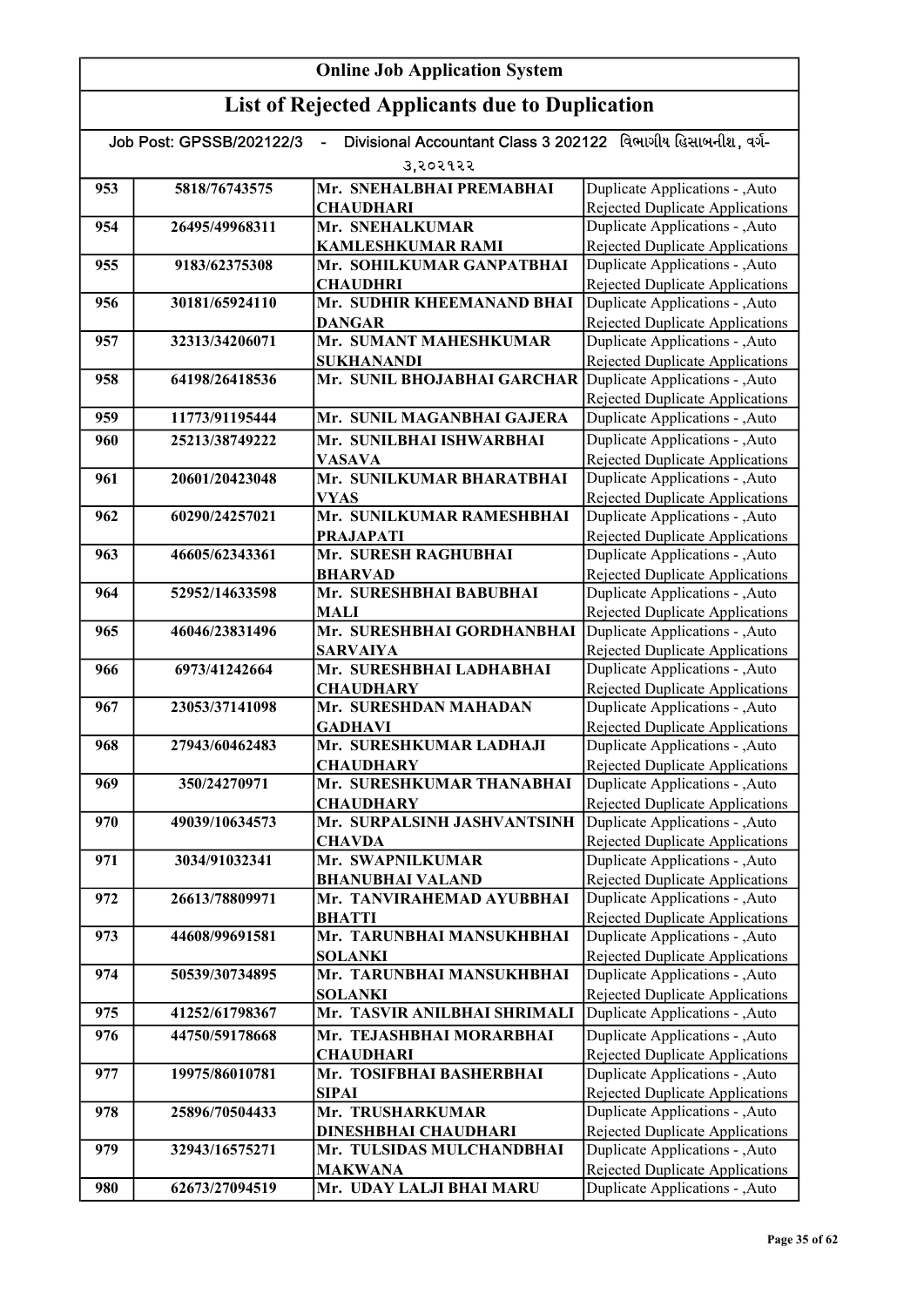| Divisional Accountant Class 3 202122 વિભાગીય હિસાબનીશ. વર્ગ-<br>Job Post: GPSSB/202122/3 |                |                                                 |                                                                           |
|------------------------------------------------------------------------------------------|----------------|-------------------------------------------------|---------------------------------------------------------------------------|
|                                                                                          |                | उ,२०२१२२                                        |                                                                           |
| 981                                                                                      | 1035/47640632  | Mr. UDAY RASHIKBHAI SOLANKI                     | Duplicate Applications - , Auto                                           |
| 982                                                                                      | 13668/95954947 | Mr. UMANGKUMAR                                  | Duplicate Applications - , Auto                                           |
|                                                                                          |                | <b>BHAGVANBHAI PATEL</b>                        | <b>Rejected Duplicate Applications</b>                                    |
| 983                                                                                      | 61489/30146325 | Mr. UMESHBHAI KANABHAI                          | Duplicate Applications - , Auto                                           |
|                                                                                          |                | ZAMPADIYA                                       | <b>Rejected Duplicate Applications</b>                                    |
| 984                                                                                      | 29215/39466619 | Mr. URVESHKUMAR                                 | Duplicate Applications - , Auto                                           |
|                                                                                          |                | <b>MAHESHBHAI CHAUDHARI</b>                     | <b>Rejected Duplicate Applications</b>                                    |
| 985                                                                                      | 52867/97762525 | Mr. VALJIBHAI BHIKHABHAI                        | Duplicate Applications - , Auto                                           |
| 986                                                                                      | 59934/21022282 | <b>DESAI</b><br>Mr. VANRAJBHAI PREMJIBHAI       | <b>Rejected Duplicate Applications</b><br>Duplicate Applications - , Auto |
|                                                                                          |                | <b>JAMOD</b>                                    | <b>Rejected Duplicate Applications</b>                                    |
| 987                                                                                      | 43728/58676287 | Mr. VASIMHUSAIN ABIDHUSAIN                      | Duplicate Applications - , Auto                                           |
|                                                                                          |                | <b>SAIYAD</b>                                   | <b>Rejected Duplicate Applications</b>                                    |
| 988                                                                                      | 30159/28866923 | Mr. VASUDEVBHAI                                 | Duplicate Applications - , Auto                                           |
|                                                                                          |                | <b>BHAILALBHAI PARMAR</b>                       | <b>Rejected Duplicate Applications</b>                                    |
| 989                                                                                      | 2059/27787362  | Mr. VATSALYA BHAVTOSHBHAI                       | Duplicate Applications - , Auto                                           |
|                                                                                          |                | <b>VORA</b>                                     | <b>Rejected Duplicate Applications</b>                                    |
| 990                                                                                      | 50086/72213058 | Mr. VIHABHAI VASARAMBHAI                        | Duplicate Applications - , Auto                                           |
|                                                                                          |                | <b>DESAI</b>                                    | Rejected Duplicate Applications                                           |
| 991                                                                                      | 50273/51388327 | Mr. VIHABHAI VASARAMBHAI                        | Duplicate Applications - , Auto                                           |
|                                                                                          |                | <b>DESAI</b>                                    | <b>Rejected Duplicate Applications</b>                                    |
| 992                                                                                      | 1300/32411909  | Mr. VIJAY CHANDULAL TRIVEDI                     | Duplicate Applications - , Auto                                           |
| 993                                                                                      | 8374/40878373  | Mr. VIJAY DALPATBHAI SOLANKI                    | Duplicate Applications - , Auto                                           |
|                                                                                          |                |                                                 | <b>Rejected Duplicate Applications</b>                                    |
| 994                                                                                      | 46232/87989354 | Mr. VIJAY MANSUKHBHAI                           | Duplicate Applications - , Auto                                           |
|                                                                                          |                | <b>KATARIYA</b>                                 | <b>Rejected Duplicate Applications</b>                                    |
| 995                                                                                      | 47862/16925452 | Mr. VIJAY VINUBHAI SASAKIYA                     | Duplicate Applications - , Auto                                           |
| 996                                                                                      | 19976/18047686 | Mr. VIJAYBHAI MATHURBHAI                        | Duplicate Applications - , Auto                                           |
|                                                                                          |                | <b>RANGAPARA</b>                                | <b>Rejected Duplicate Applications</b>                                    |
| 997                                                                                      | 59055/75524519 | Mr. VIJAYKUMAR                                  | Duplicate Applications - , Auto                                           |
| 998                                                                                      | 3194/73126592  | AMICHANDBHAI PATEL<br>Mr. VIJAYKUMAR CHIMANBHAI | Rejected Duplicate Applications<br>Duplicate Applications - , Auto        |
|                                                                                          |                | <b>PATEL</b>                                    | <b>Rejected Duplicate Applications</b>                                    |
| 999                                                                                      | 19255/25841920 | Mr. VIJAYKUMAR                                  | Duplicate Applications - , Auto                                           |
|                                                                                          |                | DAYARAMBHAI RATHOD                              | Rejected Duplicate Applications                                           |
| 1000                                                                                     | 58090/74132632 | Mr. VIJAYKUMAR                                  | Duplicate Applications - , Auto                                           |
|                                                                                          |                | NAVGHANBHAI RABARI                              | <b>Rejected Duplicate Applications</b>                                    |
| 1001                                                                                     | 29800/86087163 | Mr. VIKAS HITENDRAKUMAR                         | Duplicate Applications - , Auto                                           |
|                                                                                          |                | <b>DESAI</b>                                    | <b>Rejected Duplicate Applications</b>                                    |
| 1002                                                                                     | 29967/94262808 | Mr. VIKAS HITENDRAKUMAR                         | Duplicate Applications - , Auto                                           |
|                                                                                          |                | <b>DESAI</b>                                    | <b>Rejected Duplicate Applications</b>                                    |
| 1003                                                                                     | 9726/98140737  | Mr. VIKAS NATHUBHAI                             | Duplicate Applications - , Auto                                           |
|                                                                                          |                | <b>PANELIYA</b>                                 | <b>Rejected Duplicate Applications</b>                                    |
| 1004                                                                                     | 30779/65562909 | Mr. VIKASBHAI SHANKARBHAI                       | Duplicate Applications - , Auto                                           |
| 1005                                                                                     | 56591/64995362 | <b>AHIRE</b><br>Mr. VIKRAM LALJIBHAI            | <b>Rejected Duplicate Applications</b>                                    |
|                                                                                          |                | <b>ANIYARIYA</b>                                | Duplicate Applications - , Auto<br><b>Rejected Duplicate Applications</b> |
| 1006                                                                                     | 58053/80290761 | Mr. VIKRAM PARBAT                               | Duplicate Applications - , Auto                                           |
|                                                                                          |                | <b>KAMBARIYA</b>                                | Rejected Duplicate Applications                                           |
| 1007                                                                                     | 1948/28112326  | Mr. VIKRAM SANTOSHBHAI                          | Duplicate Applications - , Auto                                           |
|                                                                                          |                | <b>RATHVA</b>                                   | Rejected Duplicate Applications                                           |
| 1008                                                                                     | 47599/15576443 | Mr. VIKRAMBHAI ARJANBHAI                        | Duplicate Applications - , Auto                                           |
|                                                                                          |                | <b>NAGHERA</b>                                  | Rejected Duplicate Applications                                           |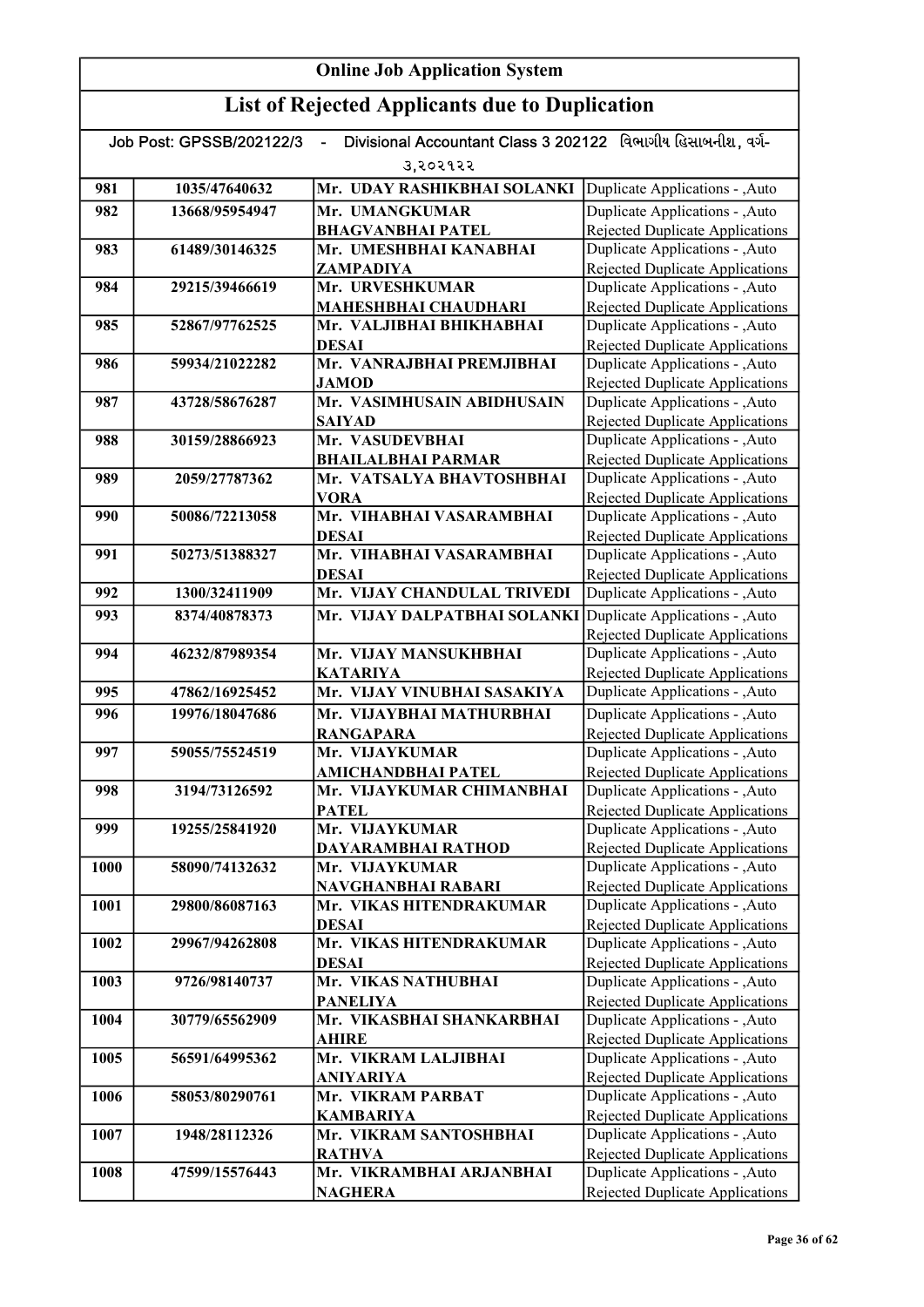| Divisional Accountant Class 3 202122 વિભાગીય હિસાબનીશ, વર્ગ-<br>Job Post: GPSSB/202122/3 |                |                                                   |                                                                           |  |
|------------------------------------------------------------------------------------------|----------------|---------------------------------------------------|---------------------------------------------------------------------------|--|
|                                                                                          | उ,२०२१२२       |                                                   |                                                                           |  |
| 1009                                                                                     | 30189/89733843 | Mr. VIKRAMBHAI RAMJIBHAI                          | Duplicate Applications - , Auto                                           |  |
|                                                                                          |                | <b>DESAI</b>                                      | Rejected Duplicate Applications                                           |  |
| 1010                                                                                     | 29806/92060250 | Mr. VIKRAMBHAI SAHDEVBHAI                         | Duplicate Applications - , Auto                                           |  |
|                                                                                          |                | <b>DESAI</b>                                      | Rejected Duplicate Applications                                           |  |
| 1011                                                                                     | 52645/88366373 | Mr. VIKRAMSINH VISHNUJI                           | Duplicate Applications - , Auto                                           |  |
|                                                                                          |                | <b>THAKOR</b>                                     | <b>Rejected Duplicate Applications</b>                                    |  |
| 1012                                                                                     | 29674/67290796 | Mr. VIMAL GOVINDBHAI                              | Duplicate Applications - , Auto                                           |  |
|                                                                                          |                | <b>RATHOD</b>                                     | Rejected Duplicate Applications                                           |  |
| 1013                                                                                     | 61937/62676705 | Mr. VIMALKUMAR                                    | Duplicate Applications - , Auto                                           |  |
| 1014                                                                                     | 64162/87549763 | <b>DIPAKKUMAR MARIYA</b><br>Mr. VINAYAK NASHABHAI | <b>Rejected Duplicate Applications</b><br>Duplicate Applications - , Auto |  |
|                                                                                          |                | <b>CHAUDHARI</b>                                  | <b>Rejected Duplicate Applications</b>                                    |  |
| 1015                                                                                     | 32805/44138577 | Mr. VINODBHAI ARJANBHAI                           | Duplicate Applications - , Auto                                           |  |
|                                                                                          |                | <b>JAMOD</b>                                      | <b>Rejected Duplicate Applications</b>                                    |  |
| 1016                                                                                     | 14517/88150631 | Mr. VINODBHAI DAMUBHAI                            | Duplicate Applications - , Auto                                           |  |
|                                                                                          |                | <b>GAMIT</b>                                      | Rejected Duplicate Applications                                           |  |
| 1017                                                                                     | 54973/86129430 | Mr. VIPUL KARASHANBHAI                            | Duplicate Applications - , Auto                                           |  |
|                                                                                          |                | <b>HALAVADIYA</b>                                 | Rejected Duplicate Applications                                           |  |
| 1018                                                                                     | 64799/67628147 | Mr. VIPUL LAKHABHAI PARMAR                        | Duplicate Applications - , Auto                                           |  |
| 1019                                                                                     | 46584/63674969 | Mr. VIPUL VITHTHALBHAI                            | Duplicate Applications - , Auto                                           |  |
|                                                                                          |                | <b>SOLANKI</b>                                    | Rejected Duplicate Applications                                           |  |
| 1020                                                                                     | 38434/45090383 | Mr. VIPULBHAI BALDEVBHAI                          | Duplicate Applications - , Auto                                           |  |
|                                                                                          |                | <b>SOLANKI</b>                                    | <b>Rejected Duplicate Applications</b>                                    |  |
| 1021                                                                                     | 44431/77979480 | Mr. VIPULBHAI ISHVARBHAI                          | Duplicate Applications - , Auto                                           |  |
|                                                                                          |                | <b>SUTHAR</b>                                     | <b>Rejected Duplicate Applications</b>                                    |  |
| 1022                                                                                     | 30353/23038104 | Mr. VIPULBHAI NAKABHAI                            | Duplicate Applications - , Auto                                           |  |
| 1023                                                                                     | 36307/46478885 | <b>MALAM</b><br>Mr. VIPULBHAI SUBHASHBHAI         | <b>Rejected Duplicate Applications</b><br>Duplicate Applications - , Auto |  |
|                                                                                          |                | <b>VASAVA</b>                                     | <b>Rejected Duplicate Applications</b>                                    |  |
| 1024                                                                                     | 36318/34917386 | Mr. VIPULBHAI SUBHASHBHAI                         | Duplicate Applications - , Auto                                           |  |
|                                                                                          |                | <b>VASAVA</b>                                     | <b>Rejected Duplicate Applications</b>                                    |  |
| 1025                                                                                     | 47512/50606727 | Mr. VIPULBHAI SUBHASHBHAI                         | Duplicate Applications - , Auto                                           |  |
|                                                                                          |                | <b>VASAVA</b>                                     | <b>Rejected Duplicate Applications</b>                                    |  |
| 1026                                                                                     | 47526/91394743 | Mr. VIPULBHAI SUBHASHBHAI                         | Duplicate Applications - , Auto                                           |  |
|                                                                                          |                | <b>VASAVA</b>                                     | Rejected Duplicate Applications                                           |  |
| 1027                                                                                     | 43155/31045648 | Mr. VIPULGIRI PREMGIRI                            | Duplicate Applications - ,Auto                                            |  |
|                                                                                          |                | <b>MEGHANATHI</b>                                 | Rejected Duplicate Applications                                           |  |
| 1028                                                                                     | 41719/81858762 | Mr. VIPULKUMAR BHARATSINH                         | Duplicate Applications - , Auto                                           |  |
| 1029                                                                                     | 1472/36614864  | <b>BARIA</b><br>Mr. VIPULKUMAR JAGDISHBHAI        | <b>Rejected Duplicate Applications</b><br>Duplicate Applications - , Auto |  |
|                                                                                          |                | <b>PATEL</b>                                      | <b>Rejected Duplicate Applications</b>                                    |  |
| 1030                                                                                     | 59216/71251075 | Mr. VIPULKUMAR JERAMBHAI                          | Duplicate Applications - , Auto                                           |  |
|                                                                                          |                | <b>HADIYAL</b>                                    | <b>Rejected Duplicate Applications</b>                                    |  |
| 1031                                                                                     | 16699/94298248 | Mr. VIPULKUMAR RAMESHBHAI                         | Duplicate Applications - , Auto                                           |  |
|                                                                                          |                | TURI                                              | <b>Rejected Duplicate Applications</b>                                    |  |
| 1032                                                                                     | 4442/47903478  | Mr. VIRAJ PRAVINBHAI                              | Duplicate Applications - , Auto                                           |  |
|                                                                                          |                | <b>BHIMAJIYANI</b>                                | <b>Rejected Duplicate Applications</b>                                    |  |
| 1033                                                                                     | 18014/53596619 | Mr. VIRAMBHAI GOVINDBHAI                          | Duplicate Applications - , Auto                                           |  |
|                                                                                          |                | <b>SAIKADIYA</b>                                  | Rejected Duplicate Applications                                           |  |
| 1034                                                                                     | 29613/27681196 | Mr. VIRENDRA HIMMATBHAI                           | Duplicate Applications - , Auto                                           |  |
|                                                                                          |                | <b>MER</b>                                        | Rejected Duplicate Applications                                           |  |
| 1035                                                                                     | 50110/50243360 | Mr. VIRENDRAKUMAR                                 | Duplicate Applications - , Auto<br>Rejected Duplicate Applications        |  |
|                                                                                          |                | <b>MASTANBHAI RATHVA</b>                          |                                                                           |  |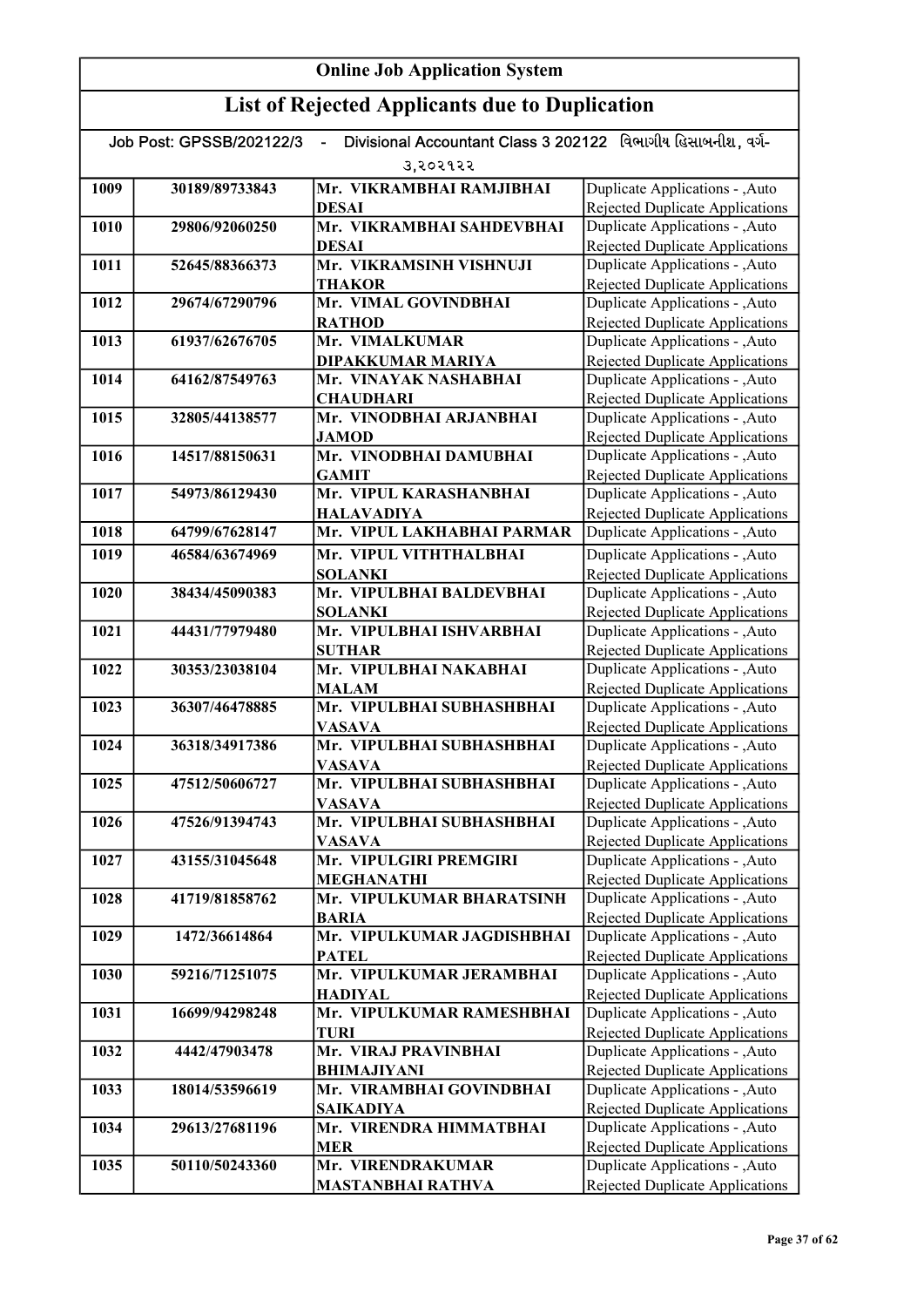| Divisional Accountant Class 3 202122 વિભાગીય હિસાબનીશ. વર્ગ-<br>Job Post: GPSSB/202122/3<br>$\blacksquare$ |                |                                            |                                                                           |
|------------------------------------------------------------------------------------------------------------|----------------|--------------------------------------------|---------------------------------------------------------------------------|
| 3,२०२१२२                                                                                                   |                |                                            |                                                                           |
| 1036                                                                                                       | 7793/29833364  | Mr. VISHAL NILESHBHAI                      | Duplicate Applications - , Auto                                           |
|                                                                                                            |                | <b>PARMAR</b>                              | Rejected Duplicate Applications                                           |
| 1037                                                                                                       | 26828/85458905 | Mr. VISHAL VINODBHAI                       | Duplicate Applications - , Auto                                           |
|                                                                                                            |                | <b>KOGATIYA</b>                            | Rejected Duplicate Applications                                           |
| 1038                                                                                                       | 16572/82207834 | Mr. VISHALBHAI JAGABHAI                    | Duplicate Applications - , Auto                                           |
|                                                                                                            |                | <b>NANGAS</b>                              | <b>Rejected Duplicate Applications</b>                                    |
| 1039                                                                                                       | 44269/12110599 | Mr. VISHALBHAI NAGJIBHAI                   | Duplicate Applications - , Auto                                           |
|                                                                                                            | 26116/24827517 | <b>MAKWANA</b>                             | <b>Rejected Duplicate Applications</b>                                    |
| 1040                                                                                                       |                | Mr. VISHALBHAI NAUSHADBHAI                 | Duplicate Applications - , Auto                                           |
| 1041                                                                                                       | 12284/91090043 | <b>VIRANI</b><br>Mr. VISHALKUMAR VALA      | <b>Rejected Duplicate Applications</b><br>Duplicate Applications - , Auto |
|                                                                                                            |                |                                            |                                                                           |
| 1042                                                                                                       | 20610/95659178 | Mr. VISHALKUMAR ASHOKBHAI                  | Duplicate Applications - , Auto                                           |
| 1043                                                                                                       | 39870/72874981 | <b>CHAUDHARI</b><br>Mr. VISHALKUMAR        | <b>Rejected Duplicate Applications</b><br>Duplicate Applications - , Auto |
|                                                                                                            |                | <b>BHARATBHAI PRAJAPATI</b>                | <b>Rejected Duplicate Applications</b>                                    |
| 1044                                                                                                       | 40209/71592926 | Mr. VISHALKUMAR                            | Duplicate Applications - , Auto                                           |
|                                                                                                            |                | <b>BHARATBHAI PRAJAPATI</b>                | <b>Rejected Duplicate Applications</b>                                    |
| 1045                                                                                                       | 40305/11660286 | Mr. VISHALKUMAR                            | Duplicate Applications - , Auto                                           |
|                                                                                                            |                | <b>BHARATBHAI PRAJAPATI</b>                | <b>Rejected Duplicate Applications</b>                                    |
| 1046                                                                                                       | 36654/19156091 | Mr. VISHALKUMAR                            | Duplicate Applications - , Auto                                           |
|                                                                                                            |                | <b>BHIMAJIBHAI RABARI</b>                  | <b>Rejected Duplicate Applications</b>                                    |
| 1047                                                                                                       | 52396/13472488 | Mr. VISHALKUMAR                            | Duplicate Applications - , Auto                                           |
|                                                                                                            |                | <b>MANGALBHAI SOLANKI</b>                  | <b>Rejected Duplicate Applications</b>                                    |
| 1048                                                                                                       | 58699/85583144 | Mr. VISHALKUMAR                            | Duplicate Applications - , Auto                                           |
|                                                                                                            |                | <b>MANUPRASAD SUTHAR</b>                   | Rejected Duplicate Applications                                           |
| 1049                                                                                                       | 5121/92833823  | Mr. VISHALKUMAR                            | Duplicate Applications - , Auto                                           |
|                                                                                                            |                | NARESHBHAI MAHERIYA                        | <b>Rejected Duplicate Applications</b>                                    |
| 1050                                                                                                       | 39081/38650919 | Mr. VISHALKUMAR PRAVINBHAI                 | Duplicate Applications - , Auto                                           |
| 1051                                                                                                       | 41853/89223484 | <b>KHANT</b><br>Mr. VISHNUBHAI AMARABHAI   | Rejected Duplicate Applications<br>Duplicate Applications - , Auto        |
|                                                                                                            |                | <b>PRAJAPATI</b>                           | Rejected Duplicate Applications                                           |
| 1052                                                                                                       | 55443/70630553 | Mr. VISHNUBHAI JETHABHAI                   | Duplicate Applications - , Auto                                           |
|                                                                                                            |                | <b>MORI</b>                                | <b>Rejected Duplicate Applications</b>                                    |
| 1053                                                                                                       | 29239/51216393 | Mr. VISHNUBHAI MADEVBHAI                   | Duplicate Applications - , Auto                                           |
|                                                                                                            |                | <b>DESAI</b>                               | <b>Rejected Duplicate Applications</b>                                    |
| 1054                                                                                                       | 29275/32912581 | Mr. VISHNUBHAI MADEVBHAI                   | Duplicate Applications - , Auto                                           |
|                                                                                                            |                | <b>DESAI</b>                               | <b>Rejected Duplicate Applications</b>                                    |
| 1055                                                                                                       | 12329/45324448 | Mr. VISHNUBHAI PRABHUBHAI                  | Duplicate Applications - , Auto                                           |
|                                                                                                            |                | <b>PRAJAPATI</b>                           | <b>Rejected Duplicate Applications</b>                                    |
| 1056                                                                                                       | 23714/11427769 | Mr. VISHNUBHAI RAMESHBHAI                  | Duplicate Applications - , Auto                                           |
|                                                                                                            |                | <b>RABARI</b>                              | <b>Rejected Duplicate Applications</b>                                    |
| 1057                                                                                                       | 12812/98292335 | Mr. VISHNUKUMAR BHAVANJI                   | Duplicate Applications - , Auto                                           |
| 1058                                                                                                       | 9621/36502677  | <b>CHAUHAN</b><br>Mr. VISHNUKUMAR DEVABHAI | <b>Rejected Duplicate Applications</b><br>Duplicate Applications - , Auto |
|                                                                                                            |                | <b>PATEL</b>                               | Rejected Duplicate Applications                                           |
| 1059                                                                                                       | 10156/51161223 | Mr. VISHVAJITSINH                          | Duplicate Applications - , Auto                                           |
|                                                                                                            |                | <b>HIMMATSINH RATHOD</b>                   | Rejected Duplicate Applications                                           |
| 1060                                                                                                       | 41274/59677245 | Mr. VISHVASKUMAR JITABHAI                  | Duplicate Applications - , Auto                                           |
|                                                                                                            |                | <b>CHAUDHARY</b>                           | Rejected Duplicate Applications                                           |
| 1061                                                                                                       | 33059/41098040 | Mr. VIVEK GIRISHBHAI                       | Duplicate Applications - , Auto                                           |
|                                                                                                            |                | <b>MODHERA</b>                             | Rejected Duplicate Applications                                           |
| 1062                                                                                                       | 15529/76491766 | Mr. VIVEKKUMAR                             | Duplicate Applications - , Auto                                           |
|                                                                                                            |                | DASHARATHBHAI PATEL                        | Rejected Duplicate Applications                                           |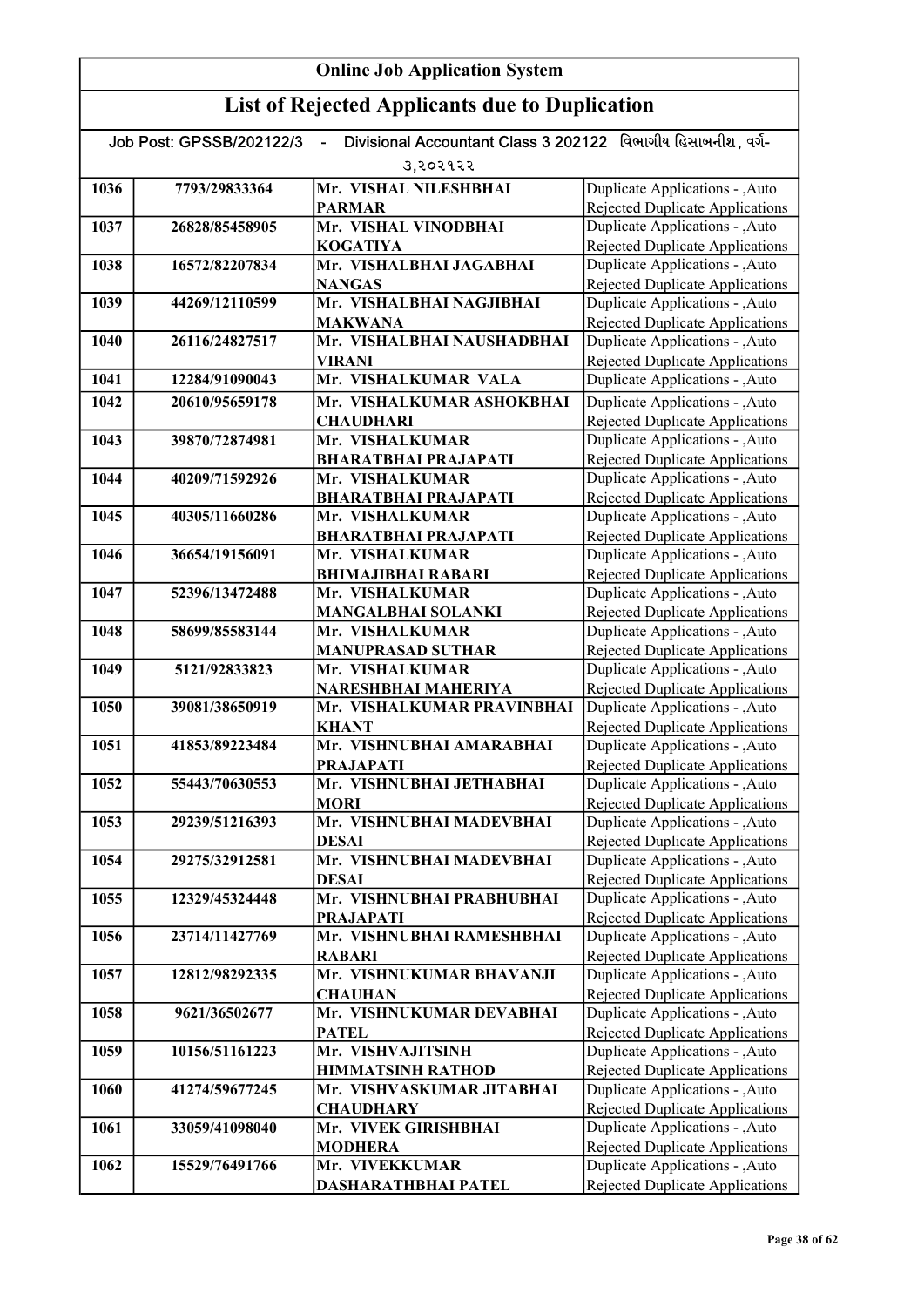| Divisional Accountant Class 3 202122 વિભાગીય હિસાબનીશ. વર્ગ-<br>Job Post: GPSSB/202122/3 |                |                                            |                                                                           |  |
|------------------------------------------------------------------------------------------|----------------|--------------------------------------------|---------------------------------------------------------------------------|--|
|                                                                                          | उ,२०२१२२       |                                            |                                                                           |  |
| 1063                                                                                     | 23696/90890632 | Mr. YAGNADEEPSINH                          | Duplicate Applications - , Auto                                           |  |
|                                                                                          |                | LAKHADHIRSINH JADEJA                       | Rejected Duplicate Applications                                           |  |
| 1064                                                                                     | 10012/96957206 | Mr. YAGNIKKUMAR HARISINH                   | Duplicate Applications - , Auto                                           |  |
|                                                                                          |                | <b>JADAV</b>                               | Rejected Duplicate Applications                                           |  |
| 1065                                                                                     | 50823/87279882 | Mr. YASH BHAGUBHAI AMHEDA                  | Duplicate Applications - , Auto                                           |  |
| 1066                                                                                     | 7883/15567305  | Mr. YASH PRADIPBHAI SONERA                 | Duplicate Applications - , Auto                                           |  |
| 1067                                                                                     | 4477/24065619  | Mr. YASH RAJESHBHAI SAILOR                 | Duplicate Applications - , Auto                                           |  |
| 1068                                                                                     | 29314/76365337 | Mr. YASHKUMAR MAHESHBHAI                   | Duplicate Applications - , Auto                                           |  |
|                                                                                          |                | <b>KANERIYA</b>                            | <b>Rejected Duplicate Applications</b>                                    |  |
| 1069                                                                                     | 13806/55110528 | Mr. YASHKUMAR TULSIBHAI                    | Duplicate Applications - ,Auto                                            |  |
|                                                                                          |                | <b>KAKADIYA</b>                            | <b>Rejected Duplicate Applications</b>                                    |  |
| 1070                                                                                     | 30686/95089489 | Mr. YASHWANTKUMAR                          | Duplicate Applications - , Auto                                           |  |
| 1071                                                                                     | 38015/50025042 | VINUBHAI SOLANKI<br>Mr. YOGESH RAMESHKUMAR | Rejected Duplicate Applications<br>Duplicate Applications - , Auto        |  |
|                                                                                          |                | MALI                                       | <b>Rejected Duplicate Applications</b>                                    |  |
| 1072                                                                                     | 5429/72072272  | Mr. YOGESHGIRI SHANKARGAR                  | Duplicate Applications - , Auto                                           |  |
|                                                                                          |                | <b>GUSAI</b>                               | <b>Rejected Duplicate Applications</b>                                    |  |
| 1073                                                                                     | 64219/65166569 | Mr. YOGESHKUMAR AMRUTLAL                   | Duplicate Applications - , Auto                                           |  |
|                                                                                          |                | <b>SOLANKI</b>                             | Rejected Duplicate Applications                                           |  |
| 1074                                                                                     | 4398/45494607  | Mr. YOGESHKUMAR                            | Duplicate Applications - , Auto                                           |  |
|                                                                                          |                | KURSHIBHAI SUTHAR                          | <b>Rejected Duplicate Applications</b>                                    |  |
| 1075                                                                                     | 4464/11131254  | Mr. YOGESHKUMAR                            | Duplicate Applications - , Auto                                           |  |
|                                                                                          |                | KURSHIBHAI SUTHAR                          | <b>Rejected Duplicate Applications</b>                                    |  |
| 1076                                                                                     | 13929/87105086 | Mr. YOGESHKUMAR                            | Duplicate Applications - , Auto                                           |  |
|                                                                                          |                | SHANKARBHAI SINDHAV                        | <b>Rejected Duplicate Applications</b>                                    |  |
| 1077                                                                                     | 5651/83508225  | Mr. YUVRAJSINH JORSANGBHAI                 | Duplicate Applications - , Auto                                           |  |
|                                                                                          |                | <b>PARMAR</b><br>Mr. YUVRAJSINH            | <b>Rejected Duplicate Applications</b>                                    |  |
| 1078                                                                                     | 29970/32584531 | <b>MAHENDRASINH MANDORA</b>                | Duplicate Applications - , Auto<br><b>Rejected Duplicate Applications</b> |  |
| 1079                                                                                     | 64432/61062127 | Mrs. AKSHITA ASHWIN JADAV                  | Duplicate Applications - , Auto                                           |  |
| 1080                                                                                     | 3841/16065302  | Mrs. ANJANA LAXMANBHAI                     | Duplicate Applications - , Auto                                           |  |
|                                                                                          |                | <b>RAVAT</b>                               | Rejected Duplicate Applications                                           |  |
| 1081                                                                                     | 15143/85005156 | Mrs. ANKITABEN CHAMNAJI                    | Duplicate Applications - , Auto                                           |  |
|                                                                                          |                | <b>SUNDESHA</b>                            | Rejected Duplicate Applications                                           |  |
| 1082                                                                                     | 37164/73512847 | Mrs. ASHA GOVINDBHAI                       | Duplicate Applications - , Auto                                           |  |
|                                                                                          |                | <b>DHOKIYA</b>                             | <b>Rejected Duplicate Applications</b>                                    |  |
| 1083                                                                                     | 38183/78404782 | Mrs. ASHA GOVINDBHAI                       | Duplicate Applications - , Auto                                           |  |
|                                                                                          |                | <b>DHOKIYA</b>                             | <b>Rejected Duplicate Applications</b>                                    |  |
| 1084                                                                                     | 50124/14618906 | Mrs. ASMABIBI MAHAMADSHAFI                 | Duplicate Applications - , Auto                                           |  |
|                                                                                          |                | <b>MALEK</b>                               | <b>Rejected Duplicate Applications</b>                                    |  |
| 1085                                                                                     | 14689/34009883 | Mrs. ASMITA DHRUVIN SOLANKI                | Duplicate Applications - , Auto                                           |  |
| 1086                                                                                     | 13910/96165512 | Mrs. AVANI BHARATBHAI                      | Duplicate Applications - , Auto                                           |  |
|                                                                                          |                | <b>MAKWANA</b>                             | <b>Rejected Duplicate Applications</b>                                    |  |
| 1087                                                                                     | 42661/51132584 | Mrs. BEENA PREMJIBHAI                      | Duplicate Applications - , Auto                                           |  |
| 1088                                                                                     | 7066/40667611  | <b>NAGPARA</b><br>Mrs. BHAVIKA VINODBHAI   | <b>Rejected Duplicate Applications</b><br>Duplicate Applications - , Auto |  |
|                                                                                          |                | <b>BHALIYA</b>                             | <b>Rejected Duplicate Applications</b>                                    |  |
| 1089                                                                                     | 12005/59811528 | Mrs. BIJAL HARESHBHAI PATEL                | Duplicate Applications - , Auto                                           |  |
| 1090                                                                                     | 62971/68951196 | <b>Mrs. BINABEN MUKESHKUMAR</b>            | Duplicate Applications - , Auto                                           |  |
|                                                                                          |                | NAYAK                                      | Rejected Duplicate Applications                                           |  |
| 1091                                                                                     | 37706/74675462 | <b>Mrs. CHINTANKUMARI</b>                  | Duplicate Applications - , Auto                                           |  |
|                                                                                          |                | RASIK <u>BHAI CHAUDHARI</u>                | <b>Rejected Duplicate Applications</b>                                    |  |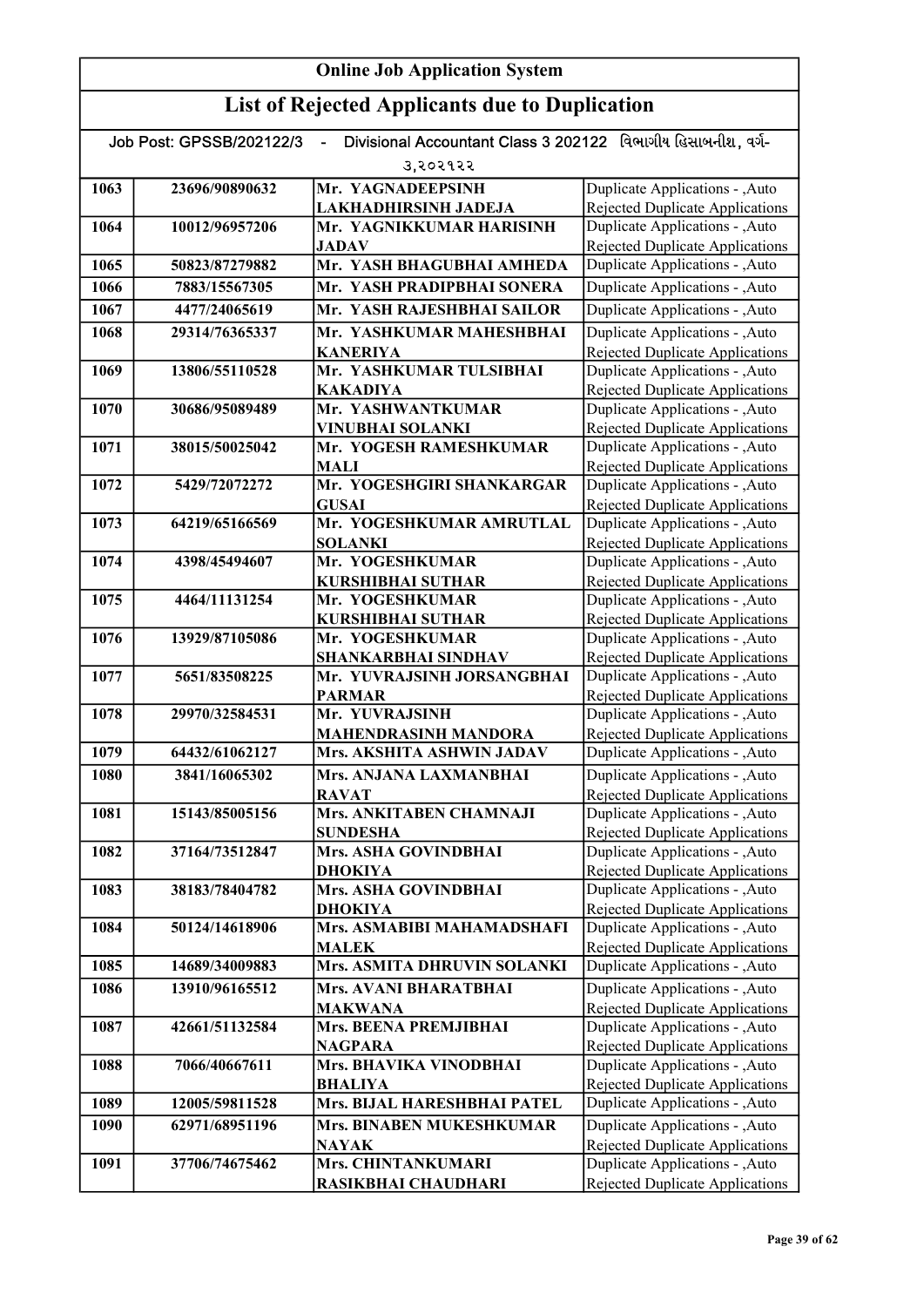| Divisional Accountant Class 3 202122 વિભાગીય હિસાબનીશ. વર્ગ-<br>Job Post: GPSSB/202122/3 |                |                                             |                                                                    |
|------------------------------------------------------------------------------------------|----------------|---------------------------------------------|--------------------------------------------------------------------|
|                                                                                          |                | उ,२०२१२२                                    |                                                                    |
| 1092                                                                                     | 50685/21609839 | Mrs. DARSHANABEN ANILBHAI                   | Duplicate Applications - , Auto                                    |
|                                                                                          |                | <b>GAVIT</b>                                | Rejected Duplicate Applications                                    |
| 1093                                                                                     | 3806/48123073  | Mrs. DAXA PARSOTTAMBHAI                     | Duplicate Applications - , Auto                                    |
|                                                                                          |                | <b>KAKADIYA</b>                             | Rejected Duplicate Applications                                    |
| 1094                                                                                     | 14636/18685499 | Mrs. DEEPIKA SANJAYBHAI                     | Duplicate Applications - , Auto                                    |
|                                                                                          |                | <b>CHAUHAN</b>                              | <b>Rejected Duplicate Applications</b>                             |
| 1095                                                                                     | 22006/28083204 | Mrs. DEEPIKA SANJAYBHAI                     | Duplicate Applications - , Auto                                    |
|                                                                                          |                | <b>CHAUHAN</b>                              | Rejected Duplicate Applications                                    |
| 1096                                                                                     | 24262/54929801 | Mrs. DIMPALBEN HASMUKHBHAI                  | Duplicate Applications - , Auto                                    |
| 1097                                                                                     | 13832/81481315 | <b>CHAUDHARI</b><br>Mrs. DIMPLEBA POPATBHAI | Rejected Duplicate Applications<br>Duplicate Applications - , Auto |
|                                                                                          |                | <b>GADHAVI</b>                              | <b>Rejected Duplicate Applications</b>                             |
| 1098                                                                                     | 6294/81014688  | Mrs. DIPIKABEN ARAVINDBHAI                  | Duplicate Applications - , Auto                                    |
|                                                                                          |                | <b>PATEL</b>                                | <b>Rejected Duplicate Applications</b>                             |
| 1099                                                                                     | 61850/34275974 | Mrs. DISHA RAJESHBHAI TANK                  | Duplicate Applications - , Auto                                    |
| 1100                                                                                     | 28610/29650858 | <b>Mrs. DISHABEN PRAVINBHAI</b>             | Duplicate Applications - , Auto                                    |
|                                                                                          |                | <b>PRAJAPATI</b>                            | Rejected Duplicate Applications                                    |
| 1101                                                                                     | 220/79247808   | Mrs. DIVYA KESHAVJI PARMAR                  | Duplicate Applications - , Auto                                    |
| 1102                                                                                     | 59967/33572948 | Mrs. DIVYA KESHAVJI PARMAR                  | Duplicate Applications - , Auto                                    |
| 1103                                                                                     | 19269/54629636 | Mrs. GAYATRIBEN RANJITSINH                  | Duplicate Applications - , Auto                                    |
|                                                                                          |                | <b>RANA</b>                                 | Rejected Duplicate Applications                                    |
| 1104                                                                                     | 48338/41635703 | Mrs. HARSHABEN GORDHANBHAI                  | Duplicate Applications - , Auto                                    |
|                                                                                          |                | <b>DIHORA</b>                               | Rejected Duplicate Applications                                    |
| 1105                                                                                     | 21116/33740173 | Mrs. HETAL JAY BHAI SOLANKI                 | Duplicate Applications - , Auto                                    |
| 1106                                                                                     | 36514/63666144 | Mrs. HETAL MULJIBHAI RATHOD                 | Duplicate Applications - , Auto                                    |
| 1107                                                                                     | 19977/62955156 | Mrs. HETAL RAMBHAI BARAIYA                  | Duplicate Applications - , Auto                                    |
| 1108                                                                                     | 14400/35383202 | Mrs. HETAL VAJUBHAI                         | Duplicate Applications - , Auto                                    |
|                                                                                          |                | <b>PRAJAPATI</b>                            | Rejected Duplicate Applications                                    |
| 1109                                                                                     | 44863/73018943 | Mrs. HETALBEN GIRADHARBHAI                  | Duplicate Applications - , Auto                                    |
|                                                                                          |                | <b>BALAS</b>                                | <b>Rejected Duplicate Applications</b>                             |
| 1110                                                                                     | 28286/67460944 | <b>Mrs. HETALBEN RAMESHBHAI</b>             | Duplicate Applications - , Auto                                    |
|                                                                                          |                | <b>DABHI</b>                                | Rejected Duplicate Applications                                    |
| 1111                                                                                     | 28315/11339481 | Mrs. HETALBEN RAMESHBHAI                    | Duplicate Applications - , Auto                                    |
| 1112                                                                                     | 18482/99029669 | <b>DABHI</b><br>Mrs. HINA JAYSINH PAGI      | Rejected Duplicate Applications<br>Duplicate Applications - , Auto |
|                                                                                          |                |                                             |                                                                    |
| 1113                                                                                     | 64211/75384584 | Mrs. JANAKBEN KANUBHAI<br><b>GOHIL</b>      | Duplicate Applications - , Auto<br>Rejected Duplicate Applications |
| 1114                                                                                     | 54898/18401295 | Mrs. JIGNASA JEKYKUMAR                      | Duplicate Applications - , Auto                                    |
|                                                                                          |                | <b>MAKWANA</b>                              | Rejected Duplicate Applications                                    |
| 1115                                                                                     | 41314/78237588 | Mrs. JIGNESHABEN                            | Duplicate Applications - , Auto                                    |
|                                                                                          |                | <b>NARESHKUMAR PATEL</b>                    | <b>Rejected Duplicate Applications</b>                             |
| 1116                                                                                     | 493/13772765   | Mrs. JINALBEN JAYENDRABHAI                  | Duplicate Applications - , Auto                                    |
|                                                                                          |                | <b>DARJI</b>                                | Rejected Duplicate Applications                                    |
| 1117                                                                                     | 58017/48289600 | Mrs. JINALBEN NARESHBHAI                    | Duplicate Applications - , Auto                                    |
|                                                                                          |                | <b>PATEL</b>                                | Rejected Duplicate Applications                                    |
| 1118                                                                                     | 17665/16914517 | Mrs. KAJAL ARAJANBHAI                       | Duplicate Applications - , Auto                                    |
|                                                                                          |                | <b>KARANGIYA</b>                            | <b>Rejected Duplicate Applications</b>                             |
| 1119                                                                                     | 8330/88109364  | <b>Mrs. KINJAL AMRUTLAL PATEL</b>           | Duplicate Applications - , Auto                                    |
| 1120                                                                                     | 51593/73615624 | Mrs. KINJANBEN DAHYALAL                     | Duplicate Applications - , Auto                                    |
|                                                                                          |                | <b>CHAUHAN</b>                              | Rejected Duplicate Applications                                    |
| 1121                                                                                     | 25907/27017728 | Mrs. KOMAL DANABHAI                         | Duplicate Applications - , Auto                                    |
|                                                                                          |                | <b>PRAJAPATI</b>                            | Rejected Duplicate Applications                                    |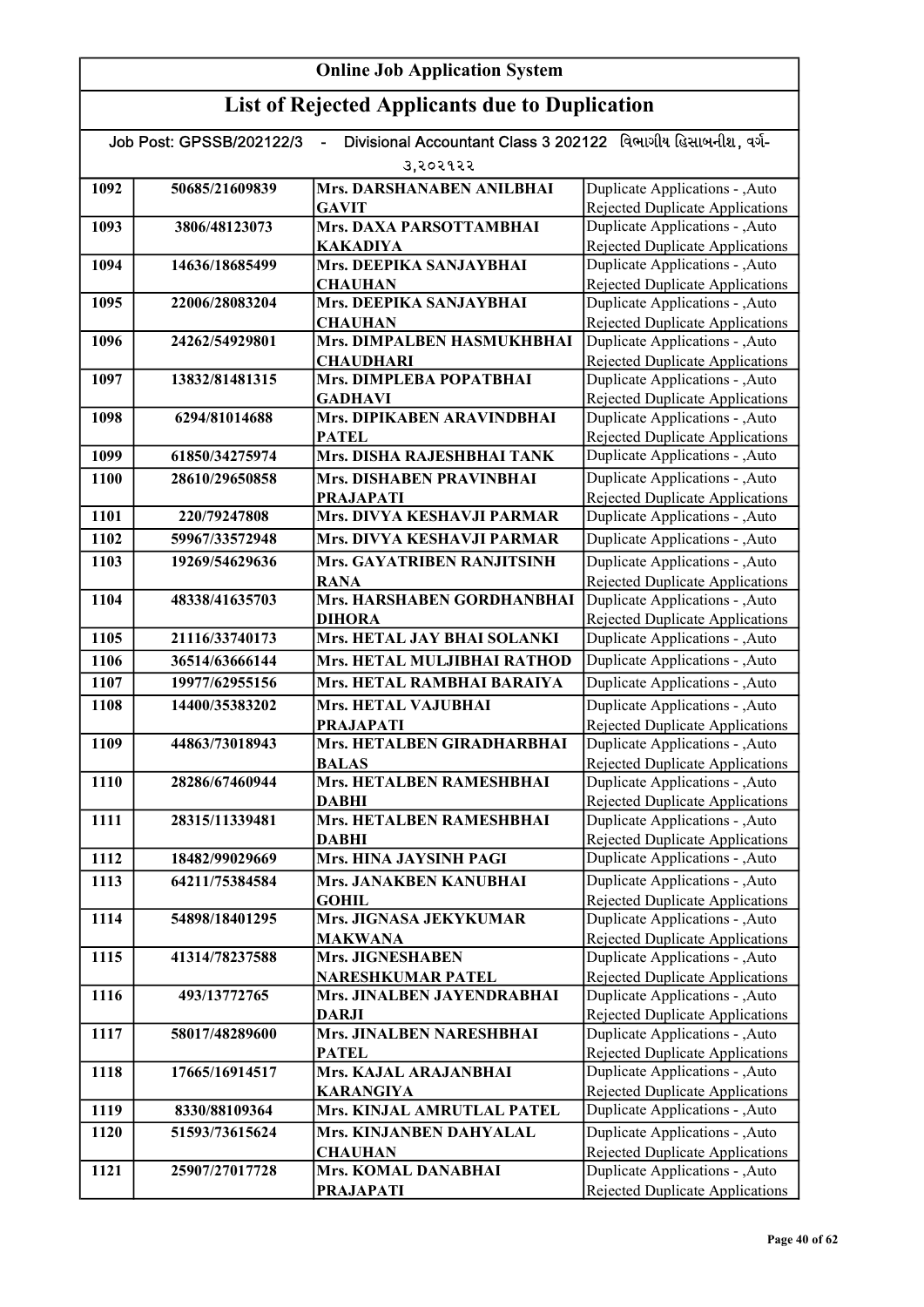| Divisional Accountant Class 3 202122 વિભાગીય હિસાબનીશ, વર્ગ-<br>Job Post: GPSSB/202122/3 |                |                                                     |                                                                           |
|------------------------------------------------------------------------------------------|----------------|-----------------------------------------------------|---------------------------------------------------------------------------|
|                                                                                          |                | उ,२०२१२२                                            |                                                                           |
| 1122                                                                                     | 1595/97902785  | Mrs. KRISHNA LALJIBHAI GOHEL                        | Duplicate Applications - , Auto                                           |
| 1123                                                                                     | 4575/58922403  | Mrs. KRISHNABAHEN KALABHAI                          | Duplicate Applications - , Auto                                           |
|                                                                                          |                | <b>NAYI</b>                                         | Rejected Duplicate Applications                                           |
| 1124                                                                                     | 2736/59446636  | Mrs. KRISHNABEN KISHORBHAI                          | Duplicate Applications - , Auto                                           |
|                                                                                          |                | <b>LIMBACHIYA</b>                                   | Rejected Duplicate Applications                                           |
| 1125                                                                                     | 2752/53605176  | Mrs. KRISHNABEN KISHORBHAI                          | Duplicate Applications - , Auto                                           |
|                                                                                          |                | <b>LIMBACHIYA</b>                                   | <b>Rejected Duplicate Applications</b>                                    |
| 1126                                                                                     | 23766/33571720 | Mrs. KRUPALIKUMARI                                  | Duplicate Applications - , Auto                                           |
|                                                                                          |                | <b>BHOGINDRABHAI DAVE</b>                           | Rejected Duplicate Applications                                           |
| 1127                                                                                     | 42711/96629345 | Mrs. LAKSHMIBEN HIRALAL                             | Duplicate Applications - , Auto                                           |
| 1128                                                                                     | 11059/27540365 | <b>SOLANKI</b><br>Mrs. MANALIBEN MAHESHBHAI         | <b>Rejected Duplicate Applications</b><br>Duplicate Applications - , Auto |
|                                                                                          |                | <b>GAMIT</b>                                        | <b>Rejected Duplicate Applications</b>                                    |
| 1129                                                                                     | 11115/42566835 | Mrs. MANALIBEN MAHESHBHAI                           | Duplicate Applications - , Auto                                           |
|                                                                                          |                | <b>GAMIT</b>                                        | Rejected Duplicate Applications                                           |
| 1130                                                                                     | 17688/86467696 | Mrs. MANISHABEN JUJARSINH                           | Duplicate Applications - , Auto                                           |
|                                                                                          |                | <b>MAKWANA</b>                                      | Rejected Duplicate Applications                                           |
| 1131                                                                                     | 37477/16038861 | Mrs. MANJULABEN AMBABHAI                            | Duplicate Applications - , Auto                                           |
|                                                                                          |                | <b>CHAUDHARY</b>                                    | <b>Rejected Duplicate Applications</b>                                    |
| 1132                                                                                     | 61369/91158499 | Mrs. MEGHABEN DHAVAL PATEL                          | Duplicate Applications - , Auto                                           |
| 1133                                                                                     | 9464/96550745  | Mrs. MINALBA AMBADAN                                | Duplicate Applications - , Auto                                           |
|                                                                                          |                | <b>GADHAVI</b>                                      | <b>Rejected Duplicate Applications</b>                                    |
| 1134                                                                                     | 60489/18547401 | Mrs. MITAL RAMEHSBHAI                               | Duplicate Applications - , Auto                                           |
|                                                                                          |                | <b>KANAIYA</b>                                      | <b>Rejected Duplicate Applications</b>                                    |
| 1135                                                                                     | 56131/94316112 | Mrs. MITALBEN ASHOKKUMAR                            | Duplicate Applications - , Auto                                           |
|                                                                                          |                | THAKKAR                                             | Rejected Duplicate Applications                                           |
| 1136                                                                                     | 34926/86468165 | Mrs. MITALBEN KARMSHIBHAI                           | Duplicate Applications - , Auto                                           |
| 1137                                                                                     |                | <b>MIYANI</b><br>Mrs. MITTAL NAGINBHAI SHAH         | <b>Rejected Duplicate Applications</b>                                    |
|                                                                                          | 2572/99419467  |                                                     | Duplicate Applications - , Auto                                           |
| 1138                                                                                     | 47916/94395236 | <b>Mrs. NAYANABEN</b><br><b>MUKESHKUMAR SONI</b>    | Duplicate Applications - , Auto                                           |
| 1139                                                                                     | 32083/81360619 | Mrs. NAYNABEN GOVINDBHAI                            | Rejected Duplicate Applications<br>Duplicate Applications - , Auto        |
|                                                                                          |                | RAM                                                 | Rejected Duplicate Applications                                           |
| 1140                                                                                     | 39233/44042487 | Mrs. NEHA VISHNUBHAI NAYI                           | Duplicate Applications - , Auto                                           |
| 1141                                                                                     | 46243/39404397 | <b>Mrs. NEHABEN BHARATBHAI</b>                      | Duplicate Applications - , Auto                                           |
|                                                                                          |                | <b>CHAUDHARI</b>                                    | <b>Rejected Duplicate Applications</b>                                    |
| 1142                                                                                     | 5951/91136477  | Mrs. NEHABEN JAYDIPSINH                             | Duplicate Applications - , Auto                                           |
|                                                                                          |                | <b>SOLANKI</b>                                      | <b>Rejected Duplicate Applications</b>                                    |
| 1143                                                                                     | 37599/22783927 | <b>Mrs. NISHABEN MAGANBHAI</b>                      | Duplicate Applications - , Auto                                           |
|                                                                                          |                | <b>DESAI</b>                                        | Rejected Duplicate Applications                                           |
| 1144                                                                                     | 42193/74581033 | Mrs. NISHABEN MUKESHBHAI                            | Duplicate Applications - , Auto                                           |
|                                                                                          |                | <b>PRAJAPATI</b>                                    | <b>Rejected Duplicate Applications</b>                                    |
| 1145                                                                                     | 42270/10114230 | Mrs. NISHABEN MUKESHBHAI                            | Duplicate Applications - , Auto                                           |
|                                                                                          |                | <b>PRAJAPATI</b>                                    | <b>Rejected Duplicate Applications</b>                                    |
| 1146                                                                                     | 9492/15437566  | <b>Mrs. NITABEN MANUBHAI</b>                        | Duplicate Applications - , Auto                                           |
| 1147                                                                                     | 412/81887613   | <b>PARMAR</b><br><b>Mrs. PARUL NARANBHAI VASAVA</b> | <b>Rejected Duplicate Applications</b><br>Duplicate Applications - , Auto |
|                                                                                          |                |                                                     | Rejected Duplicate Applications                                           |
| 1148                                                                                     | 28912/46692885 | Mrs. PAYALBEN KHIMABHAI                             | Duplicate Applications - , Auto                                           |
|                                                                                          |                | <b>BERA</b>                                         | Rejected Duplicate Applications                                           |
| 1149                                                                                     | 17794/27168274 | <b>Mrs. PAYALBEN</b>                                | Duplicate Applications - , Auto                                           |
|                                                                                          |                | MADHUSUDANBHAI THAKKAR                              | Rejected Duplicate Applications                                           |
| 1150                                                                                     | 45816/79099842 | Mrs. POOJA BHAVIN GADHAVI                           | Duplicate Applications - , Auto                                           |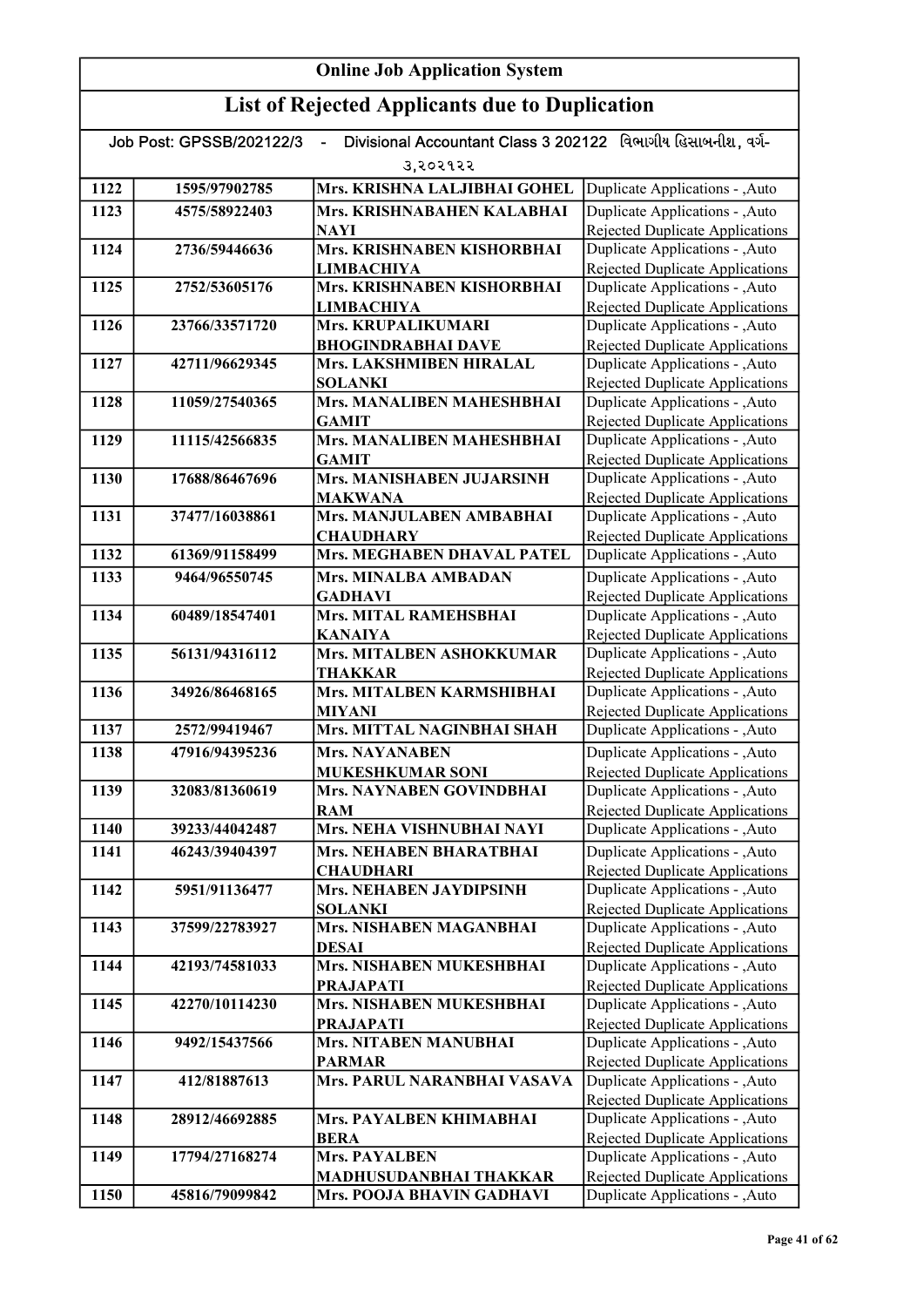| Divisional Accountant Class 3 202122 વિભાગીય હિસાબનીશ. વર્ગ-<br>Job Post: GPSSB/202122/3 |                |                                                               |                                                                    |  |
|------------------------------------------------------------------------------------------|----------------|---------------------------------------------------------------|--------------------------------------------------------------------|--|
|                                                                                          | उ,२०२१२२       |                                                               |                                                                    |  |
| 1151                                                                                     | 31877/72967246 | <b>Mrs. POOJABEN BHARATBHAI</b>                               | Duplicate Applications - , Auto                                    |  |
|                                                                                          |                | <b>MAKWANA</b>                                                | <b>Rejected Duplicate Applications</b>                             |  |
| 1152                                                                                     | 26694/63695665 | Mrs. PREETIBEN MALDEVBHAI                                     | Duplicate Applications - , Auto                                    |  |
|                                                                                          |                | <b>BAROT</b>                                                  | Rejected Duplicate Applications                                    |  |
| 1153                                                                                     | 1354/37198523  | Mrs. PREKSHABEN JAYDEEPSINH                                   | Duplicate Applications - , Auto                                    |  |
|                                                                                          |                | <b>BARIA</b>                                                  | Rejected Duplicate Applications                                    |  |
| 1154                                                                                     | 9476/37541337  | <b>Mrs. PRITIBEN NATHABHAI</b>                                | Duplicate Applications - , Auto                                    |  |
|                                                                                          |                | <b>MAKAWANA</b>                                               | Rejected Duplicate Applications                                    |  |
| 1155                                                                                     | 54187/70120585 | <b>Mrs. PRIYA PRAKASHKUMAR</b>                                | Duplicate Applications - , Auto                                    |  |
| 1156                                                                                     | 18450/56927955 | <b>PARMAR</b><br>Mrs. PRIYANKA HASHMUKHBHAI                   | Rejected Duplicate Applications<br>Duplicate Applications - , Auto |  |
|                                                                                          |                | <b>RATHOD</b>                                                 | <b>Rejected Duplicate Applications</b>                             |  |
| 1157                                                                                     | 18496/17592500 | Mrs. PRIYANKABEN AJAYKUMAR                                    | Duplicate Applications - , Auto                                    |  |
|                                                                                          |                | <b>DARJI</b>                                                  | <b>Rejected Duplicate Applications</b>                             |  |
| 1158                                                                                     | 17149/72393640 | Mrs. PRIYANKABEN PANCHABHAI                                   | Duplicate Applications - , Auto                                    |  |
|                                                                                          |                | <b>SOLANKI</b>                                                | <b>Rejected Duplicate Applications</b>                             |  |
| 1159                                                                                     | 29495/44088254 | Mrs. PUJABEN DASHARATHBHAI                                    | Duplicate Applications - , Auto                                    |  |
|                                                                                          |                | <b>RAVAL</b>                                                  | <b>Rejected Duplicate Applications</b>                             |  |
| 1160                                                                                     | 37850/33287855 | <b>Mrs. PURVISHA NATHABHAI</b>                                | Duplicate Applications - , Auto                                    |  |
|                                                                                          |                | <b>RANGANI</b>                                                | Rejected Duplicate Applications                                    |  |
| 1161                                                                                     | 12572/13594879 | Mrs. RADHABEN HITESHBHAI                                      | Duplicate Applications - , Auto                                    |  |
|                                                                                          |                | <b>GAMIT</b>                                                  | Rejected Duplicate Applications                                    |  |
| 1162                                                                                     | 26650/43690536 | Mrs. RADHABEN SHAMBHUBHAI                                     | Duplicate Applications - , Auto                                    |  |
|                                                                                          |                | <b>CHAVDA</b>                                                 | Rejected Duplicate Applications                                    |  |
| 1163                                                                                     | 21365/31624272 | Mrs. RAHITBEN KASHIRAMBHAI                                    | Duplicate Applications - , Auto                                    |  |
| 1164                                                                                     | 1134/11044914  | <b>GAVIT</b><br><b>Mrs. REENA DINESHBHAI</b>                  | Rejected Duplicate Applications<br>Duplicate Applications - , Auto |  |
|                                                                                          |                | <b>NADIYAPARA</b>                                             | <b>Rejected Duplicate Applications</b>                             |  |
| 1165                                                                                     | 20009/85660675 | Mrs. REENABAHEN NATAVARLAL                                    | Duplicate Applications - , Auto                                    |  |
|                                                                                          |                | <b>PRAJAPATI</b>                                              | Rejected Duplicate Applications                                    |  |
| 1166                                                                                     | 3062/85725231  | Mrs. REENABEN POPATBHAI                                       | Duplicate Applications - , Auto                                    |  |
|                                                                                          |                | <b>DHAPA</b>                                                  | <b>Rejected Duplicate Applications</b>                             |  |
| 1167                                                                                     | 36312/43636823 | Mrs. REENABEN PRAHALADBHAI                                    | Duplicate Applications - , Auto                                    |  |
|                                                                                          |                | <b>PRAJAPATI</b>                                              | Rejected Duplicate Applications                                    |  |
| 1168                                                                                     | 12408/23394561 | Mrs. REKHA BEN VALJIBHAI SONI Duplicate Applications - , Auto |                                                                    |  |
|                                                                                          |                |                                                               | Rejected Duplicate Applications                                    |  |
| 1169                                                                                     | 32763/85970772 | Mrs. REVATIBEN HIRABHAI                                       | Duplicate Applications - , Auto                                    |  |
|                                                                                          |                | <b>DANGAR</b><br><b>Mrs. ROSHANIBEN ARJANBHAI</b>             | Rejected Duplicate Applications                                    |  |
| 1170                                                                                     | 55049/93348184 | <b>DANGAR</b>                                                 | Duplicate Applications - , Auto<br>Rejected Duplicate Applications |  |
| 1171                                                                                     | 11531/32092162 | Mrs. RUPALBEN ISHWARBHAI                                      | Duplicate Applications - , Auto                                    |  |
|                                                                                          |                | <b>SOLANKI</b>                                                | <b>Rejected Duplicate Applications</b>                             |  |
| 1172                                                                                     | 50330/93102513 | Mrs. RUTVI SANJAYBHAI                                         | Duplicate Applications - , Auto                                    |  |
|                                                                                          |                | <b>BAREJIYA</b>                                               | <b>Rejected Duplicate Applications</b>                             |  |
| 1173                                                                                     | 7667/36743823  | Mrs. RUTVIKA AJITBHAI PATEL                                   | Duplicate Applications - , Auto                                    |  |
| 1174                                                                                     | 26207/93735600 | <b>Mrs. SANGITABEN RAGHUVIR</b>                               | Duplicate Applications - , Auto                                    |  |
|                                                                                          |                | <b>KHAMBHALA</b>                                              | Rejected Duplicate Applications                                    |  |
| 1175                                                                                     | 19645/81491545 | Mrs. SAVITA JOGENDRABHAI                                      | Duplicate Applications - , Auto                                    |  |
|                                                                                          |                | <b>PARMAR</b>                                                 | Rejected Duplicate Applications                                    |  |
| 1176                                                                                     | 58764/62766584 | Mrs. SHITAL VASHRAMBHAI                                       | Duplicate Applications - , Auto                                    |  |
|                                                                                          |                | <b>CHAVADA</b>                                                | Rejected Duplicate Applications                                    |  |
| 1177                                                                                     | 54810/91045144 | Mrs. SHRADDHA HASMUKHBHAI                                     | Duplicate Applications - , Auto                                    |  |
|                                                                                          |                | <b>CHAUDHARY</b>                                              | Rejected Duplicate Applications                                    |  |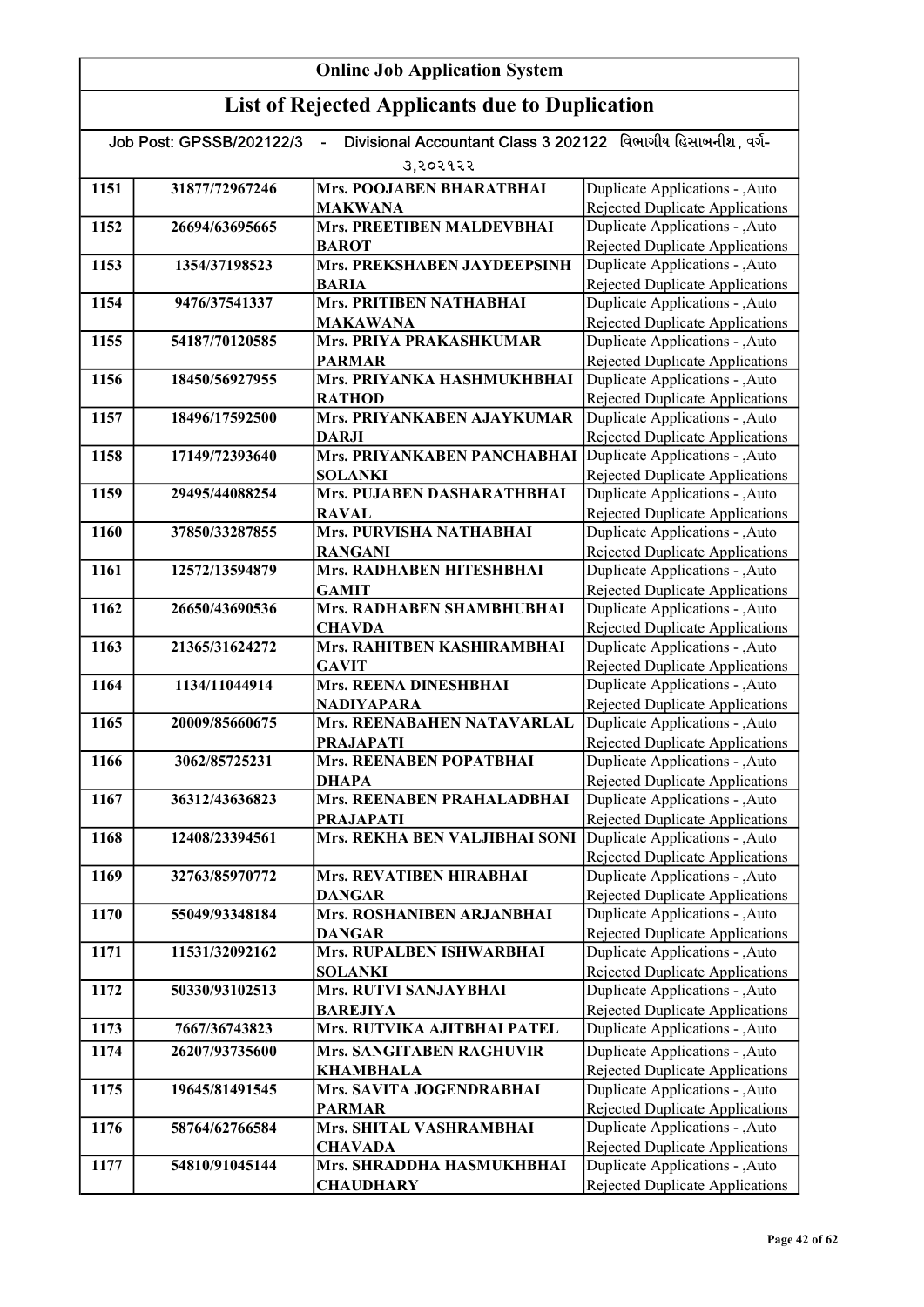| Divisional Accountant Class 3 202122 વિભાગીય હિસાબનીશ. વર્ગ-<br>Job Post: GPSSB/202122/3 |                |                                             |                                                                    |  |  |
|------------------------------------------------------------------------------------------|----------------|---------------------------------------------|--------------------------------------------------------------------|--|--|
|                                                                                          | उ,२०२१२२       |                                             |                                                                    |  |  |
| 1178                                                                                     | 15349/49896214 | <b>Mrs. SHRUTIBEN VINODKUMAR</b>            | Duplicate Applications - , Auto                                    |  |  |
|                                                                                          |                | <b>DARJI</b>                                | <b>Rejected Duplicate Applications</b>                             |  |  |
| 1179                                                                                     | 20142/31764219 | <b>Mrs. SNEHABEN DINESHBHAI</b>             | Duplicate Applications - , Auto                                    |  |  |
|                                                                                          |                | <b>PATEL</b>                                | Rejected Duplicate Applications                                    |  |  |
| 1180                                                                                     | 7905/74535717  | Mrs. SONAL BEN KANUBHAI                     | Duplicate Applications - , Auto                                    |  |  |
|                                                                                          |                | <b>RATHOD</b>                               | Rejected Duplicate Applications                                    |  |  |
| 1181                                                                                     | 9523/59849965  | <b>Mrs. SONAL YOGESH ANDANI</b>             | Duplicate Applications - , Auto                                    |  |  |
| 1182                                                                                     | 44328/70405640 | Mrs. SONALBEN KANUBHAI                      | Duplicate Applications - , Auto                                    |  |  |
|                                                                                          |                | <b>PANDAV</b>                               | <b>Rejected Duplicate Applications</b>                             |  |  |
| 1183                                                                                     | 44410/46622546 | Mrs. SONALBEN KANUBHAI                      | Duplicate Applications - , Auto                                    |  |  |
|                                                                                          |                | <b>PANDAV</b>                               | <b>Rejected Duplicate Applications</b>                             |  |  |
| 1184                                                                                     | 18648/33018889 | Mrs. SULOCHNABEN MAILUBHAI                  | Duplicate Applications - , Auto                                    |  |  |
|                                                                                          |                | <b>BHOYA</b>                                | Rejected Duplicate Applications                                    |  |  |
| 1185                                                                                     | 65025/54215038 | Mrs. SUNITA BABARBHAI RABARI                | Duplicate Applications - , Auto                                    |  |  |
| 1186                                                                                     | 9125/55310338  | Mrs. TEJALBEN AJITBHAI                      | Rejected Duplicate Applications                                    |  |  |
|                                                                                          |                | <b>CHAUDHARI</b>                            | Duplicate Applications - , Auto<br>Rejected Duplicate Applications |  |  |
| 1187                                                                                     | 24485/20769286 | Mrs. URVASHIBEN HARESHBHAI                  | Duplicate Applications - , Auto                                    |  |  |
|                                                                                          |                | <b>RATHOD</b>                               | Rejected Duplicate Applications                                    |  |  |
| 1188                                                                                     | 21066/18254783 | <b>Mrs. URVASHIBEN</b>                      | Duplicate Applications - , Auto                                    |  |  |
|                                                                                          |                | KASHIRAMBHAI PATEL                          | <b>Rejected Duplicate Applications</b>                             |  |  |
| 1189                                                                                     | 1779/96315141  | Mrs. URVISHA RAJNIKANTBHAI                  | Duplicate Applications - , Auto                                    |  |  |
|                                                                                          |                | <b>PRAJAPATI</b>                            | <b>Rejected Duplicate Applications</b>                             |  |  |
| 1190                                                                                     | 14911/59563633 | Mrs. VAISHALI RAMESHKUMAR                   | Duplicate Applications - , Auto                                    |  |  |
|                                                                                          |                | <b>PUROHIT</b>                              | Rejected Duplicate Applications                                    |  |  |
| 1191                                                                                     | 9224/50389840  | Mrs. VAISHALIBA BHUPATSINH                  | Duplicate Applications - , Auto                                    |  |  |
|                                                                                          |                | <b>CHAVDA</b>                               | Rejected Duplicate Applications                                    |  |  |
| 1192                                                                                     | 30080/13974852 | Mrs. VIDHI JINESHBHAI BADANI                | Duplicate Applications - , Auto                                    |  |  |
| 1193                                                                                     | 29801/17746464 | Mrs. VIRALBEN JITENDRABHAI                  | Duplicate Applications - , Auto                                    |  |  |
|                                                                                          |                | <b>PARMAR</b>                               | <b>Rejected Duplicate Applications</b>                             |  |  |
| 1194                                                                                     | 37966/93147306 | Ms. AARTI AJITSINH DABHI                    | Duplicate Applications - , Auto                                    |  |  |
| 1195                                                                                     | 20273/26319553 | Ms. ADITI JAYENDRABHAI                      | Duplicate Applications - , Auto                                    |  |  |
|                                                                                          |                | <b>VAISHNAV</b>                             | <b>Rejected Duplicate Applications</b>                             |  |  |
| 1196                                                                                     | 45970/79222482 | Ms. AESHABEN KANUBHAI                       | Duplicate Applications - ,Auto                                     |  |  |
|                                                                                          |                | <b>RATHVA</b>                               | Rejected Duplicate Applications                                    |  |  |
| 1197                                                                                     | 31343/72689937 | Ms. AISHWARYA BIPINCHANDRA                  | Duplicate Applications - , Auto                                    |  |  |
|                                                                                          |                | PATEL                                       | Rejected Duplicate Applications                                    |  |  |
| 1198                                                                                     | 8073/64865997  | Ms. AKSHITA JITENDRABHAI<br><b>GHODADRA</b> | Duplicate Applications - , Auto<br>Rejected Duplicate Applications |  |  |
| 1199                                                                                     | 5979/43177645  | Ms. ALKABEN SHANABHAI                       | Duplicate Applications - , Auto                                    |  |  |
|                                                                                          |                | <b>RATHOD</b>                               | Rejected Duplicate Applications                                    |  |  |
| 1200                                                                                     | 14476/45063765 | Ms. ALPA LALJIBHAI SOLANKI                  | Duplicate Applications - , Auto                                    |  |  |
| 1201                                                                                     | 54815/67584075 | Ms. ALPA SHANKARBHAI                        | Duplicate Applications - , Auto                                    |  |  |
|                                                                                          |                | <b>KANAJARIYA</b>                           | <b>Rejected Duplicate Applications</b>                             |  |  |
| 1202                                                                                     | 36926/93515381 | Ms. ALPABEN LAXMANBHAI                      | Duplicate Applications - , Auto                                    |  |  |
|                                                                                          |                | <b>JITIYA</b>                               | <b>Rejected Duplicate Applications</b>                             |  |  |
| 1203                                                                                     | 19554/24836448 | Ms. ANASOYABEN BHUPATBHAI                   | Duplicate Applications - , Auto                                    |  |  |
|                                                                                          |                | <b>SANGHANI</b>                             | <b>Rejected Duplicate Applications</b>                             |  |  |
| 1204                                                                                     | 55798/28925477 | Ms. ANITABEN JAMABHAI DEVU                  | Duplicate Applications - , Auto                                    |  |  |
| 1205                                                                                     | 30123/92023653 | Ms. ANITABEN KANABHAI GADHE                 | Duplicate Applications - , Auto                                    |  |  |
|                                                                                          |                |                                             | <b>Rejected Duplicate Applications</b>                             |  |  |
| 1206                                                                                     | 45258/58259980 | Ms. ANJANI RNGESINGBHAI                     | Duplicate Applications - , Auto                                    |  |  |
|                                                                                          |                | <b>RATHWA</b>                               | Rejected Duplicate Applications                                    |  |  |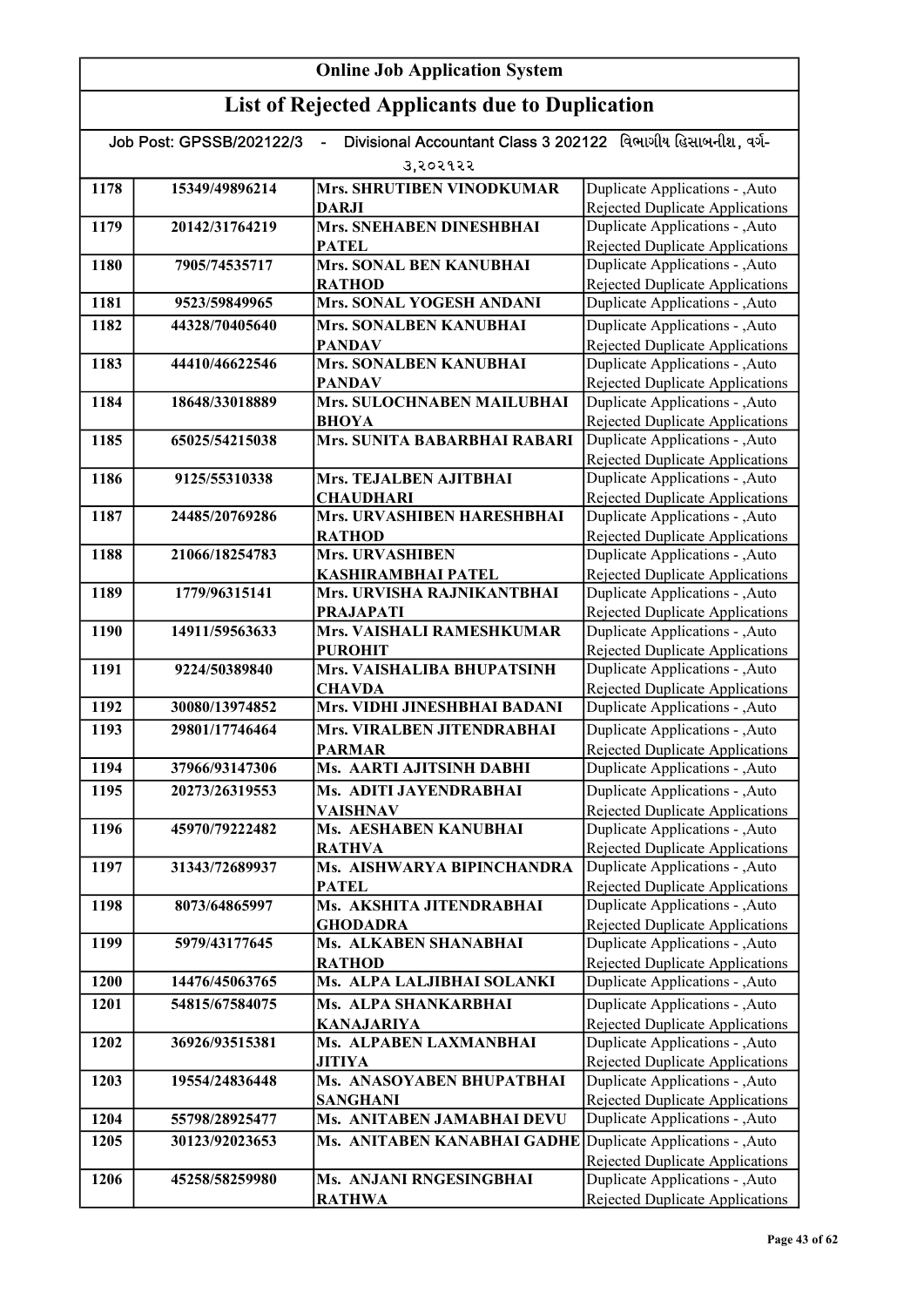| Divisional Accountant Class 3 202122 વિભાગીય હિસાબનીશ, વર્ગ-<br>Job Post: GPSSB/202122/3 |                |                                            |                                                                    |  |  |
|------------------------------------------------------------------------------------------|----------------|--------------------------------------------|--------------------------------------------------------------------|--|--|
|                                                                                          | उ.२०२१२२       |                                            |                                                                    |  |  |
| 1207                                                                                     | 20528/86127330 | Ms. ANJU ARASIBHAI CHAVDA                  | Duplicate Applications - , Auto                                    |  |  |
| 1208                                                                                     | 20653/24242841 | Ms. ANJU ARASIBHAI CHAVDA                  | Duplicate Applications - , Auto                                    |  |  |
| 1209                                                                                     | 19560/58003920 | Ms. ANJU VIRAMBHAI                         | Duplicate Applications - , Auto                                    |  |  |
|                                                                                          |                | <b>KESHWALA</b>                            | Rejected Duplicate Applications                                    |  |  |
| 1210                                                                                     | 19607/92376882 | Ms. ANJU VIRAMBHAI                         | Duplicate Applications - , Auto                                    |  |  |
|                                                                                          |                | <b>KESHWALA</b>                            | <b>Rejected Duplicate Applications</b>                             |  |  |
| 1211                                                                                     | 54397/22021782 | Ms. ANKITA HASMUKHBHAI                     | Duplicate Applications - , Auto                                    |  |  |
|                                                                                          |                | <b>PRAJAPATI</b>                           | Rejected Duplicate Applications                                    |  |  |
| 1212                                                                                     | 10269/60916332 | Ms. ANKITA VINODKUMAR                      | Duplicate Applications - , Auto                                    |  |  |
|                                                                                          |                | <b>GOHEL</b>                               | <b>Rejected Duplicate Applications</b>                             |  |  |
| 1213                                                                                     | 24016/45446454 | Ms. ANKITABA PRABHATSINH                   | Duplicate Applications - , Auto                                    |  |  |
| 1214                                                                                     | 47298/94301797 | <b>ASWAR</b><br>Ms. ANKITABEN NAVINBHAI    | Rejected Duplicate Applications<br>Duplicate Applications - , Auto |  |  |
|                                                                                          |                | <b>JOSHIYARA</b>                           | Rejected Duplicate Applications                                    |  |  |
| 1215                                                                                     | 23946/54449713 | <b>Ms. ANKITABEN VASANTBHAI</b>            | Duplicate Applications - , Auto                                    |  |  |
|                                                                                          |                | <b>SHRIMALI</b>                            | <b>Rejected Duplicate Applications</b>                             |  |  |
| 1216                                                                                     | 46454/64185563 | Ms. ARCHANABEN AJITBHAI                    | Duplicate Applications - , Auto                                    |  |  |
|                                                                                          |                | <b>GAMIT</b>                               | Rejected Duplicate Applications                                    |  |  |
| 1217                                                                                     | 59673/26610860 | Ms. ARCHANAKUMARI                          | Duplicate Applications - , Auto                                    |  |  |
|                                                                                          |                | <b>RAMANBHAI VASAVA</b>                    | <b>Rejected Duplicate Applications</b>                             |  |  |
| 1218                                                                                     | 25533/81589187 | <b>Ms. ARPANABEN BALUBHAI</b>              | Duplicate Applications - , Auto                                    |  |  |
|                                                                                          |                | <b>MAHLA</b>                               | <b>Rejected Duplicate Applications</b>                             |  |  |
| 1219                                                                                     | 45490/11800122 | Ms. ARPITABEN GANDABHAI                    | Duplicate Applications - , Auto                                    |  |  |
| 1220                                                                                     | 8329/48638039  | <b>PARMAR</b><br>Ms. ARTI BHARATBHAI       | Rejected Duplicate Applications<br>Duplicate Applications - , Auto |  |  |
|                                                                                          |                | <b>MUNDHVA</b>                             | <b>Rejected Duplicate Applications</b>                             |  |  |
| 1221                                                                                     | 7065/55395275  | Ms. ARTIBEN BHARATKUMAR                    | Duplicate Applications - , Auto                                    |  |  |
|                                                                                          |                | <b>PRAJAPATI</b>                           | <b>Rejected Duplicate Applications</b>                             |  |  |
| 1222                                                                                     | 9271/59156994  | Ms. ARTIBEN BHARATKUMAR                    | Duplicate Applications - , Auto                                    |  |  |
|                                                                                          |                | <b>PRAJAPATI</b>                           | Rejected Duplicate Applications                                    |  |  |
| 1223                                                                                     | 7444/80817598  | Ms. ARTIBEN VITTHALBHAI                    | Duplicate Applications - , Auto                                    |  |  |
|                                                                                          |                | <b>VIRDIYA</b>                             | Rejected Duplicate Applications                                    |  |  |
| 1224                                                                                     | 31979/11802753 | <b>Ms. ARUNABEN MALABHAI</b>               | Duplicate Applications - , Auto                                    |  |  |
| 1225                                                                                     | 2874/30518709  | PANCHAL<br>Ms. ARUNABEN PIRABHAI DESAI     | Rejected Duplicate Applications<br>Duplicate Applications - , Auto |  |  |
|                                                                                          |                |                                            |                                                                    |  |  |
| 1226                                                                                     | 15525/12287250 | Ms. ASHA ABHALBHAI KATARIYA                | Duplicate Applications - , Auto<br>Rejected Duplicate Applications |  |  |
| 1227                                                                                     | 41131/34747470 | Ms. ASHA BABARBHAI DESAI                   | Duplicate Applications - , Auto                                    |  |  |
| 1228                                                                                     | 48789/84951635 | Ms. ASHABEN BALIRAM VASAVA                 | Duplicate Applications - , Auto                                    |  |  |
| 1229                                                                                     | 23311/25340477 | Ms. ASHABEN BHIKHABHAI                     | Duplicate Applications - , Auto                                    |  |  |
|                                                                                          |                | <b>CHAUDHARY</b>                           | Rejected Duplicate Applications                                    |  |  |
| 1230                                                                                     | 13895/84161485 | Ms. ASHABEN DINESHBHAI                     | Duplicate Applications - , Auto                                    |  |  |
|                                                                                          |                | <b>SOLANKI</b>                             | Rejected Duplicate Applications                                    |  |  |
| 1231                                                                                     | 49082/17501375 | Ms. ASHABEN GHEMARBHAI                     | Duplicate Applications - , Auto                                    |  |  |
|                                                                                          |                | <b>RABARI</b>                              | <b>Rejected Duplicate Applications</b>                             |  |  |
| 1232                                                                                     | 24982/32403868 | Ms. ASHABEN SHAKARABHAI                    | Duplicate Applications - , Auto                                    |  |  |
|                                                                                          |                | RABARI                                     | <b>Rejected Duplicate Applications</b>                             |  |  |
| 1233                                                                                     | 40734/39732396 | Ms. ASHIKA SUMANBHAI                       | Duplicate Applications - , Auto                                    |  |  |
| 1234                                                                                     | 8761/29929865  | <b>PRAJAPATI</b><br>Ms. ASMITA PRABHATBHAI | Rejected Duplicate Applications                                    |  |  |
|                                                                                          |                | <b>DESAI</b>                               | Duplicate Applications - , Auto<br>Rejected Duplicate Applications |  |  |
| 1235                                                                                     | 13529/10073957 | Ms. ASMITABEN ISVARBHAI                    | Duplicate Applications - , Auto                                    |  |  |
|                                                                                          |                | <b>DESAI</b>                               | Rejected Duplicate Applications                                    |  |  |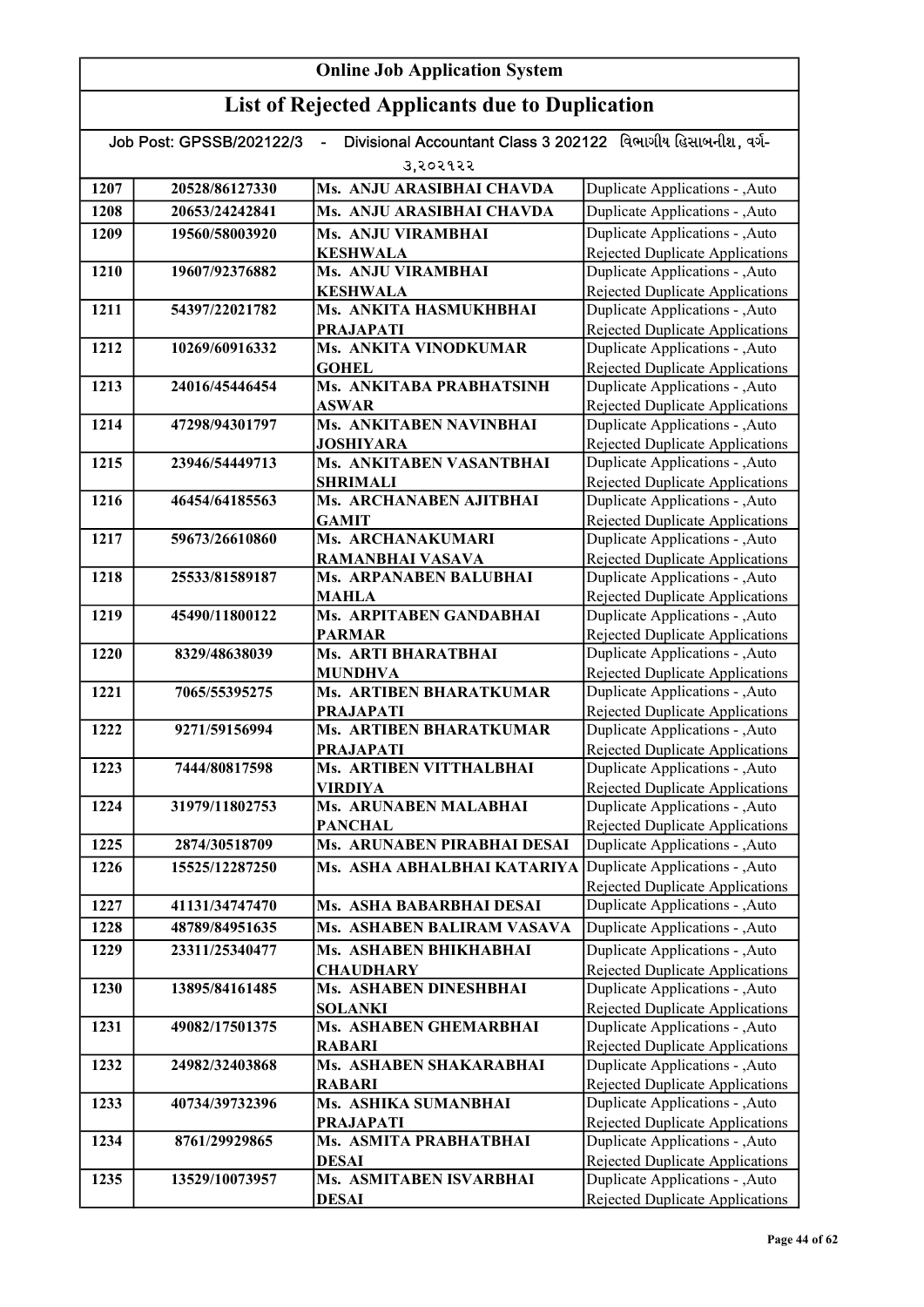| Divisional Accountant Class 3 202122 વિભાગીય હિસાબનીશ. વર્ગ-<br>Job Post: GPSSB/202122/3 |                |                                             |                                                                           |
|------------------------------------------------------------------------------------------|----------------|---------------------------------------------|---------------------------------------------------------------------------|
|                                                                                          |                | उ,२०२१२२                                    |                                                                           |
| 1236                                                                                     | 33897/59506626 | Ms. AVANI HARSUKHBHAI                       | Duplicate Applications - , Auto                                           |
|                                                                                          |                | <b>BHIMANI</b>                              | <b>Rejected Duplicate Applications</b>                                    |
| 1237                                                                                     | 1295/90172129  | <b>Ms. AVNEEBEN PRAVINBHAI</b>              | Duplicate Applications - , Auto                                           |
|                                                                                          |                | <b>RATHOD</b>                               | Rejected Duplicate Applications                                           |
| 1238                                                                                     | 49144/37441201 | Ms. BANSIBEN HARSUKHBHAI                    | Duplicate Applications - , Auto                                           |
|                                                                                          |                | <b>KOTADIYA</b>                             | Rejected Duplicate Applications                                           |
| 1239                                                                                     | 11946/64723300 | Ms. BHAGAVATI BEN KALABHAI                  | Duplicate Applications - , Auto                                           |
| 1240                                                                                     | 35765/23023697 | <b>KHER</b><br>Ms. BHAKTI MAHESHBHAI        | <b>Rejected Duplicate Applications</b>                                    |
|                                                                                          |                | <b>MAKWANA</b>                              | Duplicate Applications - , Auto<br><b>Rejected Duplicate Applications</b> |
| 1241                                                                                     | 4527/30518125  | Ms. BHAKTIBEN HARIGIRI                      | Duplicate Applications - , Auto                                           |
|                                                                                          |                | <b>GOSWAMI</b>                              | Rejected Duplicate Applications                                           |
| 1242                                                                                     | 30796/62893589 | Ms. BHARATIBEN MULJIBHAI                    | Duplicate Applications - , Auto                                           |
|                                                                                          |                | <b>KHERALA</b>                              | Rejected Duplicate Applications                                           |
| 1243                                                                                     | 18073/74722094 | Ms. BHAVANA NARAN MAGARA                    | Duplicate Applications - , Auto                                           |
| 1244                                                                                     | 18133/18344024 | Ms. BHAVANA NARAN MAGARA                    | Duplicate Applications - , Auto                                           |
| 1245                                                                                     | 25391/68581960 | Ms. BHAVANABEN LILA BHUTIYA                 | Duplicate Applications - , Auto                                           |
| 1246                                                                                     | 42308/78056531 | Ms. BHAVANABEN VIBHABHAI                    | Duplicate Applications - , Auto                                           |
|                                                                                          |                | <b>RABARI</b>                               | Rejected Duplicate Applications                                           |
| 1247                                                                                     | 29065/96337620 | Ms. BHAVIKA BHARATBHAI                      | Duplicate Applications - , Auto                                           |
|                                                                                          |                | <b>DABHI</b>                                | <b>Rejected Duplicate Applications</b>                                    |
| 1248                                                                                     | 29598/13555902 | Ms. BHAVIKABEN ARVINDBHAI                   | Duplicate Applications - , Auto                                           |
|                                                                                          |                | <b>MAKWANA</b>                              | Rejected Duplicate Applications                                           |
| 1249                                                                                     | 11943/44091525 | Ms. BHAVIKAKUMARI                           | Duplicate Applications - , Auto                                           |
|                                                                                          |                | <b>DHIRUBHAI PATEL</b>                      | Rejected Duplicate Applications                                           |
| 1250                                                                                     | 11954/79249587 | Ms. BHAVIKAKUMARI                           | Duplicate Applications - , Auto                                           |
|                                                                                          |                | <b>DHIRUBHAI PATEL</b>                      | Rejected Duplicate Applications                                           |
| 1251                                                                                     | 9827/84099963  | Ms. BHAVNA GORDHAN VAJA                     | Duplicate Applications - , Auto                                           |
| 1252                                                                                     | 4625/18797822  | Ms. BHAVNABEN CHHAGANBHAI                   | Duplicate Applications - , Auto                                           |
|                                                                                          |                | <b>GAMIT</b>                                | Rejected Duplicate Applications                                           |
| 1253                                                                                     | 40546/23253443 | Ms. BHAVNABEN HANSRAJBHAI                   | Duplicate Applications - , Auto                                           |
| 1254                                                                                     | 52480/35693974 | <b>SONAGARA</b><br>Ms. BHAVNABEN KANJIBHAI  | <b>Rejected Duplicate Applications</b><br>Duplicate Applications - ,Auto  |
|                                                                                          |                | <b>JAMBUKIYA</b>                            | <b>Rejected Duplicate Applications</b>                                    |
| 1255                                                                                     | 13349/38355091 | Ms. BHOOMI DILIPBHAI JOTANIA                | Duplicate Applications - , Auto                                           |
|                                                                                          |                |                                             | Rejected Duplicate Applications                                           |
| 1256                                                                                     | 34162/37341045 | Ms. BHOOMIBEN BHAVESHBHAI                   | Duplicate Applications - , Auto                                           |
|                                                                                          |                | <b>MAKWANA</b>                              | <b>Rejected Duplicate Applications</b>                                    |
| 1257                                                                                     | 3741/68160590  | Ms. BHOOMIBEN CHANDRAPURI                   | Duplicate Applications - , Auto                                           |
|                                                                                          |                | <b>GOSWAMI</b>                              | Rejected Duplicate Applications                                           |
| 1258                                                                                     | 6475/76746125  | Ms. BHOOMIKABEN JERAMBHAI                   | Duplicate Applications - , Auto                                           |
|                                                                                          |                | <b>BAVALIYA</b>                             | Rejected Duplicate Applications                                           |
| 1259                                                                                     | 10568/52409000 | Ms. BHUMIBEN JASVANTSINH                    | Duplicate Applications - , Auto                                           |
|                                                                                          |                | <b>NAKUM</b>                                | Rejected Duplicate Applications                                           |
| 1260                                                                                     | 14521/48274873 | Ms. BHUMIKA HARISHBHAI                      | Duplicate Applications - , Auto                                           |
|                                                                                          |                | <b>PARMAR</b>                               | Rejected Duplicate Applications                                           |
| 1261                                                                                     | 21896/71177388 | Ms. BHUMIKA                                 | Duplicate Applications - , Auto                                           |
| 1262                                                                                     | 18135/28835006 | PRAKASHCHANDRA SUTARIYA<br>Ms. BHUMIKABAHEN | <b>Rejected Duplicate Applications</b><br>Duplicate Applications - , Auto |
|                                                                                          |                | <b>BHARATBHAI DAMOR</b>                     | Rejected Duplicate Applications                                           |
| 1263                                                                                     | 34953/99294298 | Ms. BHUMIKABEN ASHOKBHAI                    | Duplicate Applications - , Auto                                           |
|                                                                                          |                | <b>DAVE</b>                                 | Rejected Duplicate Applications                                           |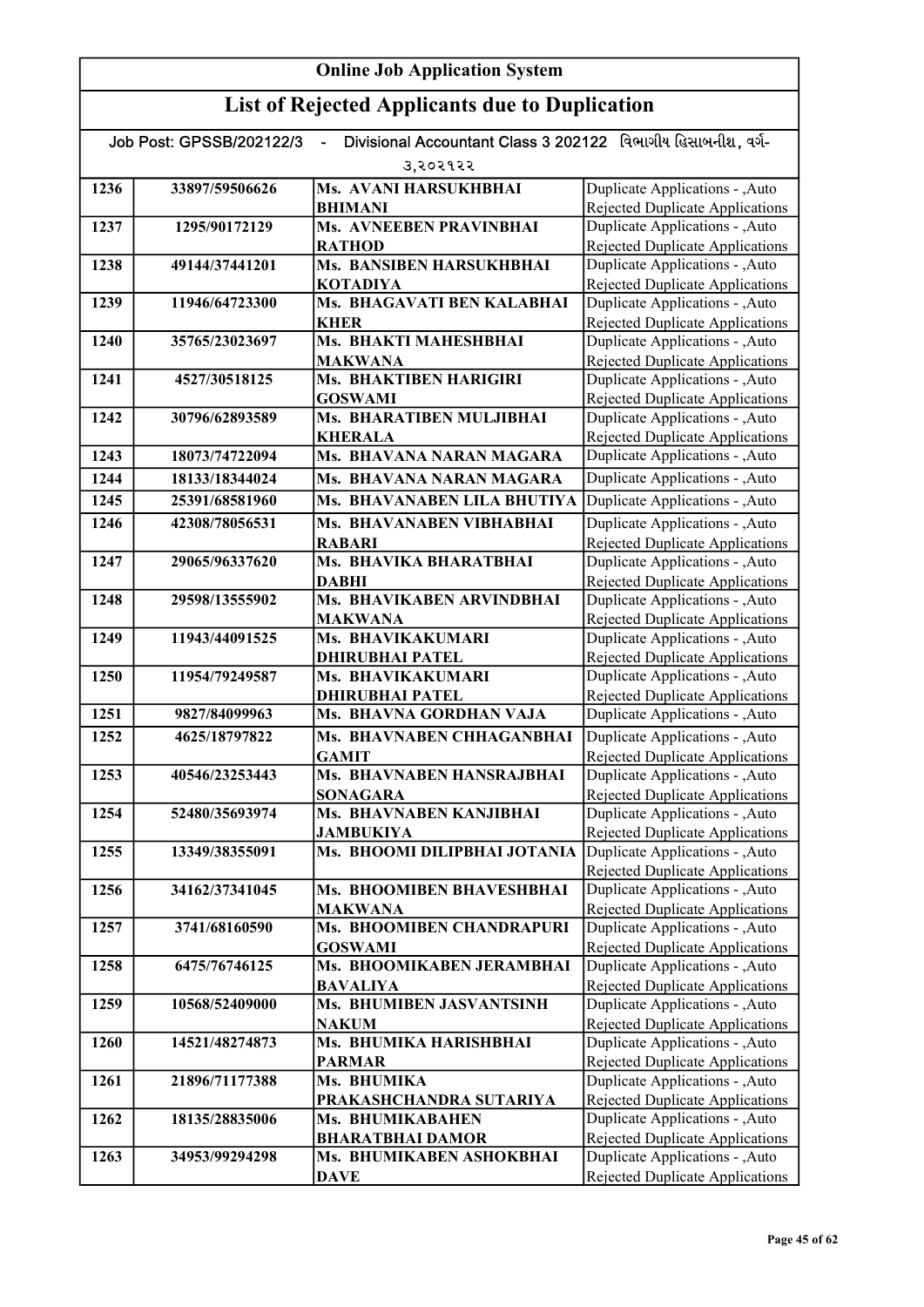| <b>Online Job Application System</b> |                          |                                                                                |                                                                           |
|--------------------------------------|--------------------------|--------------------------------------------------------------------------------|---------------------------------------------------------------------------|
|                                      |                          | <b>List of Rejected Applicants due to Duplication</b>                          |                                                                           |
|                                      | Job Post: GPSSB/202122/3 | Divisional Accountant Class 3 202122 વિભાગીય હિસાબનીશ. વર્ગ-<br>$\blacksquare$ |                                                                           |
|                                      |                          | उ,२०२१२२                                                                       |                                                                           |
| 1264                                 | 35272/33922683           | Ms. BHUMIKABEN HARESHBHAI                                                      | Duplicate Applications - , Auto                                           |
|                                      |                          | <b>JOSHI</b>                                                                   | <b>Rejected Duplicate Applications</b>                                    |
| 1265                                 | 39668/67561572           | Ms. BHUMIKABEN                                                                 | Duplicate Applications - , Auto                                           |
| 1266                                 | 39704/93488748           | <b>HASMUKHBHAI DARJI</b><br>Ms. BHUMIKABEN                                     | <b>Rejected Duplicate Applications</b>                                    |
|                                      |                          | HASMUKHBHAI DARJI                                                              | Duplicate Applications - , Auto<br><b>Rejected Duplicate Applications</b> |
| 1267                                 | 49633/22855794           | Ms. BHUMIKABEN                                                                 | Duplicate Applications - , Auto                                           |
|                                      |                          | <b>JITENDRAKUMAR NAYAK</b>                                                     | Rejected Duplicate Applications                                           |
| 1268                                 | 26154/92352555           | Ms. BHUMIKABEN TERSINGBHAI                                                     | Duplicate Applications - , Auto                                           |
|                                      |                          | <b>PARGI</b>                                                                   | Rejected Duplicate Applications                                           |
| 1269                                 | 31380/89504376           | Ms. BINDUBEN DHULJIBHAI                                                        | Duplicate Applications - , Auto                                           |
|                                      |                          | <b>KHOKHARIYA</b>                                                              | Rejected Duplicate Applications                                           |
| 1270                                 | 16166/10972596           | Ms. CHANDRIKABEN DHIRUBHAI<br><b>DEGADA</b>                                    | Duplicate Applications - , Auto<br>Rejected Duplicate Applications        |
| 1271                                 | 16211/60657553           | Ms. CHANDRIKABEN DHIRUBHAI                                                     | Duplicate Applications - , Auto                                           |
|                                      |                          | <b>DEGADA</b>                                                                  | <b>Rejected Duplicate Applications</b>                                    |
| 1272                                 | 7362/72729412            | Ms. CHANDRIKABEN                                                               | Duplicate Applications - , Auto                                           |
|                                      |                          | SAGATHABHAI CHAUDHARY                                                          | <b>Rejected Duplicate Applications</b>                                    |
| 1273                                 | 63739/84264784           | Ms. CHARMI KAMLESHKUMAR                                                        | Duplicate Applications - , Auto                                           |
|                                      |                          | <b>PATEL</b>                                                                   | Rejected Duplicate Applications                                           |
| 1274                                 | 4632/10229234            | Ms. CHETANA SHAMJIBHAI<br><b>GADAN</b>                                         | Duplicate Applications - , Auto                                           |
| 1275                                 | 22983/61199423           | Ms. CHETNA MAHESGIRI                                                           | <b>Rejected Duplicate Applications</b><br>Duplicate Applications - , Auto |
|                                      |                          | <b>GAUSWAMI</b>                                                                | <b>Rejected Duplicate Applications</b>                                    |
| 1276                                 | 41877/69799483           | Ms. CHHAYABEN BHARATBHAI                                                       | Duplicate Applications - , Auto                                           |
|                                      |                          | <b>PRAJAPATI</b>                                                               | <b>Rejected Duplicate Applications</b>                                    |
| 1277                                 | 42889/66517874           | Ms. CHHAYABEN BHARATBHAI                                                       | Duplicate Applications - , Auto                                           |
|                                      |                          | <b>PRAJAPATI</b>                                                               | Rejected Duplicate Applications                                           |
| 1278                                 | 7988/17538119            | Ms. CHHAYABEN SAVAJIBHAI<br><b>PARMAR</b>                                      | Duplicate Applications - , Auto<br>Rejected Duplicate Applications        |
| 1279                                 | 15635/25208330           | Ms. DAKSHABEN SHAMJIBHAI                                                       | Duplicate Applications - , Auto                                           |
|                                      |                          | <b>RATHOD</b>                                                                  | <b>Rejected Duplicate Applications</b>                                    |
| 1280                                 | 39518/16759400           | <b>Ms. DAMINIBEN</b>                                                           | Duplicate Applications - , Auto                                           |
|                                      |                          | MAHENDRABHAI PRAJAPATI                                                         | Rejected Duplicate Applications                                           |
| 1281                                 | 53521/15468412           | Ms. DAXA BHEEMABHAI DANGAR                                                     | Duplicate Applications - , Auto<br><b>Rejected Duplicate Applications</b> |
| 1282                                 | 29107/64568560           | Ms. DAXABEN GANGABHAI SOSA                                                     | Duplicate Applications - , Auto                                           |
| 1283                                 | 8922/63133130            | Ms. DAYABEN JERAMBHAI                                                          | Duplicate Applications - , Auto                                           |
|                                      |                          | <b>DUDHAT</b>                                                                  | Rejected Duplicate Applications                                           |
| 1284                                 | 22093/16330282           | Ms. DEEPIKA SANJAYBHAI                                                         | Duplicate Applications - , Auto                                           |
| 1285                                 | 34521/36611009           | <b>CHAUHAN</b><br>Ms. DENSI JITENDRAKUMAR                                      | Rejected Duplicate Applications<br>Duplicate Applications - , Auto        |
|                                      |                          | <b>RANA</b>                                                                    | Rejected Duplicate Applications                                           |
| 1286                                 | 35889/69475167           | Ms. DEVANSHI UMESHBHAI                                                         | Duplicate Applications - , Auto                                           |
|                                      |                          | <b>GOHEL</b>                                                                   | Rejected Duplicate Applications                                           |
| 1287                                 | 31102/76344291           | Ms. DHARA DIPAKBHAI PATANI                                                     | Duplicate Applications - , Auto                                           |
| 1288                                 | 35688/95709484           | Ms. DHARA DIPAKBHAI PATANI                                                     | Duplicate Applications - , Auto                                           |
| 1289                                 | 36720/70423742           | Ms. DHARA KANUBHAI GOPANI                                                      | Duplicate Applications - , Auto                                           |
| 1290                                 | 28622/97046651           | Ms. DHARA VIJAYBHAI SOHARA                                                     | Duplicate Applications - , Auto                                           |
| 1291                                 | 11255/33992087           | Ms. DHARATIBEN ASHOKBHAI                                                       | Duplicate Applications - , Auto                                           |
|                                      |                          | <b>PATEL</b>                                                                   | <b>Rejected Duplicate Applications</b>                                    |
| 1292                                 | 2990/67841909            | Ms. DHARMISHTHA                                                                | Duplicate Applications - , Auto                                           |
|                                      |                          | HARESHBHAI JEBALIYA                                                            | <b>Rejected Duplicate Applications</b>                                    |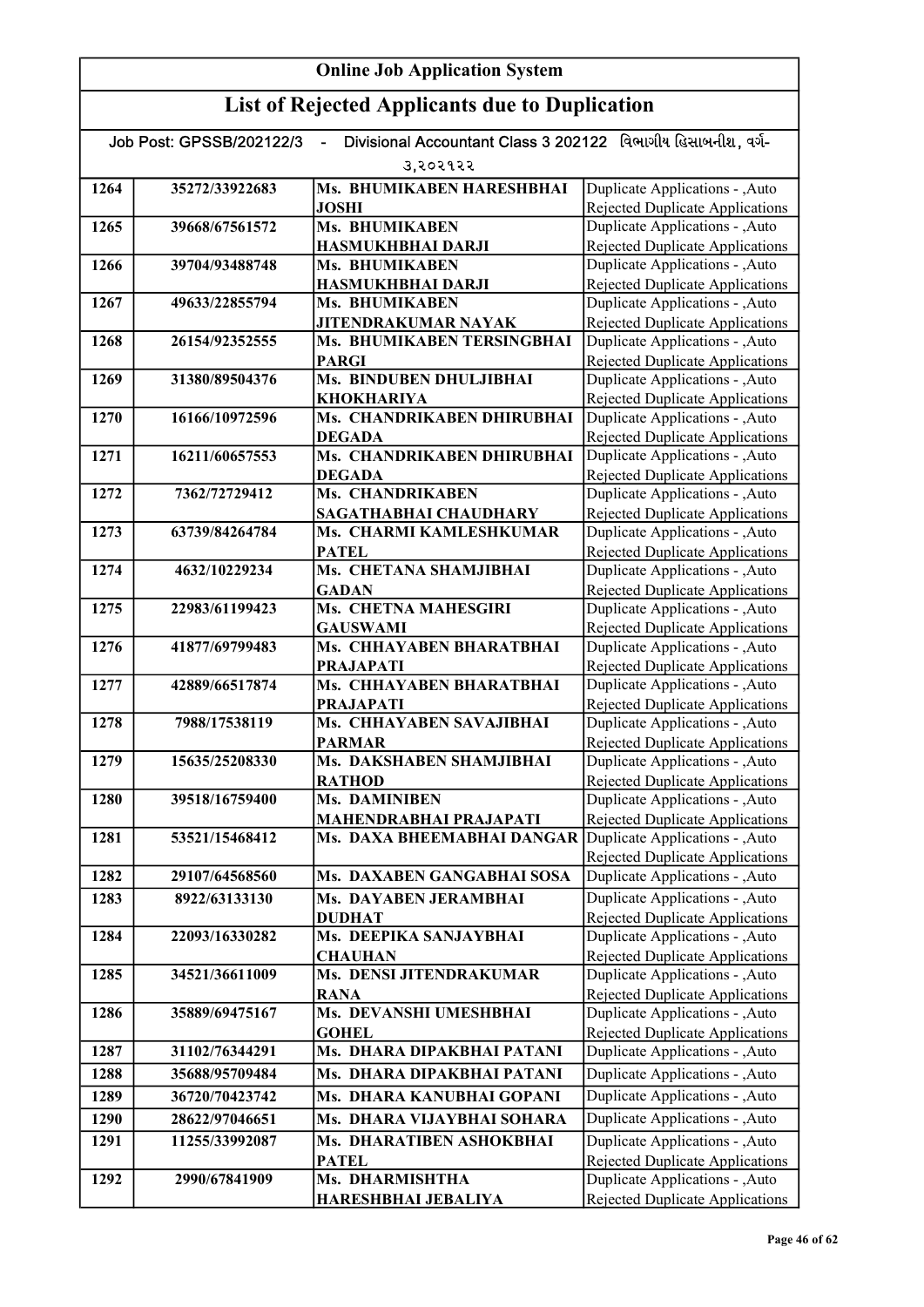| Divisional Accountant Class 3 202122 વિભાગીય હિસાબનીશ. વર્ગ-<br>Job Post: GPSSB/202122/3<br>$\blacksquare$ |                |                                                |                                                                           |
|------------------------------------------------------------------------------------------------------------|----------------|------------------------------------------------|---------------------------------------------------------------------------|
|                                                                                                            |                | उ,२०२१२२                                       |                                                                           |
| 1293                                                                                                       | 2716/51852366  | Ms. DHARMISHTHA KANTILAL                       | Duplicate Applications - , Auto                                           |
|                                                                                                            |                | <b>PARMAR</b>                                  | Rejected Duplicate Applications                                           |
| 1294                                                                                                       | 20986/62202152 | Ms. DHARMISHTHA RAMBHAI                        | Duplicate Applications - , Auto                                           |
|                                                                                                            |                | DHAMA                                          | Rejected Duplicate Applications                                           |
| 1295                                                                                                       | 33888/19143334 | Ms. DHARMISHTHABEN KALIDAS                     | Duplicate Applications - , Auto                                           |
|                                                                                                            |                | <b>VASAVA</b>                                  | <b>Rejected Duplicate Applications</b>                                    |
| 1296                                                                                                       | 33056/46370593 | Ms. DHARTIBEN MANOJKUMAR<br><b>PATEL</b>       | Duplicate Applications - , Auto<br>Rejected Duplicate Applications        |
| 1297                                                                                                       | 63965/19570861 | Ms. DHINALBEN SURESHBHAI                       | Duplicate Applications - , Auto                                           |
|                                                                                                            |                | <b>PARMAR</b>                                  | Rejected Duplicate Applications                                           |
| 1298                                                                                                       | 4792/75700922  | Ms. DIMPAL BALDEVBHAI DESAI                    | Duplicate Applications - , Auto                                           |
| 1299                                                                                                       | 41812/61880349 | Ms. DIMPAL SURESHBHAI SAGAR                    | Duplicate Applications - , Auto                                           |
|                                                                                                            |                |                                                | <b>Rejected Duplicate Applications</b>                                    |
| 1300                                                                                                       | 58343/56060348 | Ms. DIMPALBEN SHANTILAL                        | Duplicate Applications - , Auto                                           |
|                                                                                                            |                | <b>DHARAVIYA</b>                               | <b>Rejected Duplicate Applications</b>                                    |
| 1301                                                                                                       | 50353/49558171 | Ms. DINALBEN BANKIMKUMAR                       | Duplicate Applications - , Auto                                           |
|                                                                                                            |                | PANDYA                                         | Rejected Duplicate Applications                                           |
| 1302                                                                                                       | 64093/15660881 | Ms. DIPALEE JADAV BHAI                         | Duplicate Applications - , Auto                                           |
| 1303                                                                                                       |                | <b>SOLANKI</b><br>Ms. DIPALIBEN MAHESHBHAI     | Rejected Duplicate Applications<br>Duplicate Applications - , Auto        |
|                                                                                                            | 484/24401851   | <b>CHANV</b>                                   | <b>Rejected Duplicate Applications</b>                                    |
| 1304                                                                                                       | 22770/15248507 | Ms. DIPIKABAHEN BABUBHAI                       | Duplicate Applications - , Auto                                           |
|                                                                                                            |                | <b>PATEL</b>                                   | <b>Rejected Duplicate Applications</b>                                    |
| 1305                                                                                                       | 32601/48745128 | Ms. DIPTIBEN SHANTILAL                         | Duplicate Applications - , Auto                                           |
|                                                                                                            |                | <b>VIRAMGAMA</b>                               | Rejected Duplicate Applications                                           |
| 1306                                                                                                       | 30303/72898512 | Ms. DIPTIBEN VARAJANGBHAI                      | Duplicate Applications - , Auto                                           |
|                                                                                                            |                | <b>SOLANKI</b>                                 | <b>Rejected Duplicate Applications</b>                                    |
| 1307                                                                                                       | 2339/15193348  | Ms. DISHABEN BABUBHAI                          | Duplicate Applications - , Auto                                           |
| 1308                                                                                                       | 7773/64658617  | <b>JASOLIYA</b><br>Ms. DISHAKUMARI DINESHBHAI  | Rejected Duplicate Applications<br>Duplicate Applications - , Auto        |
|                                                                                                            |                | <b>PRAJAPATI</b>                               | <b>Rejected Duplicate Applications</b>                                    |
| 1309                                                                                                       | 44490/59084837 | Ms. DIVYA BHAYABHAI                            | Duplicate Applications - , Auto                                           |
|                                                                                                            |                | AMBALIYA                                       | <b>Rejected Duplicate Applications</b>                                    |
| 1310                                                                                                       | 1940/52819781  | Ms. DIVYA DHULABHAI VASAVA                     | Duplicate Applications - , Auto                                           |
| 1311                                                                                                       | 3808/18193725  | Ms. DIVYA MAHESHBHAI                           | Duplicate Applications - , Auto                                           |
|                                                                                                            |                | <b>PARMAR</b>                                  | <b>Rejected Duplicate Applications</b>                                    |
| 1312                                                                                                       | 64263/87505585 | Ms. DIVYA MANOJBHAI AGOLA                      | Duplicate Applications - , Auto                                           |
| 1313                                                                                                       | 54757/90632461 | Ms. DIVYA VALJI NATADA                         | Duplicate Applications - , Auto                                           |
| 1314                                                                                                       | 13495/59650765 | Ms. DIVYA VINODBHAI GOHEL                      | Duplicate Applications - , Auto                                           |
| 1315                                                                                                       | 33625/81391169 | Ms. DIVYABEN DEVABHAI                          | Duplicate Applications - , Auto                                           |
|                                                                                                            |                | VADHIYA                                        | <b>Rejected Duplicate Applications</b>                                    |
| 1316                                                                                                       | 15671/89889797 | Ms. DRASHTIBEN JUVANSANG                       | Duplicate Applications - , Auto                                           |
|                                                                                                            |                | <b>TUVAR</b>                                   | <b>Rejected Duplicate Applications</b>                                    |
| 1317                                                                                                       | 35468/85447668 | Ms. EKTA BALVANTGIRI                           | Duplicate Applications - , Auto                                           |
| 1318                                                                                                       | 19088/46238573 | <b>GAUSWAMI</b><br>Ms. EKTA DINESHBHAI THACKER | Rejected Duplicate Applications<br>Duplicate Applications - ,Auto         |
|                                                                                                            |                |                                                |                                                                           |
| 1319                                                                                                       | 26012/84570277 | Ms. FALGUNEEBEN<br><b>BHARATKUMAR MAKWANA</b>  | Duplicate Applications - , Auto<br><b>Rejected Duplicate Applications</b> |
| 1320                                                                                                       | 48539/76109385 | Ms. FALGUNI ASHOKBHAI                          | Duplicate Applications - , Auto                                           |
|                                                                                                            |                | VAIDYA                                         | <b>Rejected Duplicate Applications</b>                                    |
| 1321                                                                                                       | 23897/50921517 | Ms. FALGUNIBEN MUKESHBHAI                      | Duplicate Applications - , Auto                                           |
|                                                                                                            |                | <b>KUMBHAR</b>                                 | Rejected Duplicate Applications                                           |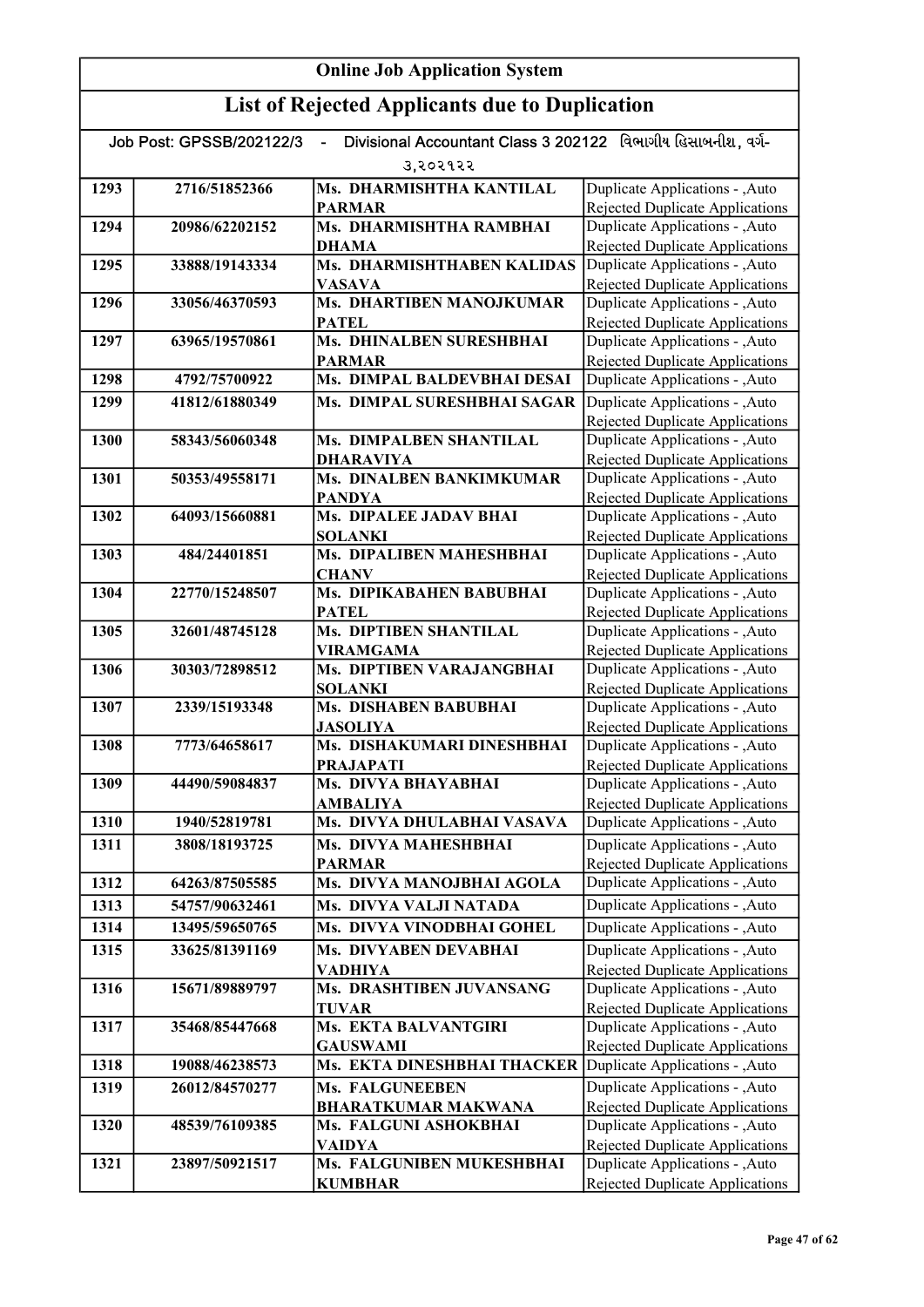| Divisional Accountant Class 3 202122 વિભાગીય હિસાબનીશ. વર્ગ-<br>Job Post: GPSSB/202122/3<br>÷, |                |                                            |                                                                           |  |
|------------------------------------------------------------------------------------------------|----------------|--------------------------------------------|---------------------------------------------------------------------------|--|
|                                                                                                | 3,२०२१२२       |                                            |                                                                           |  |
| 1322                                                                                           | 23093/25092218 | Ms. FALGUNIBEN SURESHBHAI                  | Duplicate Applications - , Auto                                           |  |
|                                                                                                |                | <b>PATEL</b>                               | Rejected Duplicate Applications                                           |  |
| 1323                                                                                           | 38042/11540774 | Ms. FIRDOSBANU BASHIRBHAI                  | Duplicate Applications - , Auto                                           |  |
|                                                                                                |                | <b>JATMALEK</b>                            | Rejected Duplicate Applications                                           |  |
| 1324                                                                                           | 1304/82128567  | Ms. FORAM HASMUKHBHAI                      | Duplicate Applications - , Auto                                           |  |
|                                                                                                |                | <b>MENAT</b>                               | <b>Rejected Duplicate Applications</b>                                    |  |
| 1325                                                                                           | 11743/55598022 | Ms. GAYTRI VINODBHAI AJANI                 | Duplicate Applications - , Auto                                           |  |
| 1326                                                                                           | 31520/37066379 | Ms. GEETABEN DEVABHAI<br><b>CHAUHAN</b>    | Duplicate Applications - , Auto<br>Rejected Duplicate Applications        |  |
| 1327                                                                                           | 51859/98727606 | Ms. GEETABEN PRATAPBHAI                    | Duplicate Applications - , Auto                                           |  |
|                                                                                                |                | <b>BARAD</b>                               | <b>Rejected Duplicate Applications</b>                                    |  |
| 1328                                                                                           | 22162/51953126 | Ms. GIRAJA CHANDULAL                       | Duplicate Applications - , Auto                                           |  |
|                                                                                                |                | <b>BANKER</b>                              | Rejected Duplicate Applications                                           |  |
| 1329                                                                                           | 47264/35104184 | <b>Ms. GITABEN BHARATSINH</b>              | Duplicate Applications - , Auto                                           |  |
|                                                                                                |                | <b>CHAUHAN</b>                             | <b>Rejected Duplicate Applications</b>                                    |  |
| 1330                                                                                           | 3930/76052763  | <b>Ms. GITABEN KALABHAI</b>                | Duplicate Applications - , Auto                                           |  |
|                                                                                                |                | <b>CHAUDHARI</b>                           | <b>Rejected Duplicate Applications</b>                                    |  |
| 1331                                                                                           | 47093/36310068 | Ms. HANSHABEN HARJIBHAI                    | Duplicate Applications - , Auto<br>Rejected Duplicate Applications        |  |
| 1332                                                                                           | 13974/48947342 | <b>CHAUDHARY</b><br>Ms. HARSHIDA RAMJIBHAI | Duplicate Applications - , Auto                                           |  |
|                                                                                                |                | <b>OUDICH</b>                              | <b>Rejected Duplicate Applications</b>                                    |  |
| 1333                                                                                           | 9810/82863814  | Ms. HARSHIDABA KISHORSINH                  | Duplicate Applications - , Auto                                           |  |
|                                                                                                |                | <b>PARMAR</b>                              | <b>Rejected Duplicate Applications</b>                                    |  |
| 1334                                                                                           | 2632/70747104  | <b>Ms. HARSHUBEN</b>                       | Duplicate Applications - , Auto                                           |  |
|                                                                                                |                | <b>JITENDRAKUMAR DAMOR</b>                 | Rejected Duplicate Applications                                           |  |
| 1335                                                                                           | 57739/71644016 | Ms. HEENA JAYPRAKASHBHAI                   | Duplicate Applications - , Auto                                           |  |
|                                                                                                |                | <b>VASU</b>                                | Rejected Duplicate Applications                                           |  |
| 1336                                                                                           | 11941/82661845 | Ms. HEENA LALITBHAI JESUR                  | Duplicate Applications - , Auto                                           |  |
| 1337                                                                                           | 55730/22282739 | Ms. HEENABEN DHANRAJBHAI                   | Duplicate Applications - , Auto                                           |  |
| 1338                                                                                           | 2590/91293997  | <b>GURJAR</b><br>Ms. HEMABAHEN KIRANKUMAR  | <b>Rejected Duplicate Applications</b><br>Duplicate Applications - , Auto |  |
|                                                                                                |                | <b>TRIVEDI</b>                             | <b>Rejected Duplicate Applications</b>                                    |  |
| 1339                                                                                           | 61908/36188280 | <b>Ms. HEMAL RAMESHKUMAR</b>               | Duplicate Applications - , Auto                                           |  |
|                                                                                                |                | <b>CHAVDA</b>                              | Rejected Duplicate Applications                                           |  |
| 1340                                                                                           | 25977/48100543 | Ms. HEMAXI VIJAYKUMAR                      | Duplicate Applications - , Auto                                           |  |
|                                                                                                |                | <b>BARAD</b>                               | <b>Rejected Duplicate Applications</b>                                    |  |
| 1341                                                                                           | 25306/10009265 | Ms. HEMAXI VINODBHAI                       | Duplicate Applications - , Auto                                           |  |
|                                                                                                |                | <b>CHAVDA</b>                              | <b>Rejected Duplicate Applications</b>                                    |  |
| 1342                                                                                           | 58112/56871334 | Ms. HETAL KESHAVBHAI                       | Duplicate Applications - , Auto                                           |  |
| 1343                                                                                           |                | <b>SANGADA</b><br>Ms. HETALBEN             | Rejected Duplicate Applications<br>Duplicate Applications - , Auto        |  |
|                                                                                                | 40727/49583781 | <b>BHUPENDRAKUMAR THAKKAR</b>              | Rejected Duplicate Applications                                           |  |
| 1344                                                                                           | 55489/57153308 | Ms. HETALBEN RAMAJIBHAI                    | Duplicate Applications - , Auto                                           |  |
|                                                                                                |                | <b>CHAUDHARY</b>                           | Rejected Duplicate Applications                                           |  |
| 1345                                                                                           | 19773/92319124 | Ms. HETALBEN SHANTIBHAI                    | Duplicate Applications - , Auto                                           |  |
|                                                                                                |                | <b>RATHOD</b>                              | Rejected Duplicate Applications                                           |  |
| 1346                                                                                           | 25025/24707262 | Ms. HETALBEN SHANTILAL                     | Duplicate Applications - , Auto                                           |  |
|                                                                                                |                | <b>NAKUM</b>                               | Rejected Duplicate Applications                                           |  |
| 1347                                                                                           | 12140/27175892 | Ms. HIMADRI PRATAPBHAI                     | Duplicate Applications - , Auto                                           |  |
|                                                                                                |                | <b>GEDIYA</b>                              | Rejected Duplicate Applications                                           |  |
| 1348                                                                                           | 6899/30858293  | Ms. HIMANGI VIJAYKUMAR                     | Duplicate Applications - , Auto                                           |  |
| 1349                                                                                           | 19657/28074326 | <b>VANIYA</b><br>Ms. HIMANIBEN VISHNUBHAI  | <b>Rejected Duplicate Applications</b><br>Duplicate Applications - , Auto |  |
|                                                                                                |                | <b>CHAUDHARY</b>                           | Rejected Duplicate Applications                                           |  |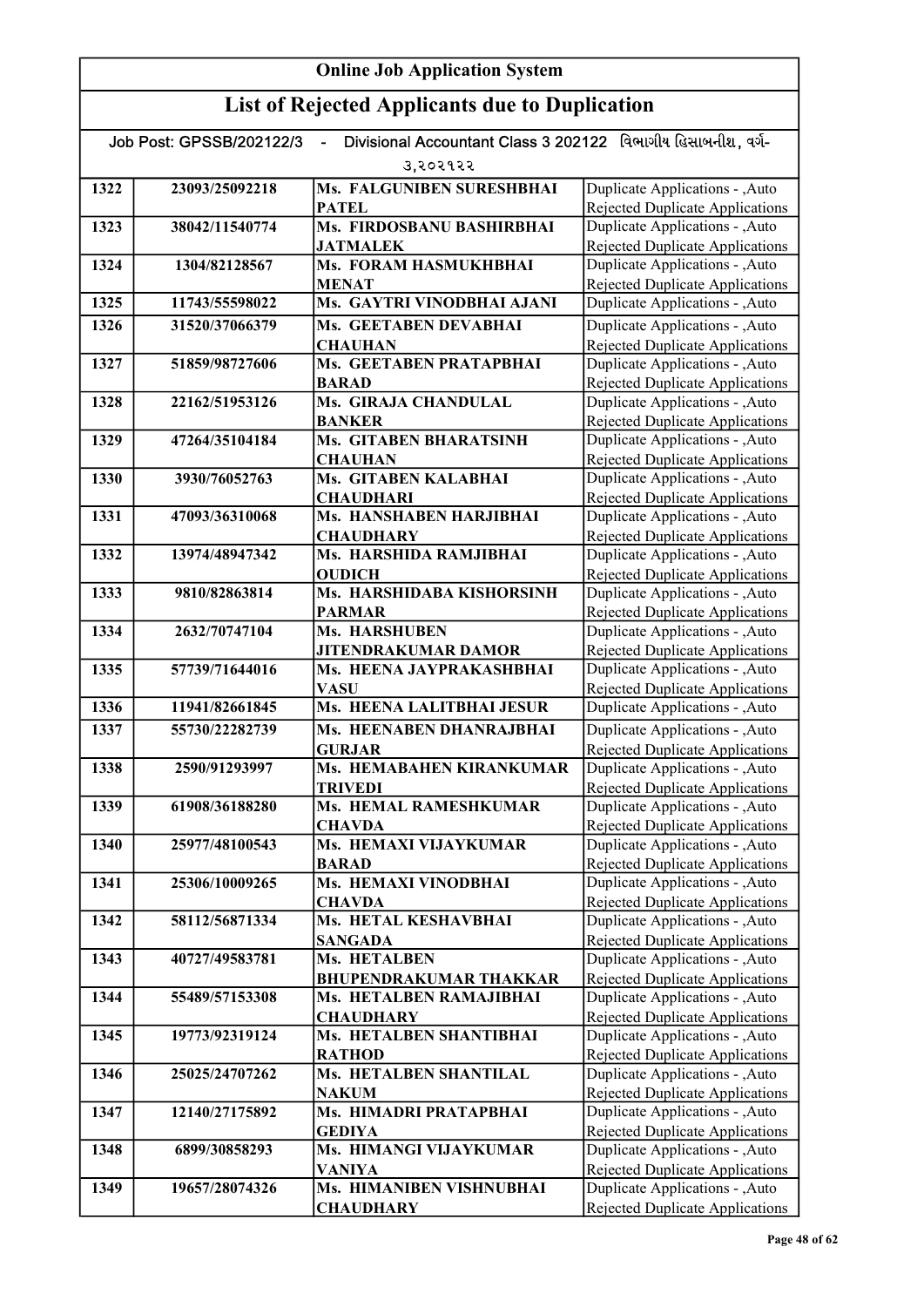| Divisional Accountant Class 3 202122 વિભાગીય હિસાબનીશ, વર્ગ-<br>Job Post: GPSSB/202122/3 |                |                                          |                                                                           |
|------------------------------------------------------------------------------------------|----------------|------------------------------------------|---------------------------------------------------------------------------|
|                                                                                          |                | उ,२०२१२२                                 |                                                                           |
| 1350                                                                                     | 28966/11852697 | Ms. HINABEN PRAVINBHAI                   | Duplicate Applications - ,Auto                                            |
|                                                                                          |                | <b>SODHAPARMAR</b>                       | <b>Rejected Duplicate Applications</b>                                    |
| 1351                                                                                     | 33452/92977456 | Ms. HINABEN SHAILESHBHAI                 | Duplicate Applications - ,Auto                                            |
|                                                                                          |                | <b>PATEL</b>                             | <b>Rejected Duplicate Applications</b>                                    |
| 1352                                                                                     | 43112/34364217 | Ms. HIRAL ARVINDBHAI PATEL               | Duplicate Applications - ,Auto                                            |
| 1353                                                                                     | 20670/45450815 | Ms. HIRAL RAMNIKBHAI                     | Duplicate Applications - , Auto                                           |
|                                                                                          |                | <b>GONDALIYA</b>                         | <b>Rejected Duplicate Applications</b>                                    |
| 1354                                                                                     | 30255/81762318 | Ms. HIRAL VASUDEVBHAI BUZAD              | Duplicate Applications - , Auto                                           |
| 1355                                                                                     | 25442/54727528 | Ms. HIRALBEN ARVINDBHAI                  | Duplicate Applications - ,Auto                                            |
|                                                                                          |                | <b>CHAUDHARY</b>                         | Rejected Duplicate Applications                                           |
| 1356                                                                                     | 19212/36412663 | Ms. HIRALBEN SHANKARBHAI                 | Duplicate Applications - ,Auto                                            |
|                                                                                          |                | <b>BARAIYA</b>                           | <b>Rejected Duplicate Applications</b>                                    |
| 1357                                                                                     | 50305/33479859 | Ms. HITALBEN MARKHIBHAI                  | Duplicate Applications - ,Auto                                            |
|                                                                                          |                | <b>GOJIYA</b>                            | <b>Rejected Duplicate Applications</b>                                    |
| 1358                                                                                     | 52301/84359032 | Ms. JAGRUTI HAMIR BHADARU                | Duplicate Applications - , Auto                                           |
| 1359                                                                                     | 24501/46275830 | Ms. JAGRUTIBEN BABUBHAI                  | Duplicate Applications - ,Auto                                            |
|                                                                                          |                | <b>PARMAR</b>                            | <b>Rejected Duplicate Applications</b>                                    |
| 1360                                                                                     | 45864/25196288 | Ms. JAGRUTIBEN BHIKHABHAI                | Duplicate Applications - ,Auto                                            |
|                                                                                          | 8532/22068078  | <b>RAVAL</b>                             | Rejected Duplicate Applications                                           |
| 1361                                                                                     |                | Ms. JAGRUTIBEN KIRITBHAI                 | Duplicate Applications - , Auto                                           |
| 1362                                                                                     | 1352/49145238  | <b>RADIA</b><br>Ms. JAGRUTIBEN NANJIBHAI | <b>Rejected Duplicate Applications</b><br>Duplicate Applications - , Auto |
|                                                                                          |                | <b>PRAJAPATI</b>                         | Rejected Duplicate Applications                                           |
| 1363                                                                                     | 43995/43142843 | <b>Ms. JAGRUTIBEN</b>                    | Duplicate Applications - , Auto                                           |
|                                                                                          |                | RAVINDRAKUMAR TADVI                      | Rejected Duplicate Applications                                           |
| 1364                                                                                     | 26990/71542162 | Ms. JAINIKA DINESHBHAI                   | Duplicate Applications - ,Auto                                            |
|                                                                                          |                | <b>MAKWANA</b>                           | <b>Rejected Duplicate Applications</b>                                    |
| 1365                                                                                     | 14626/60070418 | Ms. JALPA LABHUBHAI                      | Duplicate Applications - , Auto                                           |
|                                                                                          |                | <b>BAKUTARA</b>                          | Rejected Duplicate Applications                                           |
| 1366                                                                                     | 16878/99901400 | <b>Ms. JALPABEN BALDEVBHAI</b>           | Duplicate Applications - ,Auto                                            |
|                                                                                          |                | <b>RABARI</b>                            | Rejected Duplicate Applications                                           |
| 1367                                                                                     | 20887/83833792 | Ms. JALPABEN FATESINH                    | Duplicate Applications - ,Auto                                            |
|                                                                                          |                | <b>SODHAPARMAR</b>                       | Rejected Duplicate Applications                                           |
| 1368                                                                                     | 6274/22606636  | Ms. JALPABEN VISABHAI RABARI             | Duplicate Applications - , Auto                                           |
| 1369                                                                                     |                | Ms. JANAKIBEN LALJIBHAI                  | Rejected Duplicate Applications                                           |
|                                                                                          | 30719/84752770 | <b>RATHOD</b>                            | Duplicate Applications - , Auto<br>Rejected Duplicate Applications        |
| 1370                                                                                     | 14127/92897134 | Ms. JASHODABEN ATULBHAI                  | Duplicate Applications - , Auto                                           |
|                                                                                          |                | <b>VASAVA</b>                            | Rejected Duplicate Applications                                           |
| 1371                                                                                     | 1157/68226062  | Ms. JAYABEN BACHUBHAI                    | Duplicate Applications - , Auto                                           |
|                                                                                          |                | <b>SOLANKI</b>                           | Rejected Duplicate Applications                                           |
| 1372                                                                                     | 19357/18689689 | Ms. JAYSHREE VINODBHAI                   | Duplicate Applications - , Auto                                           |
|                                                                                          |                | <b>MAKWANA</b>                           | Rejected Duplicate Applications                                           |
| 1373                                                                                     | 45462/35373015 | Ms. JAYSHREEBEN BIPINBHAI                | Duplicate Applications - , Auto                                           |
|                                                                                          |                | <b>MAKAWANA</b>                          | <b>Rejected Duplicate Applications</b>                                    |
| 1374                                                                                     | 20397/68861901 | <b>Ms. JAYSHREEBEN</b>                   | Duplicate Applications - , Auto                                           |
|                                                                                          |                | <b>KANCHANBHAI PATEL</b>                 | <b>Rejected Duplicate Applications</b>                                    |
| 1375                                                                                     | 13272/63859760 | <b>Ms. JAYSHREEBEN</b>                   | Duplicate Applications - , Auto                                           |
|                                                                                          |                | RAJENDRABHAI GAMIT                       | <b>Rejected Duplicate Applications</b>                                    |
| 1376                                                                                     | 39302/62384478 | Ms. JAYSHRI RAMESHBHAI                   | Duplicate Applications - , Auto                                           |
|                                                                                          |                | <b>KHUNGLA</b>                           | Rejected Duplicate Applications                                           |
| 1377                                                                                     | 56186/87591514 | Ms. JAYSHRIBEN SUBHASHBHAI               | Duplicate Applications - , Auto                                           |
|                                                                                          |                | <b>BARIA</b>                             | Rejected Duplicate Applications                                           |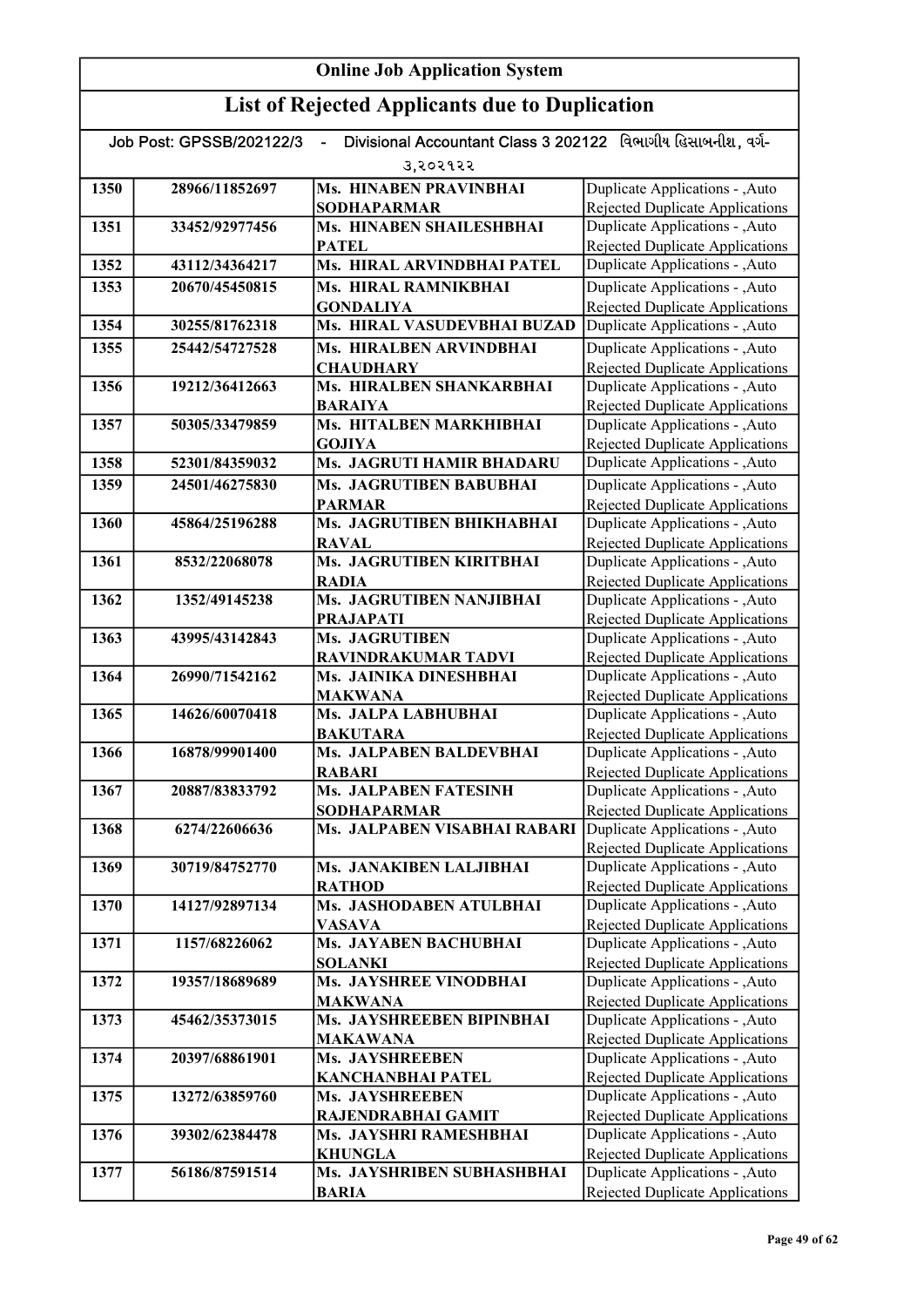| Divisional Accountant Class 3 202122 વિભાગીય હિસાબનીશ, વર્ગ-<br>Job Post: GPSSB/202122/3 |                |                                             |                                                                           |  |
|------------------------------------------------------------------------------------------|----------------|---------------------------------------------|---------------------------------------------------------------------------|--|
|                                                                                          |                | उ,२०२१२२                                    |                                                                           |  |
| 1378                                                                                     | 50056/23054129 | Ms. JIGNABEN SHANTIBHAI                     | Duplicate Applications - , Auto                                           |  |
|                                                                                          |                | DESAI                                       | Rejected Duplicate Applications                                           |  |
| 1379                                                                                     | 51864/65494698 | Ms. JIGNASHABEN                             | Duplicate Applications - , Auto                                           |  |
|                                                                                          |                | <b>MANSUKHBHAI MAKWANA</b>                  | Rejected Duplicate Applications                                           |  |
| 1380                                                                                     | 42404/94818493 | Ms. JIGNISHABEN                             | Duplicate Applications - , Auto                                           |  |
|                                                                                          |                | RAVIDASHBHAI TADVI                          | <b>Rejected Duplicate Applications</b>                                    |  |
| 1381                                                                                     | 57399/98989555 | Ms. JINAL DINESHBHAI CHAVDA                 | Duplicate Applications - , Auto                                           |  |
| 1382                                                                                     | 8546/37910690  | Ms. JINAL MANHARBHAI PATEL                  | Duplicate Applications - , Auto                                           |  |
| 1383                                                                                     | 57050/87875474 | Ms. JINAL RAMESHBHAI YADAV                  | Duplicate Applications - , Auto                                           |  |
| 1384                                                                                     | 1603/10835183  | Ms. JINALBEN JAYENDRABHAI                   | Duplicate Applications - , Auto                                           |  |
|                                                                                          |                | DARJI                                       | <b>Rejected Duplicate Applications</b>                                    |  |
| 1385                                                                                     | 60570/35453171 | Ms. JINALBEN MOTIBHAI DESAI                 | Duplicate Applications - , Auto                                           |  |
| 1386                                                                                     | 60738/90586040 | Ms. JINALBEN MOTIBHAI DESAI                 | Duplicate Applications - , Auto                                           |  |
| 1387                                                                                     | 29130/51692728 | Ms. JINALBEN SURESHBHAI                     | Duplicate Applications - , Auto                                           |  |
| 1388                                                                                     | 58918/76369407 | <b>PRAJAPATI</b><br>Ms. JOSANABEN SAMATBHAI | <b>Rejected Duplicate Applications</b><br>Duplicate Applications - , Auto |  |
|                                                                                          |                | <b>DAKI</b>                                 | Rejected Duplicate Applications                                           |  |
| 1389                                                                                     | 2991/20647544  | Ms. JOSNABEN HAMIRBHAI                      | Duplicate Applications - , Auto                                           |  |
|                                                                                          |                | <b>KANSAGRA</b>                             | Rejected Duplicate Applications                                           |  |
| 1390                                                                                     | 30252/19290730 | Ms. JUHEE VASUDEVBHAI BUZAD                 | Duplicate Applications - , Auto                                           |  |
| 1391                                                                                     | 8110/45953840  | Ms. JULIBEN PARESHKUMAR                     | Duplicate Applications - , Auto                                           |  |
|                                                                                          |                | <b>PATEL</b>                                | <b>Rejected Duplicate Applications</b>                                    |  |
| 1392                                                                                     | 2985/96769999  | Ms. JULIKA VAJUBHAI GAJERA                  | Duplicate Applications - , Auto                                           |  |
| 1393                                                                                     | 11714/67555119 | <b>Ms. JYOTI PRAVINBHAI</b>                 | Duplicate Applications - , Auto                                           |  |
|                                                                                          |                | DHOLARIYA                                   | <b>Rejected Duplicate Applications</b>                                    |  |
| 1394                                                                                     | 2107/58322793  | Ms. JYOTIBEN HUPABHAI VALVI                 | Duplicate Applications - , Auto                                           |  |
| 1395                                                                                     | 3635/89495189  | Ms. JYOTIBEN RAMNIKBHAI                     | Duplicate Applications - , Auto                                           |  |
|                                                                                          |                | <b>VAGHELA</b>                              | <b>Rejected Duplicate Applications</b>                                    |  |
| 1396                                                                                     | 19053/92659832 | Ms. JYOTIKA RATNABHAI<br><b>MAKAWANA</b>    | Duplicate Applications - , Auto<br><b>Rejected Duplicate Applications</b> |  |
| 1397                                                                                     | 26514/25129888 | Ms. JYOTSANABEN SHANABHAI                   | Duplicate Applications - , Auto                                           |  |
|                                                                                          |                | <b>PARMAR</b>                               | <b>Rejected Duplicate Applications</b>                                    |  |
| 1398                                                                                     | 9314/88978777  | Ms. KAJAL BHUPENDRABHAI                     | Duplicate Applications - ,Auto                                            |  |
|                                                                                          |                | <b>RANA</b>                                 | Rejected Duplicate Applications                                           |  |
| 1399                                                                                     | 16097/10373859 | Ms. KAJAL HIRABHAI HERBHA                   | Duplicate Applications - , Auto                                           |  |
| 1400                                                                                     | 2596/49563016  | Ms. KAJAL NATUBHAI GAMIT                    | Duplicate Applications - , Auto                                           |  |
| 1401                                                                                     | 16200/67670411 | Ms. KAJAL PRAHLADBHAI                       | Duplicate Applications - , Auto                                           |  |
|                                                                                          |                | <b>PRAJAPATI</b>                            | <b>Rejected Duplicate Applications</b>                                    |  |
| 1402                                                                                     | 34474/89497592 | <b>Ms. KAJALBEN BALVANTSINH</b>             | Duplicate Applications - , Auto                                           |  |
| 1403                                                                                     | 49132/12625067 | <b>DODIYA</b><br>Ms. KAJALBEN GAMANBHAI     | <b>Rejected Duplicate Applications</b><br>Duplicate Applications - , Auto |  |
|                                                                                          |                | <b>BHOYA</b>                                | <b>Rejected Duplicate Applications</b>                                    |  |
| 1404                                                                                     | 32814/78201191 | Ms. KAJALBEN GANAPATBHAI                    | Duplicate Applications - , Auto                                           |  |
|                                                                                          |                | <b>VAGHELA</b>                              | <b>Rejected Duplicate Applications</b>                                    |  |
| 1405                                                                                     | 34133/26424337 | Ms. KAJALBEN LALJIBHAI GAMIT                | Duplicate Applications - , Auto                                           |  |
|                                                                                          |                |                                             | <b>Rejected Duplicate Applications</b>                                    |  |
| 1406                                                                                     | 12252/21371913 | Ms. KAJALBEN MADHABHAI                      | Duplicate Applications - , Auto                                           |  |
|                                                                                          |                | <b>RATHOD</b>                               | Rejected Duplicate Applications                                           |  |
| 1407                                                                                     | 10532/44713962 | Ms. KAJALBEN MANOJBHAI                      | Duplicate Applications - , Auto                                           |  |
| 1408                                                                                     | 30333/73336691 | <b>CHAUHAN</b><br>Ms. KAJALBEN SHARADBHAI   | Rejected Duplicate Applications<br>Duplicate Applications - , Auto        |  |
|                                                                                          |                | <b>NAIK</b>                                 | Rejected Duplicate Applications                                           |  |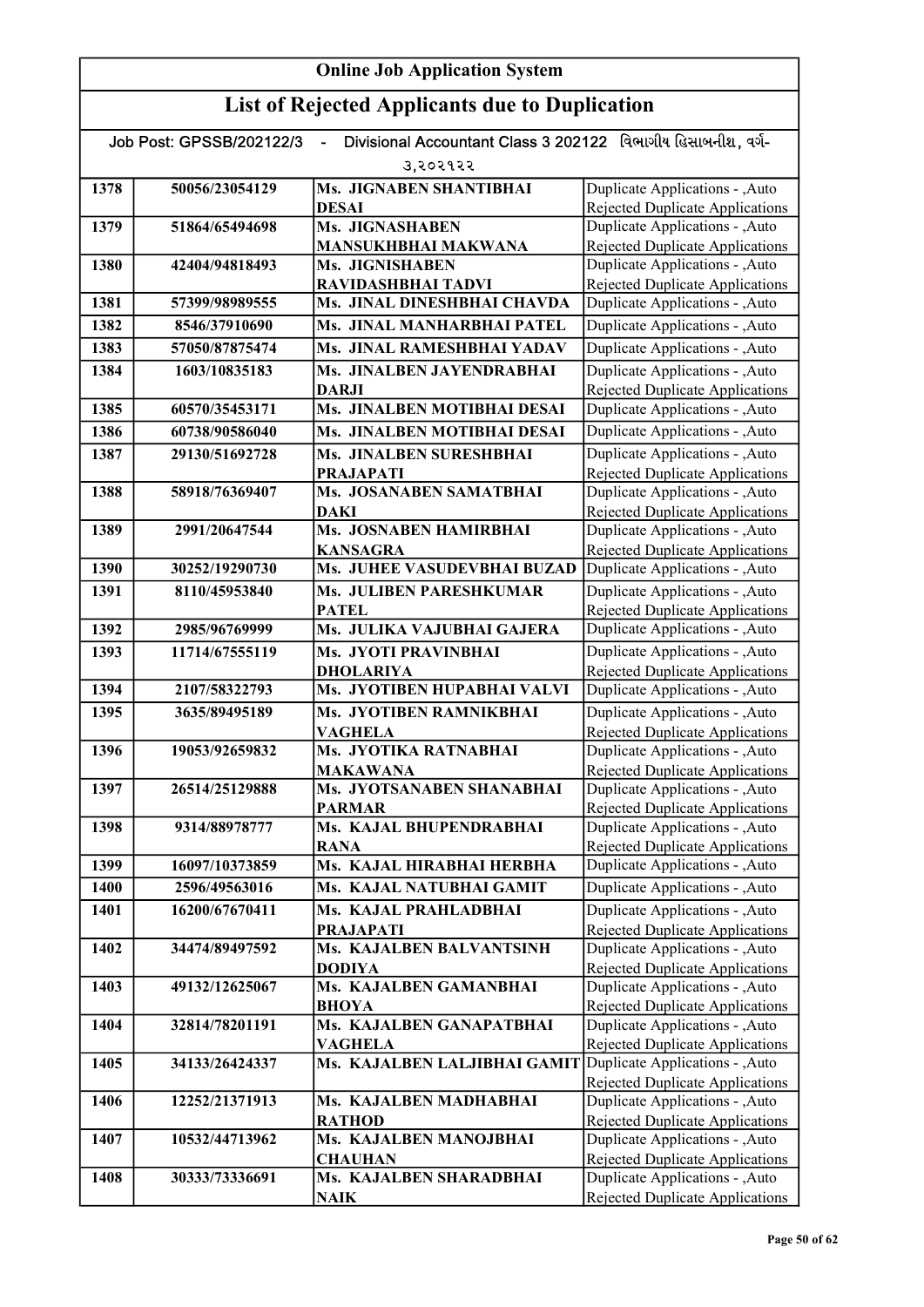#### Online Job Application System List of Rejected Applicants due to Duplication Job Post: GPSSB/202122/3 - Divisional Accountant Class 3 202122 વિભાગીય હિસાબનીશ, વર્ગ-૩,૨૦૨૧૨૨ 1409 12920/49433977 Ms. KAKSHA HITESHBHAI KORADIYA 1410 13498/41632427 Ms. KALABEN ANSYABHAI KHURKUTIYA 1411 11065/27153959 Ms. KAMINIBAHEN MAHENDRABHAI RATHOD 1412 24480/29332540 Ms. KASHMIRABEN LALLUBHAI GAMIT 1413 21918/29839707 Ms. KAUSHA ISHVARBHAI GAUSWAMI 1414 34204/65712163 Ms. KHUSHBU BHARATBHAI **CHOVATIYA** 1415 29280/65980655 Ms. KHUSHBU RAMSING PANDAV 1416 29354/29092706 Ms. KHUSHBU RAMSING PANDAV 1417 40225/35622553 Ms. KHUSHBU SHANTIBHAI ANTALA 1418 7301/43631770 Ms. KHUSHBUKUVARBA NARENDRASINH RATHOD 1419 51357/31803308 Ms. KINJALBEN RAGHNATHBHAI **CHAUDHARY** 1420 6943/88231007 Ms. KINNARI KIRITBHAI PARMAR 1421 3365/98657508 Ms. KIRANBEN SURMALBHAI KALARA 1422 39840/62107627 Ms. KIRANBEN SURMALBHAI KALARA 1423 53160/38602896 Ms. KIRTI KAPILBHAI RAMANI 1424 41570/33921388 Ms. KOMAL ARUNBHAI VADGAMA 1425 46593/63804274 Ms. KOMAL ASHVINBHAI MAKVANA 1426 5897/82150438 Ms. KOMAL BECHARBHAI DAMBHALA 1427 50938/83778932 Ms. KOMAL DHIRUBHAI PARMAR 1428 39219/96212275 Ms. KOMAL RADHUBHAI **CHAVDA** 1429 16679/26618714 Ms. KOMAL RAJUBHAI DAVE 1430 30997/92085672 Ms. KOMAL RASIKBHAI PATEL 1431 30037/65725924 Ms. KOMALBEN ARJUNBHAI GAMIT 1432 9560/41830329 Ms. KOMALBEN BATUKBHAI SARVAIYA 1433 6290/66539617 Ms. KOMALBEN MAGANBHAI DESAI 1434 21993/31633299 Ms. KOMALBEN NATHHUBHAI PARMAR 1435 39433/76034364 Ms. KOMALBEN RANAJITSINH THAKOR 1436 | 12016/77518003 | Ms. KOMALBEN SHIVRAMBHAI DERIYA 1437 16720/39710401 Ms. KRINA HITESHKUMAR PRAJAPATI Duplicate Applications - ,Auto Rejected Duplicate Applications Duplicate Applications - ,Auto Rejected Duplicate Applications Duplicate Applications - ,Auto Rejected Duplicate Applications Duplicate Applications - ,Auto **Duplicate Applications - ,Auto Duplicate Applications - ,Auto** Rejected Duplicate Applications Duplicate Applications - ,Auto Rejected Duplicate Applications Duplicate Applications - ,Auto Rejected Duplicate Applications Duplicate Applications - ,Auto Rejected Duplicate Applications Duplicate Applications - ,Auto **Duplicate Applications - ,Auto** Rejected Duplicate Applications Duplicate Applications - ,Auto Rejected Duplicate Applications Duplicate Applications - ,Auto Rejected Duplicate Applications Duplicate Applications - ,Auto **Duplicate Applications - ,Auto** Rejected Duplicate Applications Duplicate Applications - , Auto Rejected Duplicate Applications Duplicate Applications - ,Auto Rejected Duplicate Applications Duplicate Applications - ,Auto Rejected Duplicate Applications Duplicate Applications - ,Auto Rejected Duplicate Applications Duplicate Applications - ,Auto Rejected Duplicate Applications Duplicate Applications - ,Auto Rejected Duplicate Applications Duplicate Applications - ,Auto Rejected Duplicate Applications Duplicate Applications - ,Auto Rejected Duplicate Applications Duplicate Applications - ,Auto Rejected Duplicate Applications Duplicate Applications - ,Auto Rejected Duplicate Applications Duplicate Applications - ,Auto **Duplicate Applications - ,Auto** Duplicate Applications - ,Auto Rejected Duplicate Applications Duplicate Applications - ,Auto Rejected Duplicate Applications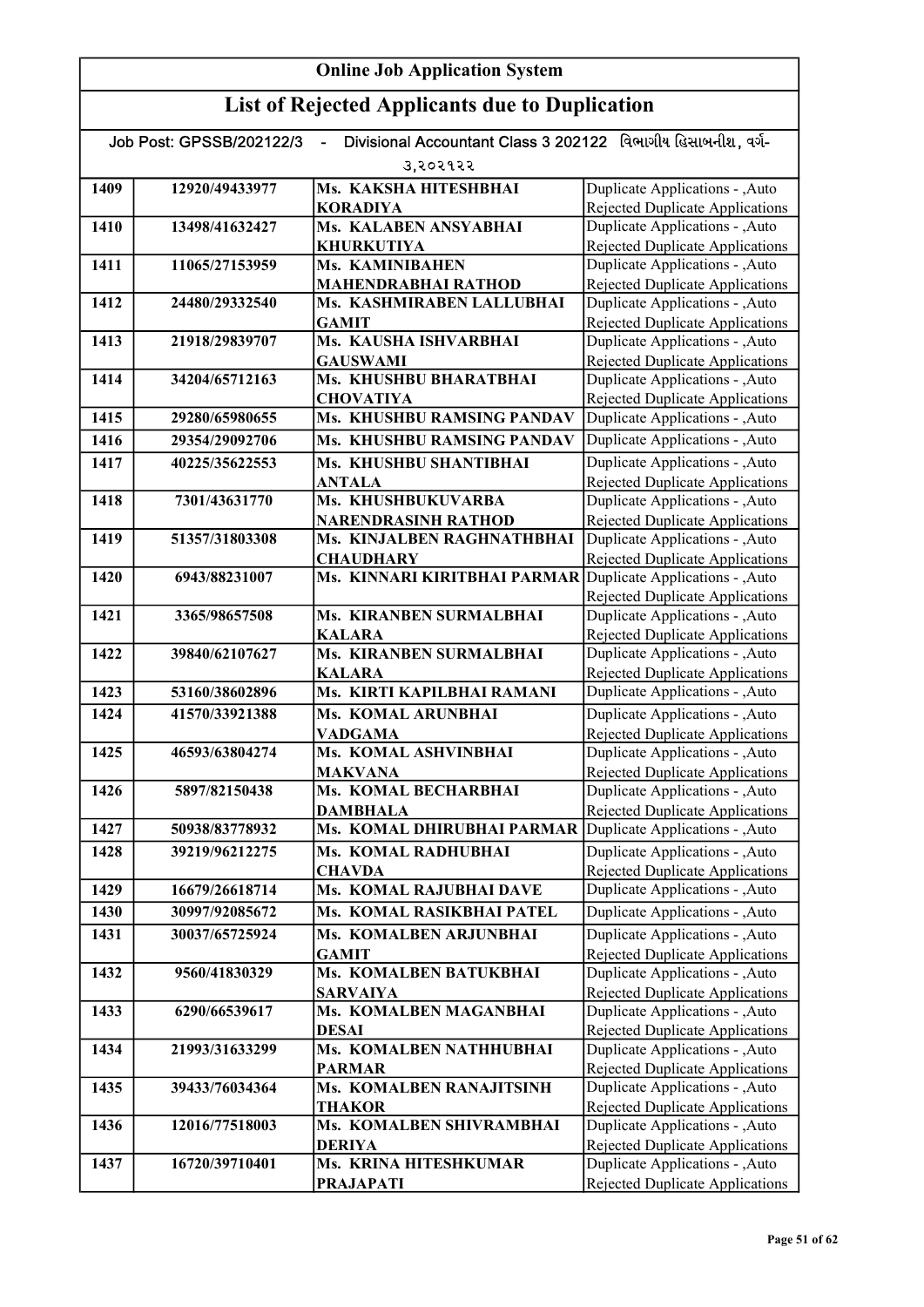| Divisional Accountant Class 3 202122 વિભાગીય હિસાબનીશ. વર્ગ-<br>Job Post: GPSSB/202122/3 |                |                                                            |                                                                           |  |
|------------------------------------------------------------------------------------------|----------------|------------------------------------------------------------|---------------------------------------------------------------------------|--|
|                                                                                          | 3.२०२१२२       |                                                            |                                                                           |  |
| 1438                                                                                     | 39158/49343540 | Ms. KRINAL ASHWINBHAI                                      | Duplicate Applications - , Auto                                           |  |
|                                                                                          |                | <b>MANIYA</b>                                              | Rejected Duplicate Applications                                           |  |
| 1439                                                                                     | 37413/88681834 | Ms. KRISHNA NAROTTAMBHAI                                   | Duplicate Applications - , Auto                                           |  |
|                                                                                          |                | <b>PARMAR</b>                                              | Rejected Duplicate Applications                                           |  |
| 1440                                                                                     | 9858/47806890  | Ms. KRISHNA NAVINBHAI                                      | Duplicate Applications - , Auto                                           |  |
|                                                                                          |                | <b>BHOJANI</b>                                             | <b>Rejected Duplicate Applications</b>                                    |  |
| 1441                                                                                     | 10339/32349350 | Ms. KRISHNA NAVINBHAI                                      | Duplicate Applications - , Auto                                           |  |
|                                                                                          |                | <b>BHOJANI</b>                                             | Rejected Duplicate Applications                                           |  |
| 1442                                                                                     | 57349/46244202 | Ms. KRISHNA SHAMBHUBHAI                                    | Duplicate Applications - , Auto                                           |  |
|                                                                                          |                | <b>SARIKHDA</b>                                            | <b>Rejected Duplicate Applications</b>                                    |  |
| 1443                                                                                     | 21467/87321840 | <b>Ms. KRISHNABEN BABUBHAI</b>                             | Duplicate Applications - , Auto                                           |  |
|                                                                                          |                | <b>NOGOS</b>                                               | <b>Rejected Duplicate Applications</b>                                    |  |
| 1444                                                                                     | 21402/68446939 | Ms. KRISHNABEN BHIKHUBHAI                                  | Duplicate Applications - , Auto                                           |  |
|                                                                                          |                | <b>GEVARIYA</b>                                            | <b>Rejected Duplicate Applications</b>                                    |  |
| 1445                                                                                     | 17322/96990413 | Ms. KRISHNABEN VINAYBHAI                                   | Duplicate Applications - , Auto                                           |  |
|                                                                                          |                | <b>HARIJAN</b>                                             | <b>Rejected Duplicate Applications</b>                                    |  |
| 1446                                                                                     | 46180/59633544 | Ms. KRUPA HARISHBHAI PATEL                                 | Duplicate Applications - , Auto                                           |  |
| 1447                                                                                     | 14042/22444733 | Ms. KRUTIKABAHEN                                           | Duplicate Applications - , Auto                                           |  |
|                                                                                          |                | NARENDRABHAI RATHOD                                        | <b>Rejected Duplicate Applications</b>                                    |  |
| 1448                                                                                     | 1814/65944764  | Ms. KUNJANBEN LALLUBHAI                                    | Duplicate Applications - , Auto                                           |  |
| 1449                                                                                     | 1100/34519574  | <b>GAMIT</b><br>Ms. LATABEN DILIPBHAI GAMIT                | Rejected Duplicate Applications                                           |  |
|                                                                                          |                |                                                            | Duplicate Applications - , Auto                                           |  |
| 1450                                                                                     | 3238/44212385  | Ms. LATABEN KARNABHAI                                      | Duplicate Applications - , Auto                                           |  |
| 1451                                                                                     | 51426/62478387 | <b>MAKKA</b><br>Ms. LATABEN MAHENDRASINH                   | <b>Rejected Duplicate Applications</b><br>Duplicate Applications - , Auto |  |
|                                                                                          |                | <b>THAKOR</b>                                              | <b>Rejected Duplicate Applications</b>                                    |  |
| 1452                                                                                     | 21608/49314310 | Ms. LAXMIBEN PALABHAI                                      | Duplicate Applications - , Auto                                           |  |
|                                                                                          |                | <b>BARADIYAVADRA</b>                                       | <b>Rejected Duplicate Applications</b>                                    |  |
| 1453                                                                                     | 19354/54952739 | Ms. MAHEJBIN                                               | Duplicate Applications - , Auto                                           |  |
|                                                                                          |                | <b>GULAMMOHAMMAD MARU</b>                                  | Rejected Duplicate Applications                                           |  |
| 1454                                                                                     | 15655/89084787 | Ms. MAHESHWARI KARSANBHAI                                  | Duplicate Applications - , Auto                                           |  |
|                                                                                          |                | <b>SOLANKI</b>                                             | Rejected Duplicate Applications                                           |  |
| 1455                                                                                     | 22953/24163444 | Ms. MAHIMABEN ASHVINBHAI                                   | Duplicate Applications - , Auto                                           |  |
|                                                                                          |                | PATEL                                                      | Rejected Duplicate Applications                                           |  |
| 1456                                                                                     | 29060/53587271 | Ms. MAITRI MAHENDRABHAI                                    | Duplicate Applications - , Auto                                           |  |
|                                                                                          |                | <b>MOTA</b>                                                | <b>Rejected Duplicate Applications</b>                                    |  |
| 1457                                                                                     | 29093/16757589 | Ms. MAITRI MAHENDRABHAI                                    | Duplicate Applications - , Auto                                           |  |
|                                                                                          |                | MOTA                                                       | <b>Rejected Duplicate Applications</b>                                    |  |
| 1458                                                                                     | 20016/42413800 | Ms. MAMTA BIPINCHANDRA                                     | Duplicate Applications - , Auto                                           |  |
|                                                                                          |                | VAGHELA                                                    | <b>Rejected Duplicate Applications</b>                                    |  |
| 1459                                                                                     | 874/51899824   | Ms. MANALI NILESHBHAI RAVAL                                | Duplicate Applications - , Auto                                           |  |
| 1460                                                                                     | 15117/40790920 | Ms. MANISHA BABUBHAI JADAV                                 | Duplicate Applications - , Auto                                           |  |
| 1461                                                                                     | 15154/14147405 | Ms. MANISHABEN BABUBHAI                                    | Duplicate Applications - , Auto                                           |  |
|                                                                                          |                | <b>VAGHELA</b>                                             | <b>Rejected Duplicate Applications</b>                                    |  |
| 1462                                                                                     | 30295/91055144 | Ms. MANISHABEN DALSUKHBHAI                                 | Duplicate Applications - , Auto                                           |  |
| 1463                                                                                     | 27940/72047084 | <b>PATOLIYA</b><br>Ms. MANISHABEN HIRABHAI                 | <b>Rejected Duplicate Applications</b><br>Duplicate Applications - , Auto |  |
|                                                                                          |                | <b>SOLANKI</b>                                             | <b>Rejected Duplicate Applications</b>                                    |  |
| 1464                                                                                     | 34342/33681979 | Ms. MANISHABEN HIRALAL                                     | Duplicate Applications - , Auto                                           |  |
|                                                                                          |                | <b>SOLANKI</b>                                             | Rejected Duplicate Applications                                           |  |
| 1465                                                                                     | 19701/54142378 | Ms. MANSI ATULKUMAR PARMAR Duplicate Applications - , Auto |                                                                           |  |
|                                                                                          |                |                                                            | Rejected Duplicate Applications                                           |  |
| 1466                                                                                     | 8484/53975053  | Ms. MANSI CHANDULAL DAFDA                                  | Duplicate Applications - , Auto                                           |  |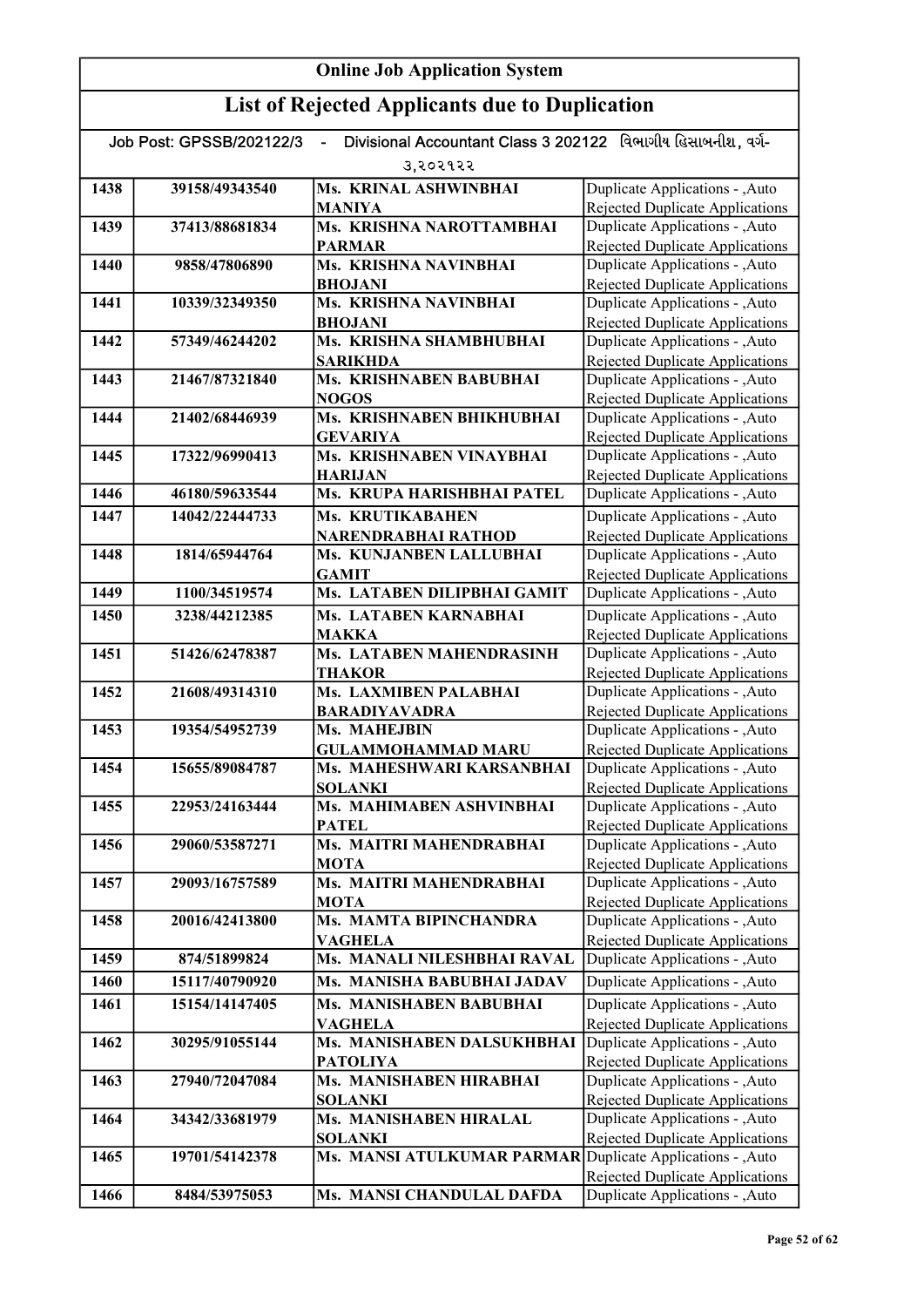| Divisional Accountant Class 3 202122 વિભાગીય હિસાબનીશ. વર્ગ-<br>Job Post: GPSSB/202122/3<br>$\blacksquare$ |                |                                             |                                                                           |
|------------------------------------------------------------------------------------------------------------|----------------|---------------------------------------------|---------------------------------------------------------------------------|
|                                                                                                            |                | उ,२०२१२२                                    |                                                                           |
| 1467                                                                                                       | 24945/63198009 | Ms. MANSI HARSHADKUMAR                      | Duplicate Applications - , Auto                                           |
|                                                                                                            |                | <b>MEVADA</b>                               | Rejected Duplicate Applications                                           |
| 1468                                                                                                       | 25007/52991000 | Ms. MANSI HARSHADKUMAR                      | Duplicate Applications - , Auto                                           |
|                                                                                                            |                | <b>MEVADA</b>                               | Rejected Duplicate Applications                                           |
| 1469                                                                                                       | 3361/15460820  | Ms. MANSI MANISHBHAI DER                    | Duplicate Applications - , Auto                                           |
| 1470                                                                                                       | 11830/89063495 | Ms. MANUBEN VIRAMBHAI                       | Duplicate Applications - , Auto                                           |
|                                                                                                            |                | <b>PADAHARIYA</b>                           | <b>Rejected Duplicate Applications</b>                                    |
| 1471                                                                                                       | 18891/26044162 | Ms. MAYA DAYA KHIMANIYA                     | Duplicate Applications - , Auto                                           |
| 1472                                                                                                       | 48104/44052327 | Ms. MAYURI ASHOKBHAI KACHA                  | Duplicate Applications - , Auto                                           |
| 1473                                                                                                       | 20328/84847959 | Ms. MEENABEN SURESHBHAI                     | Duplicate Applications - , Auto                                           |
|                                                                                                            |                | <b>VASAVA</b>                               | <b>Rejected Duplicate Applications</b>                                    |
| 1474                                                                                                       | 32758/95263290 | Ms. MEERABEN HITESHBHAI                     | Duplicate Applications - , Auto                                           |
|                                                                                                            |                | <b>JOSHI</b>                                | Rejected Duplicate Applications                                           |
| 1475                                                                                                       | 34091/21590708 | Ms. MEERABEN HITESHBHAI<br><b>JOSHI</b>     | Duplicate Applications - , Auto                                           |
| 1476                                                                                                       | 40818/34545680 | Ms. MEGHNA KANUBHAI                         | <b>Rejected Duplicate Applications</b><br>Duplicate Applications - , Auto |
|                                                                                                            |                | <b>BHARVAD</b>                              | Rejected Duplicate Applications                                           |
| 1477                                                                                                       | 53991/81741117 | Ms. MILANBEN SUKHABHAI                      | Duplicate Applications - , Auto                                           |
|                                                                                                            |                | <b>GOHEL</b>                                | Rejected Duplicate Applications                                           |
| 1478                                                                                                       | 15785/11479611 | Ms. MINAXIBEN HIRABHAI                      | Duplicate Applications - , Auto                                           |
|                                                                                                            |                | <b>PARMAR</b>                               | Rejected Duplicate Applications                                           |
| 1479                                                                                                       | 30336/64216775 | Ms. MIRA MAVJIBHAI VARAGIYA                 | Duplicate Applications - ,Auto                                            |
| 1480                                                                                                       | 5580/61376062  | Ms. MIRAL RAMBHAI VASRA                     | Duplicate Applications - , Auto                                           |
| 1481                                                                                                       | 11266/76612149 | Ms. MITAL GANPATBHAI                        | Duplicate Applications - , Auto                                           |
|                                                                                                            |                | <b>PRAJAPATI</b>                            | <b>Rejected Duplicate Applications</b>                                    |
| 1482                                                                                                       | 46152/33424245 | Ms. MITTALBEN ARVINDBHAI                    | Duplicate Applications - , Auto                                           |
|                                                                                                            |                | <b>MAKWANA</b>                              | Rejected Duplicate Applications                                           |
| 1483                                                                                                       | 21708/45317783 | Ms. MITTALBEN KALUJI THAKOR                 | Duplicate Applications - , Auto                                           |
| 1484                                                                                                       | 10907/58894364 | <b>Ms. MOHINIBEN HARKISHASINH</b>           | Duplicate Applications - , Auto                                           |
|                                                                                                            |                | <b>RATHOD</b>                               | <b>Rejected Duplicate Applications</b>                                    |
| 1485                                                                                                       | 50598/44873061 | Ms. MRUGAKSHI INESHBHAI                     | Duplicate Applications - , Auto                                           |
| 1486                                                                                                       | 14464/14107838 | <b>CHAUDHARI</b><br>Ms. MUSKANBEN IOBALBHAI | Rejected Duplicate Applications<br>Duplicate Applications - , Auto        |
|                                                                                                            |                | <b>MANSURI</b>                              | Rejected Duplicate Applications                                           |
| 1487                                                                                                       | 52588/70257696 | Ms. NAMRATABEN                              | Duplicate Applications - , Auto                                           |
|                                                                                                            |                | <b>CHANDRAKANTBHAI CHHATBAR</b>             | Rejected Duplicate Applications                                           |
| 1488                                                                                                       | 7090/33268766  | Ms. NATHI DADUBHAI KARMUR                   | Duplicate Applications - , Auto                                           |
| 1489                                                                                                       | 24813/72787948 | Ms. NAYANA RANCHODBHAI                      | Duplicate Applications - ,Auto                                            |
|                                                                                                            |                | <b>CHAVDA</b>                               | <b>Rejected Duplicate Applications</b>                                    |
| 1490                                                                                                       | 13724/82370503 | Ms. NAYANABEN RAMESHBHAI                    | Duplicate Applications - , Auto                                           |
|                                                                                                            |                | <b>THAKOR</b>                               | <b>Rejected Duplicate Applications</b>                                    |
| 1491                                                                                                       | 30406/16052378 | Ms. NAYANABEN RAMESHBHAI                    | Duplicate Applications - , Auto                                           |
|                                                                                                            |                | THAKOR                                      | Rejected Duplicate Applications                                           |
| 1492                                                                                                       | 19996/90997598 | Ms. NAYNABEN KISHORBHAI                     | Duplicate Applications - , Auto                                           |
|                                                                                                            | 5665/53212382  | <b>DAFDA</b><br>Ms. NEETA SOMJIBHAI RATHOD  | Rejected Duplicate Applications<br>Duplicate Applications - , Auto        |
| 1493                                                                                                       |                |                                             |                                                                           |
| 1494                                                                                                       | 12625/21104358 | Ms. NEETA SOMJIBHAI RATHOD                  | Duplicate Applications - , Auto                                           |
| 1495                                                                                                       | 63716/17883669 | Ms. NEHABEN ANILBHAI GAMIT                  | Duplicate Applications - , Auto                                           |
| 1496                                                                                                       | 50480/44836486 | Ms. NEHABEN HATHIBHAI                       | Duplicate Applications - , Auto                                           |
|                                                                                                            |                | <b>KANALA</b>                               | <b>Rejected Duplicate Applications</b>                                    |
| 1497                                                                                                       | 14701/45822806 | Ms. NEHABEN JANAKKUMAR<br><b>TRIVEDI</b>    | Duplicate Applications - , Auto<br><b>Rejected Duplicate Applications</b> |
|                                                                                                            |                |                                             |                                                                           |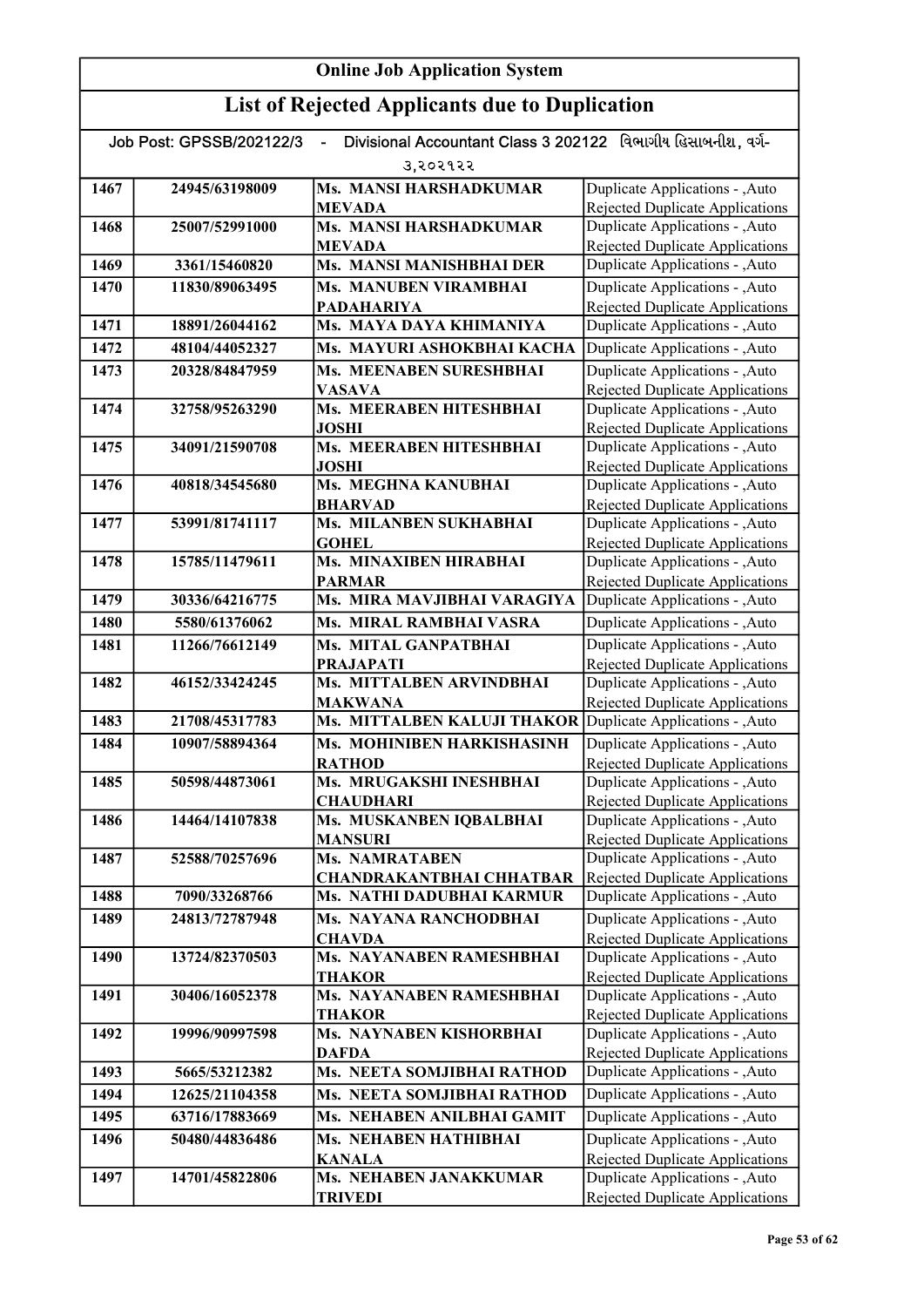# List of Rejected Applicants due to Duplication

|      | Job Post: GPSSB/202122/3 | Divisional Accountant Class 3 202122 વિભાગીય હિસાબનીશ. વર્ગ- |                                                                           |
|------|--------------------------|--------------------------------------------------------------|---------------------------------------------------------------------------|
|      |                          | 3,२०२१२२                                                     |                                                                           |
| 1498 | 55429/90982114           | Ms. NEHABEN MUKESHBHAI                                       | Duplicate Applications - ,Auto                                            |
|      |                          | <b>PATEL</b>                                                 | Rejected Duplicate Applications                                           |
| 1499 | 37274/39159353           | Ms. NEHABEN RAJENDRAKUMAR                                    | Duplicate Applications - , Auto                                           |
|      |                          | <b>DAMOR</b>                                                 | Rejected Duplicate Applications                                           |
| 1500 | 37294/16381718           | Ms. NEHABEN RAJENDRAKUMAR                                    | Duplicate Applications - , Auto                                           |
|      |                          | <b>DAMOR</b>                                                 | Rejected Duplicate Applications                                           |
| 1501 | 30870/36639974           | Ms. NEHABEN VAJASHIBHAI                                      | Duplicate Applications - , Auto                                           |
|      |                          | <b>GHOSIYA</b>                                               | Rejected Duplicate Applications                                           |
| 1502 | 1053/17357505            | Ms. NEHALBEN MEGHAJIBHAI                                     | Duplicate Applications - ,Auto                                            |
|      |                          | <b>DENGADA</b>                                               | Rejected Duplicate Applications                                           |
| 1503 | 38612/40782209           | Ms. NEHALBEN RAMESHBHAI                                      | Duplicate Applications - ,Auto                                            |
|      |                          | <b>PATEL</b>                                                 | <b>Rejected Duplicate Applications</b>                                    |
| 1504 | 53220/63251780           | <b>Ms. NENSI NANJIBHAI</b>                                   | Duplicate Applications - , Auto                                           |
|      |                          | <b>KARAVADIYA</b>                                            | Rejected Duplicate Applications                                           |
| 1505 | 27675/37269195           | Ms. NIDHI DHARMENDRAKUMAR                                    | Duplicate Applications - , Auto                                           |
|      |                          | <b>PATEL</b>                                                 | Rejected Duplicate Applications                                           |
| 1506 | 26099/46847003           | Ms. NIKITA KHEMCHANDBHAI                                     | Duplicate Applications - , Auto                                           |
|      |                          | <b>RATHOD</b>                                                | <b>Rejected Duplicate Applications</b>                                    |
| 1507 | 46722/95263876           | Ms. NIKITA NILESHBHAI                                        | Duplicate Applications - ,Auto                                            |
|      |                          | <b>SODHALIYA</b>                                             | Rejected Duplicate Applications                                           |
| 1508 | 58105/76273249           | Ms. NIKITABEN KANJIBHAI                                      | Duplicate Applications - , Auto                                           |
|      |                          | <b>DODIYA</b>                                                | Rejected Duplicate Applications                                           |
| 1509 | 50784/67017177           | Ms. NIKITABEN PRAVINSINH                                     | Duplicate Applications - , Auto                                           |
| 1510 | 6308/91827896            | <b>VAGHELA</b><br>Ms. NILAMBEN HIRAHAI PARMAR                | <b>Rejected Duplicate Applications</b><br>Duplicate Applications - , Auto |
|      |                          |                                                              | Rejected Duplicate Applications                                           |
| 1511 | 29808/87854681           | Ms. NIMISHA PRAVINLAL                                        | Duplicate Applications - , Auto                                           |
|      |                          | <b>MACHHI</b>                                                | <b>Rejected Duplicate Applications</b>                                    |
| 1512 | 32404/14006634           | <b>Ms. NIMUBEN DADUBHAI</b>                                  | Duplicate Applications - ,Auto                                            |
|      |                          | <b>DETHARIYA</b>                                             | Rejected Duplicate Applications                                           |
| 1513 | 15103/31641418           | <b>Ms. NIRALI PRAVINBHAI</b>                                 | Duplicate Applications - ,Auto                                            |
|      |                          | <b>SAKHIYA</b>                                               | Rejected Duplicate Applications                                           |
| 1514 | 49540/76506586           | Ms. NIRALI VISHNUKUMAR                                       | Duplicate Applications - , Auto                                           |
|      |                          | <b>PRAJAPATI</b>                                             | Rejected Duplicate Applications                                           |
| 1515 | 14065/31342344           | Ms. NIRALIBEN SAMJIBHAI                                      | Duplicate Applications - , Auto                                           |
|      |                          | <b>GAMIT</b>                                                 | Rejected Duplicate Applications                                           |
| 1516 | 47152/86742827           | Ms. NISHA JAYESHKUMAR DARJI                                  | Duplicate Applications - , Auto                                           |
| 1517 | 46060/52757529           | Ms. NISHA MANSUKHBHAI JADAV                                  | Duplicate Applications - , Auto                                           |
|      |                          |                                                              | <b>Rejected Duplicate Applications</b>                                    |
| 1518 | 14645/52152737           | Ms. NITABEN PUNJABHAI                                        | Duplicate Applications - , Auto                                           |
|      |                          | <b>GORFAL</b>                                                | Rejected Duplicate Applications                                           |
| 1519 | 29895/68889025           | Ms. NITIXABEN AMARSINGBHAI                                   | Duplicate Applications - , Auto                                           |
|      |                          | <b>VALAVI</b>                                                | Rejected Duplicate Applications                                           |
| 1520 | 10600/29626841           | Ms. NURBANU HARUNBHAI                                        | Duplicate Applications - , Auto                                           |
|      |                          | <b>NAGRI</b>                                                 | Rejected Duplicate Applications                                           |
| 1521 | 60379/65237891           | Ms. PALLAVEE NARESHBHAI                                      | Duplicate Applications - , Auto                                           |
|      |                          | <b>MAKWANA</b>                                               | Rejected Duplicate Applications                                           |
| 1522 | 30225/60031105           | Ms. PANNA ARVINDBHAI                                         | Duplicate Applications - , Auto                                           |
| 1523 | 15783/33114023           | <b>SOLANKI</b><br>Ms. PAYAL GOVINDBHAI                       | Rejected Duplicate Applications<br>Duplicate Applications - , Auto        |
|      |                          | <b>VADADORIYA</b>                                            | <b>Rejected Duplicate Applications</b>                                    |
| 1524 | 2966/95752713            | Ms. PAYAL JAGSHIBHAI                                         | Duplicate Applications - , Auto                                           |
|      |                          | <b>MAKWANA</b>                                               | Rejected Duplicate Applications                                           |
| 1525 | 14776/80238701           | Ms. PAYAL JIVANBHAI REVAR                                    | Duplicate Applications - ,Auto                                            |
|      |                          |                                                              |                                                                           |

Rejected Duplicate Applications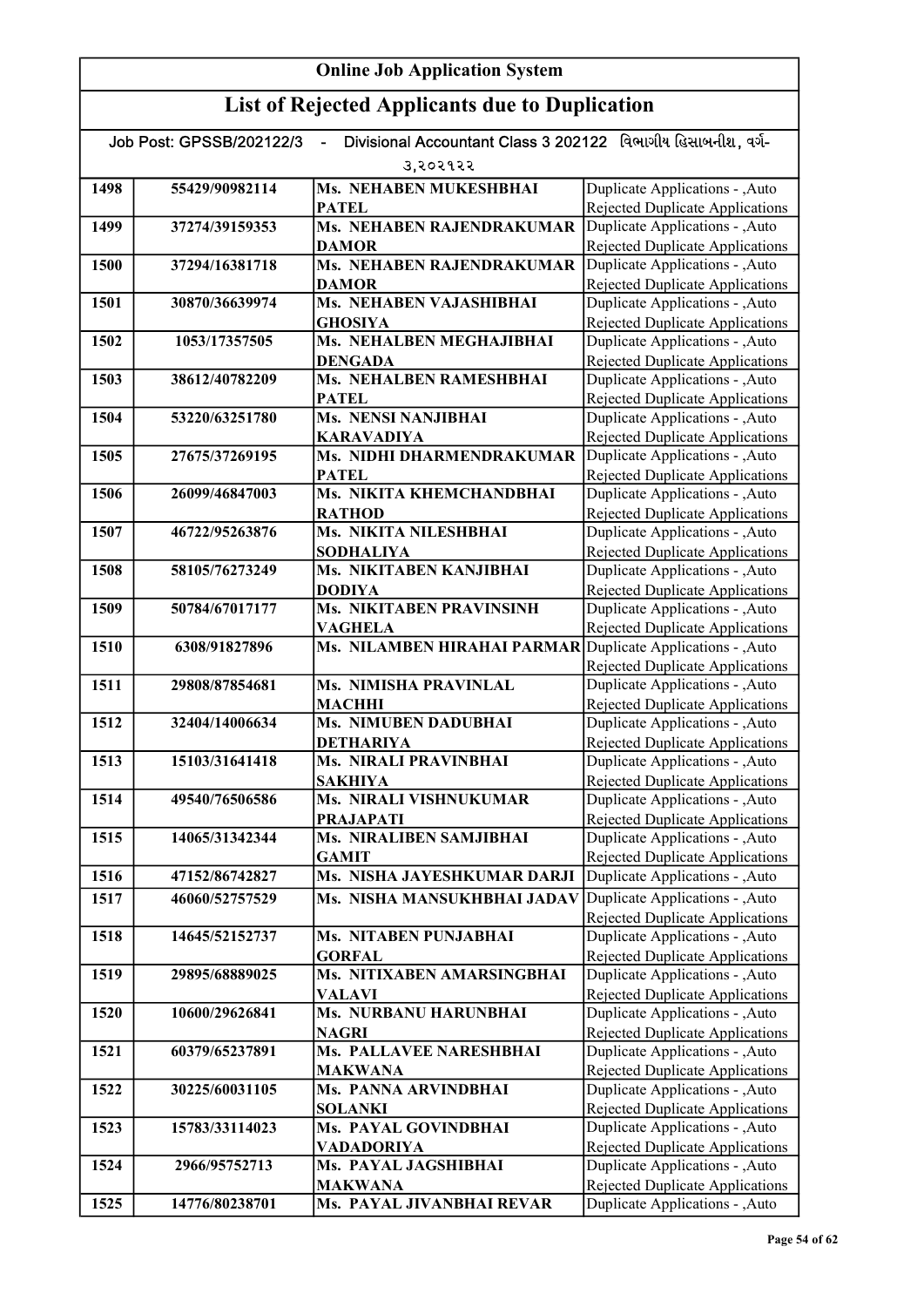| Divisional Accountant Class 3 202122 વિભાગીય હિસાબનીશ. વર્ગ-<br>Job Post: GPSSB/202122/3 |                |                                              |                                                                           |
|------------------------------------------------------------------------------------------|----------------|----------------------------------------------|---------------------------------------------------------------------------|
|                                                                                          |                | उ,२०२१२२                                     |                                                                           |
| 1526                                                                                     | 29301/34807002 | Ms. PAYAL MAVJEEBHAI                         | Duplicate Applications - , Auto                                           |
|                                                                                          |                | <b>DHANDHALYA</b>                            | Rejected Duplicate Applications                                           |
| 1527                                                                                     | 15769/26425531 | Ms. PAYAL RAMESH BHAI BODAR                  | Duplicate Applications - , Auto                                           |
|                                                                                          |                |                                              | Rejected Duplicate Applications                                           |
| 1528                                                                                     | 32547/46676218 | Ms. PAYALBEN AGARSANGBHAI                    | Duplicate Applications - , Auto                                           |
|                                                                                          |                | <b>RATHOD</b>                                | Rejected Duplicate Applications                                           |
| 1529                                                                                     | 62030/16241577 | Ms. PAYALBEN BHAGAVANBHAI                    | Duplicate Applications - , Auto                                           |
| 1530                                                                                     | 16728/34761603 | <b>PRAJAPATI</b><br>Ms. PAYALBEN DHANAJIBHAI | <b>Rejected Duplicate Applications</b><br>Duplicate Applications - , Auto |
|                                                                                          |                | <b>MAKWANA</b>                               | Rejected Duplicate Applications                                           |
| 1531                                                                                     | 51421/94991454 | Ms. PAYALBEN RAJNIKANT                       | Duplicate Applications - , Auto                                           |
|                                                                                          |                | <b>PATEL</b>                                 | <b>Rejected Duplicate Applications</b>                                    |
| 1532                                                                                     | 50793/23856479 | Ms. PINALBEN KISHORBHAI                      | Duplicate Applications - , Auto                                           |
|                                                                                          |                | <b>PADHIYAR</b>                              | Rejected Duplicate Applications                                           |
| 1533                                                                                     | 51043/12816901 | Ms. PINALBEN KISHORBHAI                      | Duplicate Applications - , Auto                                           |
|                                                                                          |                | <b>PADHIYAR</b>                              | Rejected Duplicate Applications                                           |
| 1534                                                                                     | 18359/79199667 | <b>Ms. PINALBEN MAHESHBHAI</b>               | Duplicate Applications - , Auto                                           |
|                                                                                          |                | ANAVADIYA                                    | <b>Rejected Duplicate Applications</b>                                    |
| 1535                                                                                     | 49478/33708403 | Ms. PINKA BEN BANA BHAI                      | Duplicate Applications - , Auto                                           |
|                                                                                          |                | <b>CHAUDHARI</b>                             | Rejected Duplicate Applications                                           |
| 1536                                                                                     | 56490/60700708 | Ms. PINKY RAMESHBHAI MALI                    | Duplicate Applications - , Auto                                           |
| 1537                                                                                     | 2359/66721736  | Ms. POOJA BHIMJIBHAI                         | Duplicate Applications - , Auto                                           |
|                                                                                          |                | <b>CHAUHAN</b><br>Ms. POOJA GIRISHBHAI PATEL | <b>Rejected Duplicate Applications</b>                                    |
| 1538                                                                                     | 15713/57231060 |                                              | Duplicate Applications - , Auto                                           |
| 1539                                                                                     | 60419/46609845 | Ms. POOJA HARGOVANBHAI                       | Duplicate Applications - , Auto                                           |
| 1540                                                                                     | 14933/71171134 | <b>PARMAR</b><br>Ms. POOJA HARIBHAI PARMAR   | Rejected Duplicate Applications<br>Duplicate Applications - , Auto        |
| 1541                                                                                     | 6755/96014322  |                                              | Duplicate Applications - , Auto                                           |
|                                                                                          |                | Ms. POOJA JAGDISHBHAI BHATTI                 | Rejected Duplicate Applications                                           |
| 1542                                                                                     | 21266/66244603 | Ms. POOJA SURESHBHAI                         | Duplicate Applications - , Auto                                           |
|                                                                                          |                | <b>JAMBUKIYA</b>                             | <b>Rejected Duplicate Applications</b>                                    |
| 1543                                                                                     | 7281/74972574  | Ms. POOJABEN DIPAKBHAI SHAH                  | Duplicate Applications - , Auto                                           |
|                                                                                          |                |                                              | <b>Rejected Duplicate Applications</b>                                    |
| 1544                                                                                     | 8400/53984526  | Ms. POONAM JAGADISHBHAI                      | Duplicate Applications - ,Auto                                            |
|                                                                                          |                | <b>BHATTI</b>                                | Rejected Duplicate Applications                                           |
| 1545                                                                                     | 51863/91125586 | Ms. POONAMBEN ASHOKKUMAR                     | Duplicate Applications - , Auto                                           |
| 1546                                                                                     | 4316/36946928  | <b>GOHIL</b><br><b>Ms. PRABHAVATI BEN</b>    | Rejected Duplicate Applications<br>Duplicate Applications - , Auto        |
|                                                                                          |                | RATILALBHAI CHAUDHARI                        | Rejected Duplicate Applications                                           |
| 1547                                                                                     | 28298/56671561 | Ms. PRACHI KANAIYALAL                        | Duplicate Applications - , Auto                                           |
|                                                                                          |                | <b>SURATI</b>                                | Rejected Duplicate Applications                                           |
| 1548                                                                                     | 18868/50117225 | Ms. PRACHI PRADIPBHAI PATEL                  | Duplicate Applications - ,Auto                                            |
| 1549                                                                                     | 25559/29768046 | <b>Ms. PRAGATIBEN</b>                        | Duplicate Applications - , Auto                                           |
|                                                                                          |                | <b>DASHRATHBHAI PATEL</b>                    | <b>Rejected Duplicate Applications</b>                                    |
| 1550                                                                                     | 7807/69972149  | Ms. PRAGNABEN NARESHBHAI                     | Duplicate Applications - , Auto                                           |
|                                                                                          |                | <b>LIMBACHIYA</b>                            | Rejected Duplicate Applications                                           |
| 1551                                                                                     | 13640/89748824 | Ms. PRAGNAKUMARI                             | Duplicate Applications - , Auto                                           |
|                                                                                          |                | <u>DHANJIBHAI VASAVA</u>                     | <b>Rejected Duplicate Applications</b>                                    |
| 1552                                                                                     | 13775/73621714 | Ms. PRATIKSHA DIPAKKUMAR                     | Duplicate Applications - , Auto                                           |
| 1553                                                                                     | 4862/51191797  | <b>TALATI</b><br>Ms. PRATIKSHABEN HARILAL    | Rejected Duplicate Applications<br>Duplicate Applications - , Auto        |
|                                                                                          |                | <b>GAMIT</b>                                 | Rejected Duplicate Applications                                           |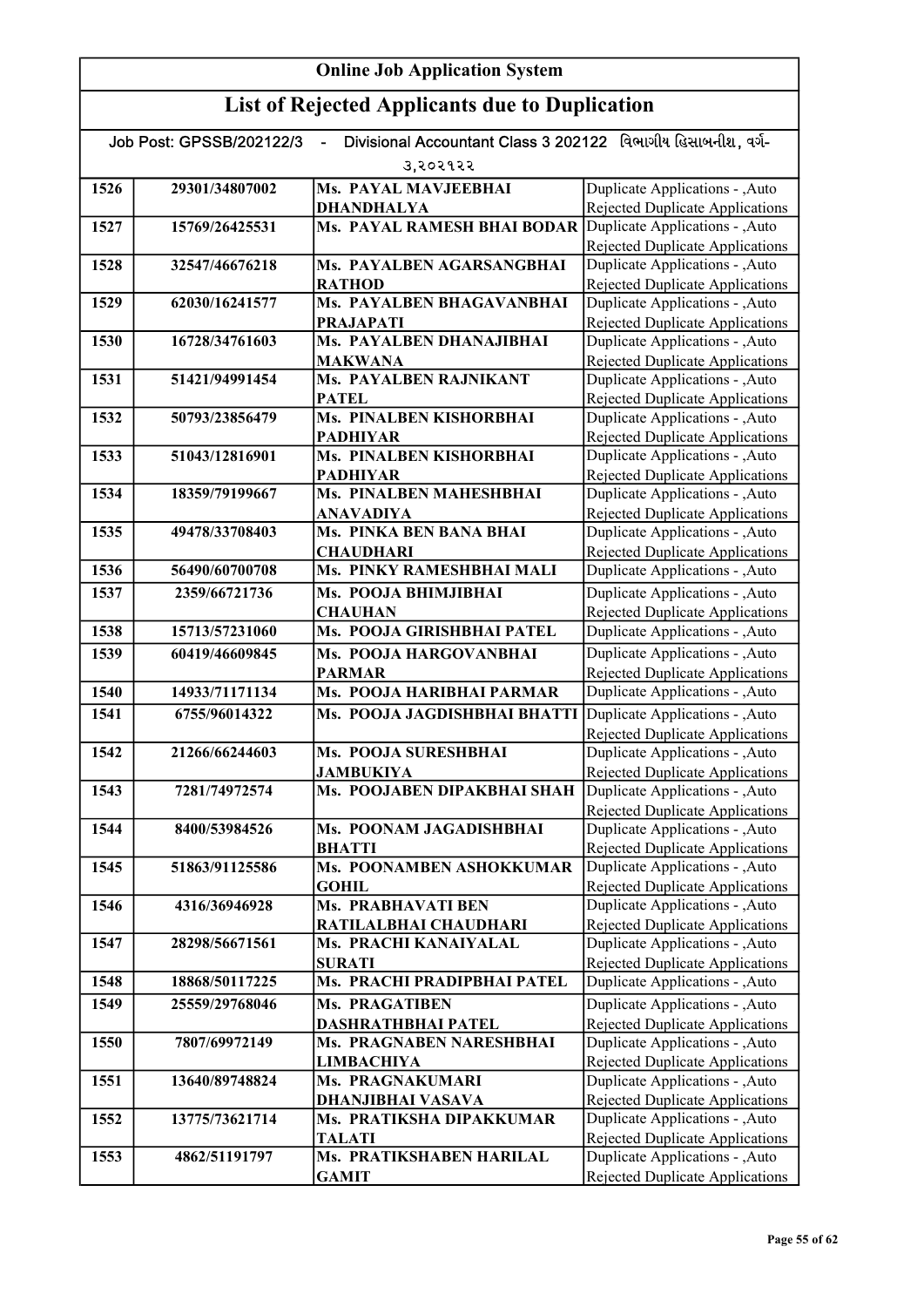| Divisional Accountant Class 3 202122 વિભાગીય હિસાબનીશ. વર્ગ-<br>Job Post: GPSSB/202122/3 |                |                                                        |                                                                           |
|------------------------------------------------------------------------------------------|----------------|--------------------------------------------------------|---------------------------------------------------------------------------|
|                                                                                          |                | उ,२०२१२२                                               |                                                                           |
| 1554                                                                                     | 45058/38907481 | Ms. PRATIKSHABEN                                       | Duplicate Applications - , Auto                                           |
|                                                                                          |                | <b>KESHAVBHAI PATEL</b>                                | Rejected Duplicate Applications                                           |
| 1555                                                                                     | 31205/22477305 | Ms. PRATIXA JYANTIBHAI PATEL                           | Duplicate Applications - ,Auto                                            |
| 1556                                                                                     | 32725/10754673 | Ms. PRAVINABEN KARABHAI                                | Duplicate Applications - , Auto                                           |
|                                                                                          |                | <b>GAGIYA</b>                                          | <b>Rejected Duplicate Applications</b>                                    |
| 1557                                                                                     | 32459/47828284 | Ms. PREETI DINESHBHAI                                  | Duplicate Applications - , Auto                                           |
|                                                                                          |                | <b>HINGOLA</b>                                         | Rejected Duplicate Applications                                           |
| 1558                                                                                     | 26798/46532982 | Ms. PREETIBEN BHIKHALAL                                | Duplicate Applications - , Auto                                           |
| 1559                                                                                     | 43495/33902045 | <b>BAVALIYA</b><br>Ms. PREKSHA BANSILAL SABAL          | Rejected Duplicate Applications<br>Duplicate Applications - , Auto        |
| 1560                                                                                     | 23977/64871065 | Ms. PRINSI MUKESHBHAI                                  | Duplicate Applications - , Auto                                           |
|                                                                                          |                | <b>GOLAKIYA</b>                                        | <b>Rejected Duplicate Applications</b>                                    |
| 1561                                                                                     | 61585/24503188 | Ms. PRITI ASHOKBHAI PARIKH                             | Duplicate Applications - , Auto                                           |
| 1562                                                                                     | 56893/87871284 | Ms. PRIYA GANPATBHAI PATEL                             | Duplicate Applications - , Auto                                           |
| 1563                                                                                     | 58522/17840853 | Ms. PRIYA GANPATBHAI PATEL                             | Duplicate Applications - , Auto                                           |
|                                                                                          |                |                                                        |                                                                           |
| 1564                                                                                     | 21341/73347389 | Ms. PRIYA MANSUKHLAL<br><b>KANERIA</b>                 | Duplicate Applications - , Auto<br><b>Rejected Duplicate Applications</b> |
| 1565                                                                                     | 17348/45294896 | Ms. PRIYABEN KANTIJI THAKOR                            | Duplicate Applications - , Auto                                           |
| 1566                                                                                     | 3986/17955449  | Ms. PRIYABEN RAMESHBHAI                                | Duplicate Applications - , Auto                                           |
|                                                                                          |                | <b>DHARAJIYA</b>                                       | <b>Rejected Duplicate Applications</b>                                    |
| 1567                                                                                     | 7168/93290554  | Ms. PRIYABEN RAMESHBHAI                                | Duplicate Applications - , Auto                                           |
|                                                                                          |                | <b>DHARAJIYA</b>                                       | Rejected Duplicate Applications                                           |
| 1568                                                                                     | 59058/29502141 | Ms. PRIYANKA SHAILESHKUMAR                             | Duplicate Applications - , Auto                                           |
|                                                                                          |                | <b>RANA</b>                                            | Rejected Duplicate Applications                                           |
| 1569                                                                                     | 4870/34069613  | Ms. PRIYANKA SURESHBHAI                                | Duplicate Applications - , Auto                                           |
|                                                                                          |                | <b>PRAJAPATI</b>                                       | <b>Rejected Duplicate Applications</b>                                    |
| 1570                                                                                     | 12027/90679811 | Ms. PRIYANKABA SHIVUBHA                                | Duplicate Applications - , Auto                                           |
| 1571                                                                                     | 60924/34027220 | <b>PARMAR</b><br>Ms. PRIYANKABAHEN BABUGIRI            | Rejected Duplicate Applications<br>Duplicate Applications - , Auto        |
|                                                                                          |                | <b>GOSWAMI</b>                                         | <b>Rejected Duplicate Applications</b>                                    |
| 1572                                                                                     | 40070/45737375 | Ms. PRIYANKABEN CHIMANBHAI                             | Duplicate Applications - , Auto                                           |
|                                                                                          |                | <b>PARMAR</b>                                          | <b>Rejected Duplicate Applications</b>                                    |
| 1573                                                                                     | 46110/99441656 | Ms. PRIYANKABEN HIRALAL                                | Duplicate Applications - , Auto                                           |
|                                                                                          |                | <b>CHAUHAN</b>                                         | <b>Rejected Duplicate Applications</b>                                    |
| 1574                                                                                     | 47085/41860896 | Ms. PRIYANKABEN HIRALAL                                | Duplicate Applications - , Auto                                           |
|                                                                                          |                | <b>CHAUHAN</b>                                         | <b>Rejected Duplicate Applications</b>                                    |
| 1575                                                                                     | 37878/20852812 | Ms. PRIYANKABEN KANTIBHAI<br><b>GANVIT</b>             | Duplicate Applications - , Auto<br><b>Rejected Duplicate Applications</b> |
| 1576                                                                                     | 33833/30697949 | Ms. PRIYANKABEN KANUBHAI                               | Duplicate Applications - ,Auto                                            |
|                                                                                          |                | <b>PRAJAPATI</b>                                       | Rejected Duplicate Applications                                           |
| 1577                                                                                     | 14270/80313372 | Ms. PRIYANKABEN                                        | Duplicate Applications - , Auto                                           |
|                                                                                          |                | PRAKASHBHAI NAI                                        | <b>Rejected Duplicate Applications</b>                                    |
| 1578                                                                                     | 25991/74322328 | Ms. PRIYANKABEN RAMANLAL                               | Duplicate Applications - , Auto                                           |
|                                                                                          |                | <b>RATHOD</b>                                          | Rejected Duplicate Applications                                           |
| 1579                                                                                     | 19317/56132349 | Ms. PRIYANKABEN RATIJI                                 | Duplicate Applications - , Auto                                           |
|                                                                                          |                | <b>THAKOR</b>                                          | <b>Rejected Duplicate Applications</b>                                    |
| 1580                                                                                     | 6929/29825618  | Ms. PRIYANKAKUMARI                                     | Duplicate Applications - , Auto                                           |
| 1581                                                                                     | 57842/58317543 | <b>JITENDRABHAI DATT</b><br><b>Ms. PUJABEN MULPURI</b> | Rejected Duplicate Applications<br>Duplicate Applications - , Auto        |
|                                                                                          |                | <b>GAUSWAMI</b>                                        | Rejected Duplicate Applications                                           |
| 1582                                                                                     | 58605/45928241 | Ms. PUNAMBEN SHARADBHAI                                | Duplicate Applications - , Auto                                           |
|                                                                                          |                | <b>NAIK</b>                                            | <b>Rejected Duplicate Applications</b>                                    |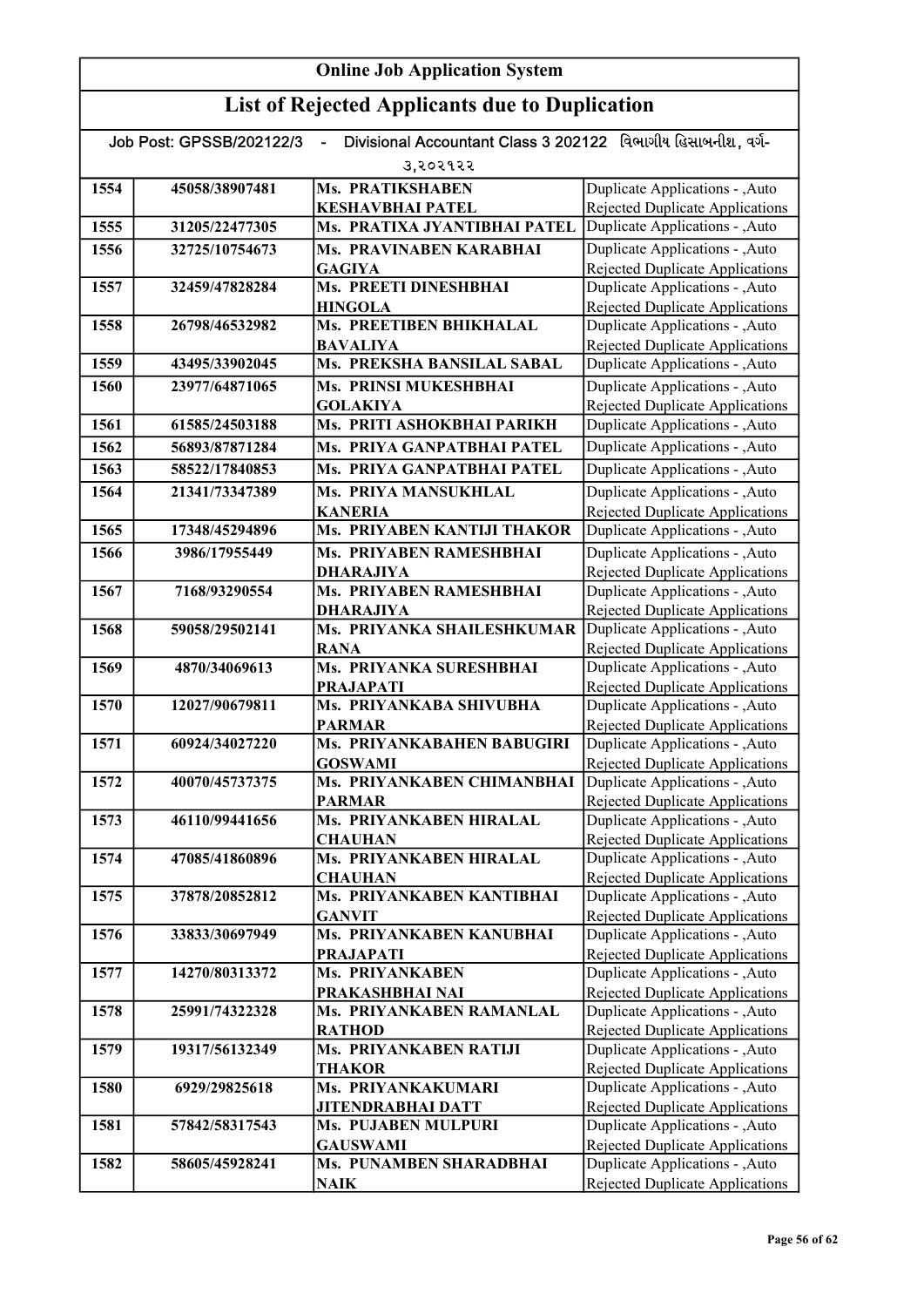# List of Rejected Applicants due to Duplication

| Divisional Accountant Class 3 202122 વિભાગીય હિસાબનીશ, વર્ગ-<br>Job Post: GPSSB/202122/3 |                |                                                      |                                                                           |
|------------------------------------------------------------------------------------------|----------------|------------------------------------------------------|---------------------------------------------------------------------------|
|                                                                                          |                | उ,२०२१२२                                             |                                                                           |
| 1583                                                                                     | 47417/83882723 | Ms. PUSHPABEN DEVABHAI                               | Duplicate Applications - , Auto                                           |
|                                                                                          |                | <b>PARMAR</b>                                        | Rejected Duplicate Applications                                           |
| 1584                                                                                     | 1087/62294992  | Ms. RACHANA RAMLUBHAI                                | Duplicate Applications - , Auto                                           |
|                                                                                          |                | <b>MAHAKAL</b>                                       | Rejected Duplicate Applications                                           |
| 1585                                                                                     | 25084/63809031 | Ms. RACHANABEN KANABHAI                              | Duplicate Applications - , Auto                                           |
|                                                                                          |                | <b>RATHOD</b>                                        | <b>Rejected Duplicate Applications</b>                                    |
| 1586                                                                                     | 1787/86868777  | Ms. RADHA SIDABHAI RATADIA                           | Duplicate Applications - , Auto                                           |
| 1587                                                                                     | 3280/31882495  | Ms. RADHA SIDABHAI RATADIA                           | Duplicate Applications - , Auto                                           |
| 1588                                                                                     | 5748/25921616  | Ms. RADHA SIDABHAI RATADIA                           | Duplicate Applications - , Auto                                           |
| 1589                                                                                     | 17090/83379150 | Ms. RADHIKABEN DINESHBHAI                            | Duplicate Applications - , Auto                                           |
|                                                                                          |                | <b>DUMADIYA</b>                                      | <b>Rejected Duplicate Applications</b>                                    |
| 1590                                                                                     | 2251/14901982  | Ms. RAGINIBEN RUPSINHBHAI                            | Duplicate Applications - , Auto                                           |
| 1591                                                                                     | 50067/25104706 | <b>KHARADI</b><br>Ms. RAJAL RAMESHBHAI GOHEL         | <b>Rejected Duplicate Applications</b><br>Duplicate Applications - , Auto |
| 1592                                                                                     | 10166/33902332 | Ms. RAJVI AMRATBHAI DESAI                            | Duplicate Applications - , Auto                                           |
|                                                                                          |                | <b>Ms. RAJVIBEN NITINBHAI</b>                        |                                                                           |
| 1593                                                                                     | 11724/76089206 | <b>RATHOD</b>                                        | Duplicate Applications - , Auto<br><b>Rejected Duplicate Applications</b> |
| 1594                                                                                     | 39099/51165556 | <b>Ms. RANJAN SAVJIBHAI PARMAR</b>                   | Duplicate Applications - , Auto                                           |
|                                                                                          |                |                                                      | Rejected Duplicate Applications                                           |
| 1595                                                                                     | 43515/63879972 | Ms. RANJAN VITTHALBHAI                               | Duplicate Applications - , Auto                                           |
|                                                                                          |                | <b>PANDAV</b>                                        | Rejected Duplicate Applications                                           |
| 1596                                                                                     | 47294/83449209 | Ms. RANJANBEN                                        | Duplicate Applications - , Auto                                           |
|                                                                                          |                | NARENDRAKUMAR ANAVADIYA                              | Rejected Duplicate Applications                                           |
| 1597                                                                                     | 56468/28447848 | Ms. RASHMIKABAHEN                                    | Duplicate Applications - , Auto                                           |
|                                                                                          |                | HARSHADBHAI PARMAR                                   | <b>Rejected Duplicate Applications</b>                                    |
| 1598                                                                                     | 33749/75233324 | Ms. RASHMIKAKUMARI                                   | Duplicate Applications - , Auto                                           |
| 1599                                                                                     | 52925/83369168 | <b>KHEMABHAI PARMAR</b><br>Ms. RAVINABEN SAVADASBHAI | Rejected Duplicate Applications<br>Duplicate Applications - , Auto        |
|                                                                                          |                | <b>DODIYA</b>                                        | Rejected Duplicate Applications                                           |
| 1600                                                                                     | 8706/20161371  | Ms. RAVISHA VASANTBHAI                               | Duplicate Applications - , Auto                                           |
|                                                                                          |                | <b>SOJITRA</b>                                       | <b>Rejected Duplicate Applications</b>                                    |
| 1601                                                                                     | 21333/17021912 | Ms. REENA SHANTILAL MANDLI                           | Duplicate Applications - , Auto                                           |
| 1602                                                                                     | 9371/47154325  | Ms. REENABEN JAGDISHBHAI                             | Duplicate Applications - , Auto                                           |
|                                                                                          |                | <b>VARLEKAR</b>                                      | Rejected Duplicate Applications                                           |
| 1603                                                                                     | 14587/44364430 | Ms. REENABEN KALUBHAI PANDA                          | Duplicate Applications - , Auto                                           |
|                                                                                          |                |                                                      | <b>Rejected Duplicate Applications</b>                                    |
| 1604                                                                                     | 15036/94880728 | Ms. REETA NANDLAL PARMAR                             | Duplicate Applications - , Auto                                           |
| 1605                                                                                     | 45160/31392086 | Ms. REKHA BEN DEVRAJ BHAI                            | Duplicate Applications - , Auto                                           |
| 1606                                                                                     | 18052/15876747 | <b>CHAUDHARY</b><br>Ms. REKHABEN ATMARAM             | Rejected Duplicate Applications<br>Duplicate Applications - , Auto        |
|                                                                                          |                | <b>MAHESHWARI</b>                                    | <b>Rejected Duplicate Applications</b>                                    |
| 1607                                                                                     | 60242/82191912 | Ms. RESHMABEN NAVINBHAI                              | Duplicate Applications - , Auto                                           |
|                                                                                          |                | <b>PATEL</b>                                         | <b>Rejected Duplicate Applications</b>                                    |
| 1608                                                                                     | 2625/96935465  | Ms. RIDDHIBEN KANUBHAI                               | Duplicate Applications - , Auto                                           |
|                                                                                          |                | <b>SHRIMALI</b>                                      | Rejected Duplicate Applications                                           |
| 1609                                                                                     | 6080/92096240  | Ms. RIDDHIBEN KISHORBHAI                             | Duplicate Applications - , Auto                                           |
|                                                                                          |                | <b>GABU</b>                                          | Rejected Duplicate Applications                                           |
| 1610                                                                                     | 6156/83704052  | Ms. RIDDHIBEN KISHORBHAI                             | Duplicate Applications - , Auto                                           |
|                                                                                          |                | <b>GABU</b>                                          | Rejected Duplicate Applications                                           |
| 1611                                                                                     | 9571/45558880  | Ms. RINKUBEN DINESHKUMAR<br><b>PATEL</b>             | Duplicate Applications - , Auto<br>Rejected Duplicate Applications        |
| 1612                                                                                     | 10625/49630119 | Ms. RITA VINODBHAI FACHARA                           | Duplicate Applications - , Auto                                           |
|                                                                                          |                |                                                      |                                                                           |

 $R_{\rm eff}$  and  $R_{\rm eff}$  are defined by  $R_{\rm eff}$  and  $R_{\rm eff}$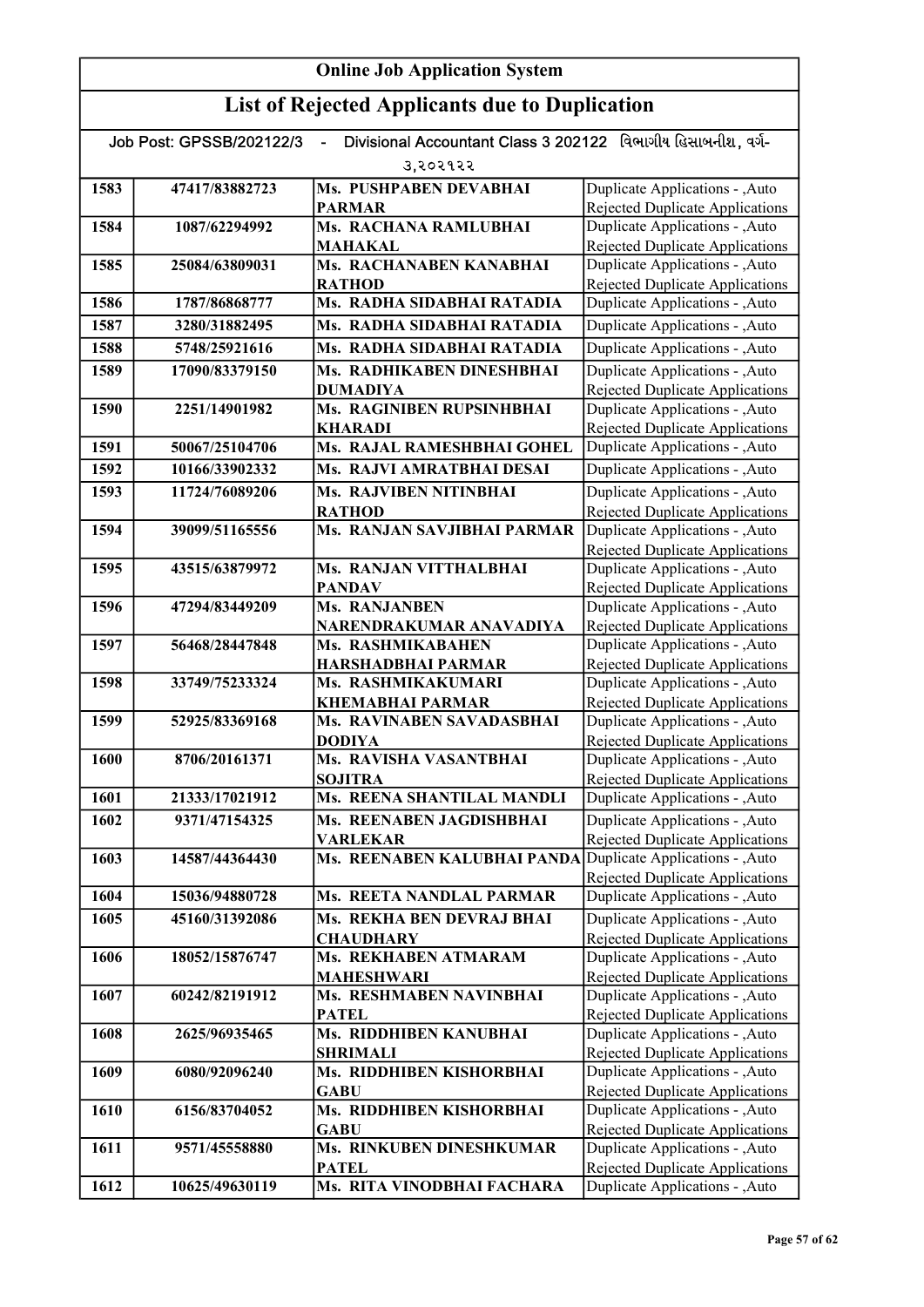| Divisional Accountant Class 3 202122 વિભાગીય હિસાબનીશ, વર્ગ-<br>Job Post: GPSSB/202122/3 |                |                                                             |                                                                           |
|------------------------------------------------------------------------------------------|----------------|-------------------------------------------------------------|---------------------------------------------------------------------------|
|                                                                                          |                | उ,२०२१२२                                                    |                                                                           |
| 1613                                                                                     | 58383/89857321 | Ms. RITABEN RUPSANGBHAI                                     | Duplicate Applications - , Auto                                           |
|                                                                                          |                | <b>BARAD</b>                                                | Rejected Duplicate Applications                                           |
| 1614                                                                                     | 2136/26864993  | Ms. RITISHA GIRISHKUMAR SONI                                | Duplicate Applications - ,Auto                                            |
| 1615                                                                                     | 51343/31995888 | Ms. RITU KISHORBHAI                                         | Duplicate Applications - , Auto                                           |
|                                                                                          |                | ANDHARIYA                                                   | Rejected Duplicate Applications                                           |
| 1616                                                                                     | 48125/88560191 | Ms. RITU VINODBHAI GOHIL                                    | Duplicate Applications - , Auto                                           |
| 1617                                                                                     | 40536/77495690 | Ms. RIZABEN MAHENDRABHAI                                    | Duplicate Applications - , Auto                                           |
|                                                                                          |                | <b>PATEL</b>                                                | Rejected Duplicate Applications                                           |
| 1618                                                                                     | 49669/75192862 | Ms. ROHINIBEN ASHOKBHAI<br><b>GAMECHI</b>                   | Duplicate Applications - , Auto<br><b>Rejected Duplicate Applications</b> |
| 1619                                                                                     | 30276/69677808 | <b>Ms. RONAK BALDEVBHAI</b>                                 | Duplicate Applications - , Auto                                           |
|                                                                                          |                | <b>KANODIYA</b>                                             | <b>Rejected Duplicate Applications</b>                                    |
| 1620                                                                                     | 8010/56786644  | Ms. RONI RAJENDRA KOTAK                                     | Duplicate Applications - ,Auto                                            |
| 1621                                                                                     | 55852/84149657 | Ms. ROSHANIBEN ARJAN DANGAR Duplicate Applications - , Auto |                                                                           |
|                                                                                          |                |                                                             | <b>Rejected Duplicate Applications</b>                                    |
| 1622                                                                                     | 38391/77759988 | Ms. ROSHNIKUMARI                                            | Duplicate Applications - , Auto                                           |
|                                                                                          |                | <b>DINESHBHAI PATEL</b>                                     | Rejected Duplicate Applications                                           |
| 1623                                                                                     | 54521/24668258 | Ms. RUKHASHAD MAMADBHAI                                     | Duplicate Applications - , Auto                                           |
|                                                                                          |                | <b>SUMRA</b>                                                | Rejected Duplicate Applications                                           |
| 1624                                                                                     | 32211/34633063 | Ms. RUPABEN POPATBHAI<br><b>BAPODARA</b>                    | Duplicate Applications - , Auto<br><b>Rejected Duplicate Applications</b> |
| 1625                                                                                     | 13072/94423611 | Ms. RUSHIKABEN NATHABHAI                                    | Duplicate Applications - , Auto                                           |
|                                                                                          |                | <b>MORI</b>                                                 | <b>Rejected Duplicate Applications</b>                                    |
| 1626                                                                                     | 52674/22485245 | <b>Ms. RUTABEN NARESHBHAI</b>                               | Duplicate Applications - , Auto                                           |
|                                                                                          |                | <b>JASANI</b>                                               | Rejected Duplicate Applications                                           |
| 1627                                                                                     | 10363/93027555 | Ms. RUTVABEN NATVARBHAI                                     | Duplicate Applications - , Auto                                           |
|                                                                                          |                | <b>PARMAR</b>                                               | <b>Rejected Duplicate Applications</b>                                    |
| 1628                                                                                     | 20122/47465513 | Ms. SAKARBEN SHANKARBHAI                                    | Duplicate Applications - , Auto                                           |
| 1629                                                                                     | 10893/27537118 | <b>UGMATAR</b><br>Ms. SANGITA DEVRAJBHAI                    | Rejected Duplicate Applications<br>Duplicate Applications - , Auto        |
|                                                                                          |                | <b>MARAKANA</b>                                             | Rejected Duplicate Applications                                           |
| 1630                                                                                     | 28146/25091139 | Ms. SANGITABEN DALSUKHBHAI                                  | Duplicate Applications - , Auto                                           |
|                                                                                          |                | THAKOR                                                      | <b>Rejected Duplicate Applications</b>                                    |
| 1631                                                                                     | 37909/66137738 | <b>Ms. SANGITABEN PRAVINBHAI</b>                            | Duplicate Applications - , Auto                                           |
|                                                                                          |                | SABLE                                                       | Rejected Duplicate Applications                                           |
| 1632                                                                                     | 40489/13843528 | Ms. SANGITABEN RAGHAJIBHAI                                  | Duplicate Applications - , Auto                                           |
|                                                                                          |                | <b>UPALANA</b>                                              | Rejected Duplicate Applications                                           |
| 1633                                                                                     | 39471/17709260 | Ms. SANJANABEN BHAVSINH<br>THAKOR                           | Duplicate Applications - , Auto<br>Rejected Duplicate Applications        |
| 1634                                                                                     | 24878/98437809 | Ms. SAPANABEN VALLABHBHAI                                   | Duplicate Applications - , Auto                                           |
|                                                                                          |                | <b>LAKHATARIYA</b>                                          | Rejected Duplicate Applications                                           |
| 1635                                                                                     | 49062/75841544 | Ms. SARITABEN DINUBHAI GAMIT                                | Duplicate Applications - , Auto                                           |
|                                                                                          |                |                                                             | Rejected Duplicate Applications                                           |
| 1636                                                                                     | 46437/48929930 | Ms. SARJUBALA VALSINGBHAI                                   | Duplicate Applications - , Auto                                           |
|                                                                                          |                | <b>KAMOL</b>                                                | Rejected Duplicate Applications                                           |
| 1637                                                                                     | 59357/34313617 | Ms. SEJAL NARENDRABHAI                                      | Duplicate Applications - , Auto                                           |
| 1638                                                                                     | 41199/25641181 | <b>KUBAVAT</b><br>Ms. SEJAL RAJSIBHAI                       | <b>Rejected Duplicate Applications</b><br>Duplicate Applications - , Auto |
|                                                                                          |                | <b>GODHANIYA</b>                                            | <b>Rejected Duplicate Applications</b>                                    |
| 1639                                                                                     | 40138/81148539 | Ms. SEJAL RAMBHAI KAMALIYA                                  | Duplicate Applications - , Auto                                           |
| 1640                                                                                     | 32655/11850070 | Ms. SEJALBEN ARVINDBHAI                                     | Duplicate Applications - , Auto                                           |
|                                                                                          |                | <b>RATHOD</b>                                               | Rejected Duplicate Applications                                           |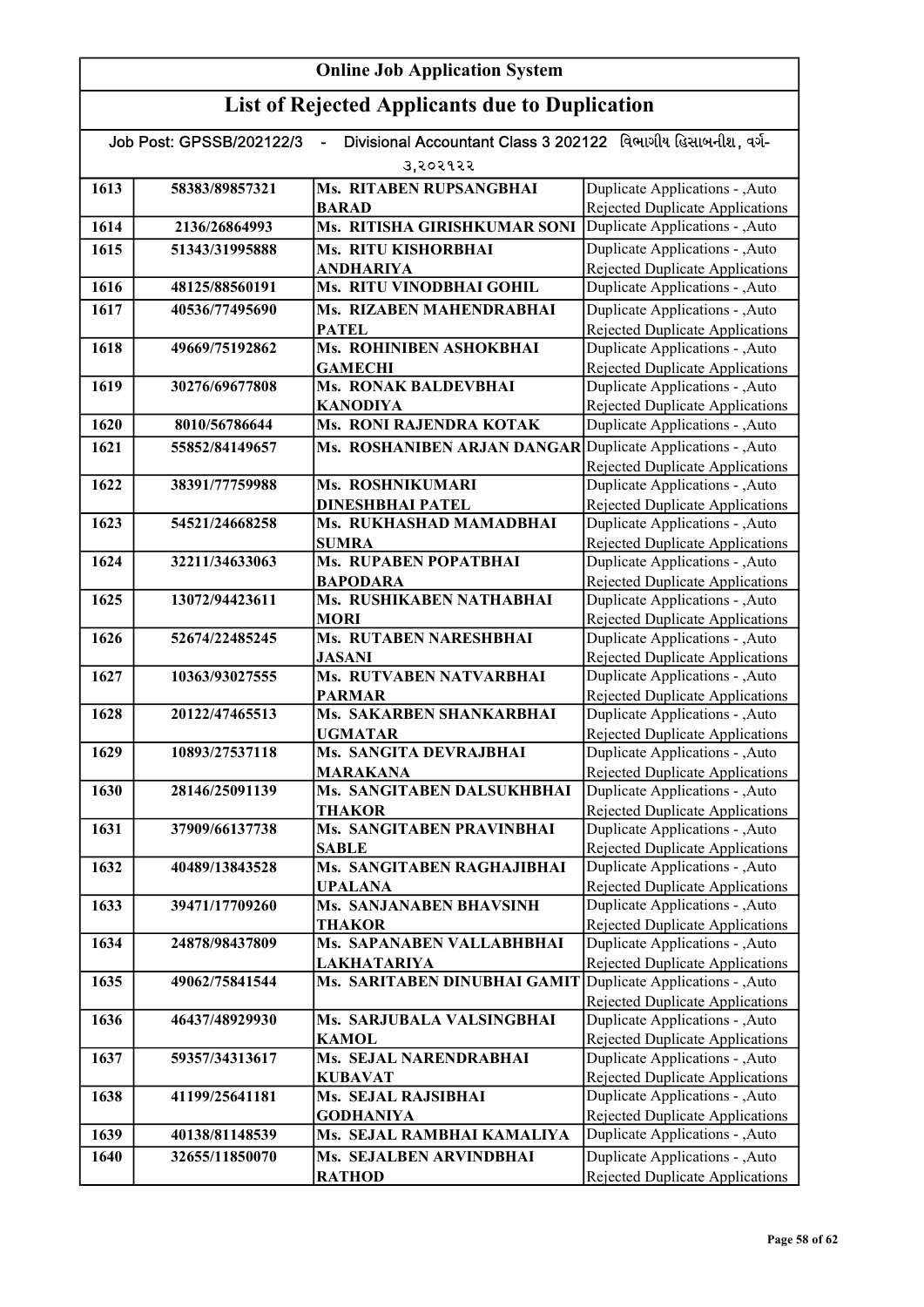| Divisional Accountant Class 3 202122 વિભાગીય હિસાબનીશ, વર્ગ-<br>Job Post: GPSSB/202122/3<br>$\blacksquare$ |                |                                                |                                                                           |
|------------------------------------------------------------------------------------------------------------|----------------|------------------------------------------------|---------------------------------------------------------------------------|
|                                                                                                            |                | उ,२०२१२२                                       |                                                                           |
| 1641                                                                                                       | 3703/76909864  | Ms. SEJALBEN BHARATKUMAR                       | Duplicate Applications - , Auto                                           |
|                                                                                                            |                | <b>PARMAR</b>                                  | Rejected Duplicate Applications                                           |
| 1642                                                                                                       | 64224/74469740 | Ms. SEJALKUMARI CHHANABHAI                     | Duplicate Applications - , Auto                                           |
|                                                                                                            |                | <b>GAMIT</b>                                   | Rejected Duplicate Applications                                           |
| 1643                                                                                                       | 39065/43423040 | Ms. SHANTIBEN SAMATBHAI                        | Duplicate Applications - , Auto                                           |
|                                                                                                            |                | <b>REVADARIYA</b>                              | <b>Rejected Duplicate Applications</b>                                    |
| 1644                                                                                                       | 39503/82087853 | Ms. SHASHIBAHEN                                | Duplicate Applications - , Auto                                           |
|                                                                                                            |                | <b>SURESHKUMAR BILWAL</b>                      | <b>Rejected Duplicate Applications</b>                                    |
| 1645                                                                                                       | 19279/87835157 | Ms. SHILPABAHEN POONAMBHAI                     | Duplicate Applications - , Auto                                           |
| 1646                                                                                                       | 20238/54069161 | <b>RATHOD</b><br>Ms. SHILPABEN AMRUTBHAI       | Rejected Duplicate Applications<br>Duplicate Applications - , Auto        |
|                                                                                                            |                | <b>PARMAR</b>                                  | <b>Rejected Duplicate Applications</b>                                    |
| 1647                                                                                                       | 20278/75116485 | Ms. SHILPABEN AMRUTBHAI                        | Duplicate Applications - , Auto                                           |
|                                                                                                            |                | <b>PARMAR</b>                                  | Rejected Duplicate Applications                                           |
| 1648                                                                                                       | 34537/33959311 | Ms. SHILPABEN GAMBHIRBHAI                      | Duplicate Applications - , Auto                                           |
|                                                                                                            |                | <b>CHAUHAN</b>                                 | <b>Rejected Duplicate Applications</b>                                    |
| 1649                                                                                                       | 23380/50366978 | Ms. SHILPABEN RAMESHBHAI                       | Duplicate Applications - , Auto                                           |
|                                                                                                            |                | <b>SOLANKI</b>                                 | <b>Rejected Duplicate Applications</b>                                    |
| 1650                                                                                                       | 23395/16649162 | Ms. SHILPABEN RAMESHBHAI                       | Duplicate Applications - , Auto                                           |
|                                                                                                            |                | <b>SOLANKI</b>                                 | Rejected Duplicate Applications                                           |
| 1651                                                                                                       | 20210/18632967 | Ms. SHILPABEN VINUBHAI                         | Duplicate Applications - , Auto                                           |
|                                                                                                            |                | <b>HUMBAL</b>                                  | <b>Rejected Duplicate Applications</b>                                    |
| 1652                                                                                                       | 63851/11424200 | Ms. SHITAL GOVINDBHAI                          | Duplicate Applications - , Auto                                           |
|                                                                                                            |                | <b>PARMAR</b>                                  | Rejected Duplicate Applications                                           |
| 1653                                                                                                       | 62149/44596789 | Ms. SHITAL HARESHBHAI PATEL                    | Duplicate Applications - ,Auto                                            |
| 1654                                                                                                       | 62475/96643419 | Ms. SHITAL RAJENDRAKUMAR                       | Duplicate Applications - , Auto                                           |
|                                                                                                            |                | <b>CHOPDA</b>                                  | <b>Rejected Duplicate Applications</b>                                    |
| 1655                                                                                                       | 47773/63468600 | <b>Ms. SHITALBAHEN</b>                         | Duplicate Applications - , Auto                                           |
| 1656                                                                                                       | 59596/23507290 | <b>GIRADHARBHAI LATHIYA</b><br>Ms. SHITALBAHEN | <b>Rejected Duplicate Applications</b><br>Duplicate Applications - , Auto |
|                                                                                                            |                | <b>GIRADHARBHAI LATHIYA</b>                    | <b>Rejected Duplicate Applications</b>                                    |
| 1657                                                                                                       | 6118/49582585  | Ms. SHITALBEN BECHARBHAI                       | Duplicate Applications - , Auto                                           |
|                                                                                                            |                | <b>DAMBHALA</b>                                | <b>Rejected Duplicate Applications</b>                                    |
| 1658                                                                                                       | 25808/10186873 | Ms. SHITALBEN NIRANJANBHAI                     | Duplicate Applications - , Auto                                           |
|                                                                                                            |                | <b>DARJI</b>                                   | Rejected Duplicate Applications                                           |
| 1659                                                                                                       | 25919/45962141 | Ms. SHITALBEN NIRANJANBHAI                     | Duplicate Applications - , Auto                                           |
|                                                                                                            |                | <b>DARJI</b>                                   | Rejected Duplicate Applications                                           |
| 1660                                                                                                       | 60700/44868169 | Ms. SHIVANI HASMUKHBHAI                        | Duplicate Applications - , Auto                                           |
|                                                                                                            |                | <b>PARMAR</b>                                  | <b>Rejected Duplicate Applications</b>                                    |
| 1661                                                                                                       | 45707/67395209 | Ms. SHIVANI NATUBHAI ZALA                      | Duplicate Applications - , Auto                                           |
| 1662                                                                                                       | 4173/95603174  | Ms. SHIVANI PRAVINBHAI RANA                    | Duplicate Applications - , Auto                                           |
| 1663                                                                                                       | 31605/16351311 | <b>Ms. SHIVANIBAHEN</b>                        | Duplicate Applications - , Auto                                           |
|                                                                                                            |                | KAUSHIKBHAI JOSHI                              | Rejected Duplicate Applications                                           |
| 1664                                                                                                       | 54210/80975061 | Ms. SHOBHANABEN                                | Duplicate Applications - , Auto                                           |
|                                                                                                            |                | <b>BHUPATBHAI VALA</b>                         | Rejected Duplicate Applications                                           |
| 1665                                                                                                       | 41324/47177009 | Ms. SHOBHNA KANJIBHAI ZALA                     | Duplicate Applications - ,Auto                                            |
| 1666                                                                                                       | 1364/81199481  | Ms. SHRADDHA RAHULBHAI                         | Duplicate Applications - , Auto                                           |
|                                                                                                            |                | <b>CHAVDA</b>                                  | Rejected Duplicate Applications                                           |
| 1667                                                                                                       | 38372/54714366 | <b>Ms. SHRADDHABEN</b>                         | Duplicate Applications - , Auto                                           |
|                                                                                                            |                | <b>KALPESHKUMAR PATEL</b>                      | Rejected Duplicate Applications                                           |
| 1668                                                                                                       | 9635/43189101  | Ms. SHRUTIBEN ASHOKBHAI                        | Duplicate Applications - , Auto                                           |
|                                                                                                            |                | <b>LIMBANI</b>                                 | Rejected Duplicate Applications                                           |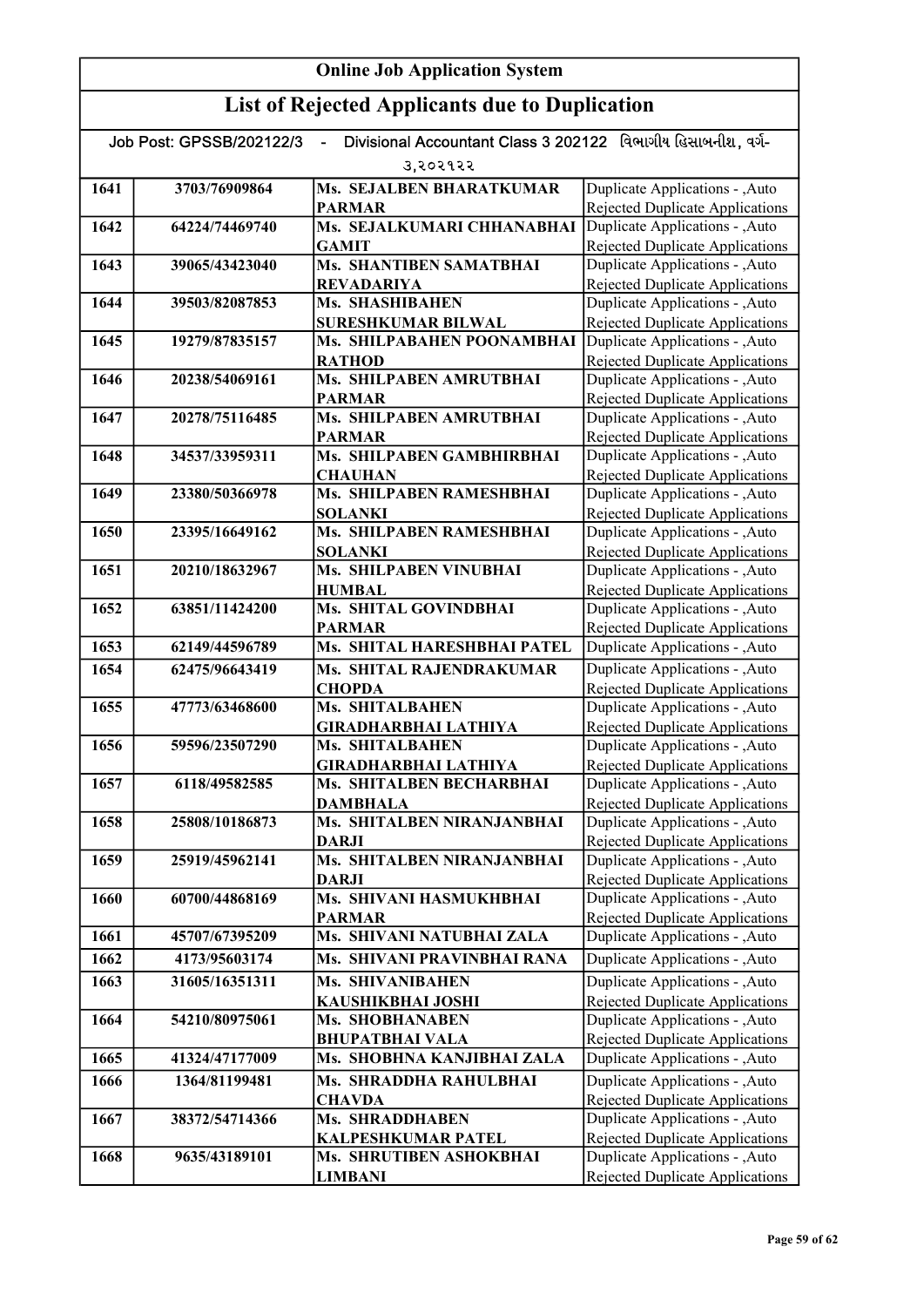| Divisional Accountant Class 3 202122 વિભાગીય હિસાબનીશ. વર્ગ-<br>Job Post: GPSSB/202122/3 |                |                                              |                                                                           |
|------------------------------------------------------------------------------------------|----------------|----------------------------------------------|---------------------------------------------------------------------------|
|                                                                                          |                | उ,२०२१२२                                     |                                                                           |
| 1669                                                                                     | 62755/61815113 | Ms. SIDDHIBEN DINESHBHAI                     | Duplicate Applications - , Auto                                           |
|                                                                                          |                | <b>VAGHELA</b>                               | <b>Rejected Duplicate Applications</b>                                    |
| 1670                                                                                     | 45620/56918900 | Ms. SIMABEN DHULABHAI                        | Duplicate Applications - , Auto                                           |
|                                                                                          |                | <b>PRANAMI</b>                               | Rejected Duplicate Applications                                           |
| 1671                                                                                     | 2117/75066538  | <b>Ms. SNEHA BABULAL PARMART</b>             | Duplicate Applications - , Auto                                           |
| 1672                                                                                     | 40258/17276171 | Ms. SNEHABEN ISVARBHAI DESAI                 | Duplicate Applications - , Auto                                           |
|                                                                                          |                |                                              | <b>Rejected Duplicate Applications</b>                                    |
| 1673                                                                                     | 60791/65720361 | Ms. SNEHAL RAJUBHAI NAYAKA                   | Duplicate Applications - , Auto                                           |
| 1674                                                                                     | 49460/10815970 | Ms. SONAL JINABHAI                           | Duplicate Applications - , Auto                                           |
| 1675                                                                                     | 54492/23017378 | <b>DHUNDHALVA</b><br>Ms. SONALBEN BHUPATBHAI | <b>Rejected Duplicate Applications</b>                                    |
|                                                                                          |                | <b>KHASIYA</b>                               | Duplicate Applications - , Auto<br><b>Rejected Duplicate Applications</b> |
| 1676                                                                                     | 28757/38012794 | Ms. SONALBEN CHHAGANBHAI                     | Duplicate Applications - , Auto                                           |
|                                                                                          |                | <b>BALDANIYA</b>                             | <b>Rejected Duplicate Applications</b>                                    |
| 1677                                                                                     | 7063/83211704  | Ms. SONALBEN KANUBHAI                        | Duplicate Applications - , Auto                                           |
|                                                                                          |                | <b>RATHVA</b>                                | <b>Rejected Duplicate Applications</b>                                    |
| 1678                                                                                     | 27369/36778136 | Ms. SONU KAMLESH BHAI                        | Duplicate Applications - , Auto                                           |
|                                                                                          |                | <b>RATHOD</b>                                | <b>Rejected Duplicate Applications</b>                                    |
| 1679                                                                                     | 13554/56187657 | <b>Ms. SRUSHTI BABULAL</b>                   | Duplicate Applications - , Auto                                           |
|                                                                                          |                | <b>CHAUDHARY</b>                             | Rejected Duplicate Applications                                           |
| 1680                                                                                     | 8264/91872523  | Ms. SRUSHTI MANUBHAI                         | Duplicate Applications - , Auto                                           |
| 1681                                                                                     | 27842/15543571 | <b>CHAUDHARY</b><br>Ms. SUHANABEN ILIYASBHAI | Rejected Duplicate Applications<br>Duplicate Applications - , Auto        |
|                                                                                          |                | <b>KADIWALA</b>                              | Rejected Duplicate Applications                                           |
| 1682                                                                                     | 33305/32634233 | Ms. SUHANI AMRUTBHAI PATEL                   | Duplicate Applications - , Auto                                           |
| 1683                                                                                     | 30030/95395132 | Ms. SUMITABEN CHANABHAI                      | Duplicate Applications - , Auto                                           |
|                                                                                          |                | <b>KARKAR</b>                                | <b>Rejected Duplicate Applications</b>                                    |
| 1684                                                                                     | 55950/81429060 | Ms. SURAJBEN AMBABHAI DESAI                  | Duplicate Applications - , Auto                                           |
| 1685                                                                                     | 38741/92297413 | Ms. SURBHI BHARATBHAI AHIR                   | Duplicate Applications - , Auto                                           |
| 1686                                                                                     | 11790/49673429 | <b>Ms. SVATI PRATAPRAY</b>                   | Duplicate Applications - , Auto                                           |
|                                                                                          |                | <b>VADGAMA</b>                               | <b>Rejected Duplicate Applications</b>                                    |
| 1687                                                                                     | 56195/35755172 | Ms. SWATI ASHOKBHAI                          | Duplicate Applications - , Auto                                           |
|                                                                                          |                | <b>LUNAGARIYA</b>                            | Rejected Duplicate Applications                                           |
| 1688                                                                                     | 4818/29228741  | Ms. SWETA MUKESHBHAI                         | Duplicate Applications - , Auto                                           |
|                                                                                          |                | <b>KALATHIYA</b>                             | <b>Rejected Duplicate Applications</b>                                    |
| 1689                                                                                     | 30347/62112838 | Ms. TANHA KANAIYALAL LUHAR                   | Duplicate Applications - , Auto                                           |
| 1690                                                                                     | 61620/51965110 | Ms. TANVI PRAMODBHAI PATEL                   | Duplicate Applications - , Auto                                           |
| 1691                                                                                     | 43345/44584389 | Ms. TEJALBEN DIVANSANG                       | Duplicate Applications - , Auto                                           |
| 1692                                                                                     | 7347/60570117  | <b>GOHIL</b><br><b>Ms. TEJASVINIBEN</b>      | Rejected Duplicate Applications<br>Duplicate Applications - , Auto        |
|                                                                                          |                | <b>KAMLESHBHAI GAMIT</b>                     | <b>Rejected Duplicate Applications</b>                                    |
| 1693                                                                                     | 54322/72489632 | Ms. TINKALBEN ANILBHAI                       | Duplicate Applications - , Auto                                           |
|                                                                                          |                | <b>CHAUDHARI</b>                             | <b>Rejected Duplicate Applications</b>                                    |
| 1694                                                                                     | 41973/93240103 | <b>Ms. TRIVENIBEN</b>                        | Duplicate Applications - , Auto                                           |
|                                                                                          |                | KHEMCHANDBHAI SOLANKI                        | Rejected Duplicate Applications                                           |
| 1695                                                                                     | 30541/23641029 | <b>Ms. TRUPTI DINESH BHAI JOSHI</b>          | Duplicate Applications - , Auto                                           |
| 1696                                                                                     | 8411/83673268  | Ms. TRUPTI MADHAVSINH                        | Duplicate Applications - , Auto                                           |
|                                                                                          |                | <b>BARIYA</b>                                | Rejected Duplicate Applications                                           |
| 1697                                                                                     | 21328/43390302 | Ms. TRUPTI MADHAVSINH                        | Duplicate Applications - , Auto                                           |
|                                                                                          |                | <b>BARIYA</b><br>Ms. TRUPTIBEN JAGDISHBHAI   | Rejected Duplicate Applications                                           |
| 1698                                                                                     | 56169/88332253 | <b>CHAWDA</b>                                | Duplicate Applications - , Auto<br>Rejected Duplicate Applications        |
|                                                                                          |                |                                              |                                                                           |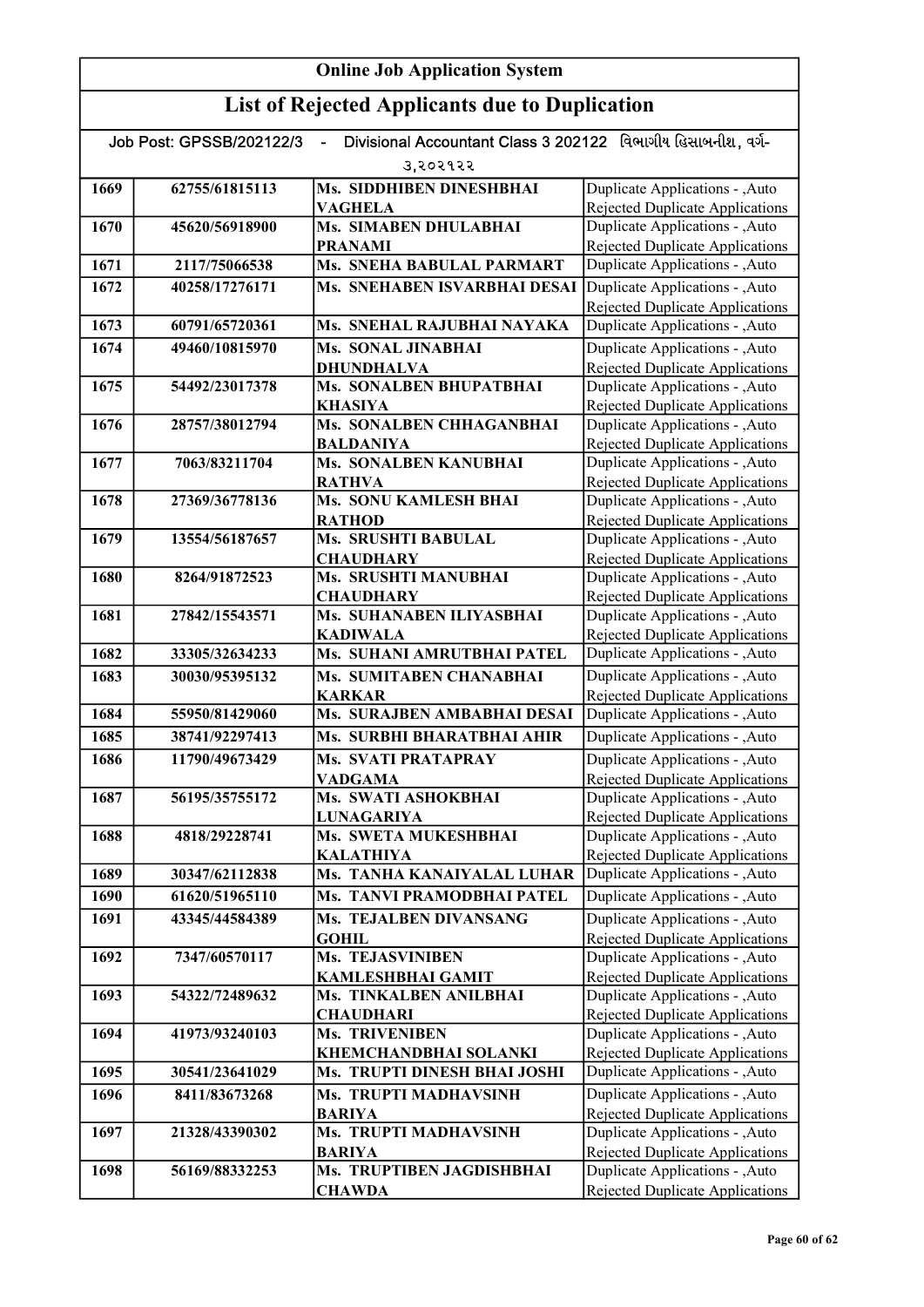| Divisional Accountant Class 3 202122 વિભાગીય હિસાબનીશ. વર્ગ-<br>Job Post: GPSSB/202122/3 |                |                                                  |                                                                           |
|------------------------------------------------------------------------------------------|----------------|--------------------------------------------------|---------------------------------------------------------------------------|
| 3,२०२१२२                                                                                 |                |                                                  |                                                                           |
| 1699                                                                                     | 41444/26393757 | Ms. TRUPTIBEN JAGDISHBHAI                        | Duplicate Applications - , Auto                                           |
|                                                                                          |                | <b>PRAJAPATI</b>                                 | Rejected Duplicate Applications                                           |
| 1700                                                                                     | 3734/24403070  | <b>Ms. TULSI RASHMIKANT PAREKH</b>               | Duplicate Applications - , Auto                                           |
| 1701                                                                                     | 24245/64806317 | Ms. TWINKLE MOHANBHAI                            | Duplicate Applications - , Auto                                           |
|                                                                                          |                | <b>MALHOTRA</b>                                  | <b>Rejected Duplicate Applications</b>                                    |
| 1702                                                                                     | 45989/79837715 | Ms. UMA HARESHBHAI                               | Duplicate Applications - , Auto                                           |
|                                                                                          |                | <b>CHUDASAMA</b>                                 | <b>Rejected Duplicate Applications</b>                                    |
| 1703                                                                                     | 18685/98697238 | Ms. UNNATIBEN ISHWARBHAI<br><b>CHAUDHARI</b>     | Duplicate Applications - , Auto<br>Rejected Duplicate Applications        |
| 1704                                                                                     | 538/85326275   | Ms. URVASHI JAYSUKHBHAI                          | Duplicate Applications - , Auto                                           |
|                                                                                          |                | <b>CHAUHAN</b>                                   | <b>Rejected Duplicate Applications</b>                                    |
| 1705                                                                                     | 12553/44583241 | Ms. URVASHIBEN PRAVINKUMAR                       | Duplicate Applications - , Auto                                           |
|                                                                                          |                | <b>KATHAD</b>                                    | Rejected Duplicate Applications                                           |
| 1706                                                                                     | 2352/72395538  | Ms. URVI HARSHADBHAI                             | Duplicate Applications - , Auto                                           |
|                                                                                          |                | <b>KANABAR</b>                                   | <b>Rejected Duplicate Applications</b>                                    |
| 1707                                                                                     | 10837/77212947 | Ms. USHABEN MERUBHAI                             | Duplicate Applications - , Auto                                           |
| 1708                                                                                     | 28712/15767361 | <b>CHAVDA</b><br>Ms. USHABEN SENGHABHAI          | <b>Rejected Duplicate Applications</b><br>Duplicate Applications - , Auto |
|                                                                                          |                | <b>BHARADIYA</b>                                 | <b>Rejected Duplicate Applications</b>                                    |
| 1709                                                                                     | 33697/58601827 | Ms. VAIBHAVI JASHVANTBHAI                        | Duplicate Applications - , Auto                                           |
|                                                                                          |                | <b>CHAUDHARY</b>                                 | <b>Rejected Duplicate Applications</b>                                    |
| 1710                                                                                     | 28642/60991380 | Ms. VAIBHAVIBEN AMBUBHAI                         | Duplicate Applications - , Auto                                           |
|                                                                                          |                | <b>TANDEL</b>                                    | <b>Rejected Duplicate Applications</b>                                    |
| 1711                                                                                     | 29018/15327997 | Ms. VAIBHAVIBEN AMBUBHAI                         | Duplicate Applications - , Auto                                           |
|                                                                                          |                | TANDEL                                           | <b>Rejected Duplicate Applications</b>                                    |
| 1712                                                                                     | 15626/76306321 | Ms. VAISHALI DEVSHI BHEDA                        | Duplicate Applications - , Auto                                           |
| 1713                                                                                     | 2621/82732814  | Ms. VAISHALI LAXMANBHAI                          | Duplicate Applications - , Auto                                           |
| 1714                                                                                     | 57045/39238406 | <b>RATHOD</b><br>Ms. VAISHALIBEN DEVJIBHAI       | <b>Rejected Duplicate Applications</b><br>Duplicate Applications - , Auto |
|                                                                                          |                | <b>RATHOD</b>                                    | <b>Rejected Duplicate Applications</b>                                    |
| 1715                                                                                     | 29691/53959704 | Ms. VAISHALIBEN RAMESHBHAI                       | Duplicate Applications - , Auto                                           |
|                                                                                          |                | <b>PARMAR</b>                                    | <b>Rejected Duplicate Applications</b>                                    |
| 1716                                                                                     | 38485/42042163 | Ms. VANDANA BHARATBHAI                           | Duplicate Applications - , Auto                                           |
|                                                                                          |                | <b>TANKARIYA</b>                                 | Rejected Duplicate Applications                                           |
| 1717                                                                                     | 51855/28209878 | <b>Ms. VANDANABEN VIRABHAI</b>                   | Duplicate Applications - , Auto                                           |
| 1718                                                                                     | 12475/17425889 | <b>NANECHA</b><br><b>Ms. VANITABEN NANDUBHAI</b> | <b>Rejected Duplicate Applications</b><br>Duplicate Applications - , Auto |
|                                                                                          |                | <b>RATHVA</b>                                    | Rejected Duplicate Applications                                           |
| 1719                                                                                     | 49984/96538436 | <b>Ms. VANITABEN RAMESHBHAI</b>                  | Duplicate Applications - , Auto                                           |
|                                                                                          |                | <b>BHALIYA</b>                                   | Rejected Duplicate Applications                                           |
| 1720                                                                                     | 10609/13965256 | Ms. VARGISHA RANCHHODBHAI                        | Duplicate Applications - , Auto                                           |
|                                                                                          |                | <b>RAMANI</b>                                    | Rejected Duplicate Applications                                           |
| 1721                                                                                     | 21773/86338708 | Ms. VARSHABEN HAJABHAI                           | Duplicate Applications - , Auto                                           |
|                                                                                          |                | <b>PATEL</b>                                     | Rejected Duplicate Applications                                           |
| 1722                                                                                     | 11918/12933503 | Ms. VARSHABEN HIRABHAI<br><b>PARMAR</b>          | Duplicate Applications - , Auto<br>Rejected Duplicate Applications        |
| 1723                                                                                     | 7095/30656884  | Ms. VARSHABEN SOMABHAI                           | Duplicate Applications - , Auto                                           |
|                                                                                          |                | <b>PRAJAPATI</b>                                 | <b>Rejected Duplicate Applications</b>                                    |
| 1724                                                                                     | 14059/84763907 | Ms. VARSHABEN SOMABHAI                           | Duplicate Applications - , Auto                                           |
|                                                                                          |                | <b>PRAJAPATI</b>                                 | <b>Rejected Duplicate Applications</b>                                    |
| 1725                                                                                     | 35663/98957884 | Ms. VASANTIBEN PARBATBHAI                        | Duplicate Applications - , Auto                                           |
|                                                                                          |                | <b>BHOGESARA</b>                                 | <b>Rejected Duplicate Applications</b>                                    |
| 1726                                                                                     | 13211/97970266 | Ms. VEDIKABEN CHINTUBHAI                         | Duplicate Applications - , Auto                                           |
|                                                                                          |                | <b>GAYAKWAD</b>                                  | <b>Rejected Duplicate Applications</b>                                    |